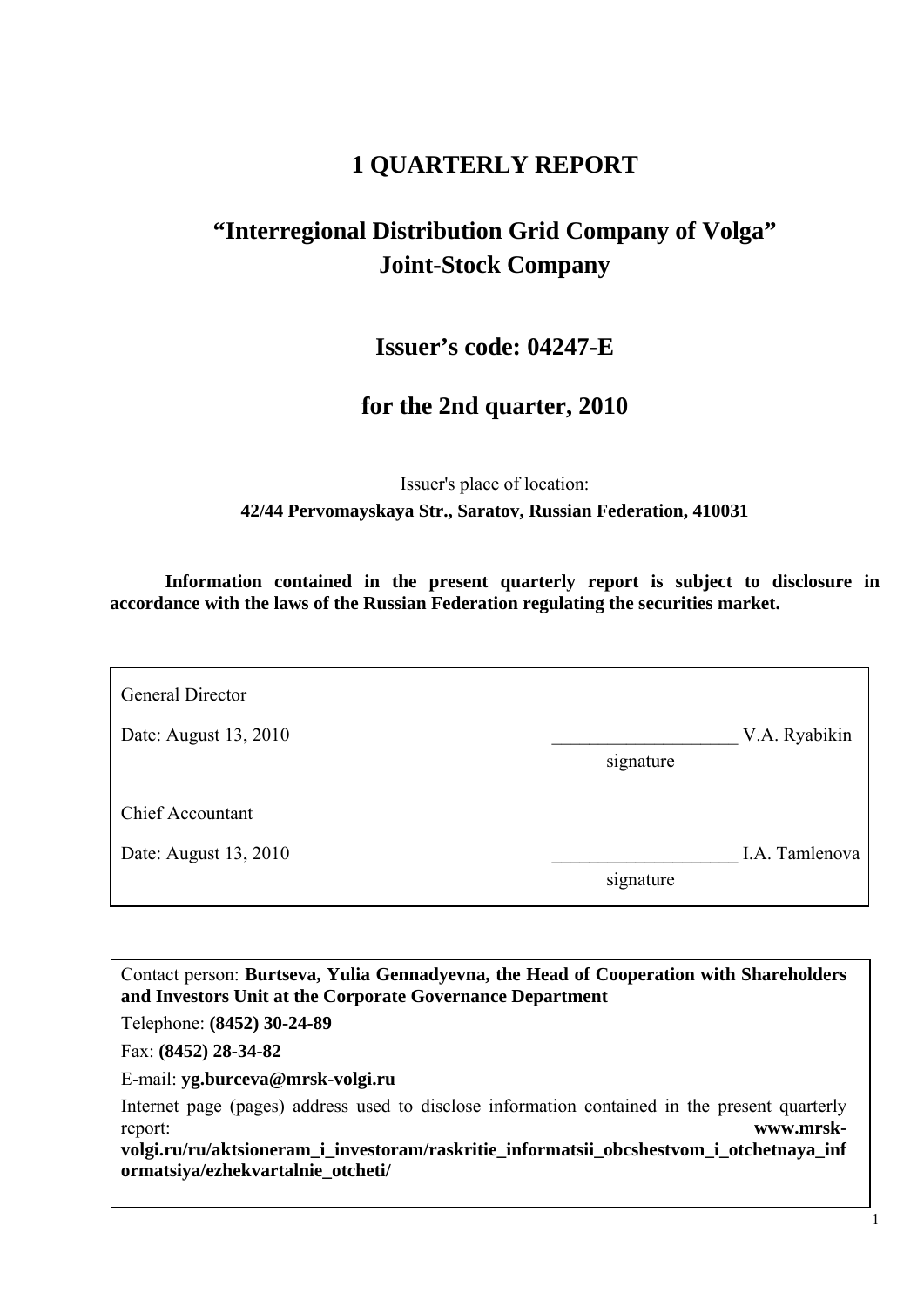# **Contents**

| I. Brief information on the Members of the Issuer's Management Bodies, Bank Accounts, Auditor, |  |
|------------------------------------------------------------------------------------------------|--|
| Appraiser the Financial Advisor of the Issuer and other Signatories of the Quarterly Report  6 |  |
|                                                                                                |  |
|                                                                                                |  |
|                                                                                                |  |
|                                                                                                |  |
|                                                                                                |  |
|                                                                                                |  |
|                                                                                                |  |
|                                                                                                |  |
|                                                                                                |  |
|                                                                                                |  |
|                                                                                                |  |
|                                                                                                |  |
|                                                                                                |  |
|                                                                                                |  |
|                                                                                                |  |
|                                                                                                |  |
| 2.4. Primary purposes of issue and intended use of funds raised from issue of securities  23   |  |
|                                                                                                |  |
|                                                                                                |  |
|                                                                                                |  |
|                                                                                                |  |
|                                                                                                |  |
|                                                                                                |  |
|                                                                                                |  |
|                                                                                                |  |
|                                                                                                |  |
|                                                                                                |  |
|                                                                                                |  |
|                                                                                                |  |
|                                                                                                |  |
|                                                                                                |  |
|                                                                                                |  |
|                                                                                                |  |
|                                                                                                |  |
|                                                                                                |  |
|                                                                                                |  |
|                                                                                                |  |
|                                                                                                |  |
|                                                                                                |  |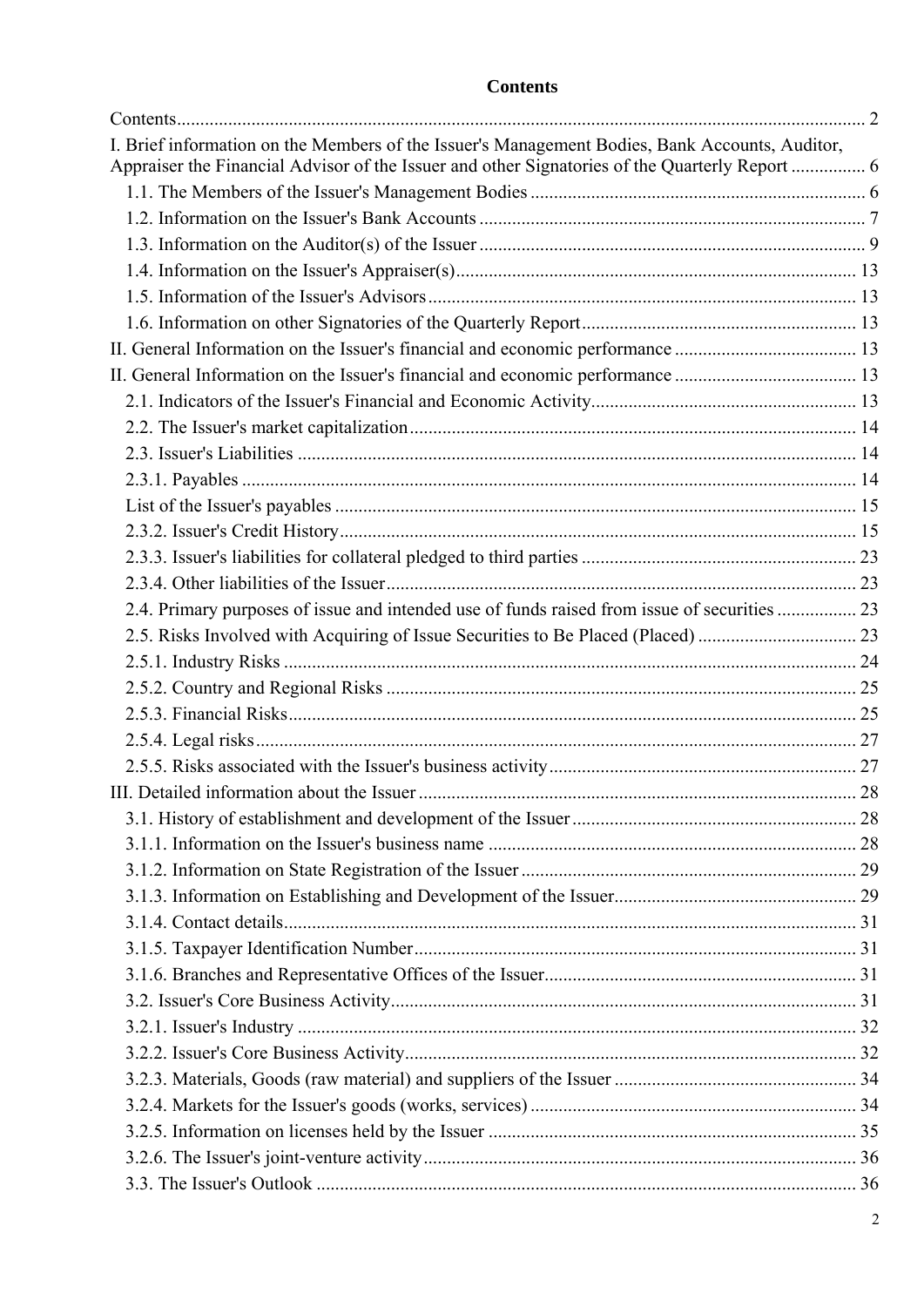| 3.4. The Issuer's participation in industrial, bank and financial groups, holdings, corporate groups                                                                                                                                                                                                                                                                                                                 |  |
|----------------------------------------------------------------------------------------------------------------------------------------------------------------------------------------------------------------------------------------------------------------------------------------------------------------------------------------------------------------------------------------------------------------------|--|
|                                                                                                                                                                                                                                                                                                                                                                                                                      |  |
| 3.6. List, Structure and Value of the Issuer's Fixed Assets, Information on Plans for Acquisition,<br>Replacement and Retirement of Fixed Assets as well as All Facts about Impairment of Fixed Assets                                                                                                                                                                                                               |  |
|                                                                                                                                                                                                                                                                                                                                                                                                                      |  |
|                                                                                                                                                                                                                                                                                                                                                                                                                      |  |
|                                                                                                                                                                                                                                                                                                                                                                                                                      |  |
|                                                                                                                                                                                                                                                                                                                                                                                                                      |  |
|                                                                                                                                                                                                                                                                                                                                                                                                                      |  |
| 4.1.2. Factors that Affected the Amount of Revenue from Sales of Goods, Products, Works, Services<br>and the Amount of Profit (Loss) of the Issuer from Core Business Activity:  42                                                                                                                                                                                                                                  |  |
|                                                                                                                                                                                                                                                                                                                                                                                                                      |  |
|                                                                                                                                                                                                                                                                                                                                                                                                                      |  |
|                                                                                                                                                                                                                                                                                                                                                                                                                      |  |
|                                                                                                                                                                                                                                                                                                                                                                                                                      |  |
|                                                                                                                                                                                                                                                                                                                                                                                                                      |  |
| 4.4. Information on the Issuer's policy and expenses for R&D in regard to licenses and patents,                                                                                                                                                                                                                                                                                                                      |  |
|                                                                                                                                                                                                                                                                                                                                                                                                                      |  |
|                                                                                                                                                                                                                                                                                                                                                                                                                      |  |
|                                                                                                                                                                                                                                                                                                                                                                                                                      |  |
| V. Detailed information on members of the Issuer's Management Bodies, the Issuer's Financial and<br>Business Supervisory Bodies and brief information on the Issuer's personnel (employees) 54                                                                                                                                                                                                                       |  |
| 5.1. Information on the structure and responsibilities of the Issuer's Management Bodies 54                                                                                                                                                                                                                                                                                                                          |  |
|                                                                                                                                                                                                                                                                                                                                                                                                                      |  |
|                                                                                                                                                                                                                                                                                                                                                                                                                      |  |
|                                                                                                                                                                                                                                                                                                                                                                                                                      |  |
|                                                                                                                                                                                                                                                                                                                                                                                                                      |  |
| 5.3. Information on the amount of rewards, benefits and/or compensations due to each Management                                                                                                                                                                                                                                                                                                                      |  |
| 5.5. Information on the members of the Issuer's Business and Financial Supervisory Bodies  82                                                                                                                                                                                                                                                                                                                        |  |
| 5.6. Information on the Amount of Remunerations, Benefits and/or Compensation of Expenses for                                                                                                                                                                                                                                                                                                                        |  |
| 5.7. Information on the Number of Personnel (Employees) and Summary Data on their Education as                                                                                                                                                                                                                                                                                                                       |  |
| 5.8. Information on any obligations of the Issuer for personnel (employees) related to possibility of                                                                                                                                                                                                                                                                                                                |  |
| VI. Information on stockholders (shareholders) of the Issuer and the Issuer's interested party                                                                                                                                                                                                                                                                                                                       |  |
|                                                                                                                                                                                                                                                                                                                                                                                                                      |  |
| 6.2. Information on Stockholders (Shareholders) of the Issuer who Own no less than 5 Percent of the<br>Issuer's Authorized (Stock) Capital (Mutual Fund) or no less than 5 Percent of the Issuer's Ordinary<br>Shares as well as Information on Stockholders (Shareholders) of such Organizations which Own no<br>less than 20 Percent of the Authorized (Stock) Capital (Mutual Fund) or no Less than 20 Percent of |  |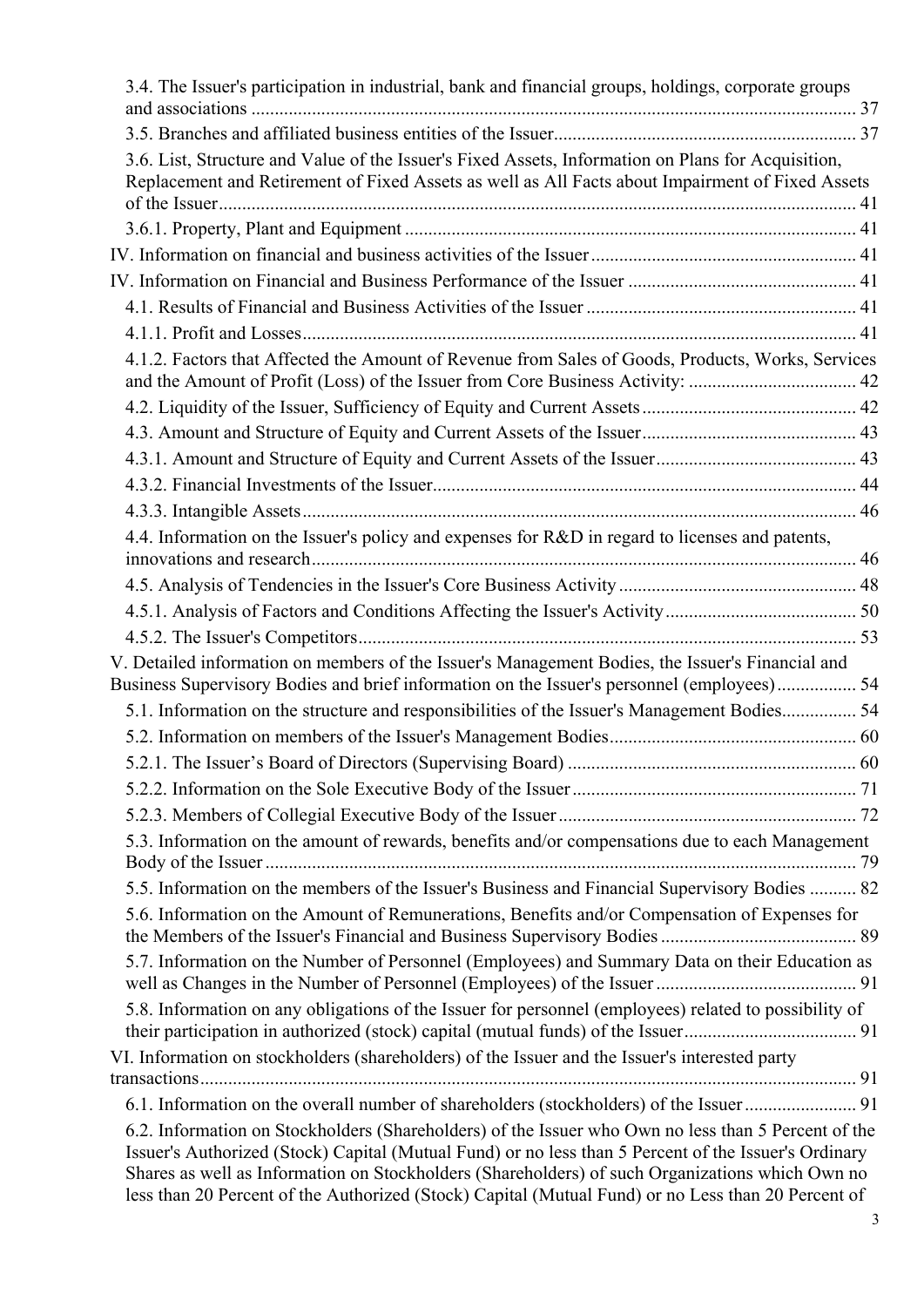| 6.3. Information on the share of the State or Municipality in the authorized (stock) capital (mutual                                                                                              |  |
|---------------------------------------------------------------------------------------------------------------------------------------------------------------------------------------------------|--|
|                                                                                                                                                                                                   |  |
| 6.4. Information on the restrictions on the participation in the authorized (stock) capital (mutual find)                                                                                         |  |
| 6.5. Information on changes in the body and the amount of participation of shareholders<br>(stockholders) of the Issuer who own no less than 5 percent of the Issuer's authorized (stock) capital |  |
|                                                                                                                                                                                                   |  |
|                                                                                                                                                                                                   |  |
|                                                                                                                                                                                                   |  |
|                                                                                                                                                                                                   |  |
|                                                                                                                                                                                                   |  |
|                                                                                                                                                                                                   |  |
| 7.6. Information on the value of fixed property of the Issuer and substantial changes to the structure                                                                                            |  |
| 7.7. Information on the Issuer's involvement in lawsuits which could substantially affect financial                                                                                               |  |
|                                                                                                                                                                                                   |  |
|                                                                                                                                                                                                   |  |
| 8.1.1. Information on the amount and structure of authorized (stock) capital (mutual fund) of the                                                                                                 |  |
| 8.1.2. Information on changes in the amount of authorized (stock) capital (mutual fund) of the Issuer                                                                                             |  |
| 8.1.3. Information on Accumulation and Use of Reserve Fund and Other Funds of the Issuer 98                                                                                                       |  |
| 8.1.4. Information on the procedure for convening and holding the meeting (session) of the top                                                                                                    |  |
| 8.1.5. Information on commercial organizations in which the Issuer owns not less than 5 percent of                                                                                                |  |
| the authorized (stock) capital (mutual fund) or not less than 5 percent of ordinary shares 100                                                                                                    |  |
| 8.1.6. Information on major transactions made by the Issuer within reporting quarter 101                                                                                                          |  |
|                                                                                                                                                                                                   |  |
|                                                                                                                                                                                                   |  |
| 8.3. Information on previous issues of securities of the Issuer other than shares of the Issuer  102                                                                                              |  |
|                                                                                                                                                                                                   |  |
|                                                                                                                                                                                                   |  |
|                                                                                                                                                                                                   |  |
| 8.4. Information on person (persons) who pledged collateral for issued bonds  102                                                                                                                 |  |
|                                                                                                                                                                                                   |  |
| 8.5.1. Conditions of ensuring the fulfillment of obligations for mortgage-backed bonds 103                                                                                                        |  |
| 8.6. Information on organizations that maintain records of rights for issue securities of the Issuer 103                                                                                          |  |
| 8.7. Information on statutes regulating imports and exports of capital which may affect payment of                                                                                                |  |
| 8.8. Description of the Procedure for the Taxation of Income from Placed and Placing Issue                                                                                                        |  |
| 8.9. Information on announced (accrued) and paid dividends on shares of the Issuer and income from                                                                                                |  |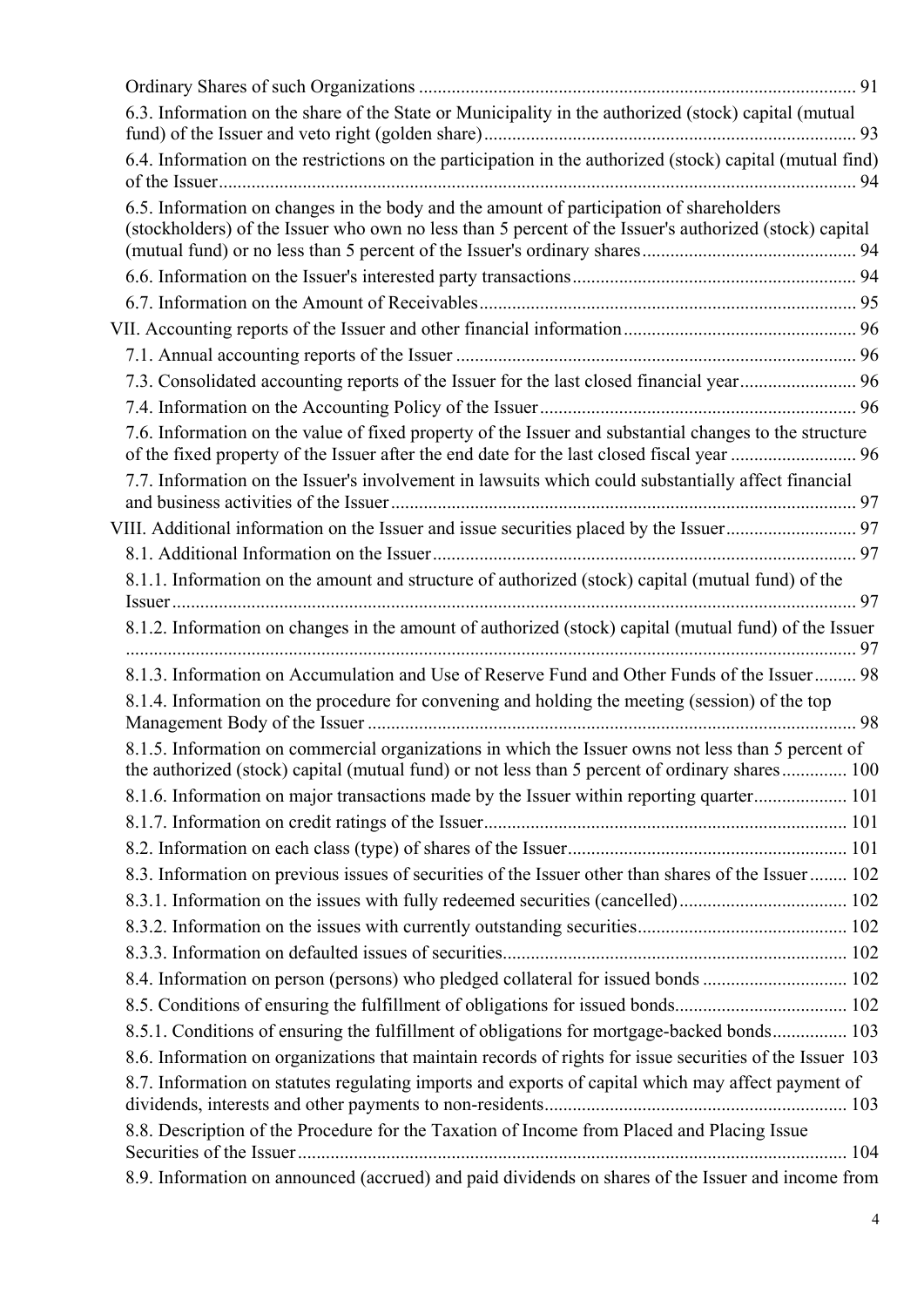| Information on announced (accrued) and paid dividends on shares of the Issuer for the most recent<br>five closed financial years or for each closed financial year if the Issuer operates for less than five |
|--------------------------------------------------------------------------------------------------------------------------------------------------------------------------------------------------------------|
| Issues of bonds that paid coupons for five most recent closed financial years preceding the end date<br>of the reporting quarter or for each closed financial year preceding the end date of the reporting   |
|                                                                                                                                                                                                              |
| 8.11. Information on depositary receipts and Issuer of depositary receipts, the right of ownership for                                                                                                       |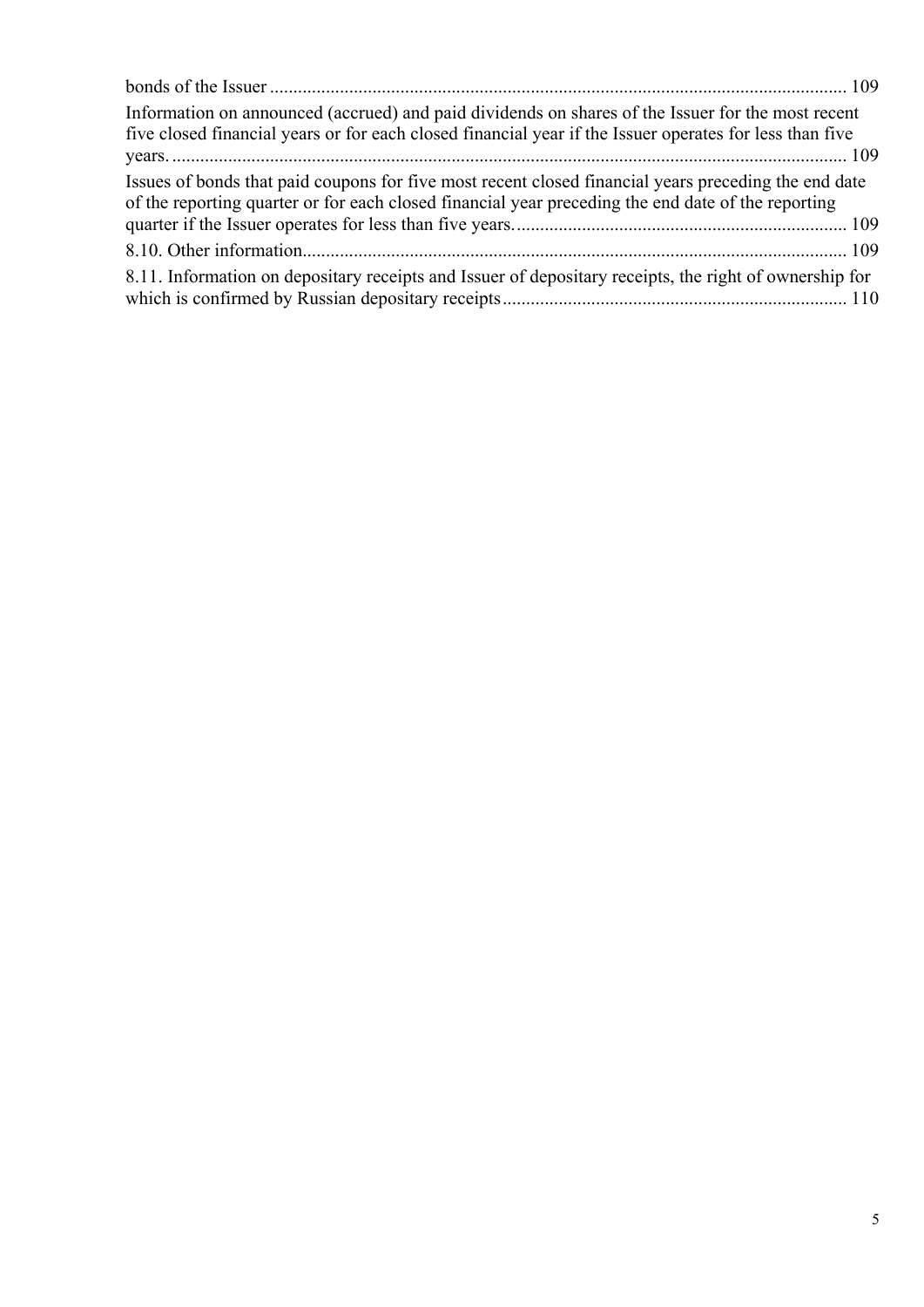# **Introduction**

Grounds obliging the Issuer to disclose information in the form of Quarterly Report.

## *With regard to Issuer's securities, securities prospectus has been registered.*

"Interregional Distribution Grid Company of Volga", Joint-Stock Company (hereinafter referred to as IDGC of Volga, JSC) shall disclose information in the form of Quarterly Report in conformity with the Article 30 of the Federal Law "On Securities Market" of April 22, 1996 No. 39-FZ and the subparagraph a) of the paragraph 5.1 of the Regulation "On Information Disclosure by Issuers of Securities" approved by the Order of the Russian Federal Securities Commission of October 10, 2006 No. 06-117/pz-n, due to the registration of Securities Prospectus of IDGC of Volga, JSC by the Federal Securities Commission on March 20, 2008.

The Issuer's full business name: "Interregional Distribution Grid Company of Volga", Joint-Stock Company;

Abbreviated business name: IDGC of Volga, JSC.

The present Quarterly Report provides estimates and forecasts by authorized management bodies of the Issuer which concern future events and/or actions, outlook for the industry in which the Issuer performs its main business activity and the Issuer's performance including the Issuer's plans, probability of certain events occurrence and certain actions performance. Investors should not fully rely on the estimates and forecasts by management bodies of the Issuer since the Issuer's actual performance in future may differ from forecasted performance for many reasons. Acquisition of the Issuer's securities involves risks described herein.

# **I. Brief information on the Members of the Issuer's Management Bodies, Bank Accounts, Auditor, Appraiser the Financial Advisor of the Issuer and other Signatories of the Quarterly Report**

# **1.1. The Members of the Issuer's Management Bodies**

# **Members of the Issuer's Board of Directors**

| <b>Full Name</b>                      | Year of Birth |
|---------------------------------------|---------------|
| Binko, Gennady Feliksovich (Chairman) | 1958          |
| Ametov, Iskander Dzhangirovich        | 1950          |
| Vasilyev, Sergey Vyacheslavovich      | 1975          |
| Kulikov, Denis Viktorovich            | 1975          |
| Kurochkin, Aleksey Valeryevich        | 1973          |
| Martsinkovsky, Gennady Olegovich      | 1968          |
| Okley, Pavel Ivanovich                | 1970          |
| Pankstyanov, Yury Nikolayevich        | 1980          |
| Ryabikin, Vladimir Anatolyevich       | 1965          |
| Tikhonova, Marya Gennadyevna          | 1980          |
| Chigrin, Andrey Valeryevich           | 1968          |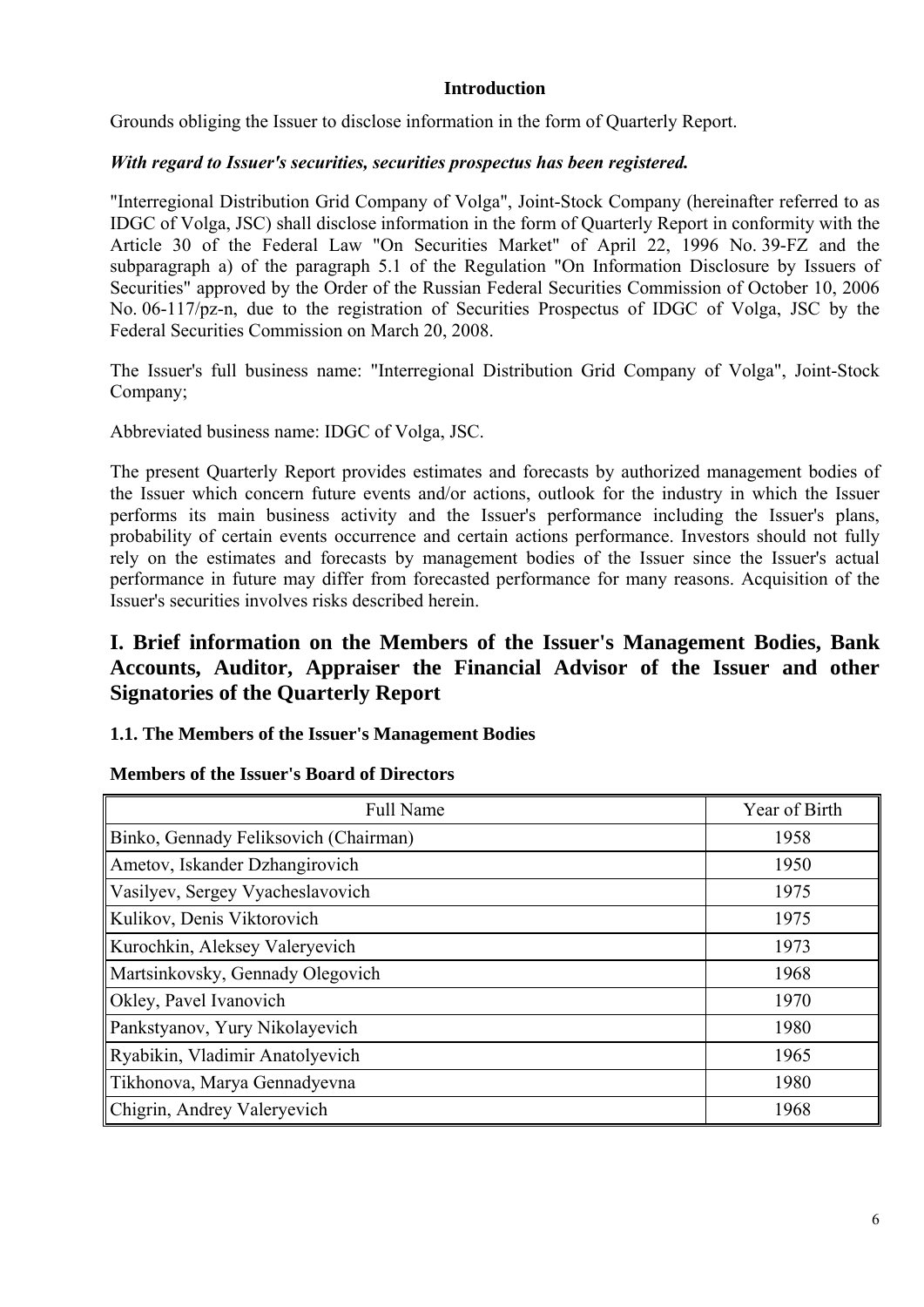### **Issuer's Sole Executive Body**

| Full name                       | Year of birth |
|---------------------------------|---------------|
| Ryabikin, Vladimir Anatolievich | 1965          |

# **Members of Collegial Executive Body of the Issuer**

| Full name                                  | Year of birth |
|--------------------------------------------|---------------|
| Ryabikin, Vladimir Anatolievich (Chairman) | 1965          |
| Berezovsky, Aleksey Alekseevich            | 1960          |
| Kucherenko, Vladimir Ivanovich             | 1957          |
| Ponomarev, Vladimir Borisovich             | 1950          |
| Pyatigor, Victor Ivanovich                 | 1951          |
| Rebrova, Natalia Leonidovna                | 1960          |
| Solostovsky, Victor Nikolaevich            | 1951          |
| Tamlenova, Irina Alekseevna                | 1965          |
| Frolov, Sergey Petrovich                   | 1960          |

## **1.2. Information on the Issuer's Bank Accounts**

Information on credit institution

Full business name: *ALFA-BANK, JSC, Branch "Nizhegorogsky"* Abbreviated business name: *ALFA-BANK, JSC, Branch "Nizhegorogsky"* Address: *Kalanchevskay Str., 27, Moscow, Russia, 107078* TIN: *7728168971* BIC: *042202824* Account number: *40702810502010000855* Correspondent account: *30101810200000000824* Account type: *Transaction account* Information on credit institution Full business name: *Saratov Branch No. 8622 of the "Sberbank of Russia", JSC* Abbreviated business name: *Saratov Branch No. 8622 of the "Sberbank of Russia", JSC* Address: *Vavilova Str., 19, Moscow, Russia, 117997* TIN: *7707083893*  BIC: *046311649* Account number: *40702810256020102436* Correspondent account: *30101810500000000649* Account type: *Transaction account* Information on credit institution Full business name: *Saratov Branch No. 8622 of the "Sberbank of Russia", JSC* Abbreviated business name: *Saratov Branch No. 8622 of the "Sberbank of Russia", JSC* Address: *Vavilova Str., 19, Moscow, Russia, 117997* TIN: *7707083893*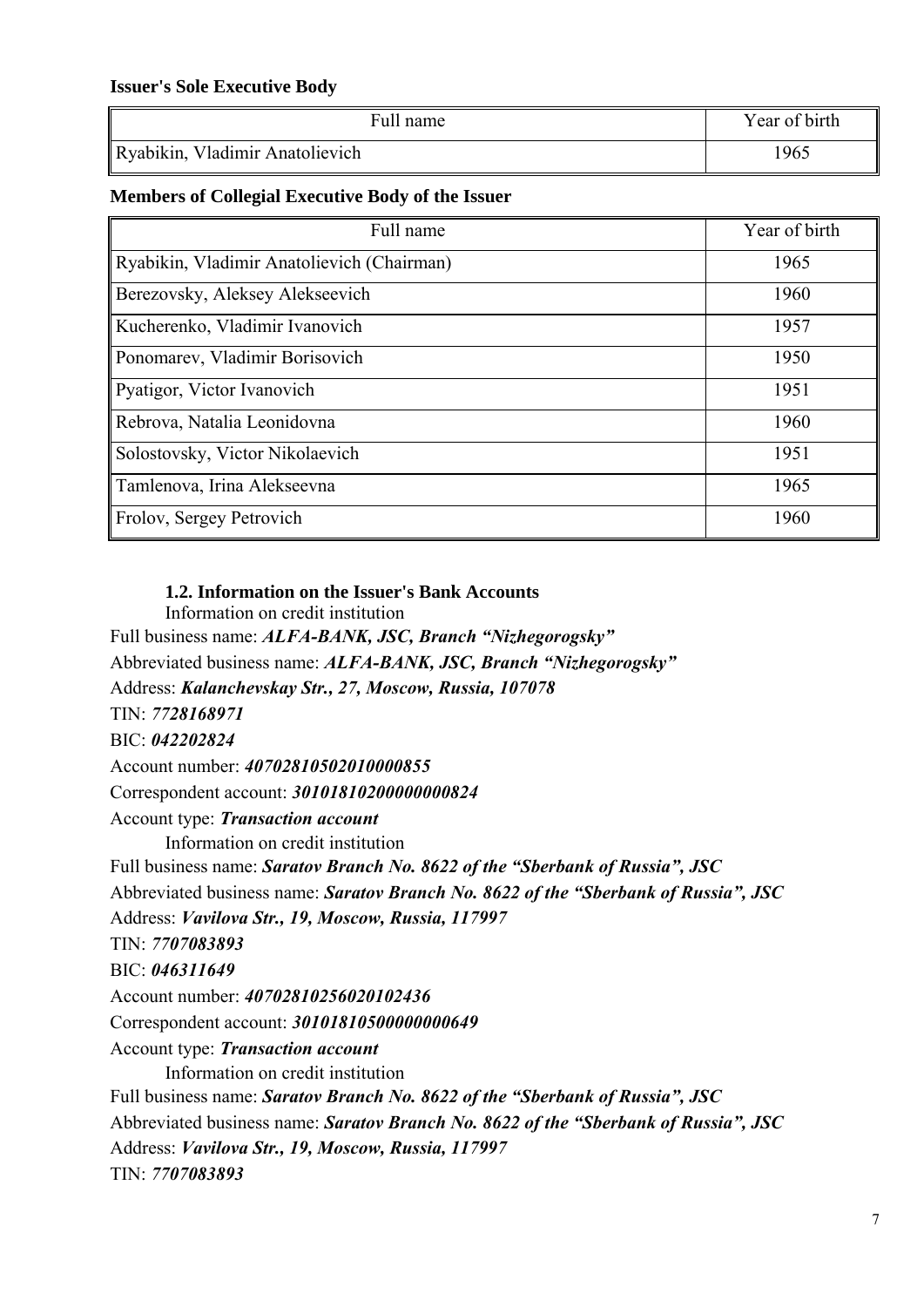# BIC: *046311649*

Account number: *40702978156030000311* Correspondent account: *30101810500000000649* Account type: *Foreign currency transaction account* Information on credit institution Full business name: *Saratov Branch of Gazprombank (JSC)* Abbreviated business name: *Saratov Branch of GPB (JSC)* Address: *Nametkina Str., 1/16, Moscow, Russia, 117420* TIN: *7744001497*  BIC: *046322763* Account number: *40702810100000000962*  Correspondent account: *30101810000000000763* Account type: *Transaction account* Information on credit institution Full business name: *Saratov Branch of Nordea Bank, JSC* Abbreviated business name: *Saratov Branch of Nordea Bank, JSC* Address: *Yamskogo Polya 3d Str., 1/19, Moscow, Russia, 125040*  TIN: *7744000398* BIC: *046311853* Account number: *40702810100400000553* Correspondent account: *30101810600000000853* Account type: *Transaction account* Information on credit institution Full business name: *Open Joint-Stock Company "TransCreditBank"* Abbreviated business name: *Saratov Branch of TransCreditBank* Address: *Dzerzhinskogo Str., 9/11, Saratov, Russia, 410600*  TIN: *7722080343* BIC: *046311841* Account number: *40702810008000001310* Correspondent account: *30101810900000000841* Account type: *Transaction account* Information on credit institution Full business name: *KB "Solidarnost", JSC*  Abbreviated business name: *KB "Solidarnost", JSC*  Address: *Kuibysheva Str., 90, Samara, Samara Region, 443099* TIN: *6316028910* BIC: *043601706* Account number: *40702810100150000013* Correspondent account: *30101810800000000706* Account type: *Transaction account* Information on credit institution Full business name: *Interregional Commercial Bank of Communications and IT Development, Joint-Stock Company (AKB Sviaz-Bank, JSC)*

Abbreviated business name: *Interregional Commercial Bank of Communications and IT*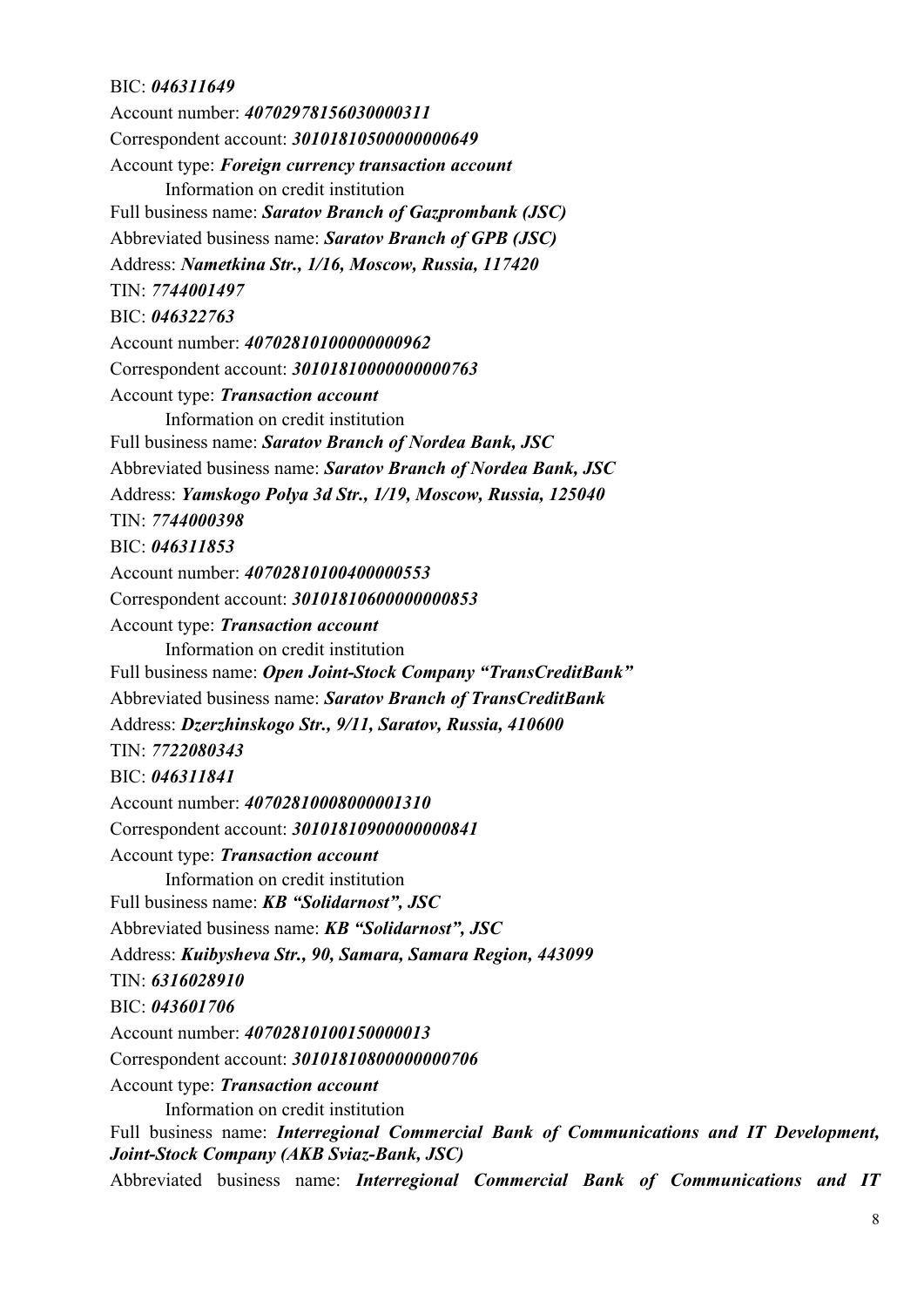*Development, Joint-Stock Company (AKB Sviaz-Bank, JSC)* Address: *Tverskaya Str., 7, Moscow, 125375* TIN: *7710301140* BIC: *046311823* Account number: *40702810600280000425* Correspondent account: *30101810300000000823* Account type: *Transaction account* Information on credit institution Full business name: *Orenburg Branch No. 8623 of the "Sberbank of Russia", JSC* Abbreviated business name: *Orenburg Branch No. 8623 of the "Sberbank of Russia", JSC* Address: *Vavilova Str., 19, Moscow, Russia, 117997* TIN: *7707083893* BIC: *045354601* Account number: *40702810246020002670* Correspondent account: *30101810600000000601* Account type: *Transaction account* Information on credit institution Full business name: *Ulyanovsk Branch No. 8588 of the "Sberbank of Russia", JSC* Abbreviated business name: *Ulyanovsk Branch No. 8588 of the "Sberbank of Russia", JSC* Address: *Vavilova Str., 19, Moscow, Russia, 117997* TIN: *7707083893* BIC: *047308602* Account number: *40702810469160011444* Correspondent account: *30101810000000000602* Account type: *Transaction account*

### **1.3. Information on the Auditor(s) of the Issuer**

On Auditor (auditors) carrying out independent audit of accounting records and financial (accounting) reports of the Issuer under concluded contract and on Auditor (auditors) approved (assigned) for the audit of the Issuer's annual financial (accounting) reports based on the results of the current or closed fiscal year.

1. Full business name: *"Auditor Company AUDITINFORM", Limited Liability Company* Abbreviated business name: *AC AUDITINFORM, LLC* Address: *4 Yaroslavskaya St., Moscow, 129164, Russian Federation*  TIN: *7717025530* PSRN: *1027739185044* Telephone: *(495) 933-8165* Fax: *(495) 933-8165* E-mail: *auditinform@auditinform.ru* Information on audit license License Issuing Body: *Ministry of Finance of the Russian Federation* Number: *Е 003505*

Date of issue: *04.03.2003*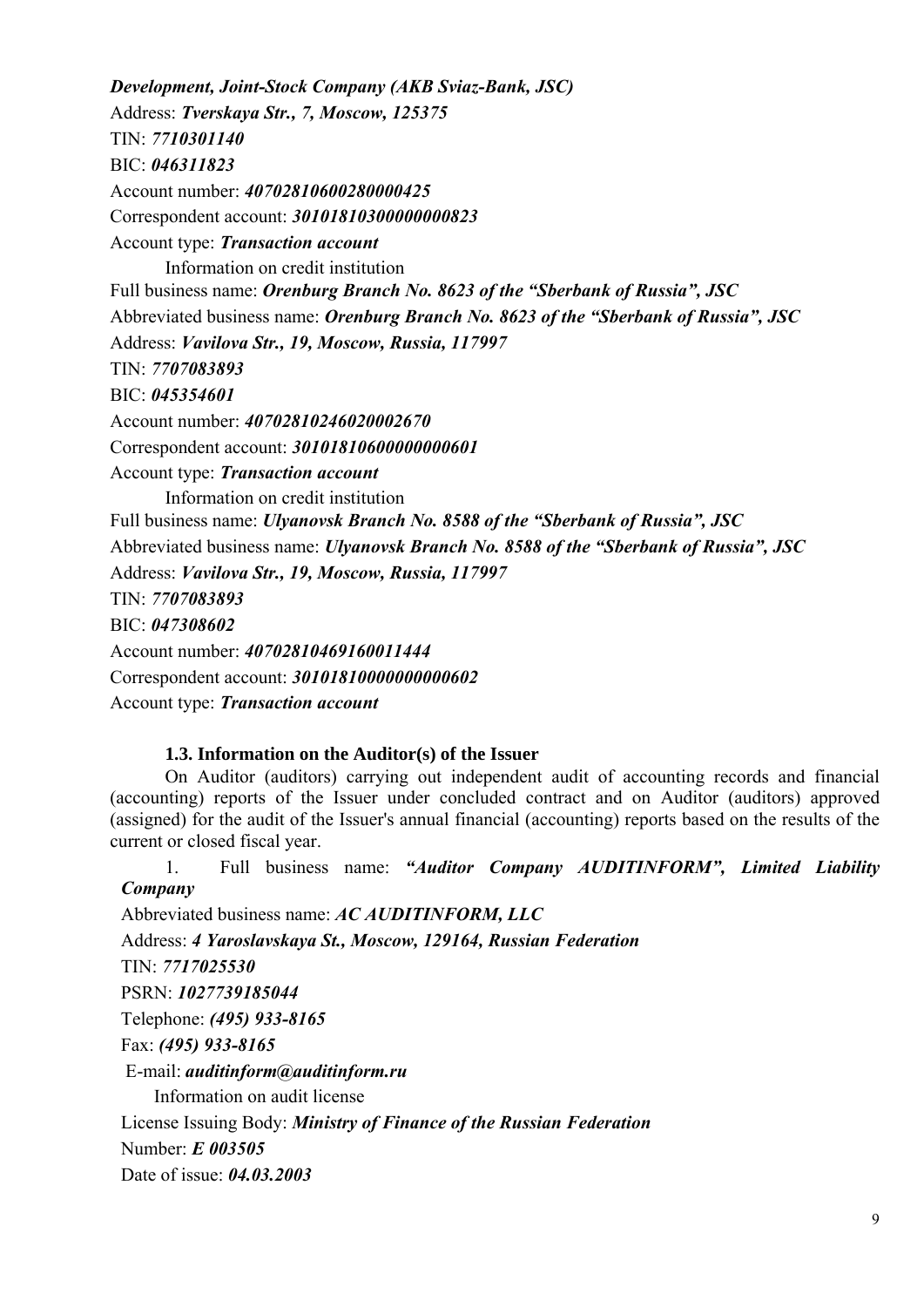Information on auditor's membership in independent audit organizations

#### Full business name: *Non-commercial partnership "Moscow Audit Chamber"*

Address: *bld. 2, 8 Petrovsky Lane, Moscow, 107031, Russia* 

Information on auditor's membership in panels, associations or other types of professional organizations:

AC AUDITINFORM, LLC is a member of the Russian Audit Community.

Fiscal year (years) in which the Auditor carried out an independent audit of accounting records and financial (accounting) reports of the Issuer



Factors that can affect the Auditor's independency of the Issuer including information on existing substantial self-interest of the auditor (officers of the Auditor) in the activities of the Issuer (officials of the Issuer).

*Factors that can affect the Auditor's independency of the Issuer as well as substantial selfinterest of the auditor (officers of the Auditor) in the activities of the Issuer (officials of the Issuer) do not exist.*

Procedure for selection of the Issuer's Auditor:

Tendering procedure for the selection of auditor and its general conditions.

The Issuer's auditor was selected by Tender. To take part in Tender, audit organizations had to meet the following requirements:

- not to be under the liquidation;

- not to have the decision ordering the suspension of activity issued in compliance with the Code of Administrative Offences of the Russian Federation at the date of the approval of the application for Tender;

- not to have unsettled tax liabilities, unpaid levies and other outstanding statutory payments to all budget levels or to state non-budgetary funds from the previous calendar year, the amount of which exceeds twenty five percent of the applicant's book value of assets as appears on financial statements for the most recent closed reporting period. Tender applicant is deemed as being in compliance with the specified requirement in case the applicant appeals against the mentioned debts in compliance with the laws of the Russian Federation and the judgment on such appeal has not been issued at the date of the approval of the application for Tender;

- not to meet the conditions (in respect to the Company and SDCs to IDGC Holding, JSC) listed in the paragraph 1 of the Article 12 of the Federal Law "On Auditing Activities" of August 7, 2001 No. 119-FZ.

Procedure for nominating auditors for appointment by the Meeting of Shareholders including management body authorized to make such decision.

Based on Tender results, the Board of Directors of the Company nominates an auditor for the approval by the General Meeting of Shareholders.

The Board of Directors of the Company (Minutes No. 18 of May 06, 2010) recommended the General Meeting of Shareholders to approve "Auditor Company AUDITINFORM", Limited Liability Company as the Auditor of IDGC of Volga, JSC.

By the decision of the Annual General Meeting of Shareholders of IDGC of Volga, JSC (Minutes No. 3/2010 of June 29, 2010) AC AUDITINFORM, LLC was assigned to audit 2010 financial (accounting) reports of IDGC of Volga, JSC.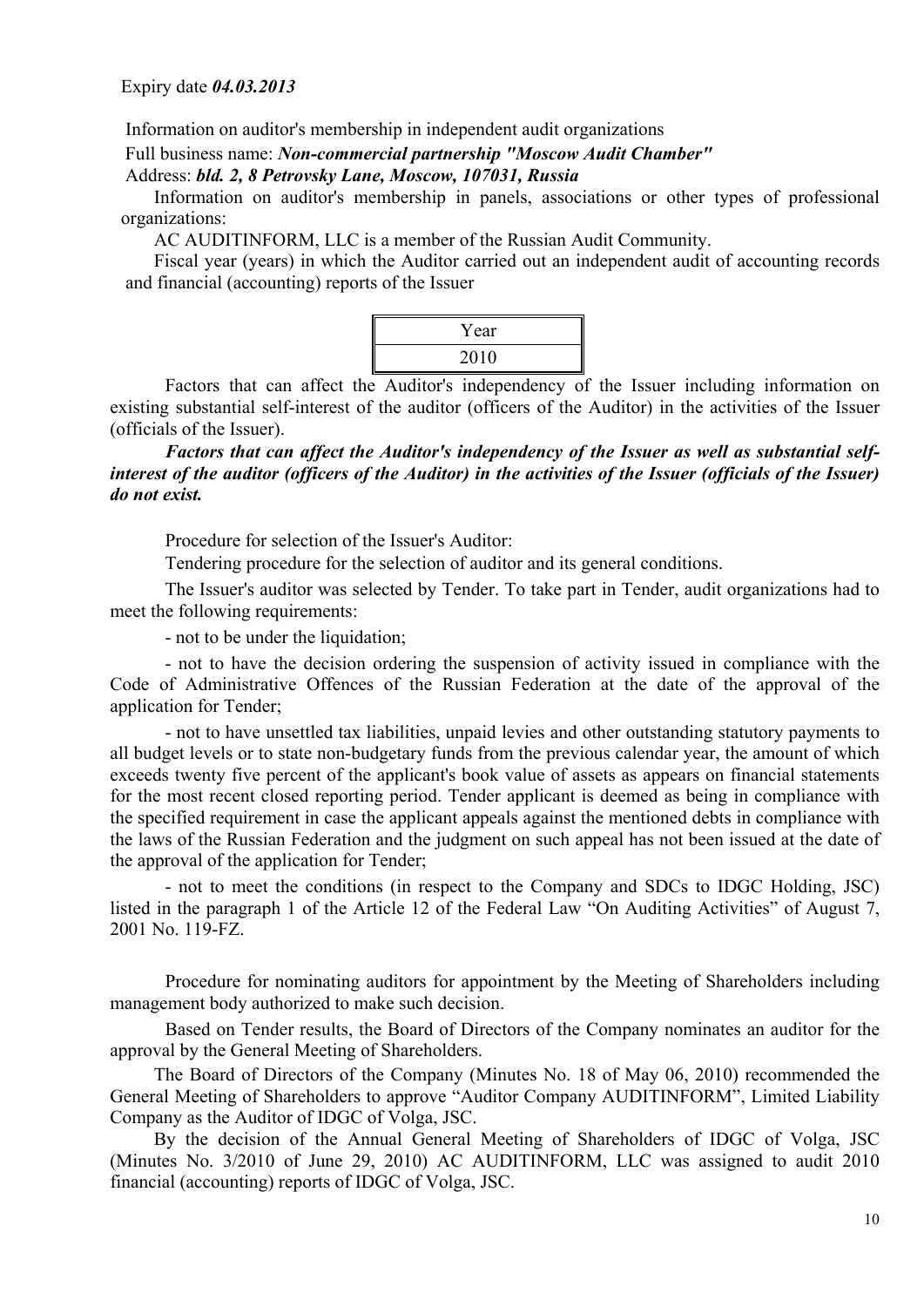The Issuer's Auditor shall carry out an audit of the Issuer's financial and business activities in compliance with the laws of the Russian Federation and under concluded contract.

Information on special audit engagements:

There were no special audit engagements in the reporting period.

Information on the procedure for determination of Auditor's compensation and the actual amount of fee paid by the Issuer to Auditor for each of five most recent closed fiscal years in which the Auditor carried out an independent audit of accounting records and financial (accounting) reports of the Issuer:

The amount of fee payable to the Auditor approved by the Annual General Meeting of Shareholders of the Issuer for services of conducting annual compulsory audit and validating annual financial reports is determined by the Board of Directors of the Company in accordance to the paragraph 24.9 of the Article 24 and the subparagraph 14 of the paragraph 15.1 of the Article 15 of the Charter of the Company.

The amount of remunerations based on the results of 2010 is 0.00 rubles.

Information on existing deferred or outstanding payments for audit services: There are no deferred or outstanding payments for audit services provided.

2. Full business name: *"KPMG", Joint-Stock Company* Abbreviated business name: *KPMG, JSC* Address: *Olympiysky Avenue, 18/1, office 3035, Moscow, 129110* TIN: *7702019950* PSRN: *1027700125628* Telephone: *(495) 937-4477* Fax: *(495) 937-4499* E-mail: *moscow@kpm.* Information on audit license License Issuing Body: *Ministry of Finance of the Russian Federation* Number: *Е 003330* Date of issue: *17.01.2003* Expiry date *17.01.2013* Information on auditor's membership in independent audit organizations Full business name: *Non-commercial partnership "Russian Audit Chamber"* Location *3-y Syromyatnichesky Alley, 3/9, building 3, Moscow, Russia, 105120* 

Information on auditor's membership in panels, associations or other types of professional organizations:

- *• European Business Association*
- *• US Chamber of Commerce*
- *• Canadian Business Association in Russia and Eurasia*
- *• International Business Leaders Forum*
- *• Japanese Business Club*
- *• Russo-British Chamber of Commerce*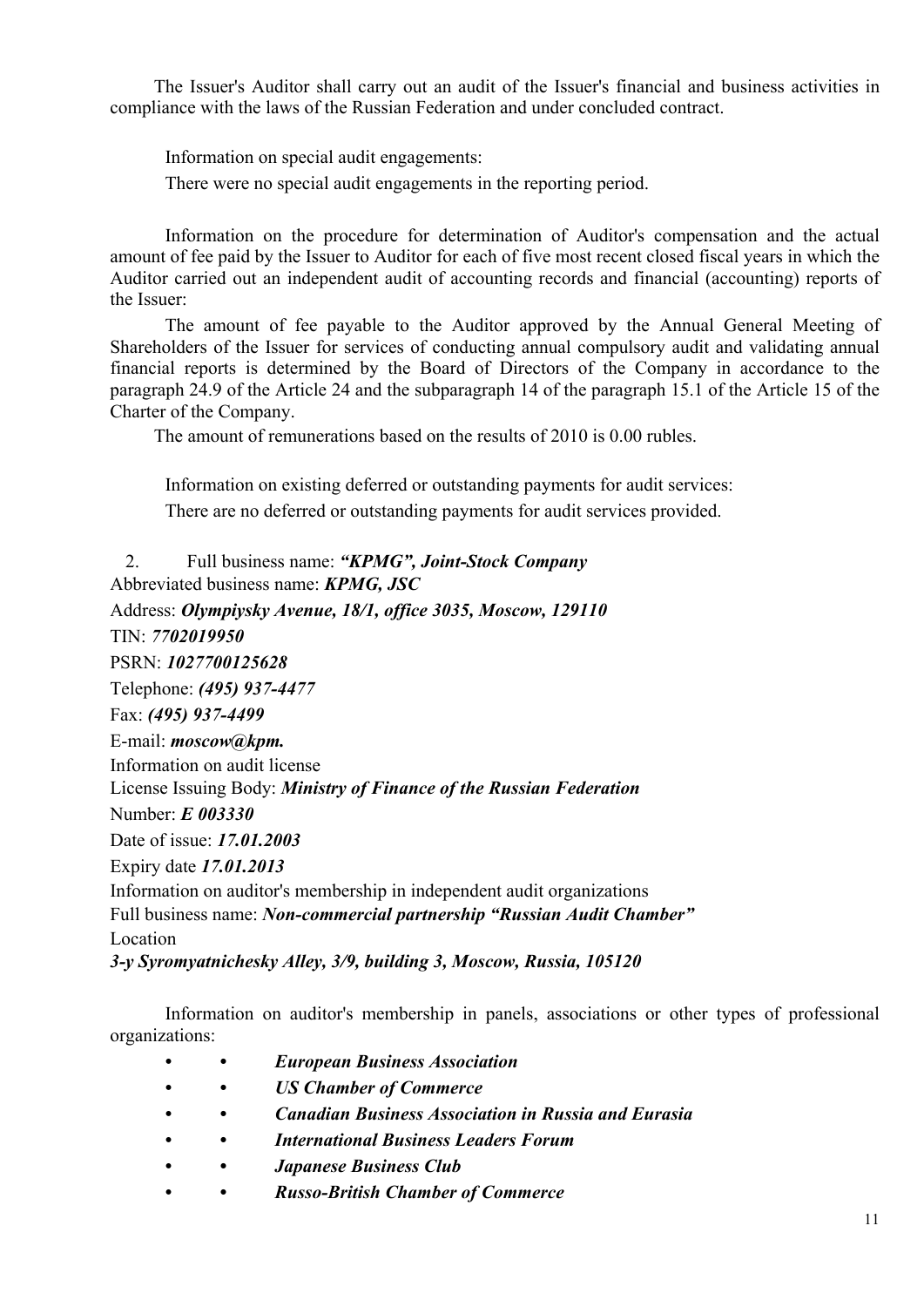- *• Russian Venture Capital Association*
- *Russian-German Chamber of Commerce*
- *• Russian-American Business Council*
- *• Association of Russian Banks*
- *• Russian Audit Chamber*
- *• French Chamber of Commerce and Industry in Russia*
- *• National Council on Corporate Governance* 
	- *• Russian Union of Industrialists and Entrepreneurs*

Fiscal year (years) in which the Auditor carried out an independent audit of accounting records and financial (accounting) reports of the Issuer

| Year |
|------|
| 2007 |
| 2008 |
| 2009 |

Factors that can affect the Auditor's independency of the Issuer including information on existing substantial self-interest of the auditor (officers of the Auditor) in the activities of the Issuer (officials of the Issuer).

*Factors that can affect the Auditor's independency of the Issuer as well as substantial selfinterest of the auditor (officers of the Auditor) in the activities of the Issuer (officials of the Issuer) do not exist.*

Procedure for selection of the Issuer's Auditor:

Tendering procedure for the selection of auditor and its general conditions.

The Issuer's auditor was selected by Tender. To take part in Tender audit organizations had to meet the following requirements:

- not to be under the liquidation;

- not to have the decision ordering the suspension of activity issued in compliance with the Code of Administrative Offences of the Russian Federation at the date of the approval of the application for Tender;

- not to have unsettled tax liabilities, unpaid levies and other outstanding statutory payments to all budget levels or to state non-budgetary funds from the previous calendar year, the amount of which exceeds twenty five percent of the applicant's book value of assets as appears on financial statements for the most recent closed reporting period. Tender applicant is deemed as being in compliance with the specified requirement in case the applicant appeals against the mentioned debts in compliance with the laws of the Russian Federation and the judgment on such appeal has not been issued at the date of the approval of the application for Tender;

- not to meet the conditions (in respect to the Company and SDCs to IDGC Holding, JSC) listed in the paragraph 1 of the Article 12 of the Federal Law "On Auditing Activities" of August 7, 2001 No. 119-FZ.

Procedure for nominating auditors for appointment by Meeting of Shareholders including management body authorized to make such decision.

Nominee auditors assigned to carry out an audit of consolidated financial reports of IDGC of Volga, JSC, in accordance with the International Financial Reporting Standards are not put forward for consideration by the General Meeting of Shareholders.

Information on special audit engagements shall be specified.

There were no special audit engagements.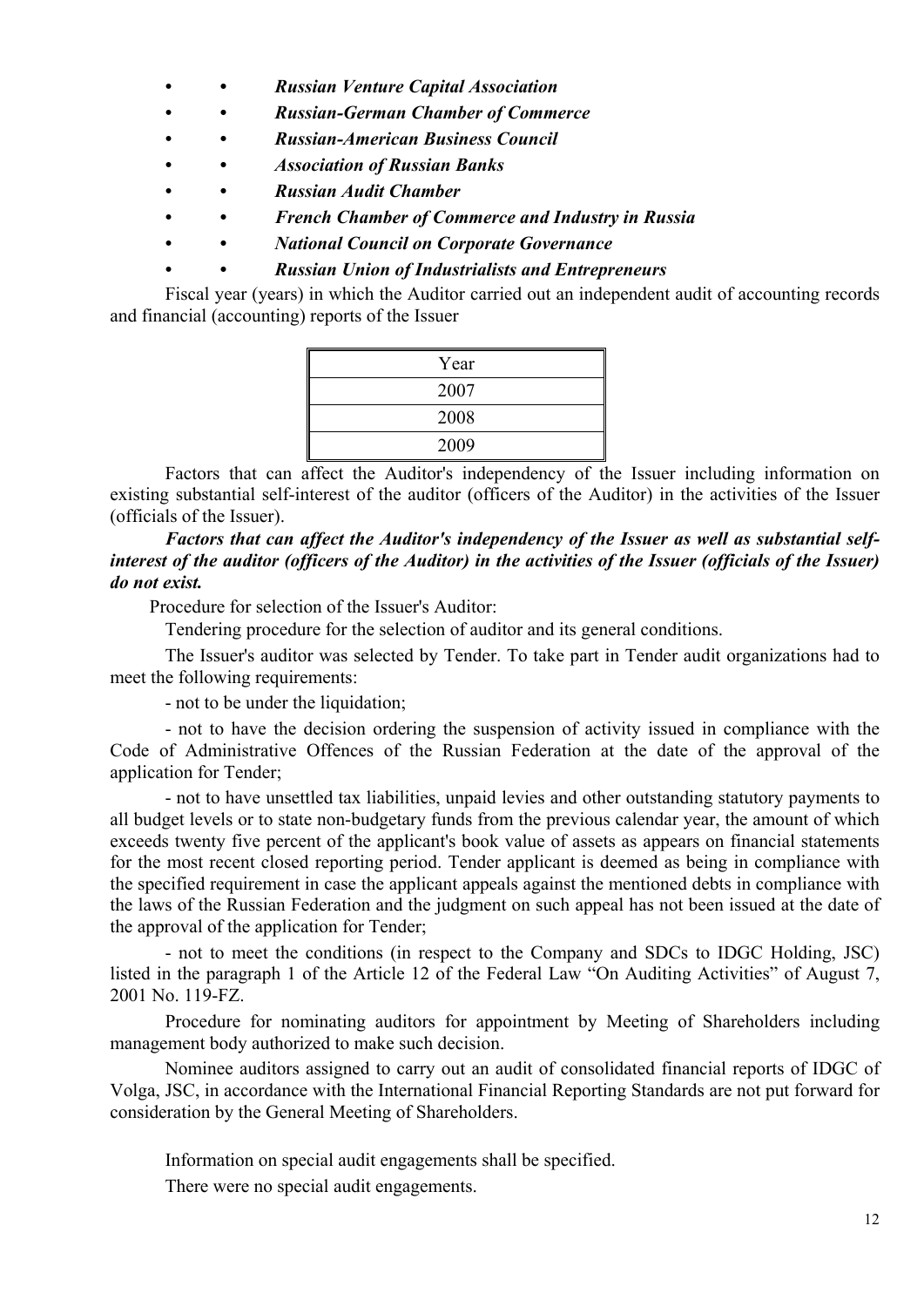Information on the procedure for determination of Auditor's compensation and the actual amount of fee paid by the Issuer to Auditor for each of five most recent closed fiscal years in which the Auditor carried out an independent audit of accounting records and financial (accounting) reports of the Issuer:

The amount of fee and the payment procedure for auditor's services are provided in the contract concluded between the Company and the Auditor. The following payments for 2007-2009 were made to the Auditor for consolidated financial reports of IDGC of Volga, JSC, in accordance with the International Financial Reporting Standards:

- 27,500 thousand rubles (w/o VAT) for 2007-2008;

Pursuant to the terms and conditions of the contract concluded between IDGC of Volga, JSC and KPMG, JSC, advance payment in the amount of 6,000 rubles was paid in the fourth quarter of 2009 for the audit of 2009 consolidated reports of IDGC of Volga, JSC, and 6,000 rubles in the first quarter of 2010 in accordance with the International Financial Reporting Standards.

The final settlement under this contract was effected in the second quarter of 2010. The acceptance certificate for 20,000 thousand rubles was signed and the final payment in the amount of 8,000 thousand rubles was effected.

Information on existing deferred or outstanding payments for audit services: There are no deferred or outstanding payments for audit services provided.

## **1.4. Information on the Issuer's Appraiser(s)**

*The Issuer did not assign Appraisers*

**1.5. Information of the Issuer's Advisors** 

*The Issuer did not assign Financial Advisors*

**1.6. Information on other Signatories of the Quarterly Report** 

*There are no additional signatories* 

# **II. General Information on the Issuer's financial and economic performance II. General Information on the Issuer's financial and economic performance**

**2.1. Indicators of the Issuer's Financial and Economic Activity**  Measurement unit: *thousands of rubles* 

| Item name                                       | $2009, 6$ months | $2010, 6$ months |
|-------------------------------------------------|------------------|------------------|
| Net worth                                       | 40,888,633       | 41,256,640       |
| Debt-to-equity ratio, $\%$                      | 22.22            | 19.01            |
| Short-term liabilities-to-equity ratio, %       | 9.27             | 8.65             |
| Debt service coverage ratio, %                  | 113.23           | 94.77            |
| Default rate, $%$                               | 10.05            | 19.97            |
| Receivables turnover ratio, the number of times | 4                | 5.23             |
| Dividend payout ratio, $\%$                     |                  | $\Omega$         |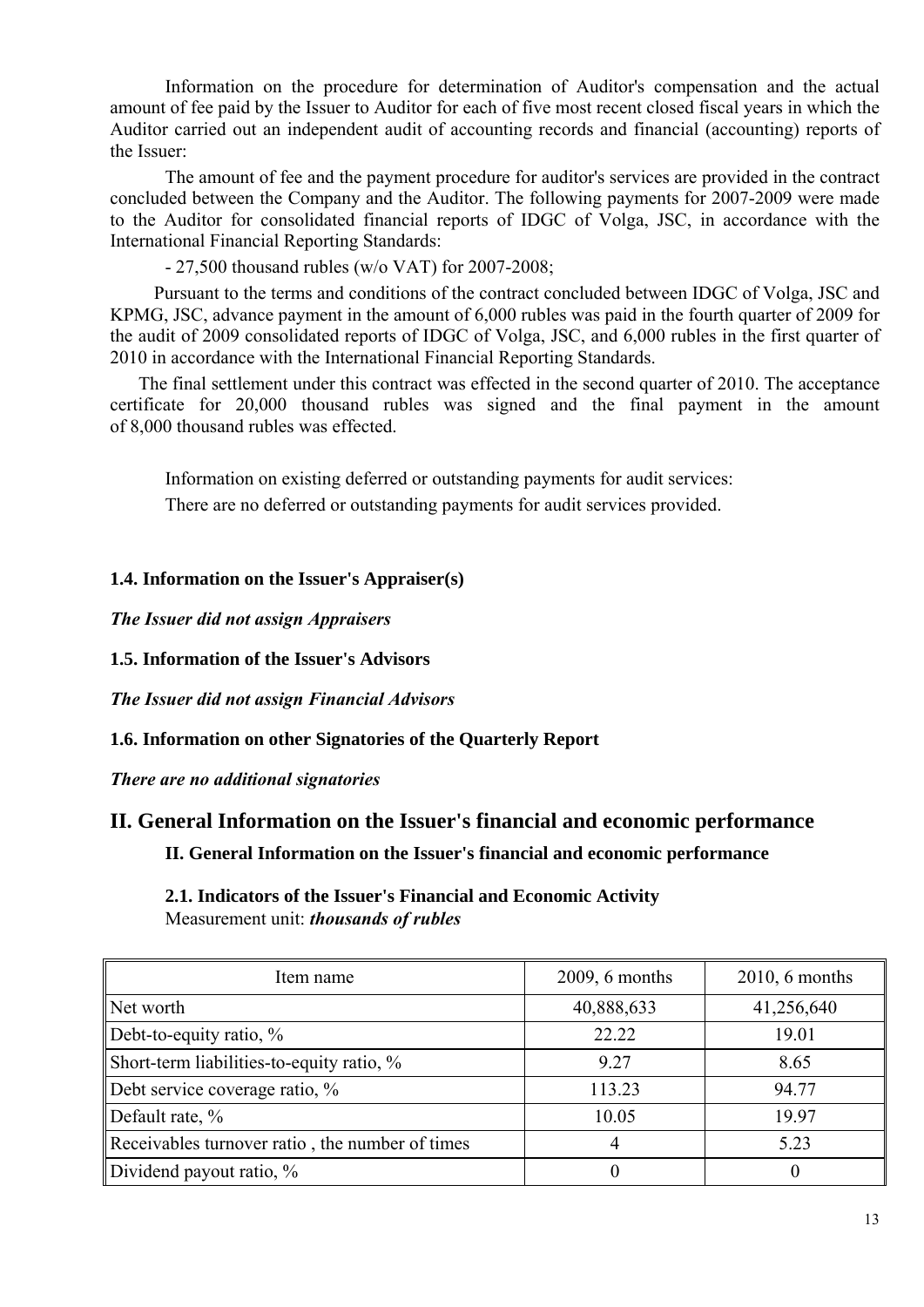| Labor productivity, thousands of RUR per person | 785  | 940  |
|-------------------------------------------------|------|------|
| Depreciation to sales ratio, %                  | 1.98 | 8.89 |

The calculation of measurements is based on the guidelines contained in the Regulation "On Information Disclosure by Issuers of Securities" approved by the Order of the Russian Federal Securities Commission of October 10, 2006 No. 06-117/pz-n.

As of 30.06.2010 the total amount of IDGC of Volga, JSC the amount of net assets was 41,256,640 thousand rubles. Compared to the corresponding period in 2009 the amount of net assets grew by 368,007 thousand rubles.

The ratio of raised funds to capital and reserves amounted to 19.01%, and the ratio of short-term liabilities to capital and reserves amounted to 8.65%. The decrease in these figures compared to the corresponding period in 2009 demonstrates the increase in the Issuer financial stability and rather high level of the Company's self-sustainability.

The Company's debt service coverage as of 30.06.2010 was 94.77% that is 18.46 points lower than the actual value as of 30.06.2009.

Receivables turnover ratio based on the data of the period under consideration was 5.23 times compared to 4 times as of 30.06.2009; this fact shows the growth of the Company's efficiency in the reporting period.

The labor productivity based on the Company's performance in the  $1<sup>st</sup>$  half of 2010 was 940 thousand rubles per person that is 155 thousand rubles higher than in the corresponding period. The growth of the Company's labor productivity in the reporting period compared to the 1<sup>st</sup> half of 2010 is, mainly, caused by the increase in the sales of services by 5,582,492 thousand rubles.

The unit weight of depreciation in the volume of proceeds for the period under consideration amounts to 8.89%.

Based on the results of the issuer's activities for the first half of 2010, no dividends were accrued.

### **2.2. The Issuer's market capitalization**

 *Market capitalization is calculation by multiplying the number of shares of a certain class (category) with the current market price of a share as disclosed by a securities trade organizer and determined in accordance with the Procedure for Calculation of Market Price of Issue Securities and Mutual Funds Admitted for Trading through Trade Organizers No. 03-52/ps approved by the Ordinance of the Russian Federal Securities Commission of December 24, 2003.* 

| Item name                     | 2 quarter $2010$  |
|-------------------------------|-------------------|
| Market capitalization, rubles | 19,072,109,162.30 |

Information on securities trade organizer that provides data used for the calculation of market capitalization and any other information on public trading of securities described at option of the Issuer:

The Company's shares appear in the Quotation List B of MICEX Stock Exchange Closed Joint Stock Company, and the over-the-counter margin stock list of RTS Stock Exchange, Joint-Stock Company.

Market capitalization of IDGC of Volga, JSC provided in this section relies on data from CJSC "MICEX Stock Exchange" (http://www.micex.ru) as of the last date of each mentioned reporting period.

**2.3. Issuer's Liabilities 2.3.1. Payables**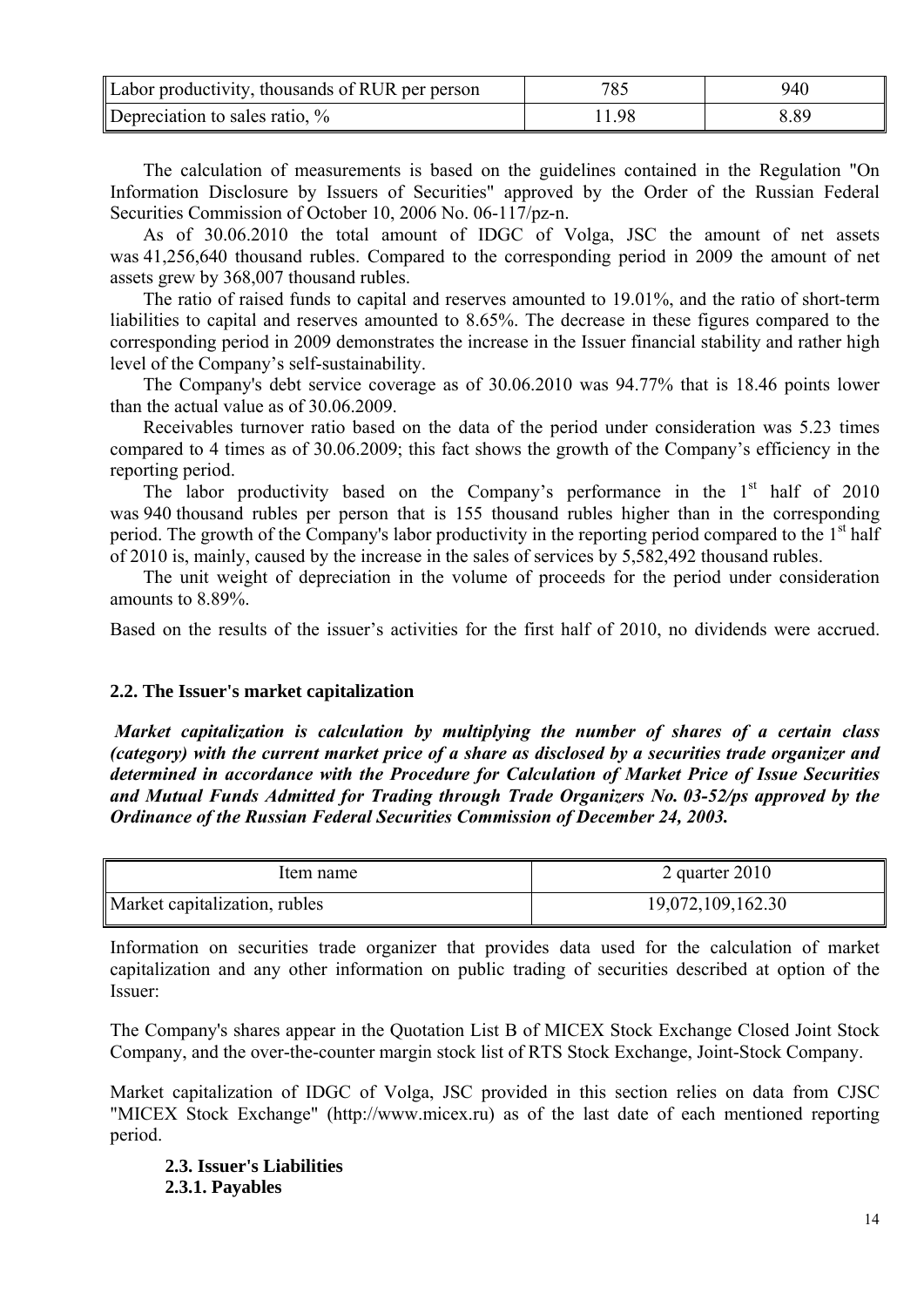# **List of the Issuer's payables**

For 6 months of 2010

Measurement unit: *RUR*

|                                                  | Due date         |                  |  |
|--------------------------------------------------|------------------|------------------|--|
| Type of payables                                 | Less than 1      | More than 1      |  |
|                                                  | year             | year             |  |
| Payables to suppliers and contractors            | 1,437,055,874    | $\theta$         |  |
| including arrears                                | 41,913,778       | X                |  |
| Payables to employees                            | 237,320,421      | $\boldsymbol{0}$ |  |
| including arrears                                | $\boldsymbol{0}$ | X                |  |
| Payables to budget and state non-budgetary funds | 815,178,079      | $\overline{0}$   |  |
| including arrears                                | $\overline{0}$   | $\mathbf X$      |  |
| Loans                                            | 2,275,953        | 3,430,000,000    |  |
| including arrears                                | $\boldsymbol{0}$ | X                |  |
| Borrowings, total                                | $\boldsymbol{0}$ | $\overline{0}$   |  |
| including arrears, total                         | $\mathbf{0}$     | X                |  |
| including bonded loans                           | $\overline{0}$   | $\overline{0}$   |  |
| including overdue bonded loans                   | $\overline{0}$   | X                |  |
| Other payables                                   | 1,062,970,958    | 314,548,947      |  |
| including arrears                                | 205,112,809      | X                |  |
| Total                                            | 3,554,801,285    | 3,744,548,947    |  |
| including arrears                                | 247,026,587      | X                |  |

# *No overdue payables*

Creditors whose portion in the Issuer's total payables is not less than 10 percent *None*

# **2.3.2. Issuer's Credit History**

This section provides information on the Issuer's fulfillment of its liabilities occurred during 5 most recent closed financial years, or for each closed financial year in case the Issuer operates less than 5 years, and its liabilities under Credit Facility Agreements and/or Loan Agreements effective at the end date of reporting quarter, the amount of which is 5 percent or more of the Issuer's book value of assets as of the date of most recent closed reporting quarter preceding the conclusion of the respective agreement as well as under Credit Facility Agreements and/or Loan Agreements which the Issuer considers as substantial.

If the Issuer issued bonds, the Issuer provides a report on the fulfillment of its obligations for each bond issue with total par value of 5 or more percent of the Issuer's book value of assets as of the end date of the last closed quarter preceding state registration of the bond placement report; if bond placement is in process or bond placement report is not registered by state for any other reason, such information shall be provided as of the end date of the last closed quarter preceding the state registration of bond issue.

Measurement unit: *RUR*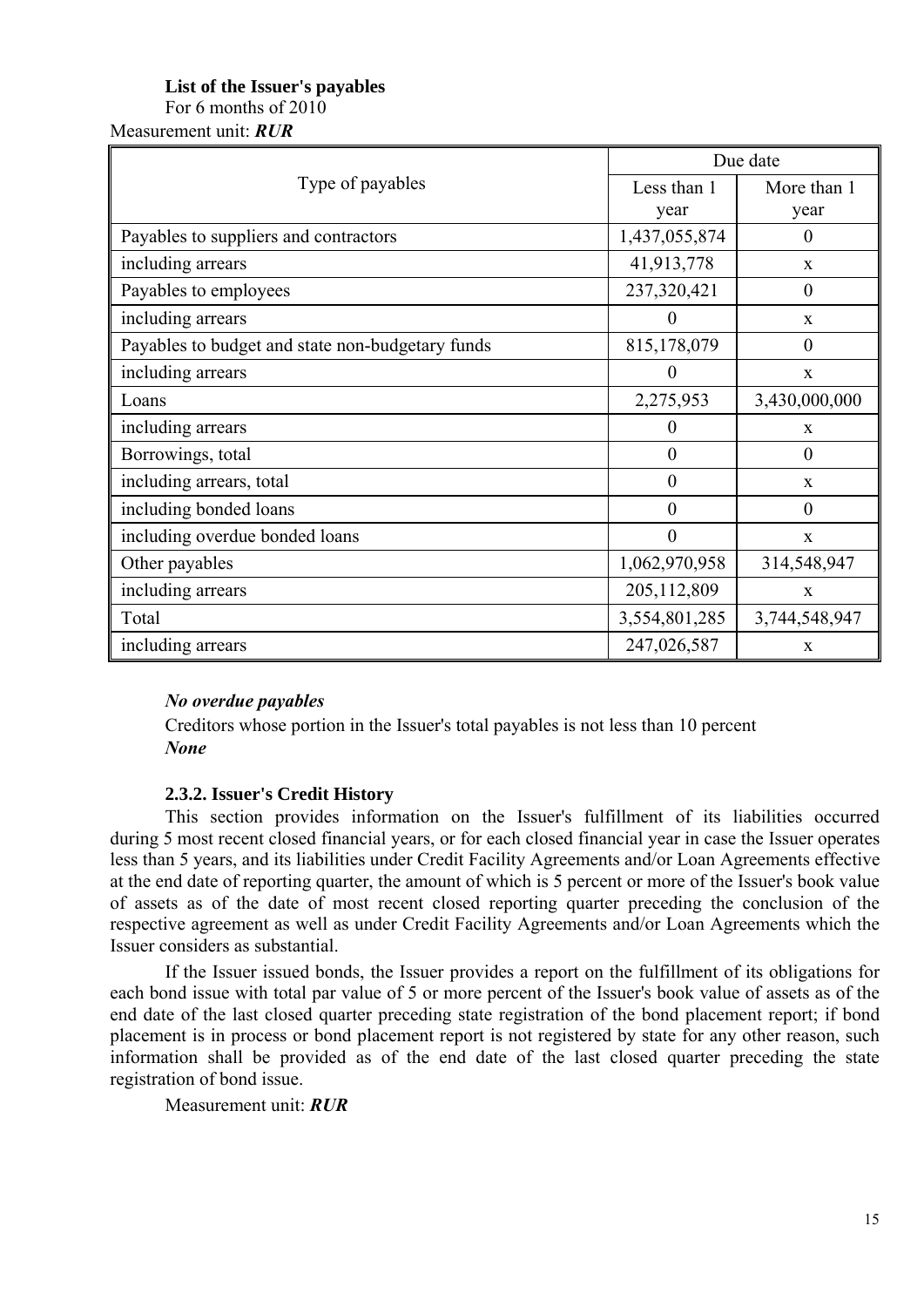| Liability         | Creditor (lender)            | Principal<br>amount | Currency   | Credit period<br>$\frac{1}{\tan}$ / maturity<br>date | Delay in fulfillment<br>of obligations for<br>repayment of<br>principal debt and/or<br>interest due, period<br>of delay, days |
|-------------------|------------------------------|---------------------|------------|------------------------------------------------------|-------------------------------------------------------------------------------------------------------------------------------|
|                   |                              |                     |            | Liabilities under agreements effective during 2008   |                                                                                                                               |
| Line of<br>credit | AB<br>"ORGRESBANK"           | 450,000,000         | <b>RUR</b> | over 24 months /<br>16.03.09                         |                                                                                                                               |
| Line of<br>credit | AB<br>"ORGRESBANK"           | 300,000,000         | <b>RUR</b> | over 24 months /<br>16.03.09                         |                                                                                                                               |
| Line of<br>credit | AB<br>"ORGRESBANK"           | 200,000,000         | <b>RUR</b> | over 18 months /<br>17.07.09                         |                                                                                                                               |
| Line of<br>credit | AB<br>"ORGRESBANK"           | 200,000,000         | <b>RUR</b> | over 18 months /<br>19.11.09                         | $-$                                                                                                                           |
| Line of<br>credit | AB<br>"ORGRESBANK"           | 200,000,000         | <b>RUR</b> | over 18 months /<br>09.01.10                         | --                                                                                                                            |
| Line of<br>credit | AB<br>"ORGRESBANK"           | 300,000,000         | <b>RUR</b> | over 18 months /<br>10.01.10                         | --                                                                                                                            |
| Line of<br>credit | AKB "Rosbank"                | 700,000,000         | <b>RUR</b> | 18 months /<br>30.09.09                              |                                                                                                                               |
| Line of<br>credit | AKB "Rosbank"                | 500,000,000         | <b>RUR</b> | 18 months /<br>07.08.11                              |                                                                                                                               |
| Line of<br>credit | Gazprombank<br>(JSC)         | 800,000,000         | <b>RUR</b> | 18 months /<br>26.08.11                              | --                                                                                                                            |
| Line of<br>credit | <b>Savings Bank</b>          | 230,000,000         | <b>RUR</b> | 12 months /<br>12.11.08                              |                                                                                                                               |
| Line of<br>credit | <b>Savings Bank</b>          | 200,000,000         | <b>RUR</b> | 12 months /<br>21.11.08                              |                                                                                                                               |
| Line of<br>credit | <b>Savings Bank</b>          | 270,000,000         | <b>RUR</b> | up to 12 months /<br>16.03.09                        |                                                                                                                               |
| Line of<br>credit | <b>Savings Bank</b>          | 200,000,000         | <b>RUR</b> | up to 12 months /<br>20.03.09                        |                                                                                                                               |
| Line of<br>credit | <b>Savings Bank</b>          | 300,000,000         | <b>RUR</b> | up to 12 months /<br>25.03.09                        | --                                                                                                                            |
| Line of<br>credit | <b>Savings Bank</b>          | 300,000,000         | <b>RUR</b> | up to 12 months /<br>08.07.09                        |                                                                                                                               |
| Line of<br>credit | <b>Savings Bank</b>          | 200,000,000         | <b>RUR</b> | up to 12 months /<br>08.07.09                        |                                                                                                                               |
| Line of<br>credit | <b>Savings Bank</b>          | 300,000,000         | <b>RUR</b> | up to 12 months /<br>07.04.09                        |                                                                                                                               |
| Line of<br>credit | <b>Savings Bank</b>          | 300,000,000         | <b>RUR</b> | up to 12 months /<br>04.12.09                        |                                                                                                                               |
| Line of<br>credit | <b>KB</b><br>Agropromkredit, | 100,000,000         | <b>RUR</b> | over 12 months /<br>28.11.08                         |                                                                                                                               |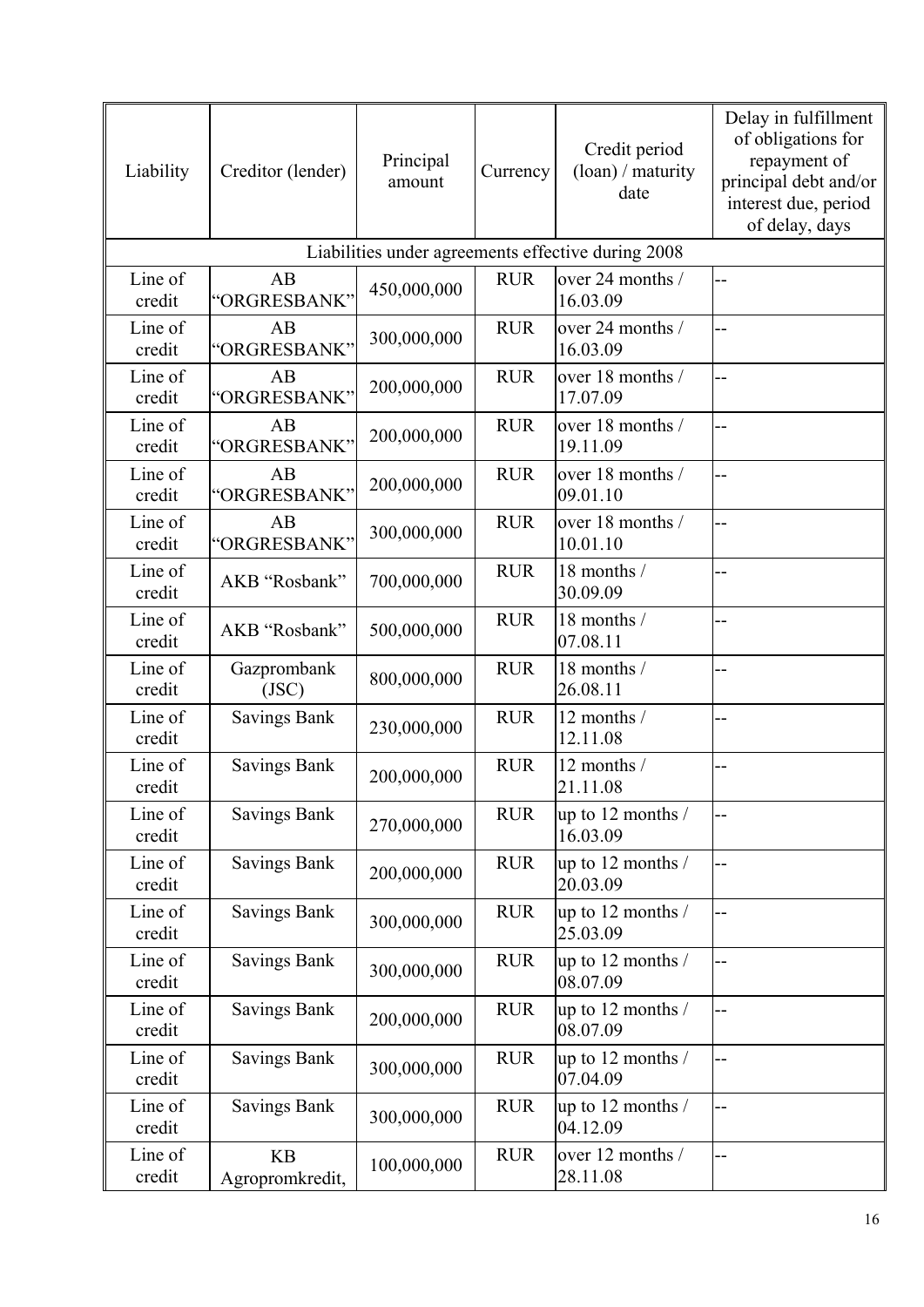|                   | <b>LLC</b>                                 |             |            |                                                    |                |
|-------------------|--------------------------------------------|-------------|------------|----------------------------------------------------|----------------|
| Line of<br>credit | <b>Savings Bank</b>                        | 130,000,000 | <b>RUR</b> | over 18 months /<br>14.04.09                       | --             |
| Line of<br>credit | <b>Savings Bank</b>                        | 80,000,000  | <b>RUR</b> | up to 12 months /<br>11.07.08                      | --             |
| Credit            | AB<br>"ORGRESBANK"                         | 153,164,000 | <b>RUR</b> | 36 months /<br>24.12.10                            | --             |
| Line of<br>credit | Gazprombank<br>(JSC)                       | 250,000,000 | <b>RUR</b> | over 12 months /<br>23.01.09                       | $-$            |
| Line of<br>credit | AB<br>"ORGRESBANK"                         | 150,000,000 | <b>RUR</b> | over 12 months /<br>01.04.09                       | --             |
| Line of<br>credit | AB<br>"ORGRESBANK"<br>(JSC)                | 50,000,000  | <b>RUR</b> | over 12 months /<br>17.10.08                       | --             |
| Line of<br>credit | AB<br>"ORGRESBANK"<br>(JSC)                | 50,000,000  | <b>RUR</b> | up to 12 months /<br>26.09.08                      | $\ddotsc$      |
| Line of<br>credit | AB<br>"ORGRESBANK"<br>(JSC)                | 60,000,000  | <b>RUR</b> | over 12 months /<br>17.10.08                       | --             |
| Line of<br>credit | AB<br>"ORGRESBANK"<br>(JSC)                | 30,000,000  | <b>RUR</b> | over 12 months /<br>17.10.08                       | --             |
| Line of<br>credit | AB<br>"ORGRESBANK"<br>(JSC)                | 60,000,000  | <b>RUR</b> | over 12 months /<br>17.10.08                       | $\overline{a}$ |
| Line of<br>credit | AB<br>"ORGRESBANK"<br>(JSC)                | 30,000,000  | <b>RUR</b> | over 12 months /<br>17.10.08                       | $\overline{a}$ |
| Credit            | <b>VTB Bank</b>                            | 120,000,000 | <b>RUR</b> | over 12 months /<br>16.02.09                       | --             |
| Credit            | <b>VTB Bank</b>                            | 130,549,000 | <b>RUR</b> | 60 months /<br>22.09.12                            | --             |
| Line of<br>credit | <b>VTB Bank</b>                            | 269,451,000 | <b>RUR</b> | up to 12 months /<br>1.08.08                       | $\overline{a}$ |
| Line of<br>credit | <b>KB</b><br>Agropromkredit,<br><b>LLC</b> | 95,000,000  | <b>RUR</b> | 12 months /<br>27.05.08                            | --             |
|                   |                                            |             |            | Liabilities under agreements effective during 2009 |                |
| Line of<br>credit | Nordea Bank                                | 450,000,000 | <b>RUR</b> | over 24 months /<br>13.08.09                       | --             |
| Line of<br>credit | Nordea Bank                                | 300,000,000 | <b>RUR</b> | over 24 months /<br>13.08.10                       | $-$            |
| Line of<br>credit | Nordea Bank                                | 200,000,000 | <b>RUR</b> | over 18 months /<br>28.07.09                       | --             |
| Line of<br>credit | Nordea Bank                                | 200,000,000 | <b>RUR</b> | over 18 months /<br>19.11.09                       | --             |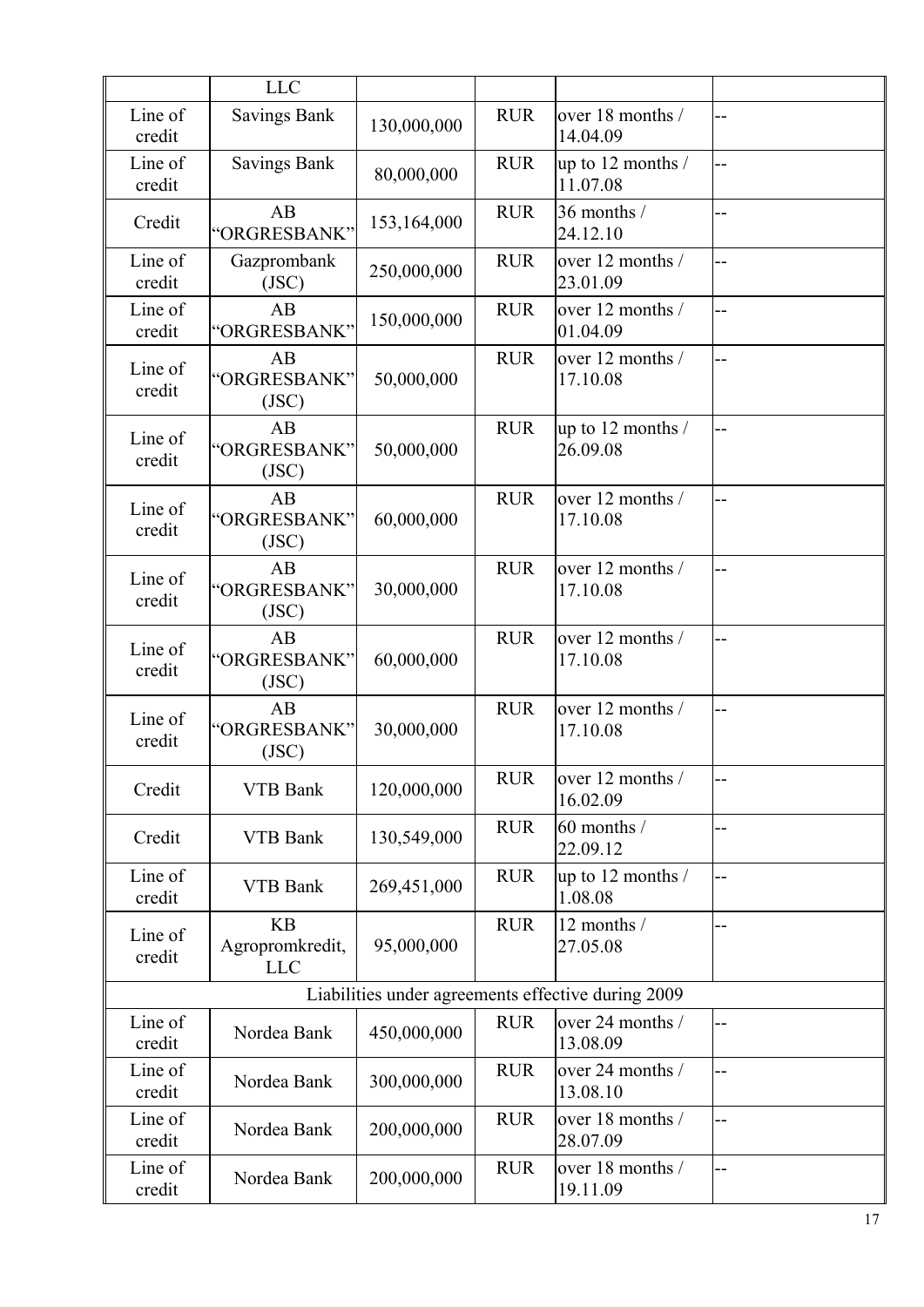| Line of<br>credit | Nordea Bank          | 200,000,000 | <b>RUR</b> | over 18 months /<br>09.03.10  | $-$ |
|-------------------|----------------------|-------------|------------|-------------------------------|-----|
| Line of<br>credit | Nordea Bank          | 300,000,000 | <b>RUR</b> | over 18 months /<br>10.03.10  | $-$ |
| Line of<br>credit | Nordea Bank          | 370,000,000 | <b>RUR</b> | over 12 months /<br>14.03.10  | --  |
| Line of<br>credit | Nordea Bank          | 370,000,000 | <b>RUR</b> | over 12 months /<br>19.03.10  | --  |
| Line of<br>credit | Nordea Bank          | 150,000,000 | <b>RUR</b> | up to 12 months /<br>27.03.10 | ц,  |
| Line of<br>credit | AKB "Rosbank"        | 700,000,000 | <b>RUR</b> | over 24 months /<br>07.08.11  | --  |
| Line of<br>credit | AKB "Rosbank"        | 500,000,000 | <b>RUR</b> | over 24 months /<br>07.08.12  | --  |
| Line of<br>credit | AKB "Rosbank"        | 100,000,000 | <b>RUR</b> | over 12 months /<br>21.07.10  | --  |
| Line of<br>credit | AKB "Rosbank"        | 400,000,000 | <b>RUR</b> | over 12 months /<br>21.07.11  |     |
| Line of<br>credit | Gazprombank<br>(JSC) | 800,000,000 | <b>RUR</b> | over 24 months /<br>26.08.11  |     |
| Line of<br>credit | Gazprombank<br>(JSC) | 400,000,000 | <b>RUR</b> | 36 months /<br>10.12.12       | --  |
| Line of<br>credit | Gazprombank<br>(JSC) | 400,000,000 | <b>RUR</b> | 36 months /<br>10.12.12       | $-$ |
| Line of<br>credit | Gazprombank<br>(JSC) | 350,000,000 | <b>RUR</b> | 36 months /<br>10.12.12       |     |
| Line of<br>credit | Gazprombank<br>(JSC) | 300,000,000 | <b>RUR</b> | 36 months /<br>10.12.12       | --  |
| Line of<br>credit | Gazprombank<br>(JSC) | 250,000,000 | <b>RUR</b> | up to 12 months /<br>19.02.10 |     |
| Line of<br>credit | TransCreditBank      | 350,000,000 | <b>RUR</b> | over 18 months /<br>20.01.11  | --  |
| Line of<br>credit | TransCreditBank      | 250,000,000 | <b>RUR</b> | over 18 months /<br>21.01.11  | --  |
| Line of<br>credit | TransCreditBank      | 200,000,000 | <b>RUR</b> | over 18 months /<br>03.02.11  | $-$ |
| Line of<br>credit | TransCreditBank      | 250,000,000 | <b>RUR</b> | over 18 months /<br>12.02.11  | $-$ |
| Line of<br>credit | <b>Savings Bank</b>  | 270,000,000 | <b>RUR</b> | up to 12 months /<br>16.03.09 | --  |
| Line of<br>credit | <b>Savings Bank</b>  | 200,000,000 | <b>RUR</b> | up to 12 months /<br>20.03.09 | --  |
| Line of<br>credit | <b>Savings Bank</b>  | 300,000,000 | <b>RUR</b> | up to 12 months /<br>25.03.09 | --  |
| Line of<br>credit | <b>Savings Bank</b>  | 300,000,000 | <b>RUR</b> | up to 12 months /<br>08.07.09 | --  |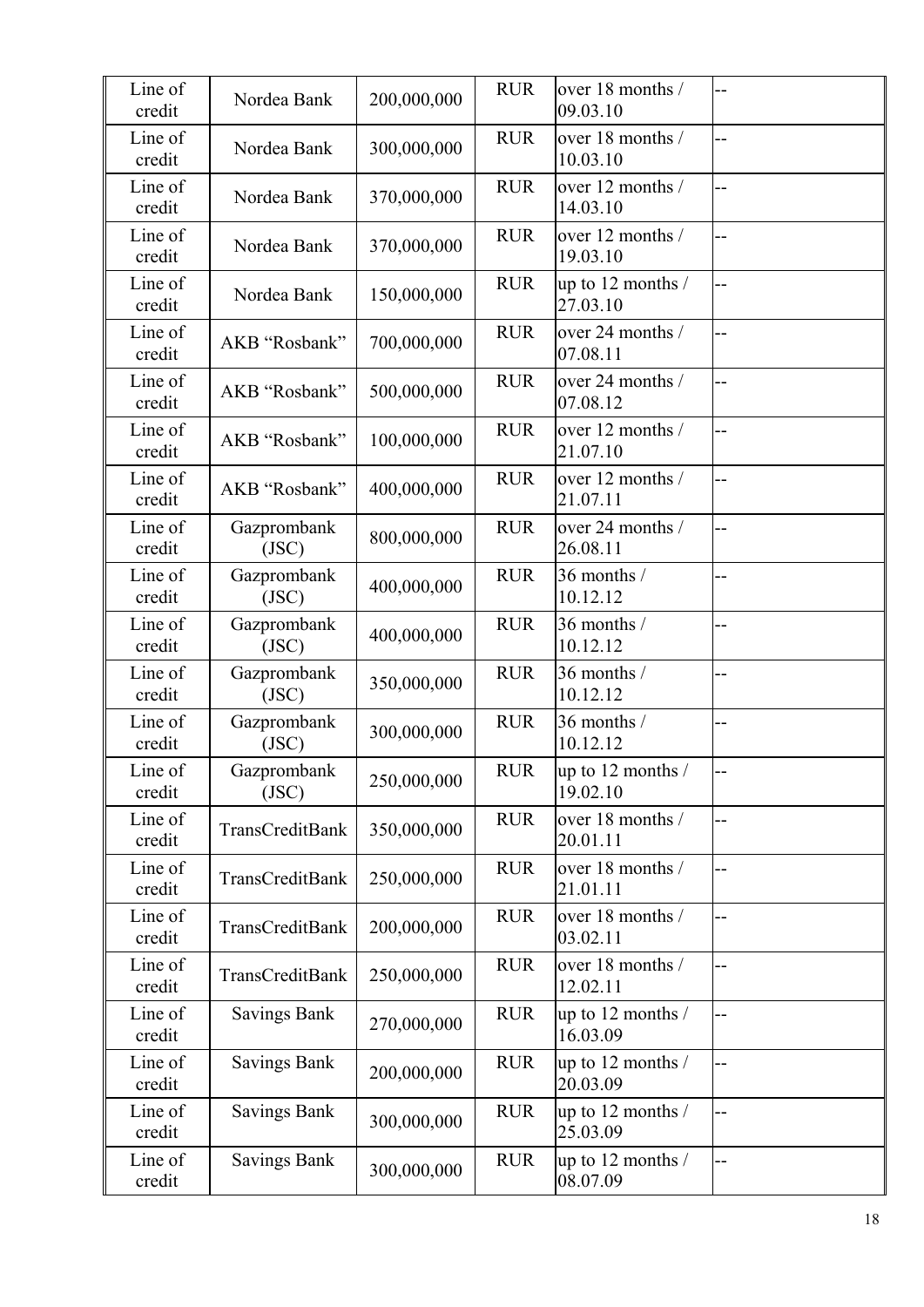| Line of<br>credit | <b>Savings Bank</b>   | 200,000,000 | <b>RUR</b> | up to 12 months /<br>08.07.09 | $-$ |
|-------------------|-----------------------|-------------|------------|-------------------------------|-----|
| Line of<br>credit | <b>Savings Bank</b>   | 300,000,000 | <b>RUR</b> | up to 12 months /<br>29.05.09 | ц,  |
| Line of<br>credit | <b>Savings Bank</b>   | 300,000,000 | <b>RUR</b> | up to 12 months /<br>04.12.09 | $-$ |
| Line of<br>credit | <b>Savings Bank</b>   | 300,000,000 | <b>RUR</b> | up to 12 months /<br>30.10.09 | --  |
| Line of<br>credit | <b>Savings Bank</b>   | 300,000,000 | <b>RUR</b> | up to 18 months /<br>10.12.09 |     |
| Line of<br>credit | <b>Savings Bank</b>   | 300,000,000 | <b>RUR</b> | up to 18 months /<br>10.12.09 | $-$ |
| Line of<br>credit | <b>Savings Bank</b>   | 200,000,000 | <b>RUR</b> | up to 18 months /<br>10.12.09 | --  |
| Line of<br>credit | <b>Savings Bank</b>   | 350,000,000 | <b>RUR</b> | up to 18 months /<br>10.12.09 | --  |
| Line of<br>credit | <b>Savings Bank</b>   | 330,000,000 | <b>RUR</b> | up to 18 months /<br>17.02.10 | --  |
| Line of<br>credit | <b>Savings Bank</b>   | 370,000,000 | <b>RUR</b> | up to 18 months /<br>17.02.10 | $-$ |
| Line of<br>credit | <b>Savings Bank</b>   | 300,000,000 | <b>RUR</b> | up to 18 months /<br>26.02.10 | --  |
| Line of<br>credit | <b>Savings Bank</b>   | 300,000,000 | <b>RUR</b> | up to 18 months /<br>26.02.10 | --  |
| Line of<br>credit | <b>Savings Bank</b>   | 200,000,000 | <b>RUR</b> | up to 18 months /<br>01.03.10 | --  |
| Line of<br>credit | <b>Savings Bank</b>   | 350,000,000 | <b>RUR</b> | up to 18 months /<br>01.03.10 | --  |
| Line of<br>credit | <b>Savings Bank</b>   | 40,000,000  | <b>RUR</b> | 18 months /<br>21.01.09       |     |
| Line of<br>credit | <b>Savings Bank</b>   | 30,000,000  | <b>RUR</b> | 18 months /<br>24.01.09       | --  |
| Line of<br>credit | <b>Savings Bank</b>   | 30,000,000  | <b>RUR</b> | 18 months /<br>07.02.09       | --  |
| Credit            | Nordea Bank           | 153,164,000 | <b>RUR</b> | 36 months /<br>24.12.10       |     |
| Line of<br>credit | Nordea Bank           | 150,000,000 | <b>RUR</b> | over 12 months /<br>10.04.09  | --  |
| Line of<br>credit | Gazprombank<br>(JSC)  | 250,000,000 | <b>RUR</b> | over 12 months /<br>23.01.09  | --  |
| Credit            | <b>VTB Bank</b>       | 120,000,000 | <b>RUR</b> | over 18 months /<br>04.03.09  | --  |
| Credit            | <b>VTB Bank</b>       | 130,549,000 | <b>RUR</b> | 60 months /<br>22.09.12       | --  |
| Line of<br>credit | <b>Bank of Moscow</b> | 250,000,000 | <b>RUR</b> | over 36 months /<br>01.10.12  | --  |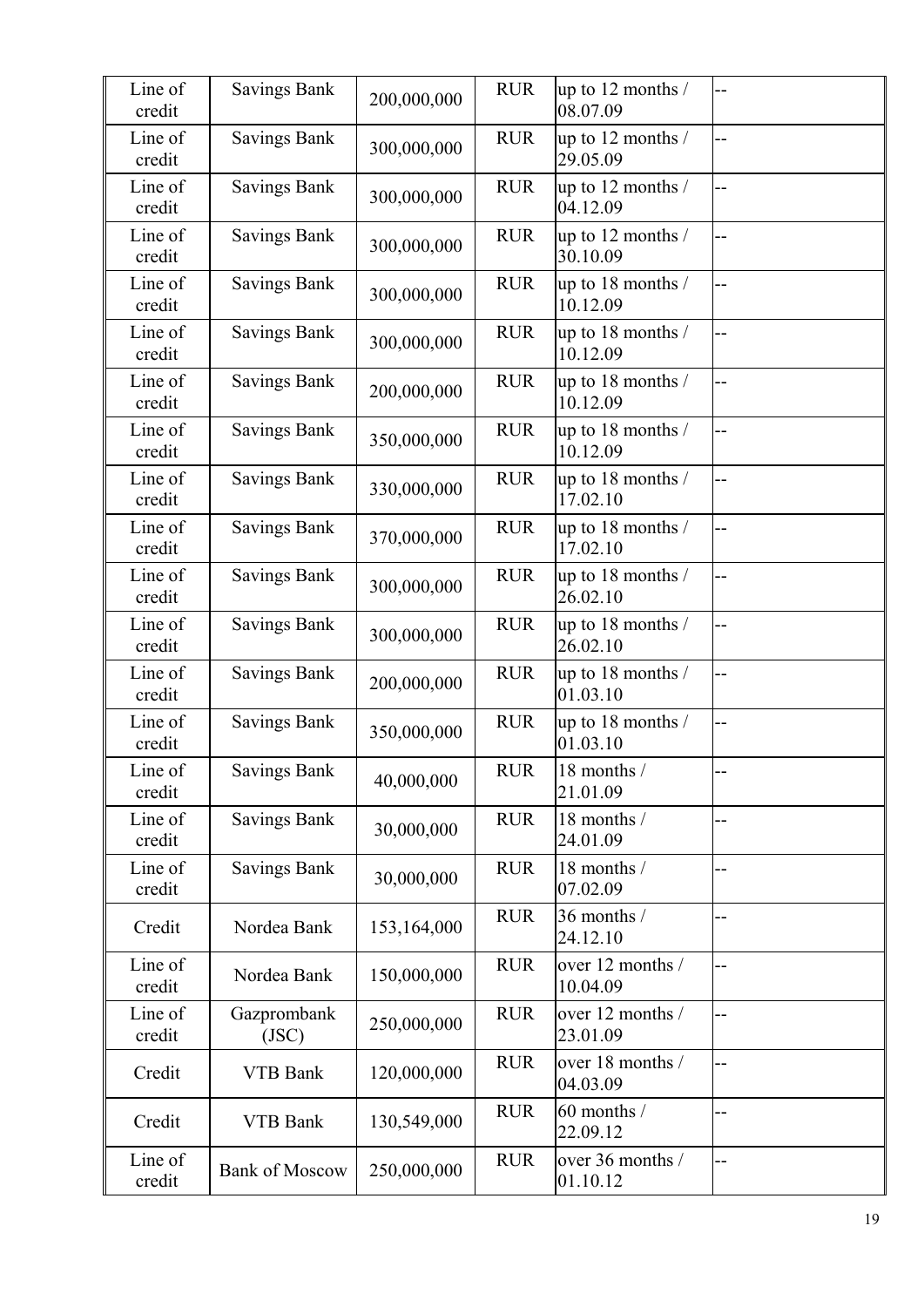| Line of<br>credit | <b>Bank of Moscow</b> | 350,000,000      | <b>RUR</b> | over 36 months /<br>01.10.12                                |     |
|-------------------|-----------------------|------------------|------------|-------------------------------------------------------------|-----|
| Line of<br>credit | <b>Bank of Moscow</b> | 400,000,000      | <b>RUR</b> | over 36 months /<br>01.10.12                                | $-$ |
| Line of<br>credit | Sviaz-Bank            | 250,000,000      | <b>RUR</b> | over 18 months /<br>03.05.11                                | --  |
| Line of<br>credit | Sviaz-Bank            | 350,000,000      | <b>RUR</b> | over 18 months /<br>03.05.11                                | --  |
| Line of<br>credit | Sviaz-Bank            | 400,000,000      | <b>RUR</b> | over 18 months /<br>03.05.11                                | н.  |
| Line of<br>credit | Sviaz-Bank            | 300,000,000      | <b>RUR</b> | over 18 months /<br>03.05.11                                | н.  |
| Line of<br>credit | Alfa-Bank             | 300,000,000      | <b>RUR</b> | over 36 months /<br>23.11.12                                | Ц.  |
| Line of<br>credit | Alfa-Bank             | 400,000,000      | <b>RUR</b> | over 36 months /<br>23.11.12                                | $-$ |
| Line of<br>credit | Alfa-Bank             | 250,000,000      | <b>RUR</b> | over 36 months /<br>25.11.12                                |     |
| Line of<br>credit | Alfa-Bank             | 350,000,000      | <b>RUR</b> | over 36 months /<br>30.11.12                                |     |
| Line of<br>credit | Alfa-Bank             | 350,000,000      | <b>RUR</b> | over 36 months /<br>30.11.12                                | $-$ |
| Line of<br>credit | Alfa-Bank             | 250,000,000      | <b>RUR</b> | up to 36 months /<br>09.11.12                               | --  |
| Line of<br>credit | Alfa-Bank             | 400,000,000      | <b>RUR</b> | up to 36 months /<br>28.12.12                               | --  |
| Line of<br>credit | Alfa-Bank             | 400,000,000      | <b>RUR</b> | up to 36 months /<br>28.12.12                               | --  |
| Line of<br>credit | Alfa-Bank             | 350,000,000      | <b>RUR</b> | up to 36 months /<br>28.12.12                               |     |
| Line of<br>credit | Alfa-Bank             | 300,000,000      | <b>RUR</b> | up to 36 months /<br>28.12.12                               | --  |
| Line of<br>credit | Alfa-Bank             | 250,000,000      | <b>RUR</b> | up to 36 months /<br>28.12.12                               | --  |
|                   |                       |                  |            | Liabilities under agreements effective as of March 31, 2010 |     |
| Line of<br>credit | Gazprombank<br>(JSC)  | 100,000,000      | <b>RUR</b> | 36 months /<br>10.12.12                                     |     |
| Line of<br>credit | Gazprombank<br>(JSC)  | $\boldsymbol{0}$ | <b>RUR</b> | 36 months /<br>10.12.12                                     |     |
| Line of<br>credit | Gazprombank<br>(JSC)  | $\boldsymbol{0}$ | <b>RUR</b> | 36 months /<br>10.12.12                                     |     |
| Line of<br>credit | Gazprombank<br>(JSC)  | $\boldsymbol{0}$ | <b>RUR</b> | 36 months /<br>10.12.12                                     |     |
| Line of<br>credit | <b>Savings Bank</b>   | 230,000,000      | <b>RUR</b> | over 24 months /<br>20.02.12                                | --  |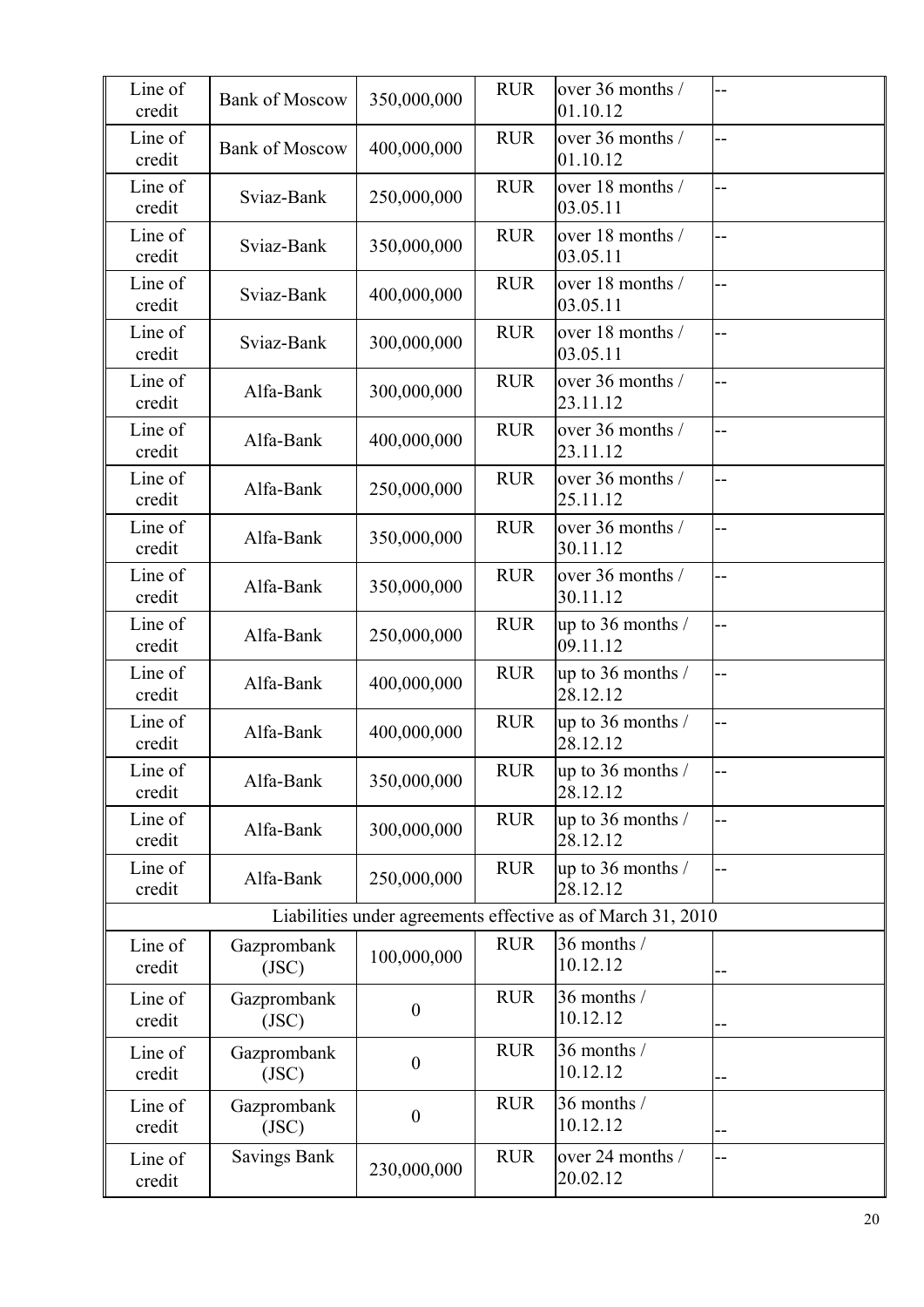| Line of<br>credit | <b>Savings Bank</b>               | 370,000,000      | <b>RUR</b> | over 24 months /<br>20.02.12    |    |
|-------------------|-----------------------------------|------------------|------------|---------------------------------|----|
| Line of<br>credit | <b>Savings Bank</b>               | 300,000,000      | <b>RUR</b> | up to 18 months /<br>25.08.11   | -- |
| Line of<br>credit | <b>Savings Bank</b>               | 300,000,000      | <b>RUR</b> | up to 18 months /<br>25.08.11   | -- |
| Line of<br>credit | <b>Savings Bank</b>               | 85,000,000       | <b>RUR</b> | up to 18 months /<br>30.08.11   |    |
| Line of<br>credit | <b>Savings Bank</b>               | $\boldsymbol{0}$ | <b>RUR</b> | up to 18 months /<br>30.08.11   | -- |
| Credit            | <b>VTB Bank</b><br><b>Saransk</b> | 130,549,000      | <b>RUR</b> | 60 months /<br>22.09.12         | -- |
| Line of<br>credit | Sviaz-Bank                        | $\boldsymbol{0}$ | <b>RUR</b> | over 18 months /<br>03.05.11    | -- |
| Line of<br>credit | Sviaz-Bank                        | $\boldsymbol{0}$ | <b>RUR</b> | over 18 months /<br>03.05.11    | -- |
| Line of<br>credit | Sviaz-Bank                        | $\boldsymbol{0}$ | <b>RUR</b> | over 18 months /<br>03.05.11    | -- |
| Line of<br>credit | Sviaz-Bank                        | $\boldsymbol{0}$ | <b>RUR</b> | over 18 months /<br>03.05.11    | -- |
| Line of<br>credit | Alfa-Bank                         | 300,000,000      | <b>RUR</b> | over 36 months /<br>23.11.12    | -- |
| Line of<br>credit | Alfa-Bank                         | 400,000,000      | <b>RUR</b> | over 36 months /<br>23.11.12    |    |
| Line of<br>credit | Alfa-Bank                         | 250,000,000      | <b>RUR</b> | over 36 months /<br>25.11.12    | -- |
| Line of<br>credit | Alfa-Bank                         | 350,000,000      | <b>RUR</b> | over 36 months /<br>30.11.12    | -- |
| Line of<br>credit | Alfa-Bank                         | 350,000,000      | <b>RUR</b> | over 36 months /<br>30.11.12    | -- |
| Line of<br>credit | Alfa-Bank                         | 205,000,000      | <b>RUR</b> | up to 36 months /<br>09.11.12   |    |
| Line of<br>credit | Alfa-Bank                         | 325,000,000      | <b>RUR</b> | up to 36 months /<br>28.12.12   | -- |
| Line of<br>credit | Alfa-Bank                         | $\boldsymbol{0}$ | <b>RUR</b> | up to 36 months /<br>28.12.12   | -- |
| Line of<br>credit | Alfa-Bank                         | $\boldsymbol{0}$ | <b>RUR</b> | up to 36 months /<br>28.12.12   | -- |
| Line of<br>credit | Alfa-Bank                         | $\boldsymbol{0}$ | <b>RUR</b> | up to 36 months $/$<br>28.12.12 | -- |
| Line of<br>credit | Alfa-Bank                         | $\boldsymbol{0}$ | <b>RUR</b> | up to 36 months /<br>28.12.12   | -- |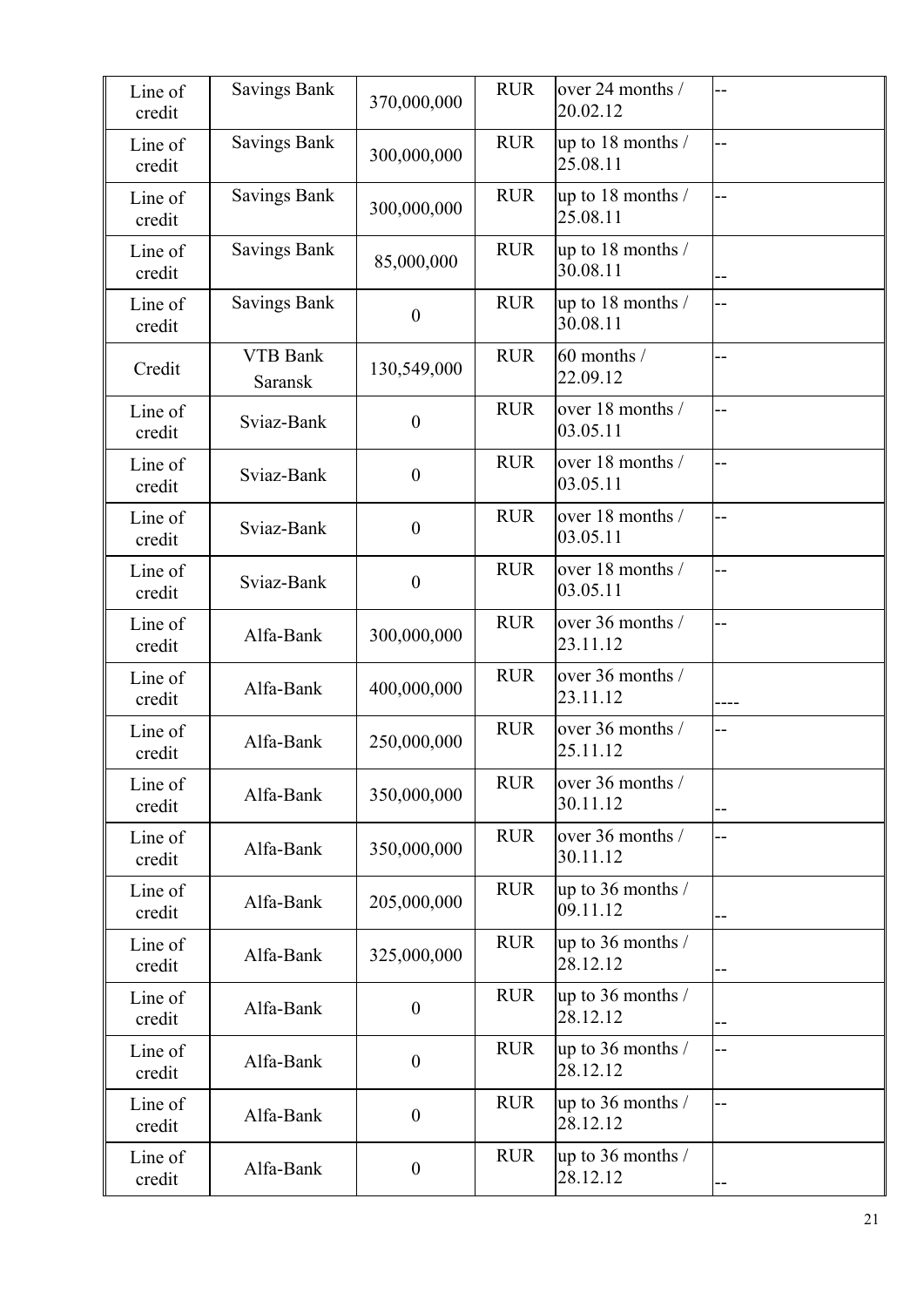|                   | Liabilities under agreements effective as of June 30, 2010 |                  |            |                                 |     |
|-------------------|------------------------------------------------------------|------------------|------------|---------------------------------|-----|
| Line of<br>credit | Gazprombank<br>(JSC)                                       | 400 000 000      | <b>RUR</b> | up to 36 months<br>/10.12.2012  | $-$ |
| Line of<br>credit | Gazprombank<br>(JSC)                                       | 295 000 000      | <b>RUR</b> | up to 36 months<br>/10.12.2012  | $-$ |
| Line of<br>credit | Gazprombank<br>(JSC)                                       | $\boldsymbol{0}$ | <b>RUR</b> | up to 36 months<br>//10.12.2012 | $-$ |
| Line of<br>credit | Gazprombank<br>(JSC)                                       | $\boldsymbol{0}$ | <b>RUR</b> | up to 36 months<br>//10.12.2012 | $-$ |
| Line of<br>credit | <b>Savings Bank</b>                                        | 50 000 000       | <b>RUR</b> | over 24 months<br>/20.02.2012   | --  |
| Line of<br>credit | <b>Savings Bank</b>                                        | 155 000 000      | <b>RUR</b> | over 24 months<br>/20.02.2012   | $-$ |
| Line of<br>credit | <b>Savings Bank</b>                                        | 300 000 000      | <b>RUR</b> | up to 18 months<br>/25.08.2011  | --  |
| Line of<br>credit | <b>Savings Bank</b>                                        | 300 000 000      | <b>RUR</b> | up to 18 months<br>/25.08.2011  | --  |
| Line of<br>credit | <b>Savings Bank</b>                                        | 200 000 000      | <b>RUR</b> | up to 18 months<br>/30.08.2011  | --  |
| Line of<br>credit | <b>Savings Bank</b>                                        | 350 000 000      | <b>RUR</b> | up to 18 months<br>/30.08.2011  | $-$ |
| Line of<br>credit | Sviaz-Bank                                                 | $\boldsymbol{0}$ | <b>RUR</b> | over 18 months<br>/03.05.2011   | --  |
| Line of<br>credit | Sviaz-Bank                                                 | $\boldsymbol{0}$ | <b>RUR</b> | over 18 months<br>/03.05.2011   | --  |
| Line of<br>credit | Sviaz-Bank                                                 | $\boldsymbol{0}$ | <b>RUR</b> | over 18 months<br>/03.05.2011   | $-$ |
| Line of<br>credit | Sviaz-Bank                                                 | $\boldsymbol{0}$ | <b>RUR</b> | over 18 months<br>/03.05.2011   | $-$ |
| Line of<br>credit | Alfa-Bank                                                  | 300 000 000      | <b>RUR</b> | up to 36 months<br>1/23.11.2012 | --  |
| Line of<br>credit | Alfa-Bank                                                  | 400 000 000      | <b>RUR</b> | up to 36 months<br>1/23.11.2012 | $-$ |
| Line of<br>credit | Alfa-Bank                                                  | 250 000 000      | <b>RUR</b> | up to 36 months<br>1/25.11.2012 | --  |
| Line of<br>credit | Alfa-Bank                                                  | 130 000 000      | <b>RUR</b> | up to 36 months<br>1/30.11.2012 | $-$ |
| Line of<br>credit | Alfa-Bank                                                  | 200 000 000      | <b>RUR</b> | up to 36 months<br>//30.11.2012 | $-$ |
| Line of<br>credit | Alfa-Bank                                                  | 25 000 000       | <b>RUR</b> | up to 36 months<br>1/09.11.2012 | --  |
| Line of<br>credit | Alfa-Bank                                                  | 75 000 000       | <b>RUR</b> | up to 36 months<br>1/28.12.2012 | $-$ |
| Line of<br>credit | Alfa-Bank                                                  | $\boldsymbol{0}$ | <b>RUR</b> | up to 36 months<br>1/28.12.2012 | --  |
| Line of           | Alfa-Bank                                                  | $\boldsymbol{0}$ | <b>RUR</b> | up to 36 months                 | --  |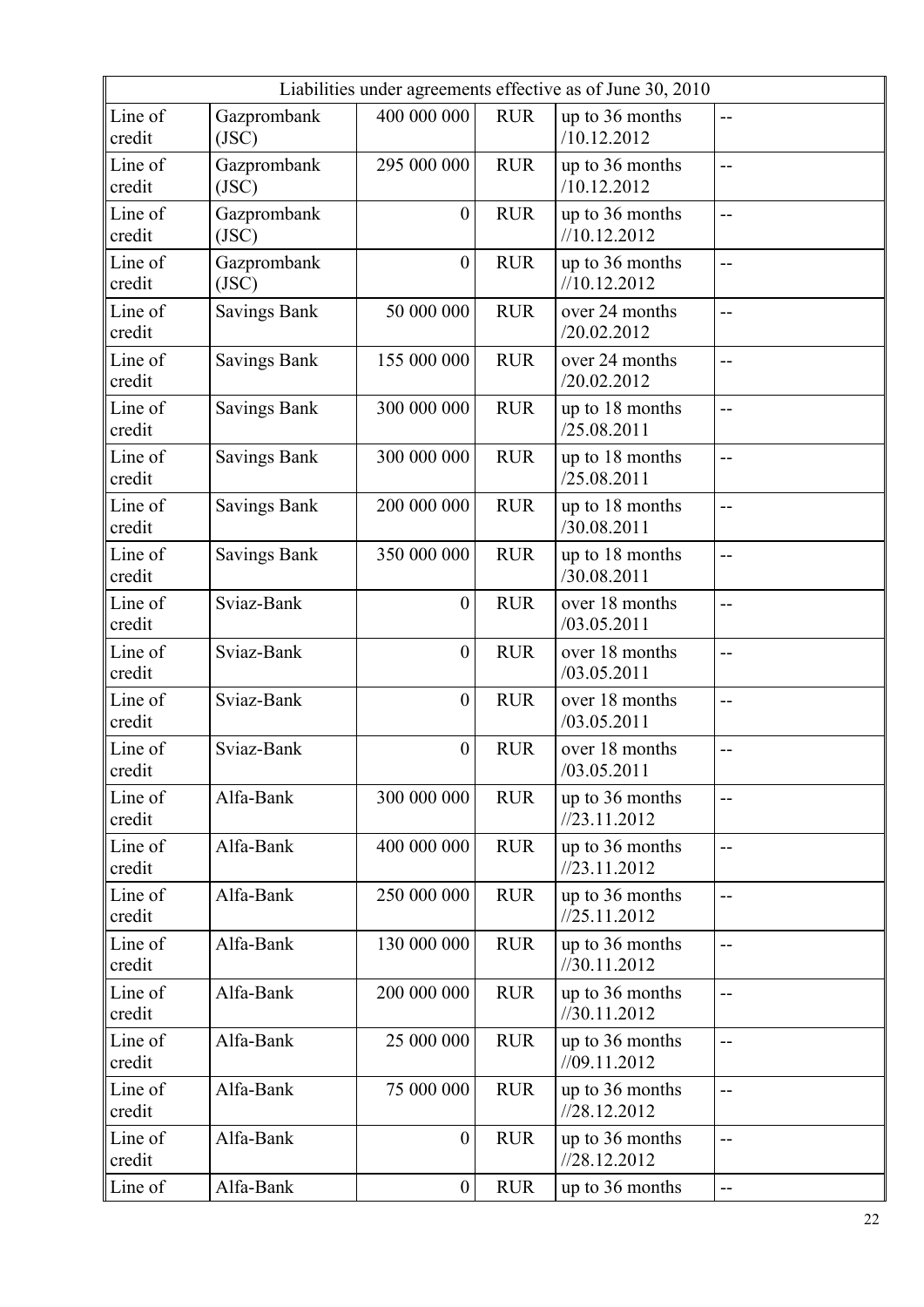| credit                            |           |            | 1/28.12.2012                    |       |
|-----------------------------------|-----------|------------|---------------------------------|-------|
| $\mathsf{Line}$ of<br>$\ $ credit | Alfa-Bank | <b>RUR</b> | up to 36 months<br>1/28.12.2012 | $- -$ |
| $\mathsf{Line}$ of<br>lcredit     | Alfa-Bank | <b>RUR</b> | up to 36 months<br>1/28.12.2012 | $- -$ |

## **2.3.3. Issuer's liabilities for collateral pledged to third parties**

*There are no such liabilities*

# **2.3.4. Other liabilities of the Issuer**

*The Issuer does not have other liabilities not recognized on its balance sheet which can substantially affect its financial standing, liquidity, financing sources and conditions of their use, business performance and expenses*

**2.4. Primary purposes of issue and intended use of funds raised from issue of securities** 

## *The Issuer did not place its securities through public offering in the reporting quarter*

# **2.5. Risks Involved with Acquiring of Issue Securities to Be Placed (Placed)**

The Issuer's risk management strategy:

The Company's risk management policies focus on timely identification and prevention of possible risks to minimize their negative impact on financial and business activities of the Company.

Risk management process includes the following phases:

- risk factors identification;

- risk assessment;

- selection of a risk management method.

Risk factors identification includes analyzing the data on the amount of risks, their interconnection and manageability as well as on the probability of losses associated with these risk factors and measures that could minimize possible losses or decreased income.

Risk assessment is based on the comprehensive research of the financial and business activities and external environment, the analysis of internal and external risk factors, building and analysis of outcomes for each risk factor as well as building mechanisms and models on the relationship of risk indicators and risk factors.

Risk assessment is performed after all risk indicators and sources have been identified and put into one of the following categories - existing risk, predictable risk and unpredictable risk.

The use of assessment methods depends on the category to which identified risks are assigned. As far as existing risks are concerned, the assessment uses, for example, estimates of expected losses and estimates of maximum decrease (at the fixed confidence level) in manageable indicators values provided that there are related data in the form of forecast estimates.

When assessing predictable risks, the focus is on building scenarios under which targeted indicators can decline down to threshold levels.

In some cases when the Issuer does not have enough statistical data, expert scenario modeling method is used.

The Issuer uses various methods to achieve an optimal (tolerable) risk level depending on the nature of business situation. The diversity of risk management methods applied can be divided into four types:

- risk aversion (avoiding unreliable partners and risky projects, business risks insurance,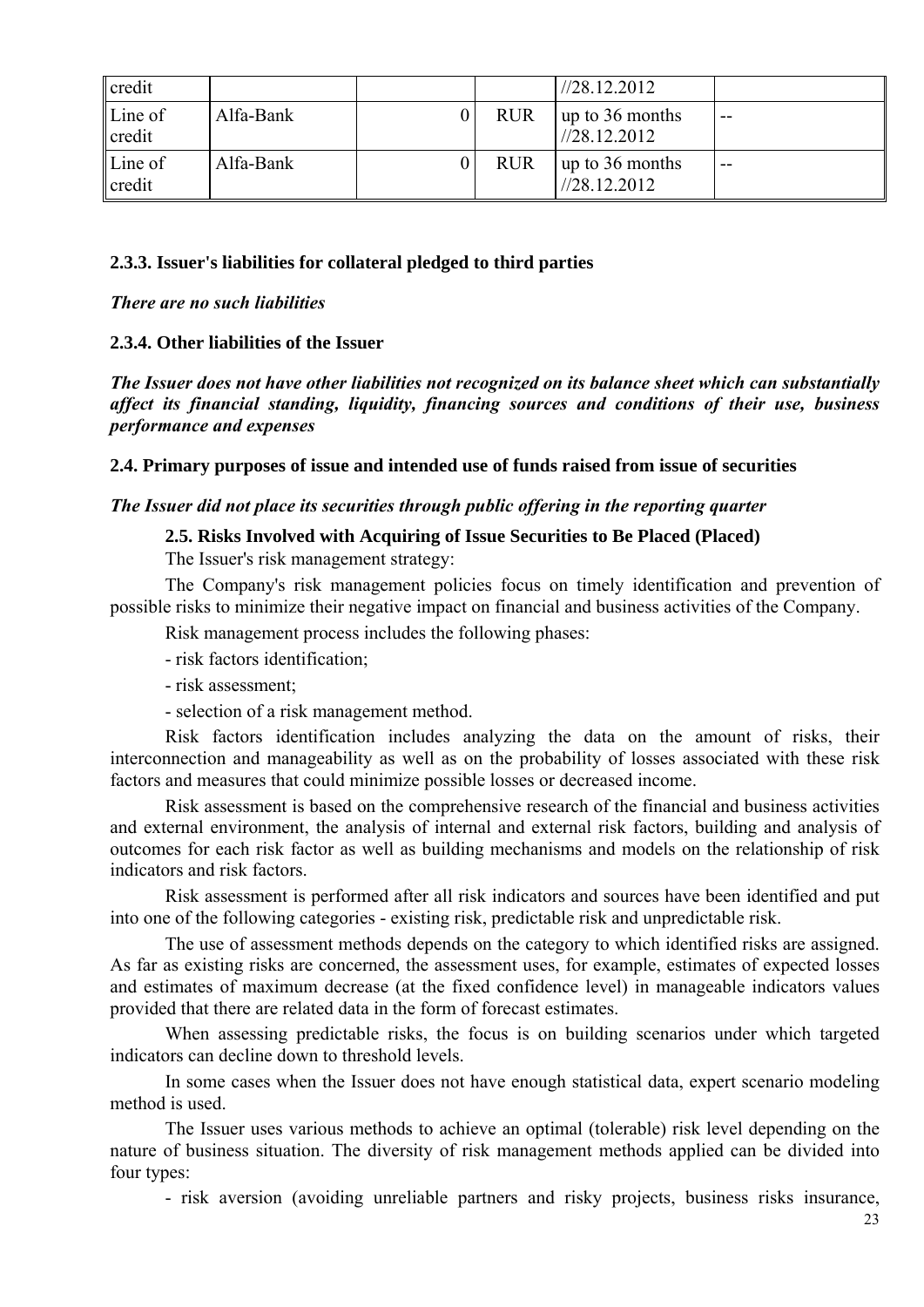seeking for guarantors);

- risk localization (building working teams to complete risky projects);

- risk diversification (credit and investment portfolio diversification);

- risk compensation (strategic planning, monitoring of social and economic situation and regulatory environment, creating the system of reserves).

#### **2.5.1. Industry Risks**

Projected development trend of the industry depends on the overall trend of social and economic development of the region and other industries of the Russian economy.

Consumer demand for the Issuer's industry services is steady and is subject to minor fluctuations. However, due to the crisis in the global and Russian economy and, thus, stagnation of real sector, there are risks of considerable decrease in the power consumption by industrial sector, which can lead to lower revenue from distribution grid services and, accordingly, poorer financial performance.

The Issuer generates most of its sales from power supply services to customers in 7 regions: Saratov Region, Samara Region, Ulyanovsk Region, Penza Region, Orenburg Region, Republic of Mordovia and Chuvash Republic.

Besides the Issuer other large grid companies operate on the territory of these regions, each confined to a certain area.

- in the Samara Region: "Samara Municipal Electric Power Grids", JSC, "Samara Grid Company", JSC, "Elektroset," JSC;

- in the Saratov Region: "Oblkommunenergo", JSC, "Saratov Enterprise of Municipal Electric Power Grids", JSC, "Gazpromenergo", LLC, RZD JSC "Privolzhye Railway" Branch, "Energosbyt", RZD JSC "South-Eastern Railway" branch, "Promenergo", LLC, "Balenergoset", LLC;

- in the Ulyanovsk Region: Municipal Unitary Enterprise "Ulyanovsk Municipal Electric Power Grids", Ulyanovsk Grid Company, JSC;

- in the Orenburg Region: South Ural Branch of "Gazpromenergo", JSC, State Unitary Enterprise "Orenburg Utility Electric Power Grids";

- in the Penza Region: "Penzenskaya Gorelektroset", JSC, Municipal Enterprise "Gorelektroset" (Zarechny), Municipal Unitary Enterprise "Gorelektroset" (Kuznetsk), "Grid Company", LLC, "Penzenskaya Electrotechnical Company", LLC;

- in the Republic of Mordovia: "WATT" Technical Firm", JSC, "Life Support Systems", LLC, "Elektroteploset", LLC;

- in the Chuvash Republic: "Utility Technology", LLC, "Kanash Municipal Electric Power Grids", JSC, Municipal Unitary Enterprise "Shumerlya Municipal Electric Power Grids", "Gazpromenergo", LLC.

The Issuer does not have risks associated with the possible changes in industrial commodity prices because the Issuer does not use commodities for its business.

Risks of changes in prices for materials, equipment and services used by the Issuer in its business are managed by conducting public tenders in accordance to the Regulation on Procedure for Carrying out Standardized Procurement of Goods, Works and Services for IDGC of Volga, JSC.

According to applicable laws, an entity that provides power transmission services operates on the natural monopoly market where the business competition does not exist. The activity of such company is subject to government regulation.

Charges (prices) for services provided by the Issuer are set by regulating authorities of respective entities of the Russian Federation (Regional Energy Commissions of Samara Region, Saratov Region, Ulyanovsk Region, Penza Region, Orenburg Region, Republic of Mordovia and Chuvash Republic) within the powers provided in the Federal Law on "Government Regulation of Charges for Power and Heat Energy in the Russian Federation" No. 41-FZ of April 14, 1995,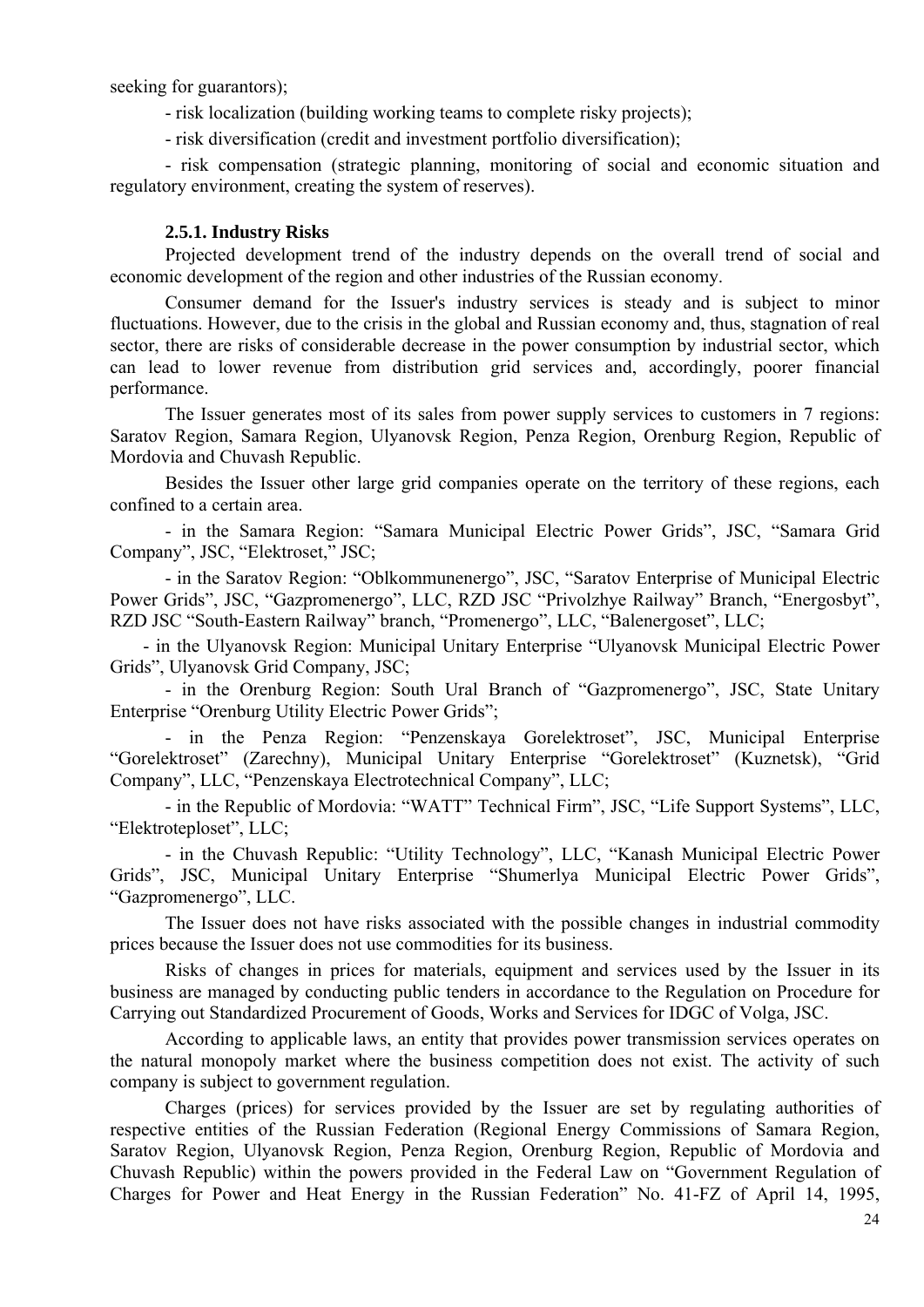according to which validity period of charges cannot be less than 12 months. Therefore, the risk of changes in charges is the lowest during one financial year.

There are no risks associated with changes in prices on foreign markets since the Issuer does not export its services.

#### **2.5.2. Country and Regional Risks**

At the stage of formation of the report, the country is in the conditions of sufficient certainty as to its economic development: the task of transfer to an innovative model of economic development which has been put by the President and the Government is being performed. Besides, increase in energy efficiency and introduction of energy-saving technologies has been determined as one of priorities of further development.

On the other hand, the consequences of the global financial crisis have not been eliminated in full, due to which the risk of stagnation of the global economy still exists, in particular, with the USA and the European Union.

Further slowdown of global economic growth can't but affect Russian economy and power consumption, but, taking into consideration the government's policy of comprehensive support of real economy of the Russian Federation, the Company expects the lowest risks of decrease in power consumption in the mid-term.

In case of possible military conflicts, announcement of the state of emergency or strikes, the Issuer faces the risk of suspension of its financial and business activities and non-receipt of a part of income from its core business activity.

Risks associated with geographic conditions the regions including increased risk of natural calamities, possible disruption of transportation networks due to remoteness and/or inaccessibility do not substantially affect the Issuer because such risks are not likely to occur in the regions in which the Issuer operates.

Thus, the Issuer does not forecast a significant impact of country and regional risks on its ability to meet liabilities for securities.

#### **2.5.3. Financial Risks**

Risks associated with changes in interest rate

Taking into consideration a recent downward trend for interest rates under loan agreements concluded by the Issuer with credit and financial institutions and observed downward trend for the discount rate of the Central Bank of the Russian Federation, possible fluctuations of interest rate will not substantially affect business and financial activities of the Issuer since the debt portion in financing sources structure and the portion of outlays for debt servicing in the total amount of the Issuer's expenses are minor.

Based on the tenders in 2009, debt interest rate showed a downward trend. In Q1 of 2010, the Issuer reduced its total debt, thus, making the exposure to the risk of rising interest rate even lower.

Inflationary risk

In recent years Russian economy is characterized by high inflation rate. The table below shows inflation rate for the period from 31.12.1999 to 30.06.2010.

| <b>Period</b>  | Inflation for the period* |
|----------------|---------------------------|
| 1 half of 2010 | 4.4%                      |
| 2009           | 8.8%                      |
| 2008           | 13.3%                     |
| 2007           | 11.9%                     |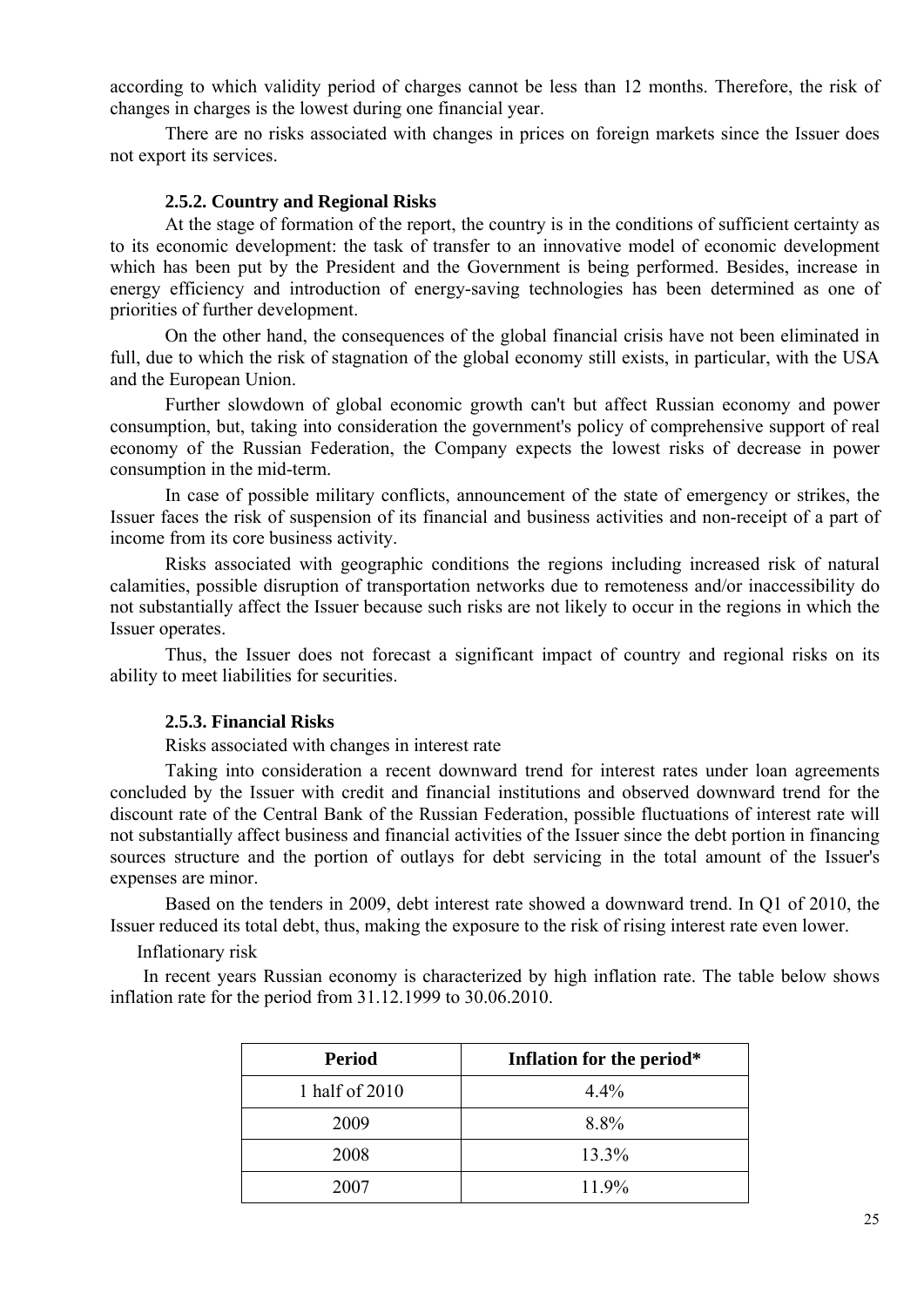| $9.0\%$<br>2006<br>10.9%<br>2005<br>2004<br>11.7%<br>12.0%<br>2003<br>2002<br>15.1%<br>18.6%<br>2001<br>20.1%<br>2000<br>1999<br>36.5% |  |
|----------------------------------------------------------------------------------------------------------------------------------------|--|
|                                                                                                                                        |  |
|                                                                                                                                        |  |
|                                                                                                                                        |  |
|                                                                                                                                        |  |
|                                                                                                                                        |  |
|                                                                                                                                        |  |
|                                                                                                                                        |  |
|                                                                                                                                        |  |

*\*According to data from the Federal State Statistics Service of Russian Federation (Rosstat)* 

The inflation rate is 4.4% in the first half of 2010. In the first half of 2009, the inflation rate was 7.4%. There has been a gradual decline in the inflation rate in recent years.

Overall, the impact of inflation-related factors on the Issuer's financial stability is not seen as significant in future.

Upper inflation rate for the companies that are subject to fixed prices for the current financial year is more than 8.5% because, according to the Article 269 of the Tax Code of the Russian Federation, "threshold amount of interest recognized as an expense shall be equal to the amount of discount rate of the Central Bank of the Russian Federation multiplied by 1.1".

The Issuer predicts a low possibility that inflation rate in Russia will reach the upper limit in the mid term as the Government and the Central Bank are set to implement anti-inflationary monetary policy.

Under this scenario, the risk of non-fulfillment of the Issuer's liabilities for securities in actual monetary form is low.

Risks associated with changes in foreign exchange rates

The Issuer performs its financial and business activities solely on the domestic market and does not use foreign currency in its payment settlements. In this connection, the Issuer's financial condition, liquidity and business performance are not exposed to risks of changes in exchange rate.

Exposure of performance indicators in financial reports prepared in accordance to Russian Accounting Standards to mentioned financial risks.

The following data in financial statements have the highest exposure to described financial risks:

- receivables - extension of turnover period;

- payables - extension of turnover period;

 $-\cosh$  - decrease in available cash;

income from core business activity - decrease.

These risks can be minimized by using the following methods:

– development of the integrated financial policy of the Company;

- building an effective debt policy of the Company and using debt to make up for cash shortage;

building a budgetary policy and strict budget implementation;

- improvement of cash flow effectiveness by tightening financial controls;

 analysis of financial activities to find ways to increase profit and efficiency, save financial resources and improve financial stability of the Company;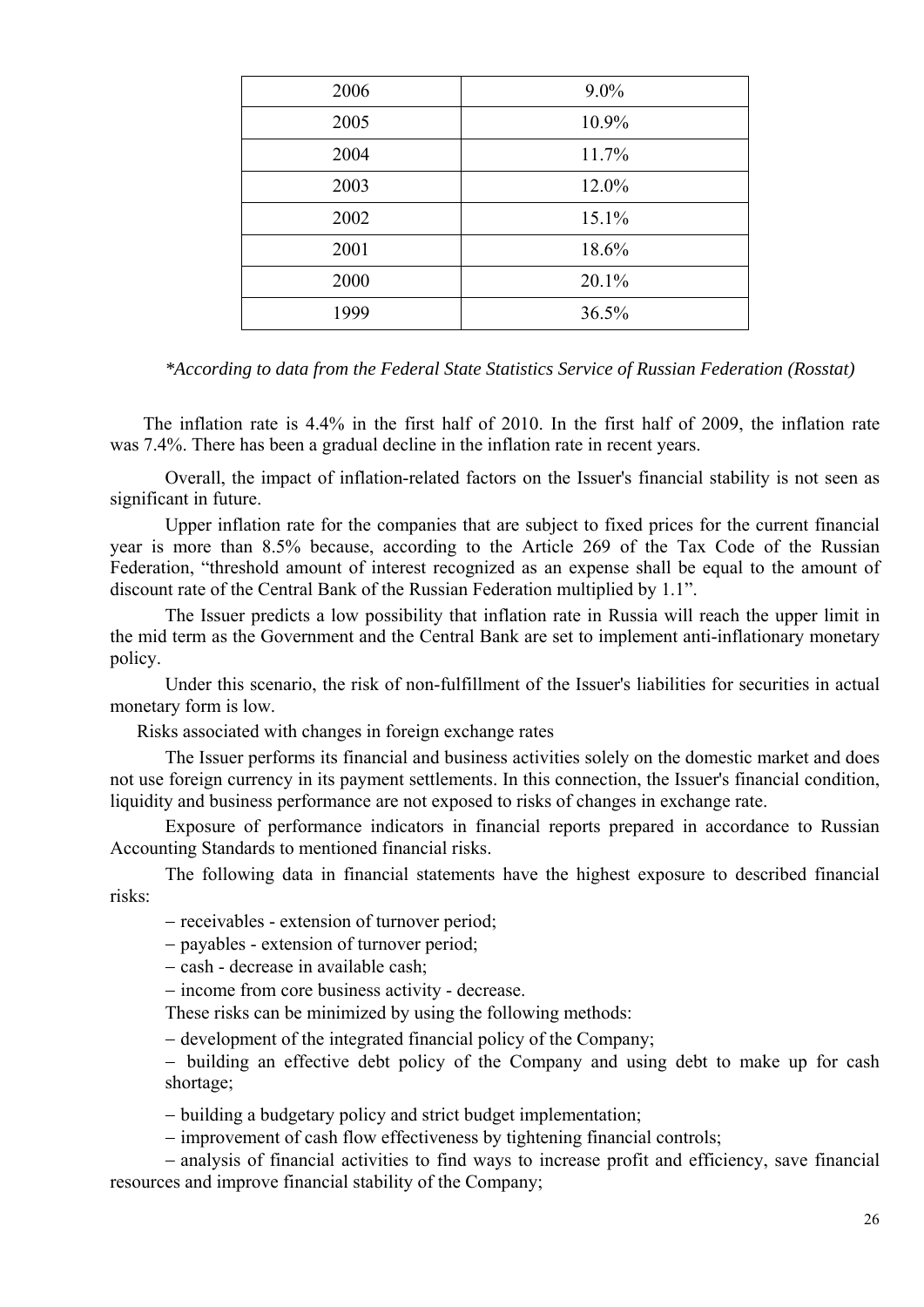- improvement of cost management by cutting down expenses;

- effective control and receivables;
- bringing claims or actions against entities with overdue receivables;

 building an integrated strategy and policy of the Company for the implementation of different aspects of its financial activity;

maintaining corporate supervision of finance and business activity of the Issuer.

# **2.5.4. Legal risks**

The Issuer is not engaged in exporting goods, works and services. Therefore, legal risks associated with the Issuer's business activities can occur only on the national market. Generally, risks associated with the Issuer's business activity are common for the majority of businesses operating within the territory of the Russian Federation.

Changes in laws on currency regulation and currency control cannot affect the Issuer's business activity because the Issuer's total amount of investments and major part of operating expenses are denominated in national currency and do not relate to transactions with foreign suppliers.

As with any other business, the Issuer is subject to tax regulations. In the Russian Federation these regulations currently include the Tax Code and a series of laws governing various taxes set by the federal and local authorities. Imposed taxes comprise value added tax, income tax, property tax, consolidated social tax and other deductions. Respective regulations often contain vague definitions or no definitions at all with minimal base. Moreover, various state ministries and agencies along their representatives often disagree on legal interpretation of different issues, creating uncertainty and ambiguity. Preparing and presenting of tax reports along with other components of regulation system are governed and supervised by various authorities which are legally entitled to imposed sizable fines, penalties and late fees. As a result, tax risks in Russia are higher than those in countries with more developed fiscal system.

The Issuer's management believes the Company fully adheres to tax laws related to its activities.

Risk of rising taxes is a key risk for the Issuer from this group.

Changes in regulations on customs control and duties cannot create any risks for the Issuer.

According to the laws of the Russian Federation, the Issuer's core business activity, power supply services, is not subject to obtaining a license.

The probability of changes in court practices related to the Issuer's activity (including licensing issues) are considered as low and cannot substantially affect the Issuer's activities since, pursuant to applicable laws, a leading case cannot become a source of law.

In case of changes in court practices regarding the Issuer's business, the Issuer intends to plan its financial and business activity with such changes in mind.

# **2.5.5. Risks associated with the Issuer's business activity**

The Issuer is currently not involved in court proceedings which could cause risks related to the Issuer's activity.

According to the laws of the Russian Federation, the Issuer's core business activity, power supply services, is not subject to obtaining a license.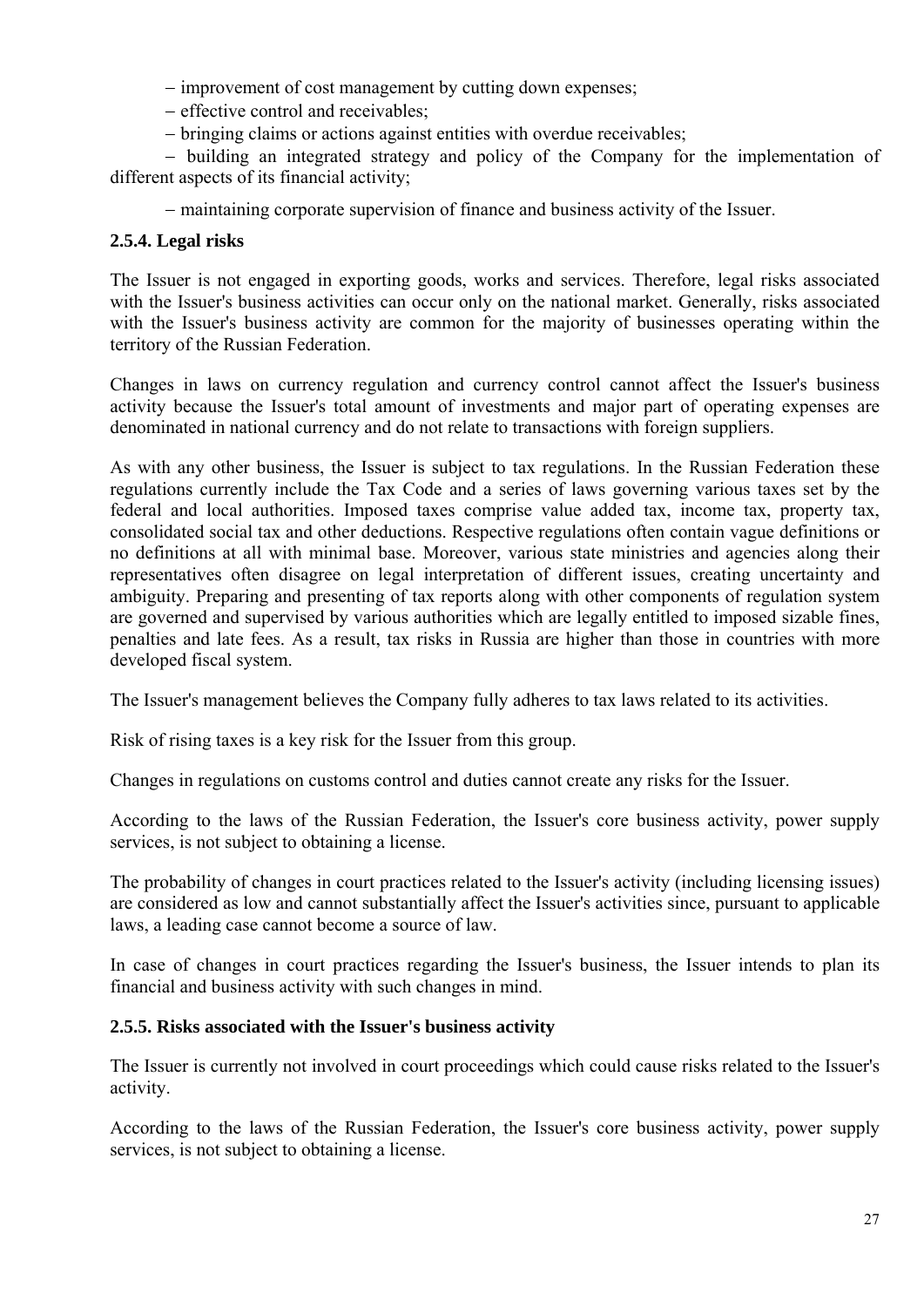The Issuer is currently not liable for debts of third parties including branches and dependent companies.

As power supply provider, the Issuer has no competitors since this type of business activity represents a natural monopoly. There are no risks associated with losing customers who make up not less than 10 percent of the Issuer's overall revenue from sales of goods (works, services).

The Issuer's management believes that the risk of loan turndown is low.

Industrial risks are generally caused by external factors.

Procurement risk arises due to suppliers' fault as they violate dates, quantities or range of supplied materials.

# **III. Detailed information about the Issuer**

# **3.1. History of establishment and development of the Issuer**

## **3.1.1. Information on the Issuer's business name**

The Issuer's full business name: *"Interregional Distribution Grid Company of Volga", Joint-Stock Company*

The Issuer's abbreviated business name: *IDGC of Volga, JSC*

# *Full or abbreviated business name of the Issuer (name if non-commercial organization) similar to a name of other legal person*

Names of such legal persons:

1. "Holding of Interregional Distribution Grid Companies", Joint-Stock Company (IDGC Holding, JSC);

2. "Interregional Distribution Grid Company of Center", Joint-Stock Company (IDGC of Center, JSC);

3. "Interregional Distribution Grid Company of North Caucasus", Joint-Stock Company (IDGC of North Caucasus, JSC);

4. "Interregional Distribution Grid Company of Northwest", Joint-Stock Company (IDGC of Northwest, JSC);

5. "Interregional Distribution Grid Company of Ural", Joint-Stock Company (IDGC of Ural, JSC);

6. "Interregional Distribution Grid Company of Siberia", Joint-Stock Company (IDGC of Siberia, JSC);

7. "Interregional Distribution Grid Company of South", Joint-Stock Company (IDGC of South, JSC);

8. "Interregional Distribution Grid Company of Center and Privolzhye", Joint-Stock Company (IDGC of Center and Privolzhye, JSC).

Notes necessary to avoid confusing the mentioned names: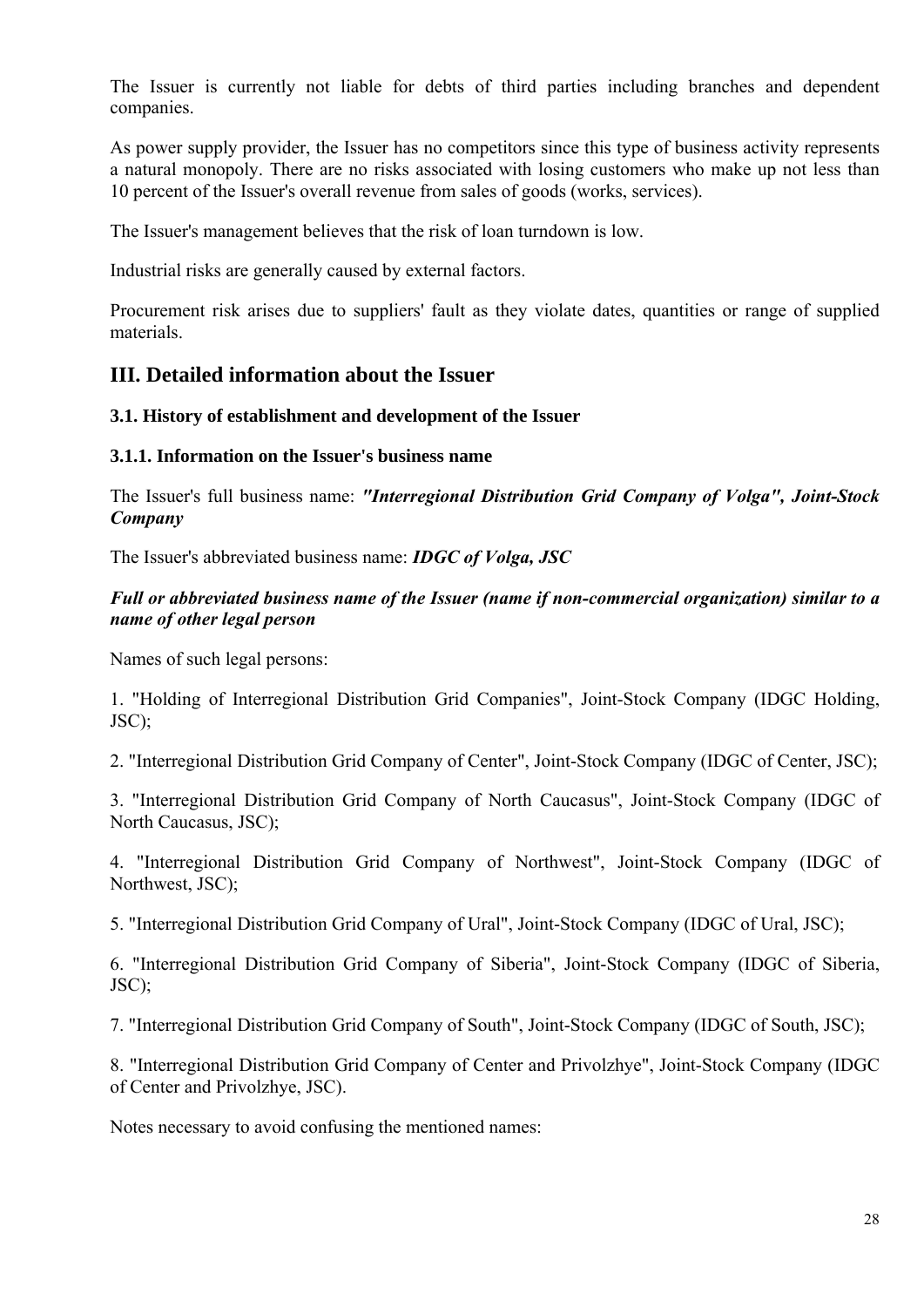To avoid confusion the Issuer's name with the names of above-mentioned interregional distribution grid companies, the Issuer advises focusing on geographical part of full and abbreviated names of such companies.

All previous names of the Issuer over its history.

#### *The Issuer did not change its name over its history*

**3.1.2. Information on State Registration of the Issuer** 

Primary state registration number: *1076450006280*

Registration date: *29.06. 2007*

Name of registering authority: *Interdistrict Tax Office of the Federal Tax Service of the Russian Federation No. 8 for Saratov Region*

#### **3.1.3. Information on Establishing and Development of the Issuer**

Information on the duration of the Issuer from the state registration date as well as business termination date if the Issuer has been established for a certain period of time or to achieve a definite purpose:

The duration of the Issuer from the state registration date to the approval date of Quarterly Report is 36 (thirty six) full months. The Issuer has been established to operate for indefinite period of time.

Brief description of the Issuer's establishment history and development. The Issuer's purpose, mission (if any) and other information on the Issuer's activities necessary for making decisions on purchasing securities of the Issuer:

The Issuer is registered on June 29, 2007 based on the decision of the sole founder OAO RAO UES of Russia (the Ordinance of the Chairman of the Management Board of OAO RAO UES of Russia of June 22, 2007 No. 191p) in compliance with the Civil Code of the Russian Federation, the Federal Law "On Joint-Stock Companies" and other bylaws of the Russian Federation.

IDGC of Volga, JSC, is established to ensure effective management for the distribution grid complex of Volga in the course of implementing the investment stage of the reorganization of OAO RAO UES of Russia, which resulted in the subdivision of interregional distribution grid companies.

According to the structure of IDGC approved by the decision of the Board of Directors of OAO RAO UES of Russia (Minutes No. 250 of April 27, 2004), IDGC of Volga, JSC included the following distribution grid companies (DGC):

- Volzhskaya IDC, JSC;

- Mordovenergo, JSC;
- Penzaenergo, JSC;
- Orenburgenergo, JSC;
- Chuvashenergo, JSC.

The structure of IDGC of Volga, JSC was based on the principle of territorial proximity and comparability of asset value of DGCs belonging to the group. Service area of IDGC of Volga, JSC comprised service areas of DGCs belonging to its structure and consists of:

- Volzhskaya IDC, JSC (comprises 15 branch distribution grid companies) operated on the territory of the Samara, Saratov and Ulyanovsk Regions with the total area of 200.28 thousand square kilometers and the population of 4,559.8 thousand of people; 9,818 employees;

- Mordovenergo, JSC (comprises 3 branch distribution grid companies) operated on the territory of the Republic of Mordovia with the total area of 26.2 thousand square kilometers and the population of 876.1 thousand of people; 1,428 employees;

- Orenburgenergo, JSC (comprises 6 branch distribution grid companies) operated on the territory of the Orenburg Region with the total area of 124 thousand square kilometers and the population of 2,150.4 thousand of people; 3,401 employees;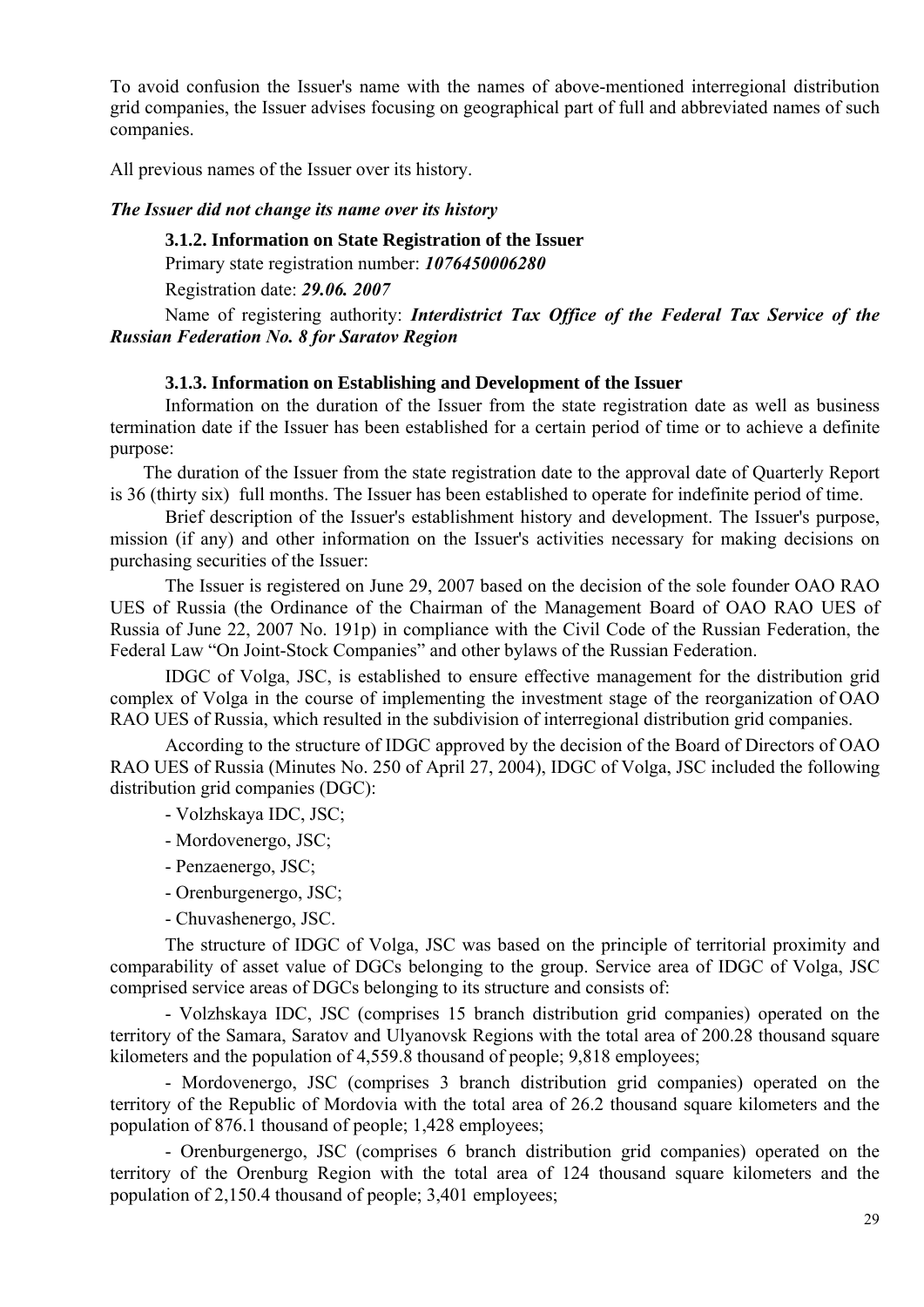- Penzaenergo, JSC (comprises 5 branch distribution grid companies) operated on the territory of the Penza Region with the total area of 43.3 thousand square kilometers and the population of 1,516 thousand of people; 2,497 employees;

- Chuvashenergo, JSC (comprises 3 branch distribution grid companies) operated on the territory of the Chuvash Republic with the total area of 18.3 thousand square kilometers and the population of 1,299.3 thousand of people; 1,475 employees;

Total mileage of transmission lines of IDGC of Volga, JSC is about 230,000 kilometers. Overall number of power substations serviced is more than 46,000 with the total power output of 56 billion kWh/year.

During the period from June 29, 2007 to March 31, 2008, IDGC of Volga, JSC, provided management to DGCs belonging to its group in accordance to the structure of IDGC. As part of creating a targeted management model for DGCs and in accordance with decisions of the general meetings of shareholders of DGCs, the agreements on delegation of powers of sole executive bodies of DGCs to IDGC of Volga, JSC, were concluded on October 1, 2007 on the terms and conditions approved by the Board of Directors of DGCs.

On December 3, 2007, the Federal Antimonopoly Service of Russia approved the reorganization of IDGC of Volga, JSC by affiliating with Volzhskaya IDC, JSC, Mordovenergo, JSC, Orenburgenergo, JSC, Penzaenergo, JSC, and Chuvashenergo, JSC. (Opinion No. AГ/23341)

On December 25, 2007, Unscheduled General Meeting of Shareholders of the Company made a decision (Minutes of December 25, 2007 No. 1795pr/8) on the reorganization of IDGC of Volga, JSC by affiliating with Volzhskaya IDC, JSC, Mordovenergo, JSC, Orenburgenergo, JSC, Penzaenergo, JSC, and Chuvashenergo, JSC and on the approval of the Agreement on Affiliation of DGCs to IDGC of Volga, JSC.

Unscheduled General Meeting of Shareholders of IDGC of Volga, JSC, also decided to increase the authorized capital of the Company through the placement of additional ordinary shares in the amount of 178,515,200,000 (one hundred and seventy eight billion, five hundred and fifteen million, two-hundred thousand) shares. The method of placement is conversion of affiliated Joint-Stock Companies into additional ordinary shares of IDGC of Volga, JSC in the procedure stipulated in the Agreement on Affiliation.

On April 1, 2008, the reorganization of "Interregional Distribution Grid Company of Volga", Joint-Stock Company was completed by affiliating with five regional grid companies: Volzhskaya IDC, JSC, Mordovenergo, JSC, Orenburgenergo, JSC, Penzaenergo, JSC and Chuvashenergo, JSC. As of April 1, 2008, DGCs affiliated to IDGC of Volga, JSC, ceased their activities as independent legal persons and began operating as branches: Mordovenergo, Orenburgenergo, Penzaenergo, Samara Distribution grids, Saratov Distribution grids, Ulyanovsk Distribution grids, Chuvashenergo.

IDGC of Volga, JSC is currently a consolidated managing company with headquarters in Saratov.

According to the Order of the Federal Tariff Service (FTS) No. 237-э of June 27, 2008, IDGC of Volga, JSC was entered into the register of natural monopolies in energy sector.

The mission of the Issuer is effective use of distribution grid assets of the Company, maintaining their reliability and raising investment resources for the benefit of each shareholder and the whole Company.

Strategic goals of the Issuer:

- ensuring system reliability and safety for maintaining sustainable operation of the distribution grid complex and safe operation of major and auxiliary equipment and facilities and prevention of health hazards;

- sustainable enhancing of power supply services, increasing their volume and ensuring environmental safety, which promotes the growth in the Company's value while improving the infrastructure for economic growth of the region;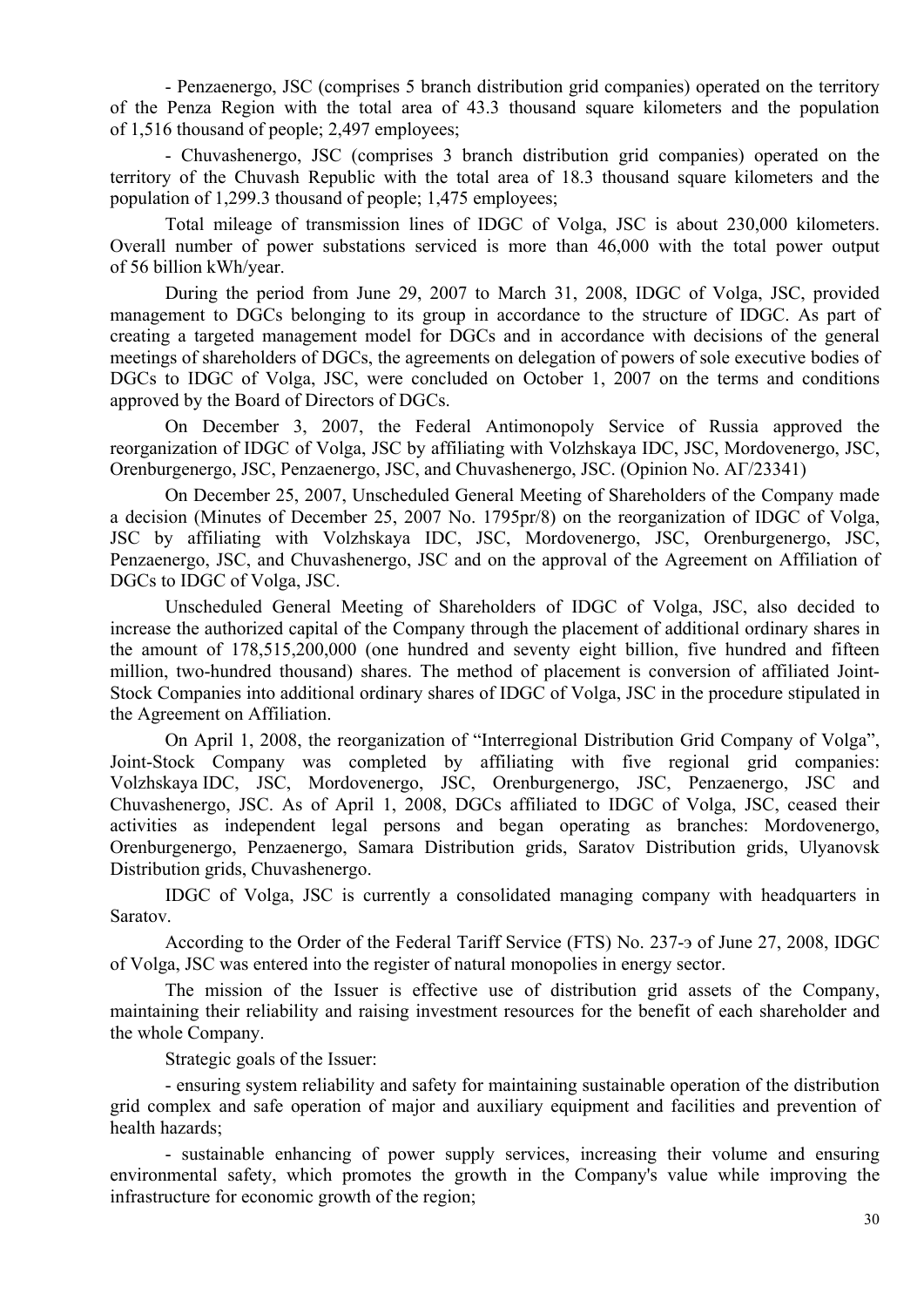- growing the value of the Company which implies a steady income growth, increased profitability, expanding and improving the Company's asset portfolio, which will ensure meeting the shareholders' interests, will make the Company and its projects attractive for investors as well as make it possible to evaluate the performance of management and how effective resources are used.

The reorganization of OAO RAO UES of Russia was completed on July 1, 2008. Based on the Reorganization Balance Sheet of OAO RAO UES of Russia, the shares of IDGC of Volga, JSC in the amount of 120,765,085,671 shares which makes 67.6260% of the authorized capital of IDGC of Volga, JSC were transferred to the ownership of IDGC Holding, JSC.

# **3.1.4. Contact details**

Issuer's place of location: *42/44, Pervomayskaya Street, Saratov, 410031, the Russian Federation*

Location of permanent executive body of the Issuer: *42/44, Pervomayskaya Street, Saratov, 410031, the Russian Federation* 

Mailing address: *42/44, Pervomayskaya Street, Saratov, 410031*

Telephone: *(8452) 30-26-59*

Fax: *(8452) 28-53-70, 28-54-10*

E-mail: *office@mrsk-volgi.ru*

Internet-page providing information on the Issuer and the securities placed and/or to be placed by the Issuer *www.mrsk-volgi.ru*

Information on a special business unit of the Issuer for cooperation with shareholders and inverstors of the Issuer: *Corporate Governance Department* 

Location of the unit: *42/44, Pervomayskaya Street, Saratov, 410031, the Russian Federation*

Telephone: *(8452) 30-24-89*

Fax: *(8452) 28-34-82*

E-mail: *yg.burceva@mrsk-volgi.ru*

Internet Page: not available.

# **3.1.5. Taxpayer Identification Number**

### *6450925977*

# **3.1.6. Branches and Representative Offices of the Issuer**

Changes in the structure of the Issuer's branches and representative offices occurred in the reporting quarter and, in the event of change of branches or representative offices location, head's full name, the period of the issued power of attorney. The information of such changes shall be also specified. *Changes in the Issuer's branches occurred in the second quarter of 2010:* 

| Name of                                  | Location                                                                                                                                                                                                                        |
|------------------------------------------|---------------------------------------------------------------------------------------------------------------------------------------------------------------------------------------------------------------------------------|
| branch / representative office           |                                                                                                                                                                                                                                 |
| Branch of IDGC of Volga, JSC –           | building 133, 106 Novo-Sadovaya St., Samara, 443068                                                                                                                                                                             |
| <b>Samara Distribution Grids</b>         |                                                                                                                                                                                                                                 |
| Full name of Director                    | In accordance with Order No. 169-1 dated May 27, 2010,<br>the duties of the Deputy General Director of IDGC of<br>Volga, JSC - Director of Samara Distribution Grids Branch<br>are assigned to Kotikov, Konstantin Viktorovich. |
| Validity period of the Director's letter | $01.09.2010$ r.                                                                                                                                                                                                                 |
| of attorney                              |                                                                                                                                                                                                                                 |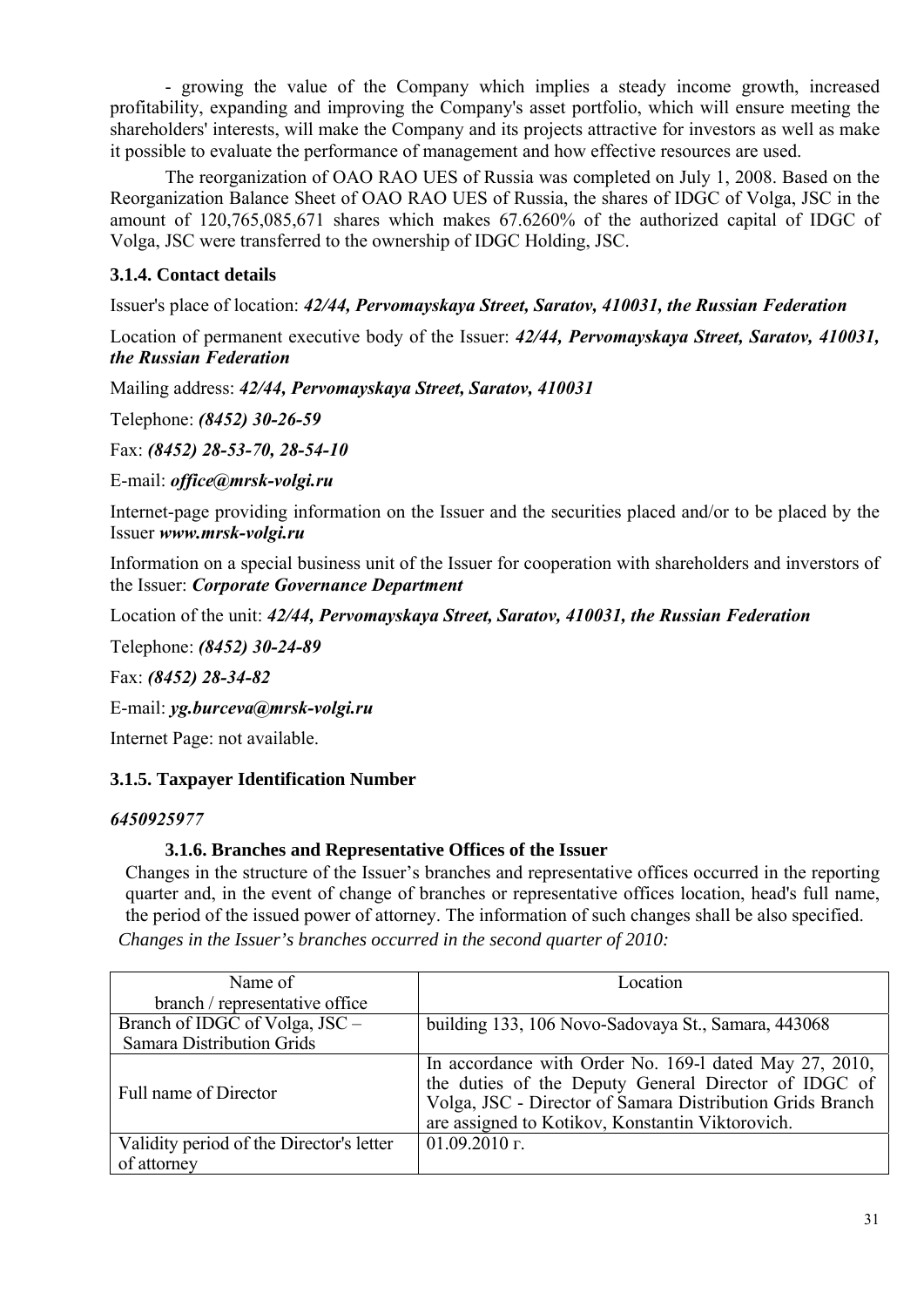### **3.2. Issuer's Core Business Activity 3.2.1. Issuer's Industry**

| OKVED codes |
|-------------|
| 40.10.2     |
| 40.10.3     |
| 40.10.5     |
| 64.20.11    |
| 74.14       |
| 74.15.2     |
| 55.51       |
| 60.24.1     |
| 60.24.2     |
| 70.2        |
|             |

# **3.2.2. Issuer's Core Business Activity**

The Issuer's business activities (type of activities, type of goods (works, services) which made up not less than 10 percent of the Issuer's revenue (proceeds):

# Measurement unit: *RUR*

Name of the kind of production (works and services) The main kind of the Issuer'a activity is services rendering directed to electric power transmission

| Item name                                                                                                                             | $2009, 6$ months | $2010, 6$ months |
|---------------------------------------------------------------------------------------------------------------------------------------|------------------|------------------|
| Revenue (proceeds) from this business activity,<br><b>RUR</b>                                                                         | 13,947,642,000   | 19,447,589,000   |
| Portion of revenue (proceeds) from this type of<br>business activity in the total amount of revenue<br>(proceeds) of the Issuer, $\%$ | 97.92            | 98.09            |

Information on changes in the amount of revenue (proceeds) from core business activity by 10 and more percent compared to the corresponding previous reporting period and causes of such changes:

# *The mentioned changes did not occur.*

# Seasonal nature of the Issuer's business activities

*The Issuer's core business activity - power transmission services - has a seasonal nature: in the autumn-winter period, the volumes of the power transmission increase in connection with the seasonal increase in the consumption volume.*

Overall expenses of the Issuer

| Item name                                                            | $2010, 6$ months |
|----------------------------------------------------------------------|------------------|
| Raw materials, $\%$                                                  |                  |
| Purchased component parts and semi-finished goods, %                 |                  |
| Works and production-related services, performed by third parties, % | 2.26             |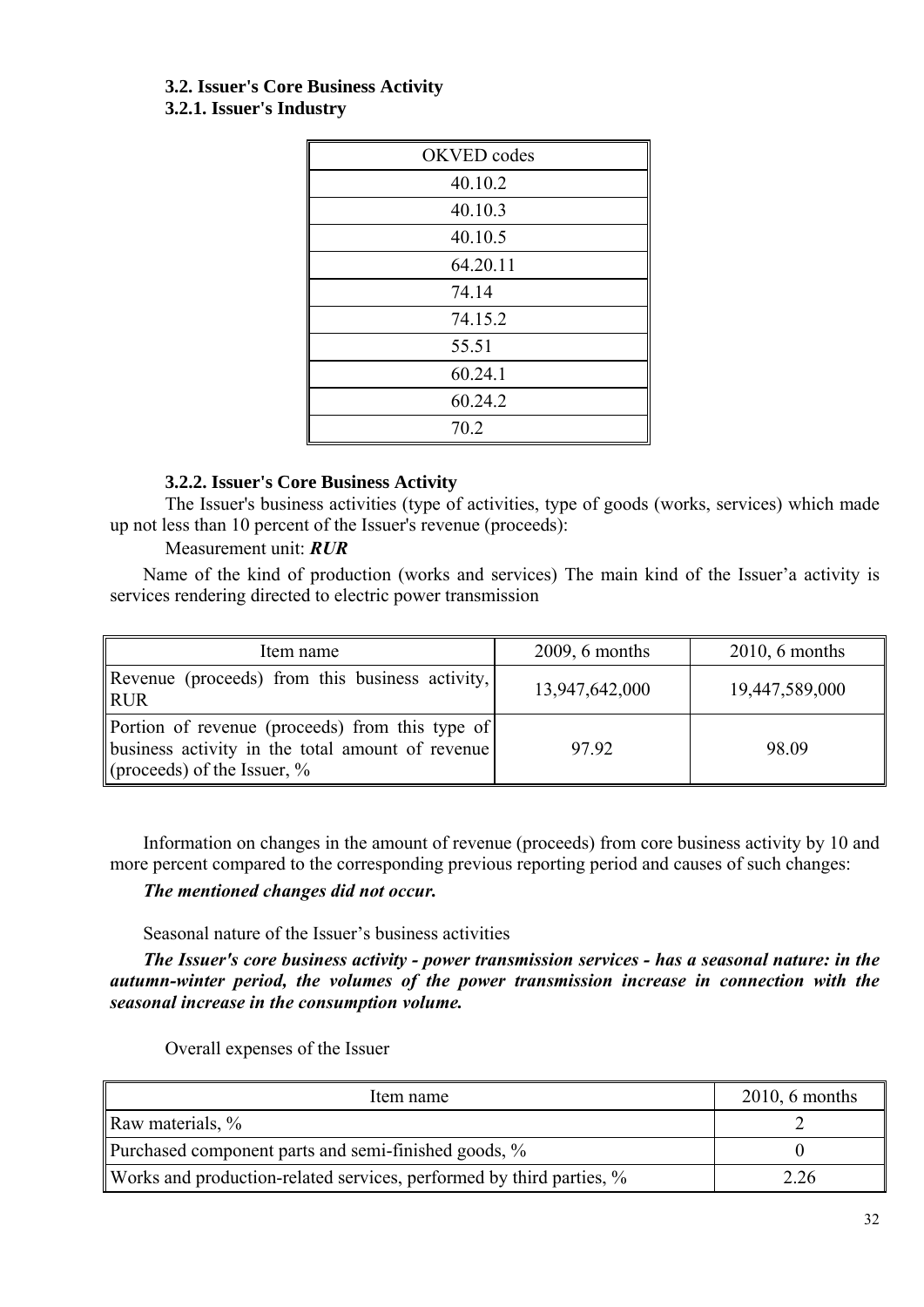| Fuel, $%$                                                                                  | 0.79     |
|--------------------------------------------------------------------------------------------|----------|
| Power, %                                                                                   | 1.04     |
| Salaries and wages, %                                                                      | 12.58    |
| Interest on credit, %                                                                      | $\theta$ |
| Rent, %                                                                                    | 0.67     |
| Allocations for social needs, %                                                            | 3.27     |
| Depreciation of fixed assets, %                                                            | 9.99     |
| Taxes included in cost of sales, %                                                         | 0.67     |
| Other expenses (clarify)                                                                   | 66.74    |
| Purchased power for losses compensation, %                                                 | 29.01    |
| Services provided by "FGC UES", JSC                                                        | 23.36    |
| Services provided by distribution grid companies                                           | 12.57    |
| Allocations for R&D (energetics research and production company); %                        | 0.34     |
| insurance costs, %                                                                         | 0.69     |
| business travel and hospitality expenses, %                                                | 0.16     |
| Leasing, $%$                                                                               | 0.32     |
| other, %                                                                                   | 0.29     |
| Total: expenses for production and sale of goods (works, services) (cost of<br>sales), $%$ | 100      |
| For reference: revenue from sales of products (goods, works, and services), %              | 112.96   |

New products (works, services), which have significant effect, offered by the Issuer in the market of its core activities to the extent corresponding to the public information on these types of products (works, services). The status of such types of products (works, services) is to be specified.

# *New types of products (works, services) having significant effect are not available.*

Accounting standards (rules) followed by the Issuer to perform calculations for this paragraph of the quarterly report: Federal Law "On Accounting" of November 21, 1996 No. 129-FZ.

- 1. Accounting standard on "Accounting for Inventories" PBU 5/01 approved by the Order of the Ministry of Finance of the Russian Federation of June 9, 2001 No. 44n.
- 2. Accounting standard on "Financial Statements of Organizations" PBU 4/99 approved by the Order of the Ministry of Finance of the Russian Federation of July 6, 1999 No. 43n.
- 3. Accounting standard on "Expenses of Organization" PBU 10/99 approved by the Order of the Ministry of Finance of the Russian Federation of May 6, 1999 No. 33n.
- 4. Accounting standard on "Accounting Policy of Organization" PBU 1/2008 approved by the Order of the Ministry of Finance of the Russian Federation of October 06, 2008 No. 106n.
- 5. Accounting standard on "Accounting for Fixed Assets" PBU 6/01 approved by the Order of the Ministry of Finance of the Russian Federation of March 30, 2001 No. 26n.
- 6. Accounting standard on "Events after Reporting Date" PBU 7/98 approved by the Order of the Ministry of Finance of the Russian Federation of November 25, 1998 No. 56n.
- 7. Accounting standard on "Accounting for Borrowings and Related Expenses" PBU 15/08 approved by the Order of the Ministry of Finance of the Russian Federation of October 06, 2008 No. 107n.
- 8. Accounting standard on "Income of Organization" PBU 9/99 approved by the Order of the Ministry of Finance of the Russian Federation of May 6, 1999 No. 32n.
- 9. Accounting standard on "Accounting for Intangible Assets" PBU 14/07 approved by the Order of the Ministry of Finance of the Russian Federation of December 27, 2007 No. 153n.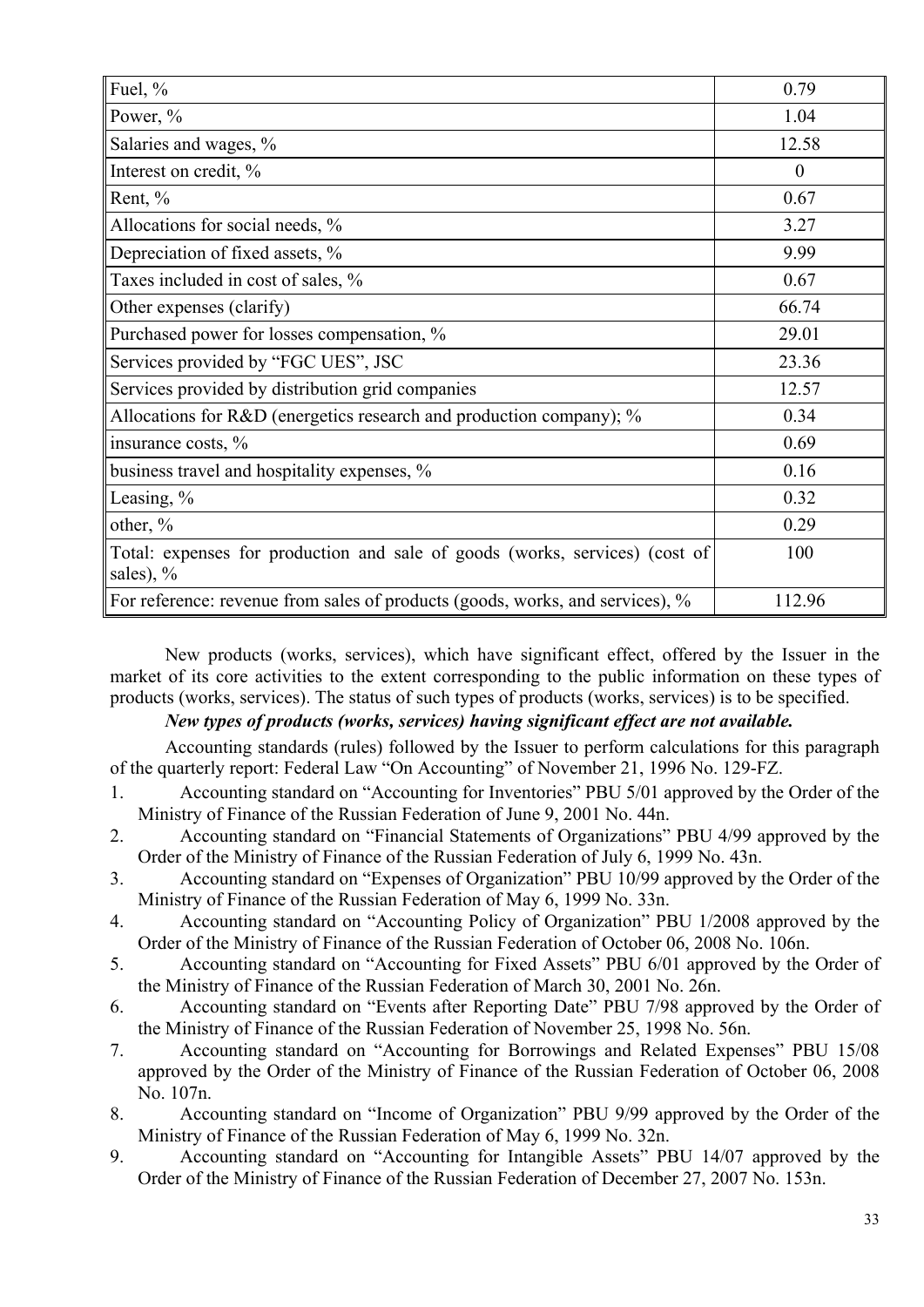10. Accounting standard on "Accounting for Assets and Liabilities Denominated in Foreign Currency PBU 3/2006", approved by the order of the Ministry of Finance of the Russian Federation of November 27, 2006, No. 154n.

## **3.2.3. Materials, Goods (raw material) and suppliers of the Issuer**

For the reporting period

Suppliers who make up more than 10 percent of the overall supply of raw materials and supplies

# *Suppliers who make up more than 10 percent of the overall supply of materials and goods (raw material) are not presented*

Information on changes in basic material and goods (raw material) prices for more than 10% within the corresponding reporting period compared to the corresponding reporting period of the previous year

# *Basic material and goods (raw material) prices did not changed for more than 10% within the corresponding reporting period.*

A portion of import in the material and goods supply, the forecast with respect to accessibility of import in the future and possible alternative sources of import

## *Import supplies are not used.*

## **3.2.4. Markets for the Issuer's goods (works, services)**

Major markets where the Issuer operates.

The Issuer is operating within the territory of 7 constituent entities of the Russian Federation: the Chuvash Republic ("Chuvashenergo" branch), the Republic of Mordovia ("Mordovenergo" branch), Orenburg Region ("Orenburgenergo" branch), Penza Region ("Penzaenergo" branch), Saratov Region ("Saratov Distribution Grids" branch), Samara Region ("Samara Distribution Grids" branch) and Ulyanovsk Region ("Ulyanovsk Distribution Grids" branch).

Core business activities include power supply services and services for technological connection of power receivers (power systems) of legal and natural persons to power girds.

Above-mentioned activities are performed within the territory of 7 constituent entities of the Russian Federation: the Chuvash Republic, the Republic of Mordovia, Orenburg Region, Penza Region, Saratov Region, Samara Region and Ulyanovsk Region. Major customers of the Issuer are distribution companies emerged as a result of the reorganization of RAO UES of Russia: "Samaraenergo", JSC, "Saratovenergo", JSC, "Ulyanovskenergo", JSC, "Mordovia Power Distribution Company", JSC, "Penzaenergosbyt", JSC, "Orenburgenergosbyt", JSC, "Chuvashia Power Distribution Company", JSC and the consumers operating on the wholesale and retail power market including the largest consumers "Mezhregionenergosbyt", JSC and "Rusenergosbyt", LLC. The number of the Issuer's customers is expected to grow rapidly due to changes in the power industry and on-going campaign promoting signing "direct" contracts on power supply services.

Factors that could adversely affect the distribution of the Issuer's goods (works, services) and the Issuer's expected actions to reduce such risks.

1. Decline in the volume of rendered services due to the decrease in power consumption by large manufacturers and because of the increase in the amount of technical (due to physical deterioration of power supply facilities) and commercial (due to non-metered power consumption, undermetering)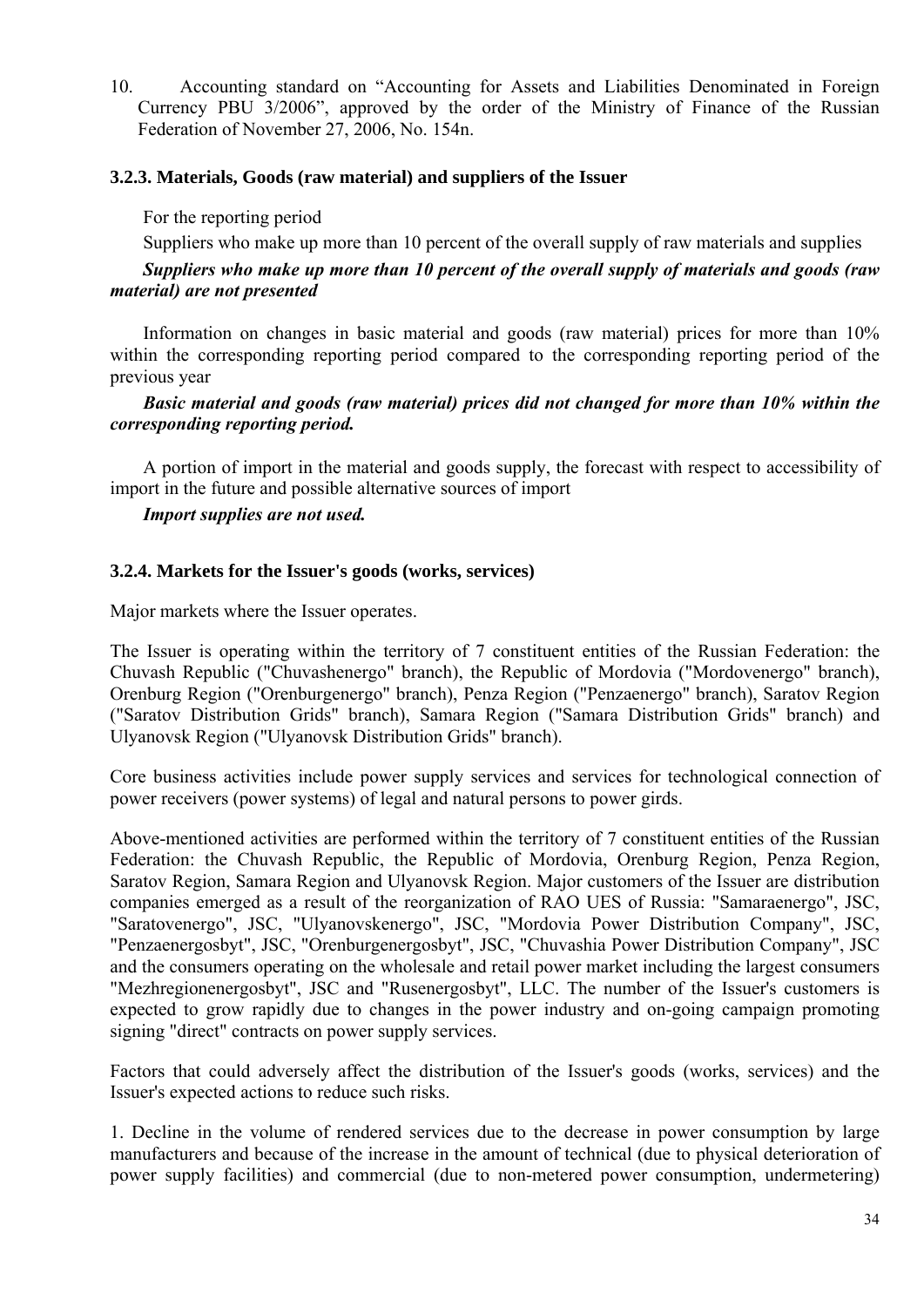losses of power. IDGC of Volga, JSC is using the Scheme on Losses Reduction and improving the power supply metering systems to reduce the amount of losses.

2. Non-fulfillment of contractual payment obligations before the Issuer by power distribution companies established as a result of the reorganization of RAO UES of Russia, due to crisis developments in the Russian economy. Major method to lower the risk of non-payment is signing direct contracts on power supply services with large industrial consumers and independent power distribution companies.

3. Physical deterioration of machinery and plant. In order to minimize this negative factor, IDGC of Volga, JSC is implementing investment programs to ensure the modernization of existing and introduction of new production facilities.

4. Lack of qualified professionals. The management of IDGC of Volga, JSC takes measures to implement relevant personnel training programs, ensures the participation of personnel in workshops and research-to-practice conferences as well as creates programs of sharing expertise between employees of regional distribution grid complexes.

# **3.2.5. Information on licenses held by the Issuer**

License Issuing Body: *Federal Environmental, Industrial and Nuclear Supervision Service*  Number: *VP-51-001493 (K)* Type(s) of activity: *operating explosive industrial facilities* Date of issue: *20.03.2009* Expiry date: *20.03.2014*

License Issuing Body: *Ministry of Regional Development of the Russian Federation*

Number: *GS-4-64-01-1026-0-6450925977-007923-1*

Type(s) of activity: *designing of buildings and structures, excluding structures intended for seasonal or auxiliary use*

Date of issue: *23.10.2008*

Expiry date: *13.06.2011*

License Issuing Body: *Ministry of Regional Development of the Russian Federation* Number: *GS-4-64-01-1027-0-6450925977-007924-1*

Type(s) of activity: *construction of buildings and structures, excluding structures intended for seasonal or auxiliary use*

Date of issue: *23.10.2008* Expiry date: *12.12.2010*

License Issuing Body: *Federal Agency for Technical Regulation and Metrology* Number: *001756-R* Type(s) of activity: *repair of metering tools* Date of issue: *28.02.2006*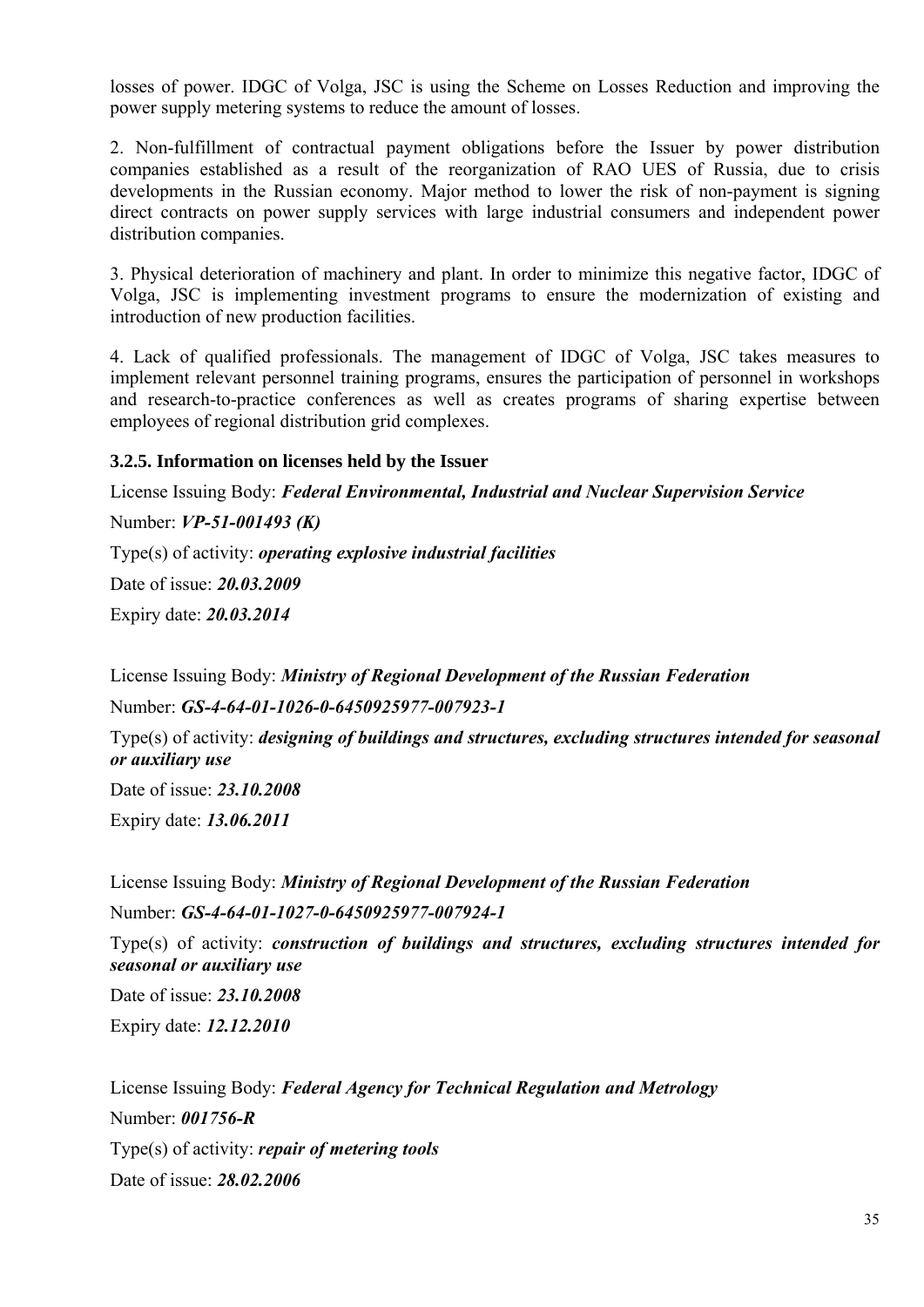Expiry date: *28.02.2011*

License Issuing Body: *Federal Environmental, Industrial and Nuclear Supervision Service*  Number: *OT-00-009635 (00)* Type(s) of activity: *collection, use, decontamination, transportation and storage of hazardous waste* Date of issue: *11.02.2009* Expiry date: *10.02.2014*

License Issuing Body: *Directorate of Federal Security Service of Russia for Saratov Region*  Number: *975* Type(s) of activity: *use of information classified as state secret*  Date of issue: *08.10.2008* Expiry date: *08.10.2011*

License Issuing Body: *Subsurface Resources Directorate for Saratov Region*  Number: *CRT-01291-VE* Type(s) of activity: *subsurface use permit*  Date of issue: *29.04.2009* Expiry date: *28.04.2034* 

#### **3.2.6. The Issuer's joint-venture activity**

#### *The Issuer is not engaged in joint-ventures with other organizations*

#### **3.3. The Issuer's Outlook**

Strategic development of the Company is aimed at building innovative and efficient distribution grid complex that is able to meet the demands of economic growth and social modernization in the regions where the Company operates.

Major strategic goal of the Company can be achieved provided that the following strategic objectives are completed:

- increasing the effectiveness of distribution grid complex;

- modernization and building new infrastructure for distribution grid complex based on a largescale innovative reconstruction;

- improving the investment attractiveness of the Company.

To achieve these objectives IDGC of Volga, JSC needs to focus on the following targets:

- to reduce the physical deterioration of distribution grid assets by 50% by 2020;

- to increase the operating effectiveness to the level of effectiveness of distribution grid companies in advanced economies by 2020;

- to create the reserve of power grids capacity that would outrun the demands of economic growth for 3 years by 2020;

- to ensure the profitability of investments in the distribution grid complex at the level of profitability of companies with comparable market risks in Russia;

- to raise funds needed to implement massive fixed assets renewal for higher reliability and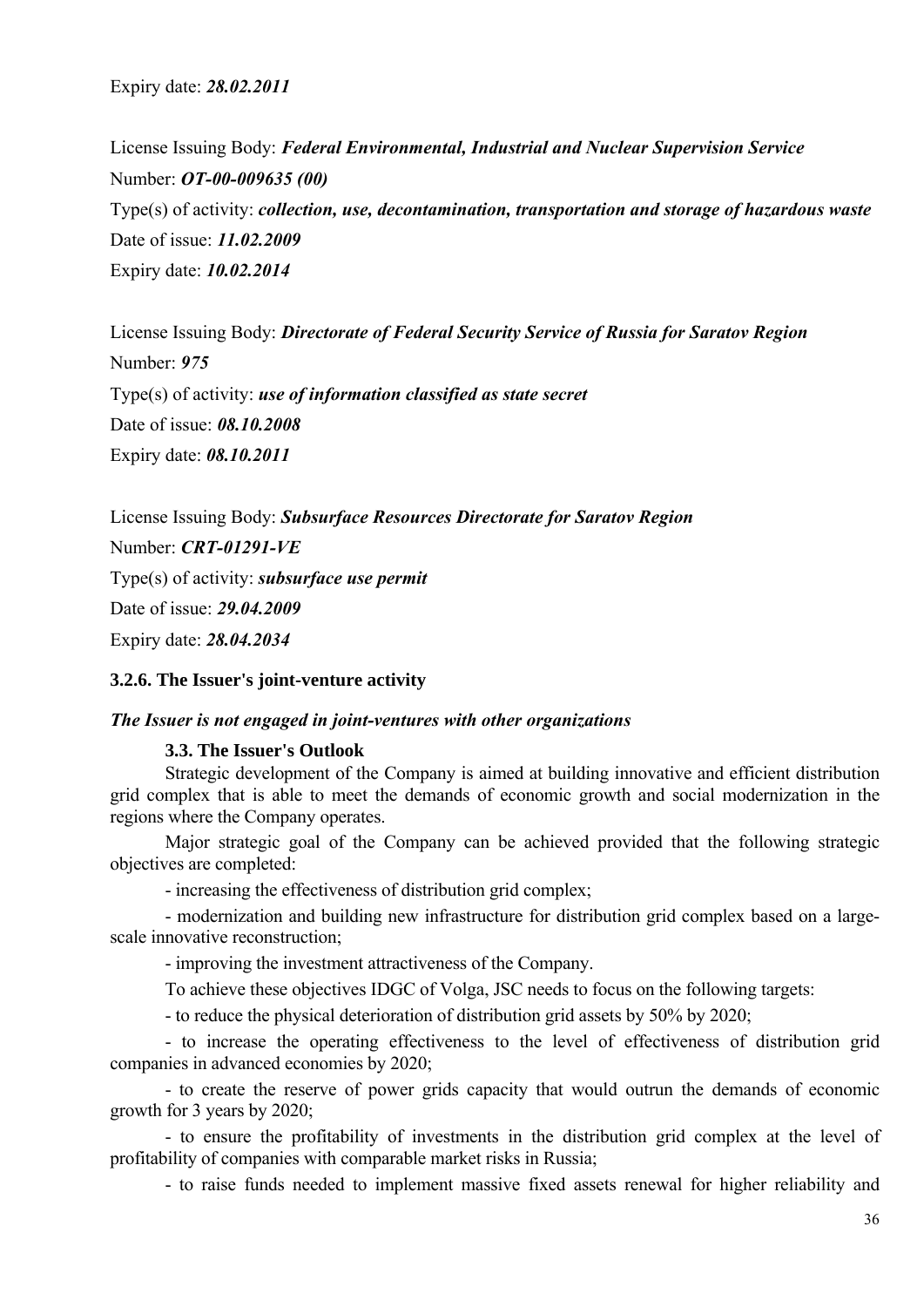quality of services and more efficient business activity of distribution grid companies;

- to introduce state-of-the-art technologies in the area of power distribution and transmission.

These goals require both additional major financial resources and high-quality power transmission improvements.

The Company drew up the principal directions in work:

1) to increase the reliability and quality of services and provide system safety by implementing repair and investment programs;

2) to improve effectiveness by implementing cost-cutting schemes, the main are power loss cutting measures;

3) to ensure business integration, power grids consolidation and bigger market presence;

4) to increase the investment attractiveness of the company through planned transition to RABregulation in 2011.

New charging policy would provide long-term regulation of charges to ensure return on investment for investors.

Changing to RAB has the following advantages:

- reliable economic and long-term budget planning in regions;
- ensuring good value for money in power transmission and supply services;
- release of funds from existing investment income to settle payables;

- attractiveness for investors built on transparent and guaranteed return on investment.

## **3.4. The Issuer's participation in industrial, bank and financial groups, holdings, corporate groups and associations**

Name of the group, holding, corporate group or association: *The Issuer is a part of the group of companies "IDGC Holding", Joint-Stock Company (hereinafter referred to as Holding)*

Entry year: *2008*

Status (role) and functions of the Issuer in Holding.

Taking into consideration that Holding's stake in the authorized capital of the Issuer amounts to 67.626%, IDGC of Volga, JSC, according to the Articles 105, 106 of the Civil Code of the Russian Federation, is considered as branch and affiliated company to Holding.

The Issuer performs the following major functions within Holding:

- implementing the integrated power policy initiated by the Government of the Russian Federation and IDGC Holding, JSC at the regional level;

- ensuring the reliability of distribution grid complex;
- implementing long-term investment programs in power industry;
- preventing crisis developments in the power industry;

- creating benefits for customers and shareholders.

## **3.5. Branches and affiliated business entities of the Issuer**

1. Full business name: *"Social Sphere-M", Joint-Stock Company*

Abbreviated business name: *Social Sphere-M, JSC*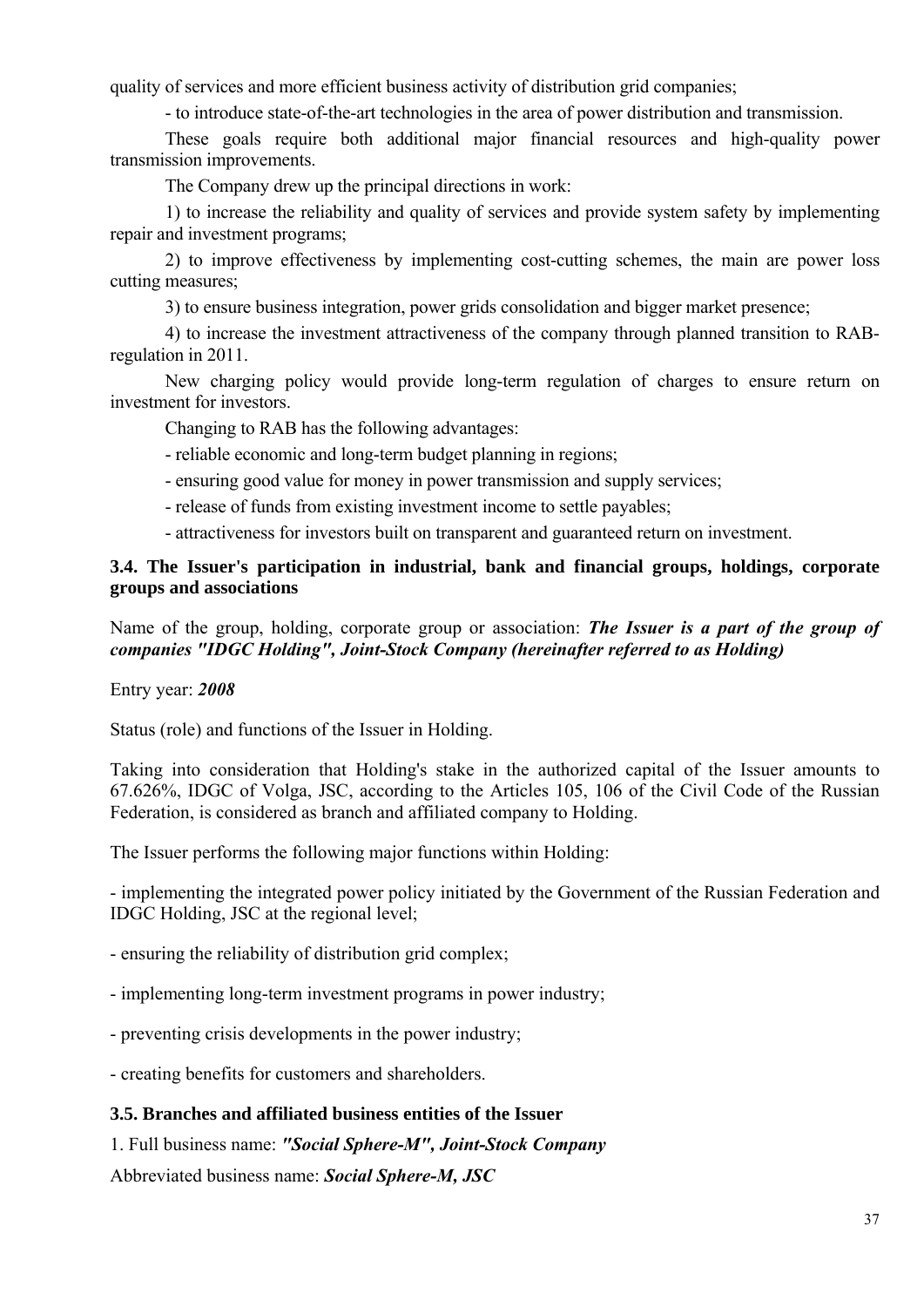Location: *50 Lenina Street, Saransk, Republic of Mordovia, 430003, Russia*  TIN: *1326185581* OGRN: *1021300973033* Branch: *Yes* Affiliated company: *Yes*

Grounds for a company to be considered as a branch or affiliated company to the Issuer: *The Issuer owns more than 50% of voting shares. The company is considered as a branch since the Issuer has the power to determine decisions made by this company using its controlling stake.* 

### *The company is considered as an affiliated company since the Issuer has more than twenty percent of voting shares of the joint-stock company.*

Share of the Issuer in the authorized capital, %: *100*

Amount of affiliated company's ordinary shares held by the Issuer, %: *100*

Share of affiliated company in the authorized capital of the Issuer, %: *0*

The affiliated company's portion of ordinary shares of the Issuer, %: *0*

Core business activities of affiliated company. Relation of affiliated company's activities to the business activity of the Issuer:

recreation and resort services; lodging, catering and medical treatment and prevention services.

Non-core activity.

Members of the Board of Directors of Affiliated Company

### *Board of Directors is not stipulated in the Charter*

Sole Executive Body of Affiliated Company:

| Full name                | Year of birth | Share of the person in<br>the authorized capital of<br>the Issuer, $\%$ : | The person's portion of<br>ordinary shares of the<br>Issuer, $\%$ : |
|--------------------------|---------------|---------------------------------------------------------------------------|---------------------------------------------------------------------|
| Sedin, Sergey Borisovich | 1961          |                                                                           |                                                                     |

Members of Collegial Executive Body of Affiliated Company

## *Collegial Executive Body is not stipulated in the Charter*

2. Full business name: *"Chuvash Motor Transport Company", Joint-Stock Company* Abbreviated business name: *ChAK, JSC* Location: *21 Promyshlennaya Street, Novocheboksarsk, Chuvash Republic, 429954, Russia*  TIN: *2124021783* OGRN: *1042124002117*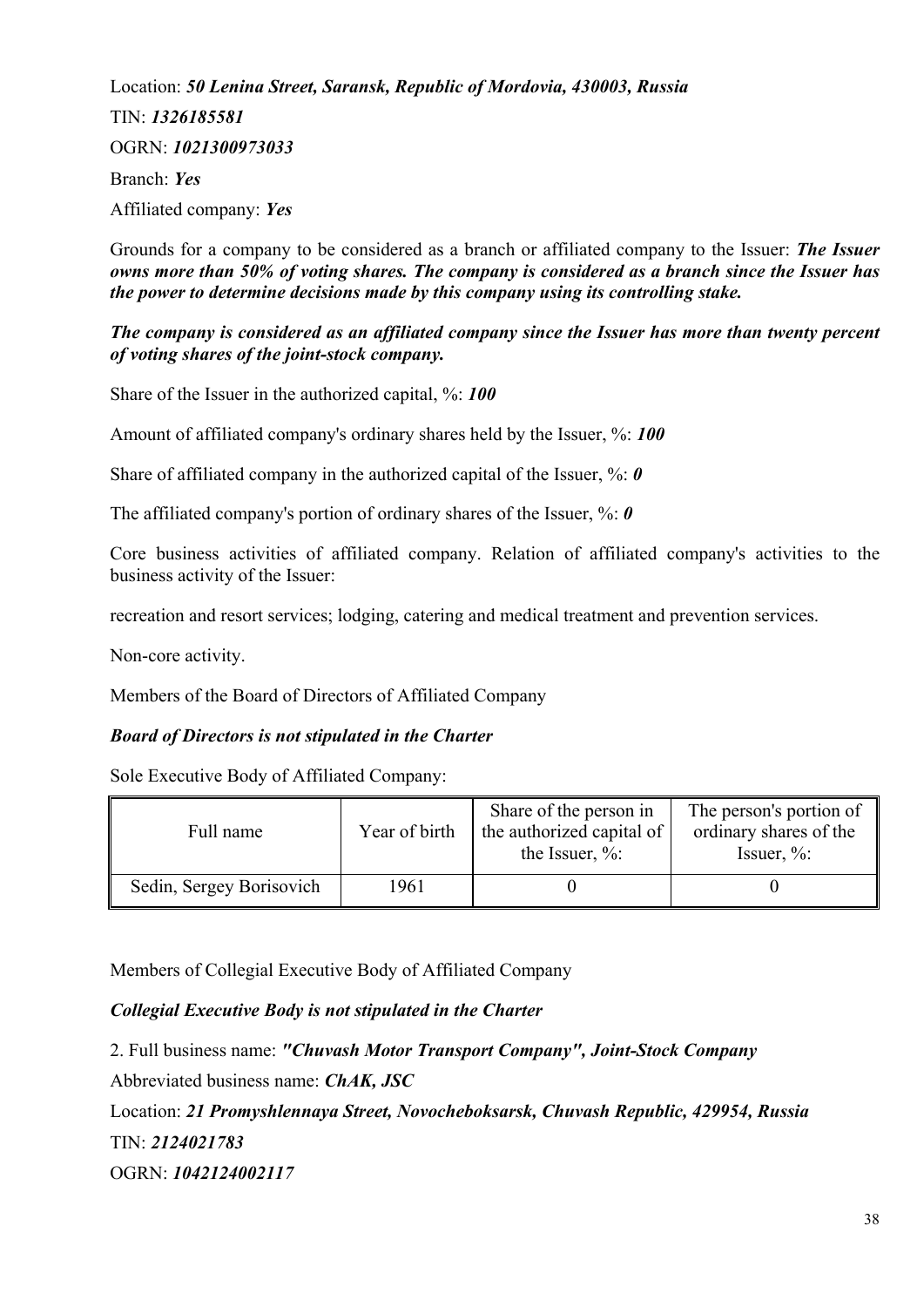Branch: *Yes* Affiliated company: *Yes*

Grounds for a company to be considered as a branch or affiliated company to the Issuer: *The Issuer owns more than 50% of voting shares. The company is considered as a branch since the Issuer has the power to determine decisions made by this company using its controlling stake.* 

## *The company is considered as an affiliated company since the Issuer has more than twenty percent of voting shares of the joint-stock company.*

Share of the Issuer in the authorized capital, %: *99.99*

Amount of affiliated company's ordinary shares held by the Issuer, %: *99.99*

Share of affiliated company in the authorized capital of the Issuer, %: 0

The affiliated company's portion of ordinary shares of the Issuer, %: *0*

Core business activities of affiliated company. Relation of affiliated company's activities to the business activity of the Issuer:

transportation services; operation, maintenance and repair of vehicles.

Providing transportation services to "Chuvashenergo", the branch of IDGC of Volga, JSC.

| Full name                   | Year of<br>birth | Share of the person in<br>the authorized capital of<br>the Issuer, $\%$ : | The person's portion of<br>ordinary shares of the<br>Issuer, $\%$ : |
|-----------------------------|------------------|---------------------------------------------------------------------------|---------------------------------------------------------------------|
| Zaretskiy, Dmitriy Lvovich  | 1967             | 0.00052                                                                   | 0.00052                                                             |
| Puchkova, Irina Yurievna    | 1963             |                                                                           |                                                                     |
| Tkacheva, Olga Vladimirovna | 1961             |                                                                           |                                                                     |
| Fedoseyev, Alexey Yurievich | 1976             |                                                                           |                                                                     |
| Shashurin, German Lvovich   | 1969             |                                                                           |                                                                     |

Members of the Board of Directors of Affiliated Company:

Sole Executive Body of Affiliated Company:

| Full name                 | Year of birth | Share of the person in<br>the authorized capital<br>of the Issuer, $\%$ : | The person's portion of<br>ordinary shares of the<br>Issuer, $\%$ : |
|---------------------------|---------------|---------------------------------------------------------------------------|---------------------------------------------------------------------|
| Shashurin, German Lvovich | 1969          |                                                                           |                                                                     |

Members of Collegial Executive Body of Affiliated Company

## *Collegial Executive Body is not stipulated in the Charter*

3. Full business name: *"Solnechniy" Sanatorium-Preventorium", Joint-Stock Company*  Abbreviated business name: *"Solnechniy" Sanatorium-Preventorium", JSC*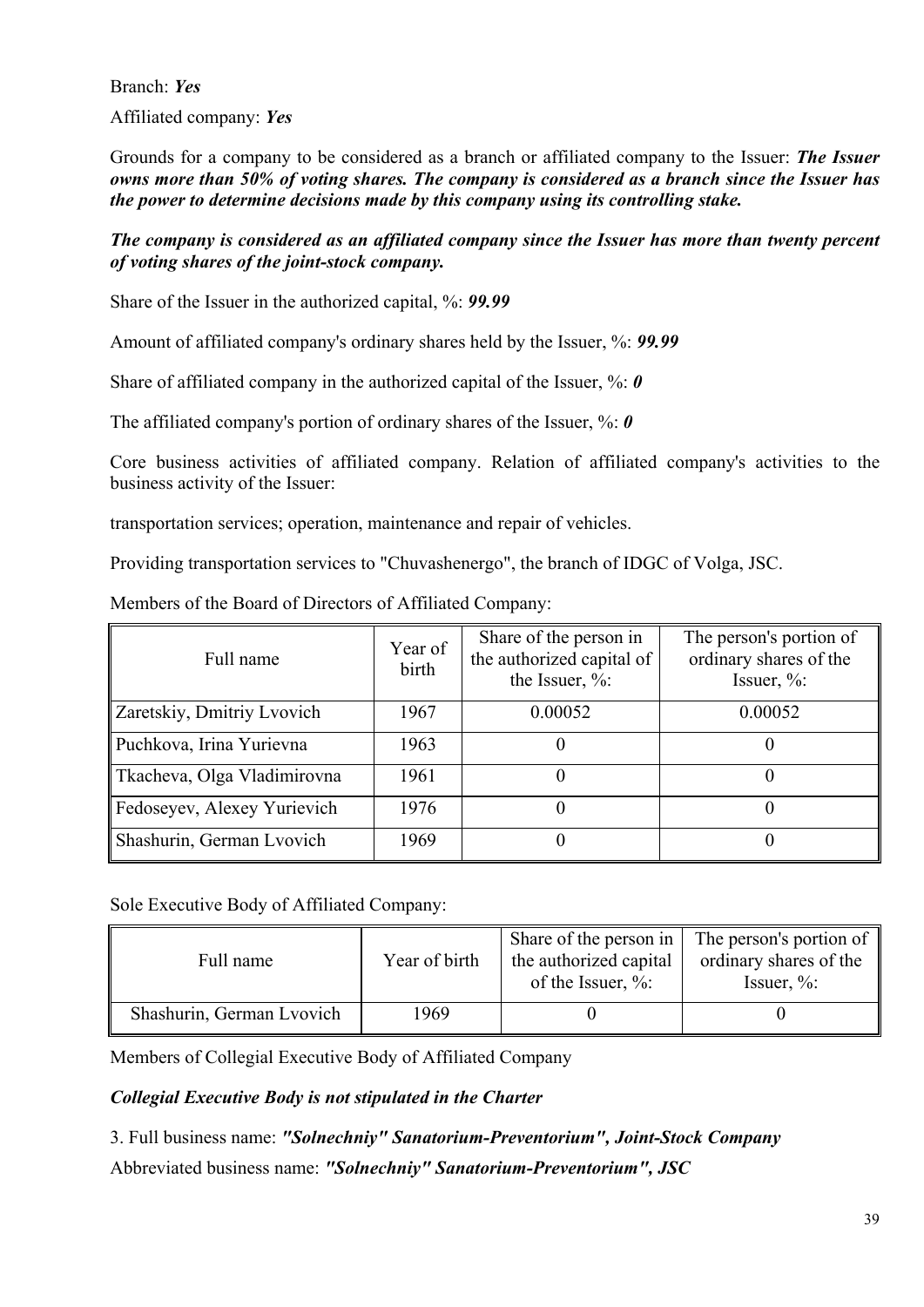Location: *58 Turbinnaya Street, Orenburg, 460023, Russia*  TIN: *5611031844* OGRN: *1045607457345* Branch: *Yes* Affiliated company: *Yes*

Grounds for a company to be considered as a branch or affiliated company to the Issuer: *The Issuer owns more than 50% of voting shares. The company is considered as a branch since the Issuer has the power to determine decisions made by this company using its controlling stake.* 

### *The company is considered as an affiliated company since the Issuer has more than twenty percent of voting shares of the joint-stock company.*

Share of the Issuer in the authorized capital, %: *99.99*

Amount of affiliated company's ordinary shares held by the Issuer, %: *99.99*

Share of affiliated company in the authorized capital of the Issuer, %: *0*

The affiliated company's portion of ordinary shares of the Issuer, %: *0*

Core business activities of affiliated company. Relation of affiliated company's activities to the business activity of the Issuer:

medical, recreation and resort, fitness and recovery services.

Non-core activity.

Members of the Board of Directors of Affiliated Company:

| Full name                      |      | Share of the person in<br>Year of birth   the authorized capital<br>of the Issuer, %: | The person's portion of<br>ordinary shares of the<br>Issuer, $\%$ : |
|--------------------------------|------|---------------------------------------------------------------------------------------|---------------------------------------------------------------------|
| Zhidkova, Nina Nikolaevna      | 1959 | 0.002                                                                                 | 0.002                                                               |
| Katelin, Sergey Gennadyevich   | 1968 |                                                                                       |                                                                     |
| Puchkova, Irina Yurievna       | 1963 |                                                                                       |                                                                     |
| Stepanova, Maria Dmitrievna    | 1982 |                                                                                       |                                                                     |
| Shapiro, Ekaterina Grigoryevna | 1947 |                                                                                       |                                                                     |

Sole Executive Body of Affiliated Company:

| Full name                      |      | Share of the person in<br>Year of birth   the authorized capital<br>of the Issuer, $\%$ : | The person's portion of<br>ordinary shares of the<br>Issuer, $\%$ : |
|--------------------------------|------|-------------------------------------------------------------------------------------------|---------------------------------------------------------------------|
| Shapiro, Ekaterina Grigoryevna | 1947 |                                                                                           |                                                                     |

Members of Collegial Executive Body of Affiliated Company

### *Collegial Executive Body is not stipulated in the Charter*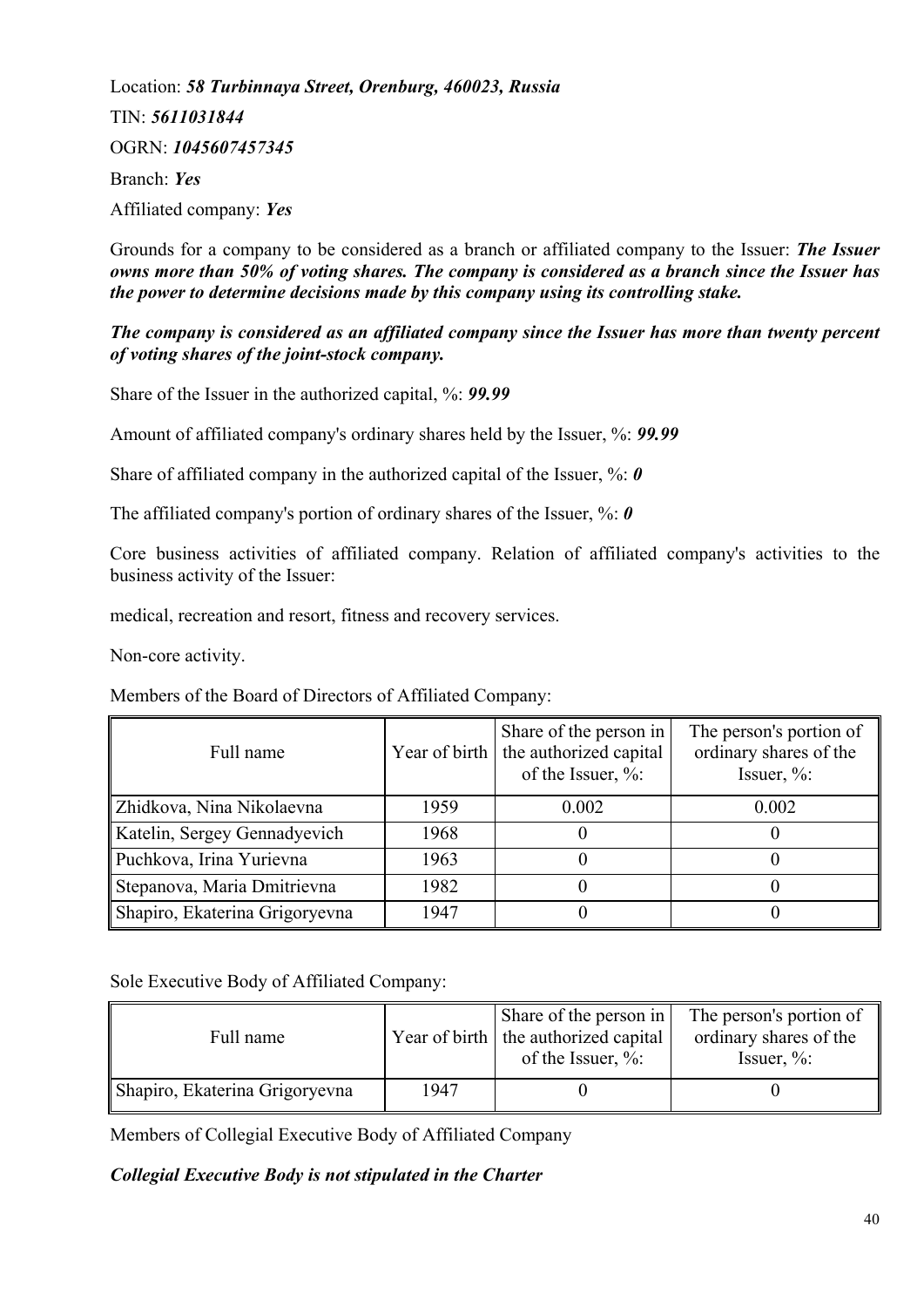## **3.6. List, Structure and Value of the Issuer's Fixed Assets, Information on Plans for Acquisition, Replacement and Retirement of Fixed Assets as well as All Facts about Impairment of Fixed Assets of the Issuer**

### **3.6.1. Property, Plant and Equipment**

As of the end date of reporting quarter Measurement unit: *RUR*

| Group of fixed assets                                                                                       | Initial (current)<br>cost | Accumulated<br>depreciation |
|-------------------------------------------------------------------------------------------------------------|---------------------------|-----------------------------|
| Land                                                                                                        | 2,485,858                 | $\theta$                    |
| <b>Buildings</b>                                                                                            | 5,343,914,568             | 410,447,106                 |
| Constructions (with the exception of power lines, heat supply<br>systems and waterworks), waterworks        | 716,995,521               | 102,589,216                 |
| Transmission line wires (high-voltage lines, cable lines)                                                   | 16,434,001,049            | 2,683,532,097               |
| Heat supply systems                                                                                         | 449,565,208               | 43,371,675                  |
| equipment (with the exception<br>Machinery and<br>of<br>the<br>equipment for electric power transformation) | 1,802,509,184             | 499,337,969                 |
| Equipment for electric power transformation                                                                 | 21,470,009,663            | 2,749,581,308               |
| Vehicles                                                                                                    | 539,980,601               | 218,287,316                 |
| Other                                                                                                       | 950,772,588               | 293,712,499                 |
| Total                                                                                                       | 47,710,234,240            | 7,000,859,186               |

Information on depreciation calculation method for groups of fixed assets:

*Fixed assets depreciation is monthly accrued by the Issuer using straight line method with respect to all groups of homogeneous objects within the periods of their useful life in the amount of 1/12 of the annual amount.*

### Reporting date: *30.06.2010*

Results of the last revaluation of fixed assets and fixed assets leased for long-term period made for 5 closed fiscal years preceding the reporting period or for each closed fiscal year preceding the reporting period should the Issuer perform its activities during the period less than 5 years, and for the reporting period

## *Revaluation of fixed assets was not made for the reporting period.*

Information on plans for acquisition, replacement and retirement of fixed assets that make up 10 percent or more of the total value of fixed assets of the Issuer, as well as facts about impairment of fixed assets of the Issuer (describing the nature of impairment, the date of occurrence of impairment, the period of impairment and other conditions described at option of the Issuer);

*As of the end of the reporting period the Issuer does not have such plans. Facts of impairment of the Issuer's fixed assets are not presented.*

## **IV. Information on financial and business activities of the Issuer**

**IV. Information on Financial and Business Performance of the Issuer 4.1. Results of Financial and Business Activities of the Issuer 4.1.1. Profit and Losses**  Measurement unit: *thousands of rubles*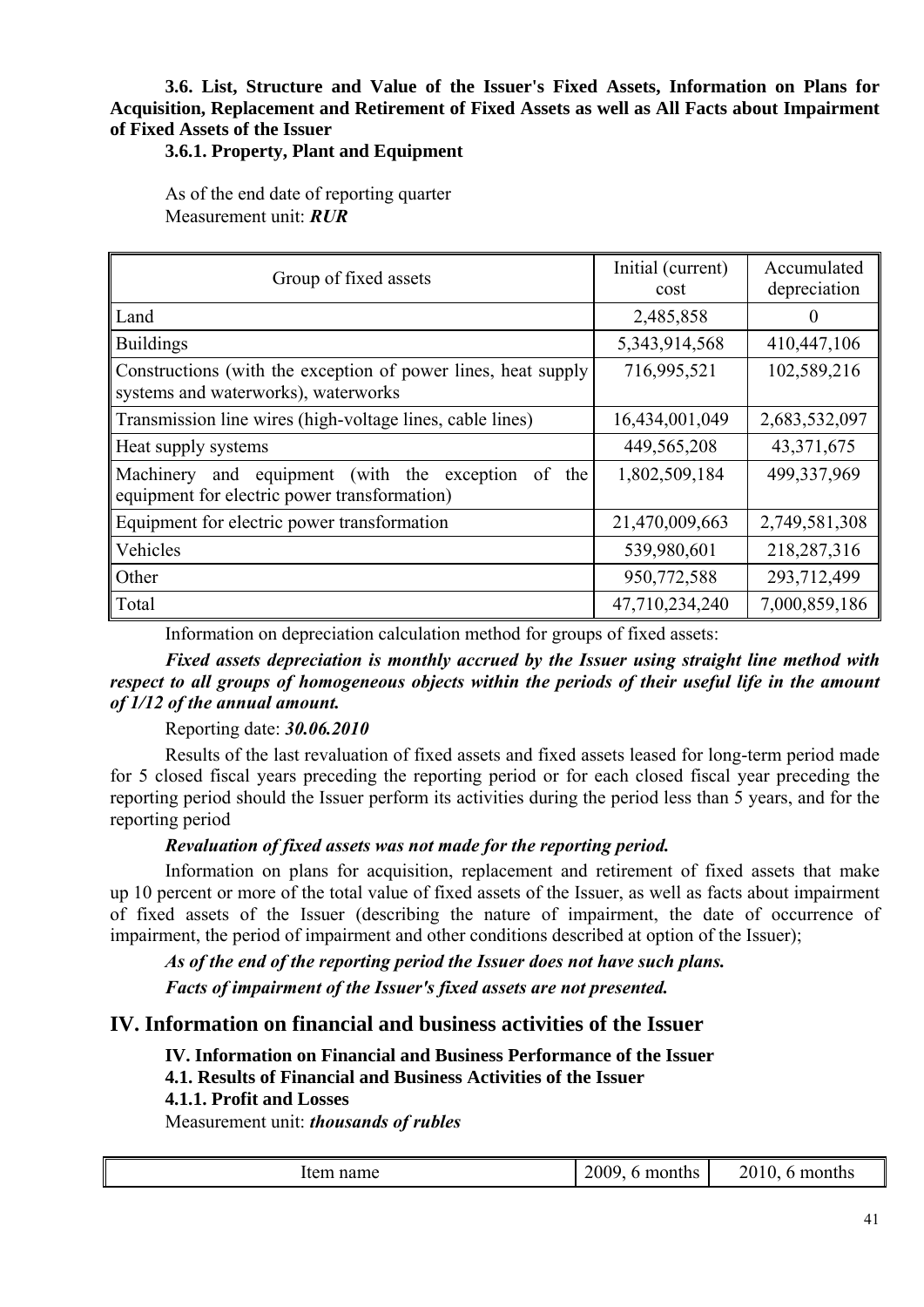| Revenue                                                       | 14,244,524 | 19,827,016 |
|---------------------------------------------------------------|------------|------------|
| Gross income                                                  | 916,389    | 2,275,472  |
| Net Income (retained earnings (uncovered loss))               | 23,904     | 277,232    |
| Return on equity, %                                           | 0.06       | 0.68       |
| Return on assets, $(\% )$                                     | 0.05       | 0.56       |
| Net benefit-cost ratio, %                                     | 0.17       | 1.4        |
| Return on products (sales), %                                 | 6.43       | 9.24       |
| Total assets turnover                                         | 0.31       | 0.44       |
| Uncovered loss at the balance sheet date                      | $-999,504$ | -997,689   |
| Uncovered loss at the balance sheet date-total balance ration | $-0.02$    | $-0.02$    |

Economic analysis of the Issuer profit earning / running at a loss based on the dynamics of the given indicators. Information on reason which, at the Issuer's management opinion, caused losses / profit specified in the financial statements as of the end of the reporting period compared to the analogous period of the previous year (previous years) is also provided:

Based on the Company's performance in the first half of 2010, the Company has loss-free net income of 277,232 thousand rubles.

Return on equity in the  $1<sup>st</sup>$  half of 2010 was 0.68%, return on assets was 0.56%, net benefit-cost ratio was 1.40. The growth of the returns in the reporting period compared to the  $1<sup>st</sup>$  half of 2009 is caused by the growth of the Issuer's financial performance.

### **4.1.2. Factors that Affected the Amount of Revenue from Sales of Goods, Products, Works, Services and the Amount of Profit (Loss) of the Issuer from Core Business Activity:**

The maximal effect on changes in the revenue from the sales of services for the Issuer core business activity was caused by the growth of the net power supply to consumers and change in the average selling charge.

The influence of these facts on the revenue and the Issuer performance in the reporting period is detailed in clause 4.5.1.

| Item name               | $2009, 6$ months | $2010, 6$ months |
|-------------------------|------------------|------------------|
| Own current assets      | $-3,627,346$     | $-1,870,073$     |
| Net fixed assets index  |                  | 1.05             |
| Current liquidity ratio | 1.31             | 1.59             |
| Quick liquidity ratio   | 0.99             | 1.21             |
| Asset / equity ratio    | 0.82             | 0.84             |

### **4.2. Liquidity of the Issuer, Sufficiency of Equity and Current Assets**  Measurement unit: *thousands of rubles*

Economic analysis of the Issuer liquidity and solvency based on the economic analysis of the dynamics of the specified indexes:

This asset structure is justified by the nature of the Company's activity due to the fact that the core activity of the Company is characterized by a high capital-output ratio.

Based on the results of the reporting period, the structure of assets corresponds to the industry characteristics of the Issuer.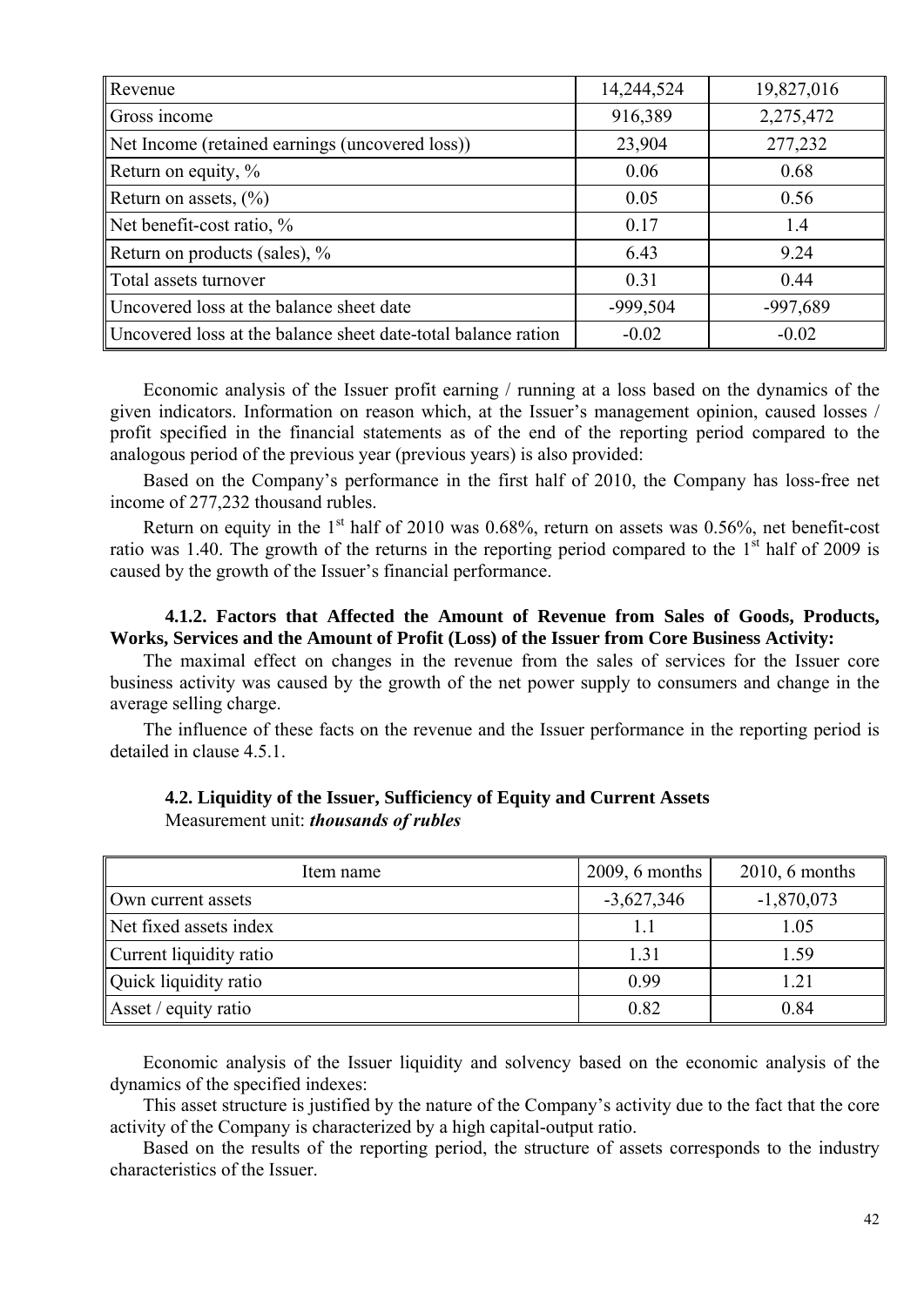Liquidity ratios fall within the limits of the recommended values, which show active and rational use of monetary funds and rather high degree of solvency of the Issuer.

Equity-assets ratio is an evaluation indicator of the Issuer's financial stability. The actual value of the equity-assets ratio as of the end of the reporting period reflects a high degree of the Issuer's financial independence.

## **4.3. Amount and Structure of Equity and Current Assets of the Issuer 4.3.1. Amount and Structure of Equity and Current Assets of the Issuer**  Measurement unit: *thousands of rubles*

| Item name                                                                                                                                                                                                                                                                                                          | $2010, 6$ months |
|--------------------------------------------------------------------------------------------------------------------------------------------------------------------------------------------------------------------------------------------------------------------------------------------------------------------|------------------|
| Authorized capital of the Issuer                                                                                                                                                                                                                                                                                   | 17,857,780       |
| Value of shares (ownership interest) of the Issuer bought out by the<br>Issuer for resale (transfer)                                                                                                                                                                                                               |                  |
| Percentage of such shares (ownership interests) bought out by the Issuer<br>for subsequent resale in the amount of placed shares (authorized capital)<br>of the Issuer                                                                                                                                             | $\theta$         |
| Reserve capital formed by contributions from the profit of the Issuer                                                                                                                                                                                                                                              | 226,001          |
| Paid in capital, which reflects the increase in the value of assets as<br>estimated through revaluation as well as the difference between selling<br>price (price of placement) and par value of shares (ownership interests)<br>when selling shares (ownership interests) at the price exceeding the par<br>value | 18,704,193       |
| Retained net profit                                                                                                                                                                                                                                                                                                | 4,452,011        |
| Total amount of equity                                                                                                                                                                                                                                                                                             | 41,239,985       |

## *The amount of the Authorized Capital specified in this Clause corresponds to the Issuer's constituent documents*

Structure and amount of current assets of the Issuer, according to the accounting reports of the Issuer

| Item name                                                         | $2010, 6$ months |
|-------------------------------------------------------------------|------------------|
| Current assets, TOTAL                                             | 5,951,473        |
| Inventories                                                       | 1,247,737        |
| Value added tax on acquired assets                                | 120,820          |
| Receivables (due after more than 12 months of the reporting date) | 274,792          |
| Receivables (due within 12 months of the reporting date)          | 3,516,961        |
| Short-term financial investments                                  | 250,000          |
| Cash                                                              | 412,531          |
| Other current assets                                              | 128,632          |

Financing sources for the Issuer's current assets (non-debt sources, loans, credits):

*-* long-term liabilities – 40.0%;

- short-term liabilities – 60.0%;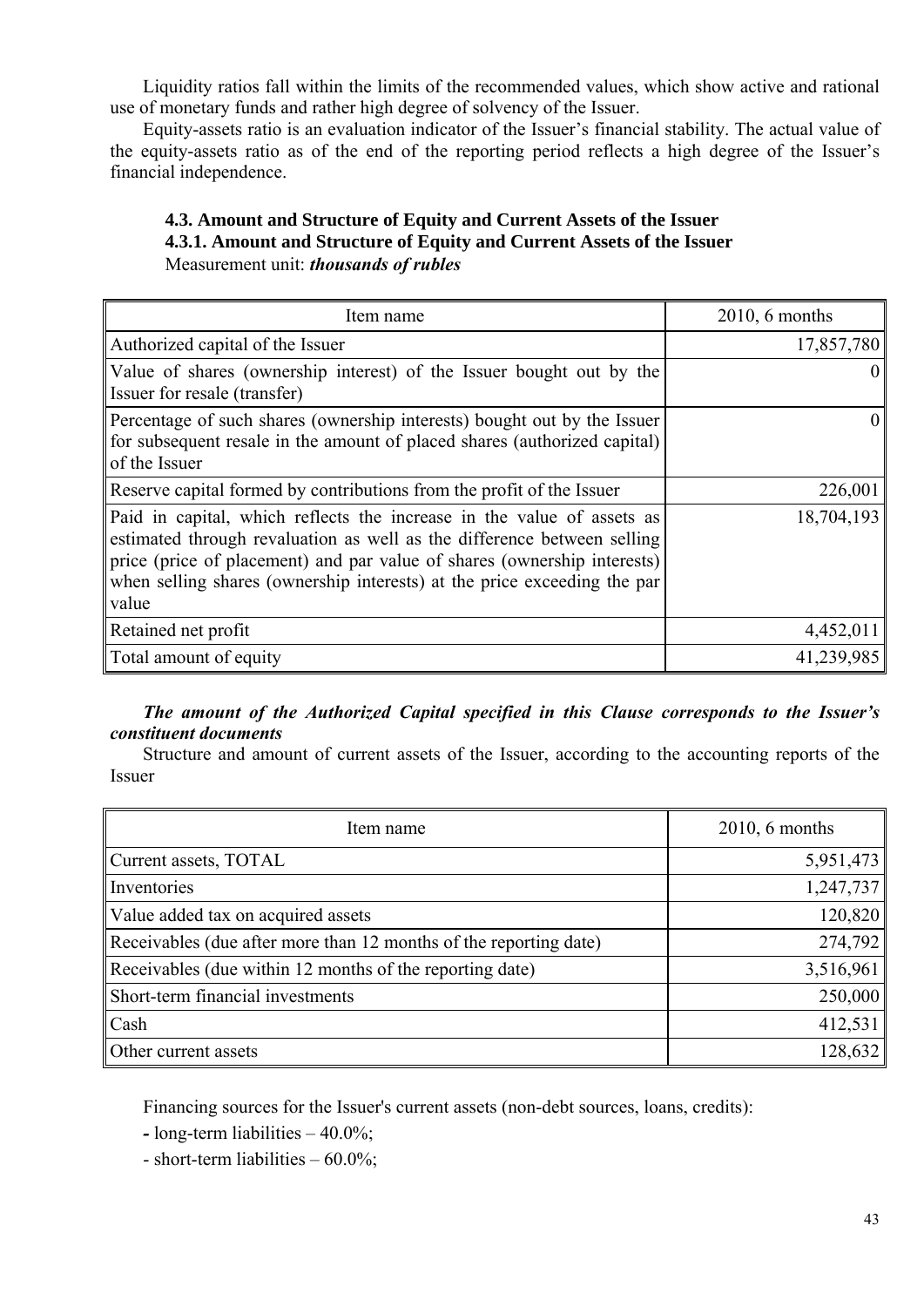Financing sources for the Issuer's current assets:

- non-debt sources;

- credits.

The Issuer's policy on financing of current assets and factors, which may cause changes in the policy on financing of current assets, and estimation of probability of their occurrence.

Financing of current assets is performed on the basis of the principle according to which the structure of financing sources by the time of attraction thereof should correspond with the structure of the Issuer's current assets. As of the end of the reporting period, the long-term sources covered the long-term receivables and inventories. Financing of current assets with higher liquidity was performed out of short-term sources.

Changes in the policy of financing of current assets may arise in case of insufficiency of equity funds and long-term sources of financing of the issuer; the probability of occurrence of such factor is estimated as low.

### **4.3.2. Financial Investments of the Issuer**

As of the end date of reporting quarter

The list of the Issuer financial investments representing 10 or more percent of all the investments as of the end of the reporting period

Investments in the issuable securities

Form of securities: *shares*

1. The Issuer's full business name: *"Chuvash Autotransport Company", Joint-Stock Company*

The Issuer's abbreviated business name: *ChAK, JSC* 

Issuer's place of location: *21 Promyshlennaya Str., Novocheboksarsk, Chuvash Republic, 429954, Russian Federation* 

| Date of state<br>registration of the<br>issue (issues) | Registration<br>number | Registering Authority                                                            |
|--------------------------------------------------------|------------------------|----------------------------------------------------------------------------------|
| 18.06.2004                                             | 1-01-11795-E           | Russian Federal Securities Commission for Privolzhsky<br><b>Federal District</b> |

Number of securities owned by the Issuer: *90,859*

Total face value of the securities owned by the Issuer:

*90,859,000*

Currency: *RUR*

Total book value of the securities owned by the Issuer, RUR: *64,797,188.57*

*The Annual General Meeting of Shareholders as of 30.06.2010 decided on non-payment of dividends on ordinary shares of the Company based on the Company's performance in 2009 (Minutes No. 12 dated July 02, 2010).*

2. The Issuer's full business name: *"Sanatorium-Preventorium Solnechniy", Joint-Stock Company*

The Issuer's abbreviated business name: *Solnechniy Sanatorium-Preventorium, JSC*  Issuer's place of location: *58 Turbinnaya Str., Orenburg, 460023* 

| Date of state       | Registration | Registering Authority |
|---------------------|--------------|-----------------------|
| registration of the | number       |                       |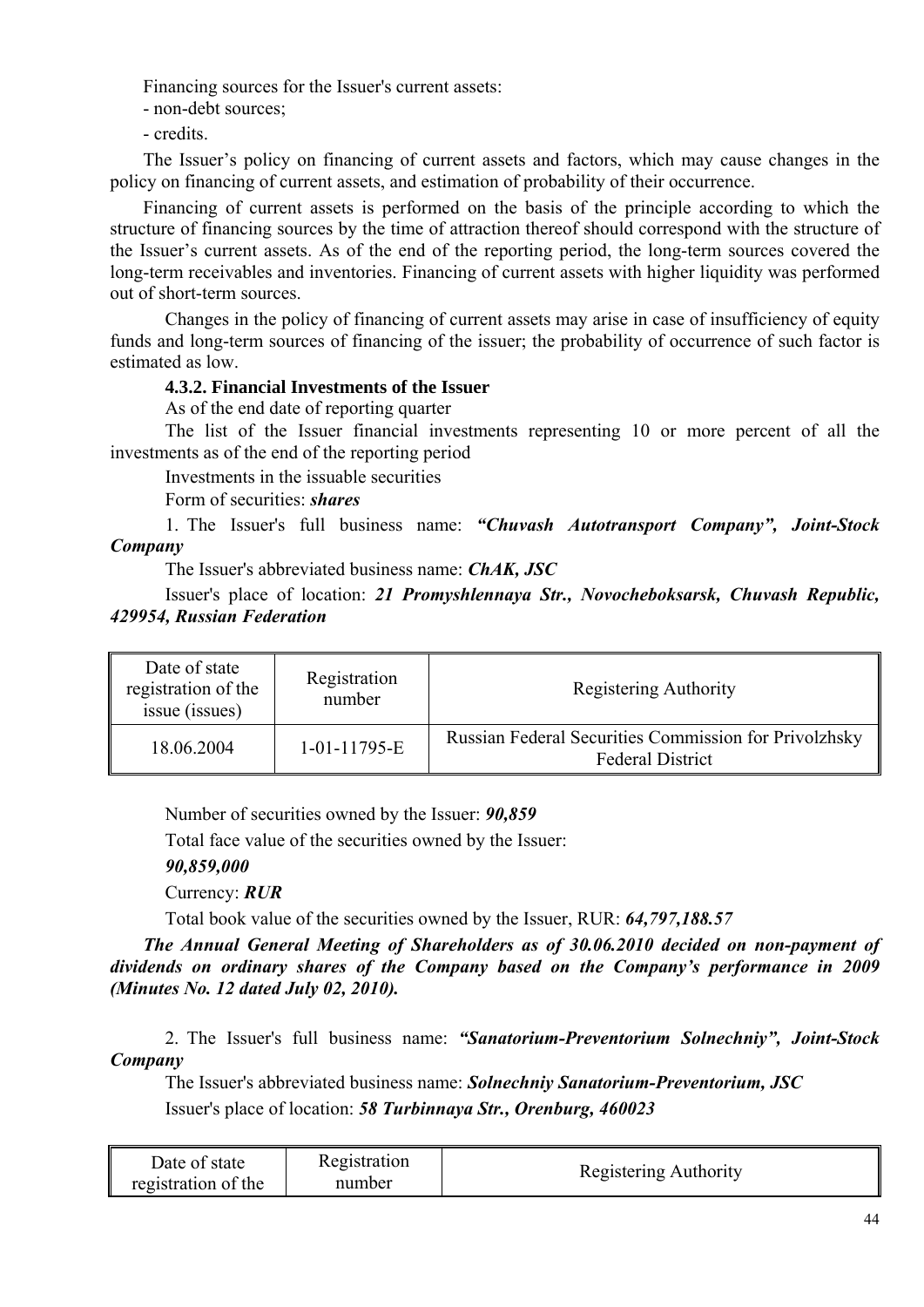| issue (issues) |                |                                                                      |
|----------------|----------------|----------------------------------------------------------------------|
| 27.10.2004     | $1-01-02935-E$ | Samara Region branch of the Russian Federal Securities<br>Commission |

Number of securities owned by the Issuer: *425, 399*

Total face value of the securities owned by the Issuer: *42,539,900*

Currency: *RUR*

Total book value of the securities owned by the Issuer, RUR: *24,924,381.91*

*The Annual General Meeting of Shareholders as of 30.06.2010 decided on non-payment of dividends on ordinary shares of the Company based on the Company's performance in 2009 (Minutes No. 1/10 dated July 02, 2010).*

3. The Issuer's full business name: *"Social Sphere-M", Joint-Stock Company* The Issuer's abbreviated business name: *Social sphere-M, JSC*

Issuer's place of location: *50 Lenina Avenue, Saransk, Republic of Mordovia, 430003*

| Date of state<br>registration of the<br>issue (issues) | Registration<br>number | Registering Authority                                                                      |
|--------------------------------------------------------|------------------------|--------------------------------------------------------------------------------------------|
| 04.12.2002                                             | $1-01-10802-E$         | Region branch of Russian Federal Securities Commission<br>for Privolzhsky Federal District |

Number of securities owned by the Issuer: *10,807,921*

Total face value of the securities owned by the Issuer: *10,807,921*

Currency: *RUR*

Total book value of the securities owned by the Issuer, RUR: *10,807,921*

*The Annual General Meeting of Shareholders as of 30.06.2010 decided on non-payment of dividends on ordinary shares of the Company based on the Company's performance in 2009 (Minutes No. 44/2010 dated July 02, 2010).*

1. Form of securities: *note*

Full business name of a person obliged under non-equity securities: *"First United Bank" (Pervobank), Open Join-Stock Company*

Abbreviated business name of a person obliged under non-equity securities: *First United Bank, OJSC*

Location of a person obliged under non-equity securities: *3a Yeroshevskogo Str., Samara, 443086, Russia*

Number of securities owned by the Issuer: *13*

Total face value of the securities owned by the Issuer: *250,000,000* Currency: *RUR*

Maturity date: *no sooner than 28.07.2010*

Total book value of the securities owned by the Issuer: *250,000,000*

*0.1% per annum accrued from the date of the issue*

Other financial investments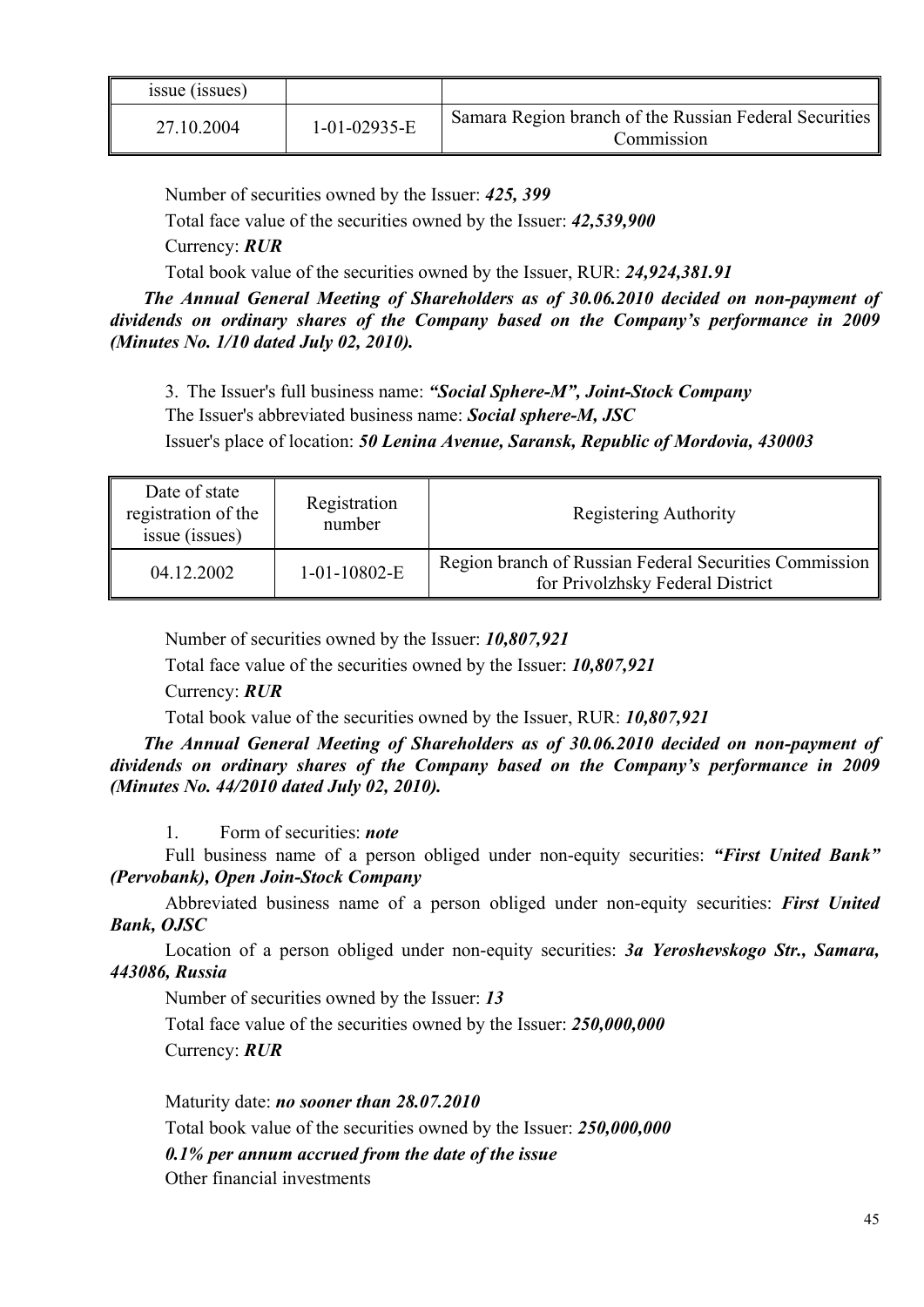### *Other financial investments representing 10 or more percent of all the financial investments, no such investments*

Information on the amount of the potential losses related to the bankruptcy of the organizations (enterprises) invested by investment types:

*There is no sustain material reduction of the financial investments costs of the Issuer; potential losses related to the bankruptcy of enterprises invested by the Issuer are not seen.*

Information on losses is given in the Issuer's assessment of the financial investments reflected in the Issuer financial statements for the period from the reporting year until the end date of the last reporting quarter.

Accounting standards (rules) followed by the Issuer to perform calculations for this paragraph of the quarterly report:

Recording and recognition of data in the financial statements related to investments is made in compliance with the following regulatory documents:

- Federal Law "On Accounting" of November 21, 1996 No. 129-FZ.

- Accounting standard on "Financial Statements of Organizations" PBU 4/99 approved by the Order of the Ministry of Finance of the Russian Federation of July 6, 1999 No. 43n.

- Accounting standard on "Expenses of Organization" PBU 10/99 approved by the Order of the Ministry of Finance of the Russian Federation of May 6, 1999 No. 33n.

- Accounting standard on "Accounting Policy of Organization" PBU 1/2008 approved by the Order of the Ministry of Finance of the Russian Federation of October 06, 2008 No. 106n.

- Accounting standard on "Income of Organization" PBU 9/99 approved by the Order of the Ministry of Finance of the Russian Federation of May 6, 1999 No. 32n.

- Accounting standard on "Accounting for Financial Investments" PBU 19/02" approved by the Order of the Ministry of Finance of the Russian Federation of December 10, 2002 No. 126n.

## **4.3.3. Intangible Assets**

As of the end date of reporting quarter Measurement unit: *thousands of rubles*

| Group of intangible assets          | Acquisition cost<br>(replacement cost) | Accumulated<br>depreciation |
|-------------------------------------|----------------------------------------|-----------------------------|
| Patents, licenses, trade marks etc. | 340                                    |                             |
| Other intangible assets             | 160,395                                | 45,349                      |
| $\ $ Total                          | 160,735                                | 45,412                      |

Accounting standards (rules) followed by the Issuer to disclose information about intangible assets:

- PBU 4/99 "Financial Statements of Organizations" (approved by the Order of the Ministry of Finance of the Russian Federation of July 6, 1999 No. 43n);

- Accounting standard on "Accounting for Intangible Assets" PBU 14/2007 (approved by the Order of the Ministry of Finance of the Russian Federation of December 27, 2007 No. 153n).

### **4.4. Information on the Issuer's policy and expenses for R&D in regard to licenses and patents, innovations and research**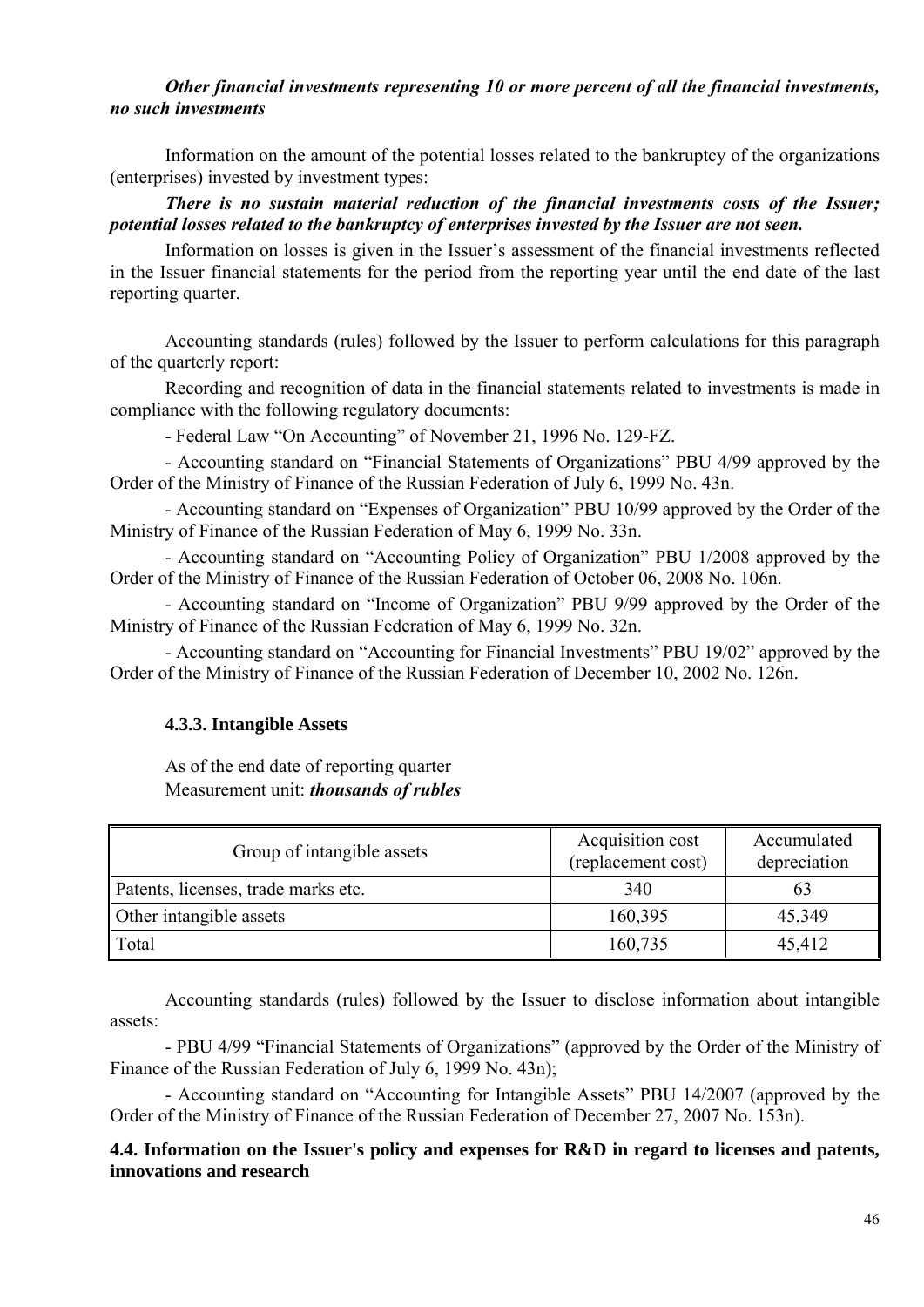1. The Issuer's R&D policy:

1.1. June 29 through June 30, 2010, Orenburg hosted a meeting of R&D Council of IDGC of Volga, JSC, discussing the issues and deciding on the following:

- new equipment used for capacitance ground current compensation in 6-35 kV grids;

- up-to-date insulation diagnostic methods and tools at high-voltage line 6-110 kV (TK control, ultrasonic control, UV control);

- up-to-date methods and tools of physical and chemical control:

a) cellulose polymerization degree determination by gel-penetrating chromatography and other methods of solid insulation testing;

b) IR spectrum determination of deterioration products in oil;

c) determination of dissolved metals and metal particles in oil by X-ray fluorescence spectrometry; - use of additives for insulating oil.

1.2. Representatives of IDGC of Volga, JSC, participated in:

- ΧVΙΙ international specialized exhibition Power Industry and Electrical Engineering which took place in St.-Petersburg, May 11-14, 2010 on matters: Equipment for power line construction, highvoltage, low-voltage electrical equipment for industries, wires, lighting facilities, midget power plant, diesel-generator set, boilers, boiler equipment, process control systems, solar batteries, energy accounting meters. The representatives of IDGC of Volga, JSC, also participated in the conference of IDGC Holding, JSC, on the matter: RF Distribution Network Facility: State, Problems, and Ways Forward.

- in the work of the VIII International Energy Forum Russian Fuel and Energy Complex in the XXI Century which took place in Moscow, April 06-10, 2010 with the program:

a) strategic investments in the electrical energy industry;

b) investments issues in the Russian energy development strategy;

c) attracting investments in the Russian power engineering industry;

- in the workshop aimed to introduction of the "UMEK", JSC and "U.A.I.Z", Yuzhnouralsk, products which took place in Yekaterinburg, May 17-21, 2010;

- in the workshop introducing the manufacturing: high-voltage and transformer reactor equipment manufactured by Energomash-Uralelectotyazhmash, JSC, in Yekaterinburg, May 20, 2010.

- in the work with the software IBM Cognos in Moscow IDGC Holding, JSC, May 16-22, 2010.

1.3. In the course of new construction, modernization and reconstruction, running the electrical equipment or the use of materials, morally and physically deteriorated equipment is replaced with new facilities to ensure reliability of equipment at normal and emergency operating conditions and the high level of safety:

- VBES-35 10 kV vacuum circuit breakers;

- VGT-110 110 kV circuit breakers with TRG-110 current transformer;

- OPN-110 110 kV high-voltage surge arresters;

- SIP-2 0.4 kV self-supporting insulated cables;

- SIP-3 10 kV self-supporting insulated cables;

- 35-110 kV cross linked polyethylene cables;

- Sirius-2 microprocessor based units;

- Sirius-RNM 6-110 kV microprocessor based voltage regulator transformers.

2. The Issuer does not own items of intellectual property (patents for invention, useful model or industrial sample, trademarks or service marks).

3. The Issuer hasn't created or ensured the legal protection of items of intellectual property over the period of its existence. Expenses for legal protection of items of intellectual property or results of intellectual activity have not been incurred by the Issuer.

The Issuer has obtained the following certificates for trademarks (service marks) registered on the Public Register of Trademarks and Service Marks.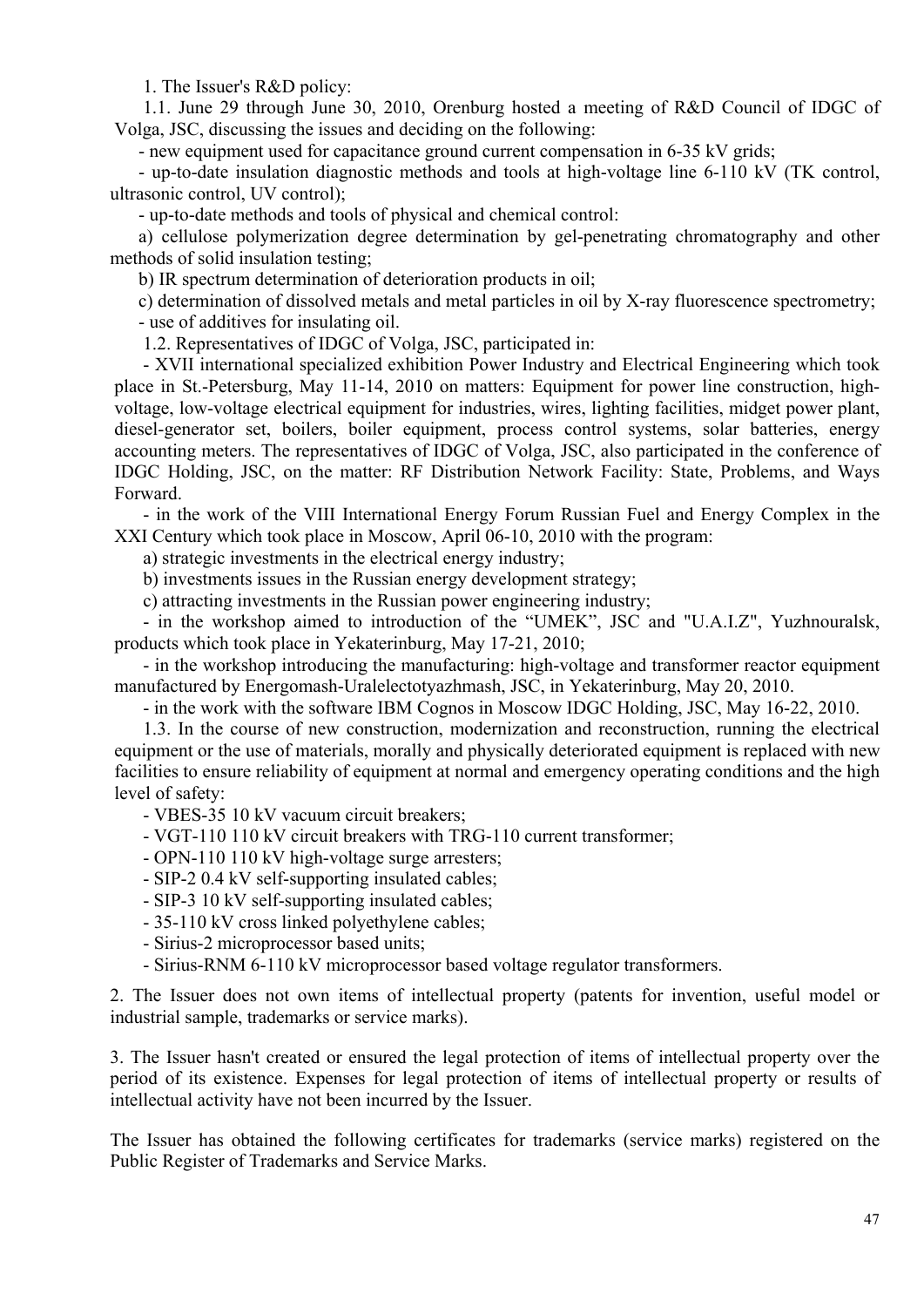April 29, 2008:

- trademark certificate No. 349047 under inquiry No. 2007730029;

- trademark certificate No. 349048 under inquiry No. 2007730031;

- trademark certificate No. 349049 under inquiry No. 2007730033.

December 3, 2008:

– trademark certificate No. 366456 under inquiry No. 2007730032.

December 5, 2008:

- trademark certificate No. 366537 under inquiry No. 2007730028.

#### **4.5. Analysis of Tendencies in the Issuer's Core Business Activity**

The following information is based on opinions of the Issuer's management bodies.

Outline of development trends in the industry where the Issuer performs its main business activity:

Historically, the power industry is key for the Russian economy. As part of the energy sector, the industry influences all industries and serves as an indicator of economic stability in the country.

The development of power industry in the period from 2000 to 2008 was primarily characterized by turnaround of negative power practices formed in mid 90s and the growth in power consumption emerged in 1999. Rising industrial production was accompanied by the increase in solvency of manufacturers - consumers of power and heat energy, which allowed to solve the problem of non-payment in the power industry.

The country's economic growth along with structural reforms that go along with this growth sets a new goal for the power industry. At this new stage, the power industry is challenged to provide the infrastructure that would enable the creation of new or expansion of existing industrial facilities at locations required by the nature of emerging manufacturing enterprises. The achievement of this goal would require accelerated development of grid and equipment components of the power industry and its increased flexibility.

Major development trends in the industry in the period from 2002 to 2005:

- setting up infrastructure wholesale companies: Transmission System Operator SO-CDA UES, JSC; UNEG Management Company FGC UES, JSC; Trading System Administrator - NP ATS;

- arrangement and commencement of the reorganization of AO-energoes, establishing power generating, sales, grid (distribution and dispatch) companies;

- opening of the free wholesale power market "5-15";

- opening of the free wholesale electrical capacity market.

It is important to point out negative effects caused by global financial and economic crisis. Positive economic growth developed in the period from 2000 to the first half of 2008 was followed by a slowdown in the fourth quarter in 2008 and then the decline in power consumption by large metal manufacturers and engineering manufactures.

Negative effects lingered throughout 2009. For instance, the amount power supply to the grids of IDGC of Volga dropped 8.2% for 12 months of 2009 compared to the same period in 2008.

 The growth tendency as to the supply of energy that developed in the period fourth quarter of 2009 – first quarter 2010, continues in the second quarter of 2010 due to the growth of power consumption by major industrial enterprises in connection with the general improvement of the economic climate in Russia.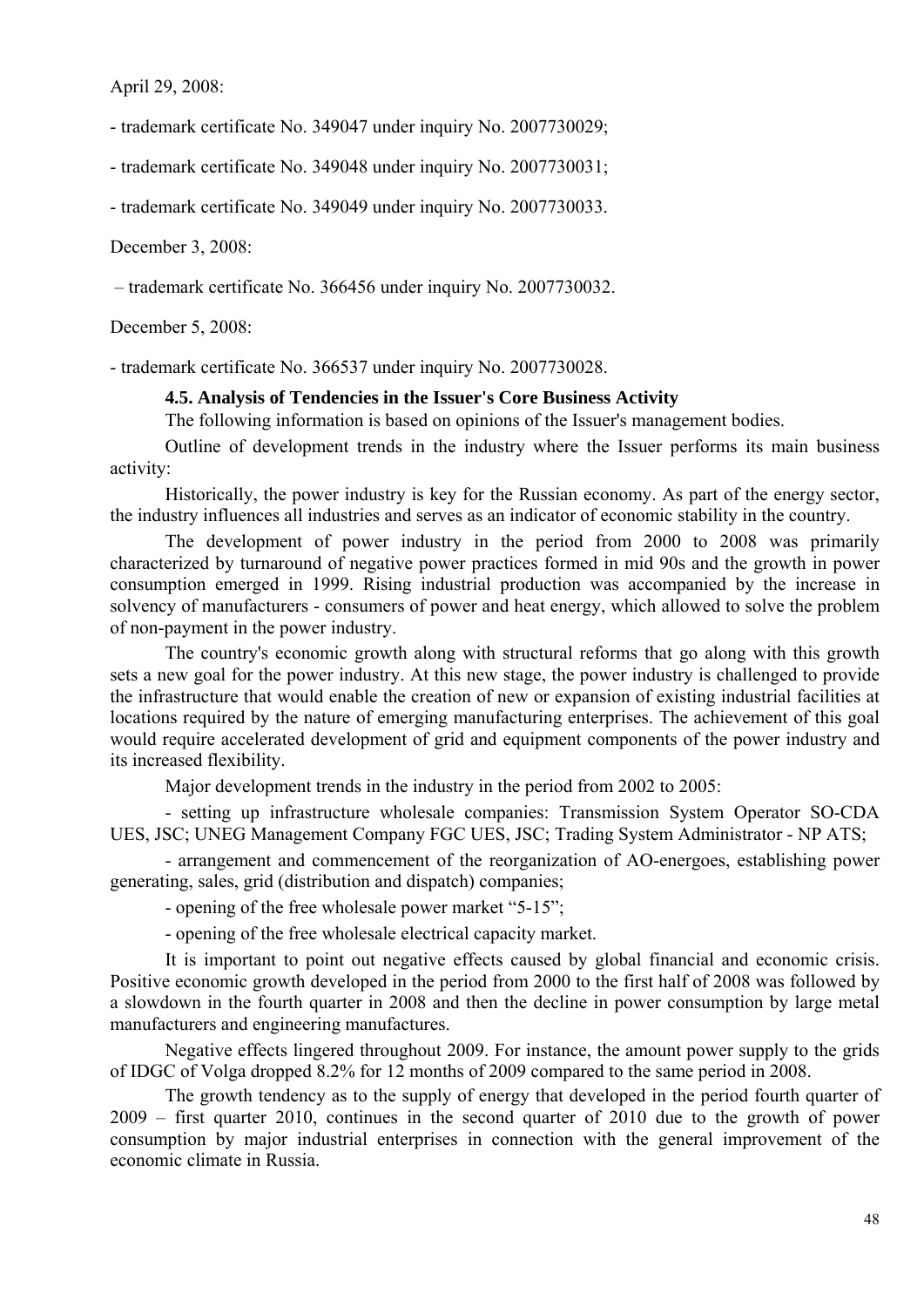Changes in regulations in the course of power industry reorganization:

1. As of January 1, 2006, power generating companies belonging to OAO RAO UES of Russia, emerged a result of reorganization of AO-energoes and FGC UES, JSC, entered the wholesale power market. This led to the revision of the information exchange practices with market players and tightening of requirements on power metering at DGCs;

2. Approval and enactment of the Transitional Rules for Retail and Wholesale Power Market as of September 1, 2006 (the Ordinance of the Government of the Russian Federation No. 529 and 530 of August 31, 2006). In addition to the transformation of the existing structure of the wholesale power market and clear standardization of the functions of each entity operating on the wholesale and retail power market, these regulations changed the payment procedures for services provided by DGCs and their relationships with customers.

3. Changes in the charging policy for services provided by FGC UES, JSC as of July 1, 2006. Introduction of new rules for the pricing policy of UNEG (changing to announced capacity based charges) allowed DGCs to more precisely plan for the volume and cost of services provided by FGC UES, JSC from 2006 and later.

4. Changes in the charging policy for services provided by distribution grid companies as of January 1, 2008 that introduced double-rate charges for the transmission of power including the rate for grid maintenance (per announced capacity), and the rate for covering losses (per actual amount of transmitted power).

5. Setting equal charges for power transmission services are provided in requirements laid down by the FTS and the Government of the Russian Federation. Apart from setting an equal charge for power transmission services in regions, this relationship model requires DGCs to conclude contracts on power transmission to end users with every power grid company operating in their region.

Factors having significant effect on the condition of the industry: reorganization pace, availability of regulatory base in particular; solvent demand from customers; technical condition of plant and machinery.

Overall assessment of the Issuer's performance in the industry

IDGC of Volga, JSC successfully meets its objectives of nationwide importance to provide reliable and steady power supply to customers from every industry in the economy.

Power supply industry was hurt by global financial and economic crisis. Developed during the 1-3 quarters of 2008 a positive growth in productive supply due to booming local markets was followed by a slowdown in the  $4<sup>th</sup>$  quarter of 2008 and then the decline in the amount of power supply caused by shrinking output by large manufacturers.

For the first 9 months of 2009, power consumption in the service area of IDGC of Volga, JSC, was an average 89% against the actual amount in 2008.

In the  $4<sup>th</sup>$  quarter of 2009, the amount power supply to the grids of IDGC of Volga, JSC, reached the level of the "crisis"  $4<sup>th</sup>$  quarter of 2008.

In the first quarter of 2010, the growth of the power transmission and consumption was seen compared to the first quarter of 2009; this growth continued in the second quarter of 2010.

The volume of power transmission services provided by IDGC of Volga, JSC, (net power output within the limits of balance participation of IDGC of Volga, JSC is given for the purposes of the data comparability) in the second quarter of 2010 was 12,814 million kWh, which is 5.3% higher than the targeted value and 5.7% higher than that for the same period in 2009.

Revenue from power transmission services in the second quarter of 2010 amounted to 8,870 million rubles (w/o VAT), which is 298.5 million rubles (+3.5%) higher of targeted amount.

Power losses amounted to 696 million kWh, which is 10.6% lower than targeted value, provided that the relative losses are 5.15% compared to the targeted loss rate 6.01%. Expenses to cover the losses amounted to 1,663 million rubles (w/o VAT); the surplus as to the estimated value was 18.6 million rubles (+1.1%), which is caused by higher uncontrolled price.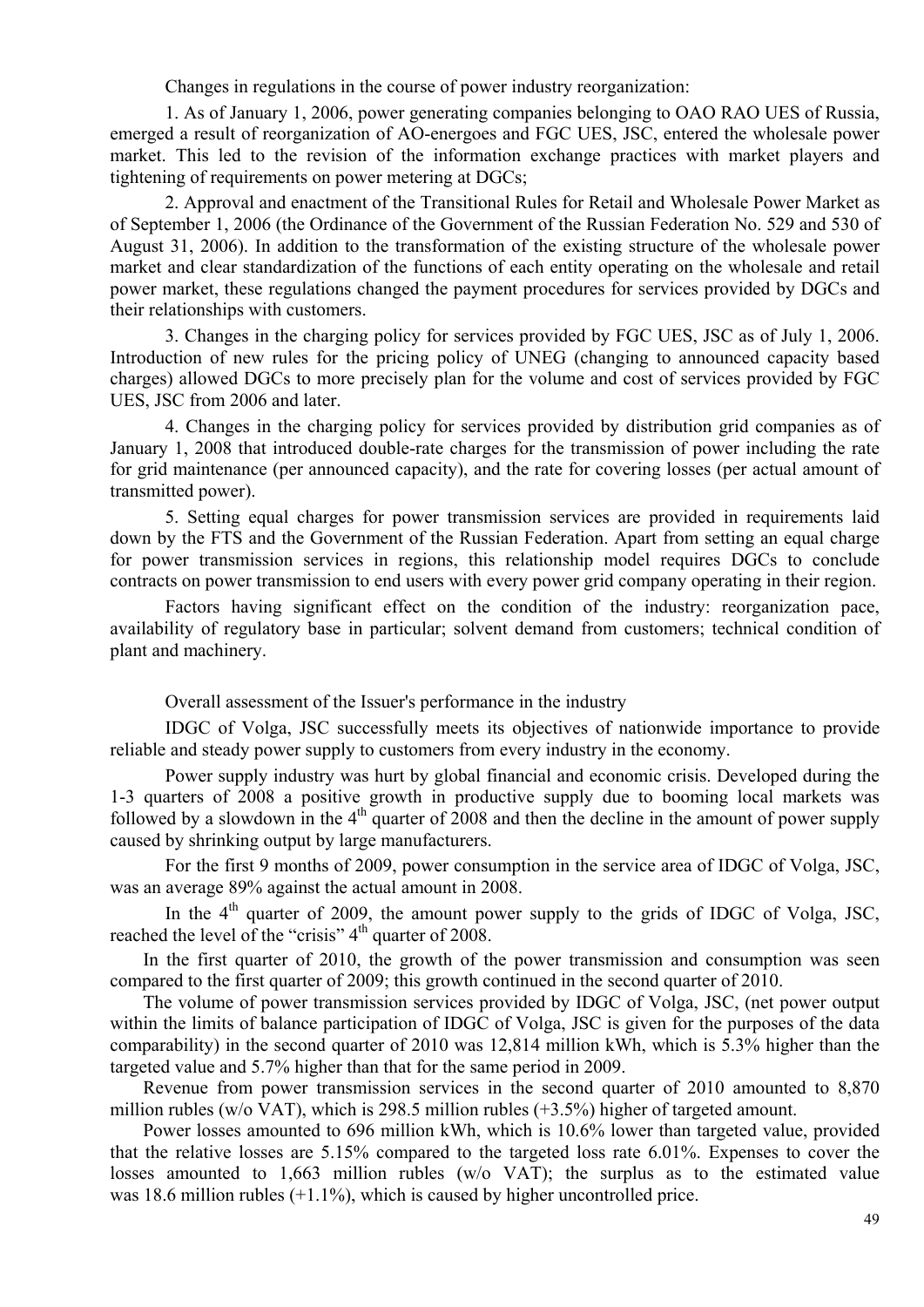In general, IDGC of Volga, JSC assesses the results of its activities as relevant to the current trends in the sector in which it carries out its activities.

#### **4.5.1. Analysis of Factors and Conditions Affecting the Issuer's Activity**

Factors and conditions affecting the Issuer's activity and the results of such activity, and outlook for the duration of mentioned factors and conditions:

Power industry reorganization and extensive government regulation of the industry (including charging policy) represent the major factors affecting the power industry and the Issuer's activity.

Factors and conditions that could substantially affect the activity of companies managed by the Issuer include:

- overstatement of announced (contractual) capacity factored in when calculating charges for power transmission compared to the value in a forecast balance of the FTS RF; possible non-payment of customers for contractual capacity factored in when calculating charges;

- decrease in actual power consumption compared to the values budgeted when calculating charges for power transmission services;

- FGC UES, JSC refusal to perform the contracts of use of the components of power grid industry (last mile agreements) from January 1, 2011;

- setting limiting charges for power transmission by the Federal Tariff Service of Russia which do not fully reflect financial expenditures of the Company needed to ensure reliable and steady operation and its further growth;

- increasing emergency risk due to physical deterioration of machinery and plant. Physical deterioration and obsolescence of plant and machinery, increased requirements on reliability and safety of operation, higher risk of severe accidents related to the destruction of power supply facilities, all call for emphasis on the reliability and safety issues.

These factors are components of the overall development trend in the Issuer's market. In the Issuer's opinion, they could make a lasting effect on the Issuer's activity in the mid-term.

Measures which are being undertaken by the Issuer and measures which the Issuer plans to undertake in future in order to minimize the negative impact of factors and conditions affecting the Issuer's activity:

In the Issuer's opinion, the following are the most effective ways to reduce the negative impact of factors and conditions affecting the Company's activity at present and in near future:

- cooperation with customers on formation of the scheduled balances of power applied to charges calculation which take into account the economic interests of the grid company and the participants of the sector of power supply;

- reaching an economically viable level of charges for energy sources while striking a balance of economic interests between energy companies and power consumers;

- providing investment-friendly environment in the power industry;

- team working on the discussion of development plan for constituent entities of the Russian Federation to ensure more accurate and precise planning for power industry development;

- increasing the effectiveness of local power industry;

- creating an integrated power grid environment in the regions to increase the reliability of power supply;

- reaching an economically viable level of charges for energy sources while striking a balance of economic interests between energy companies and power consumers.

Substantial events / factors which may have a substantially negative impact on the Issuer's achievement of the same or better results in future compared with those achieved for the last reporting period. Probability of occurrence of such events / factors: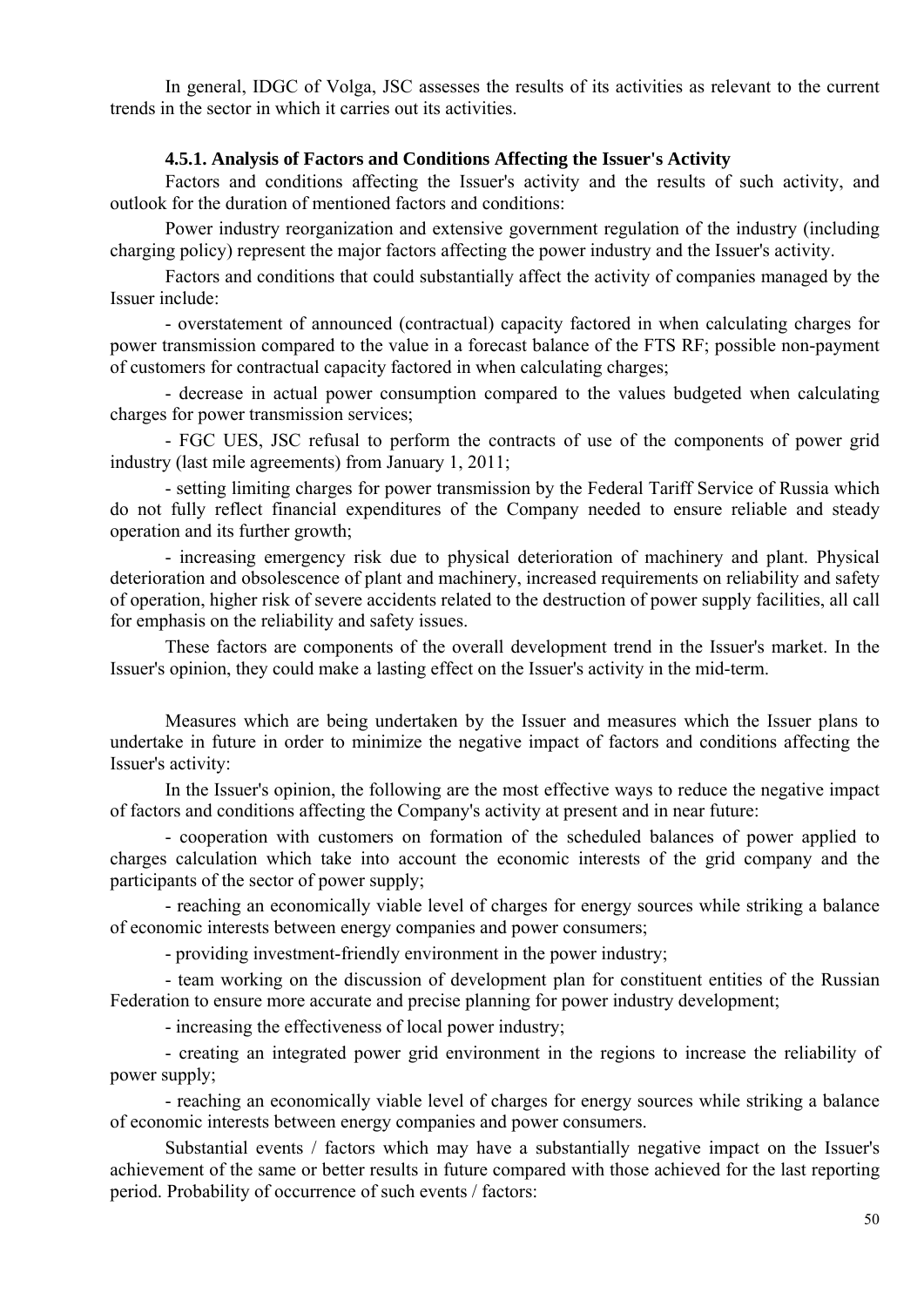- introduction of limiting charges by the Federal Tariff Service of Russia which do not fully reflect financial expenditures of the Company needed to ensure reliable and steady operation and its further growth;

- continuation of financial and economic crisis in the global and Russian economy for an indefinite period;

- progress of the Russian power industry reorganization;

- increase in prices for component parts, materials and equipment.

The probability of occurrence of these factors is considered by the Issuer as high. These factors are beyond the Issuer's control.

Substantial events / factors which may improve the Issuer's performance, the probability of their occurrence and their duration:

- implementation of long-term projects, attracting long-term investments at minimal cost;

- effective allocation of risks among all participating parties;

- creation of incentives to increase company's effectiveness by cutting down costs and investing in advanced technologies;

- ensuring fair price for power supply services consistent with the reliability and quality of services;

- steep improvement of payment discipline of the consumers of power;

- adjusting charges for power supply to economically viable levels to ensure both proper maintenance of fixed assets and investment potential of the industry.

The growth of profit from providing power supply services can be primarily achieved by cutting down costs, minimization of losses through modernization of worn equipment and increasing the volume of services through expansion of facilities.

Actions undertaken by the Issuer and actions which the Issuer plans to undertake in future to use these factors and conditions effectively:

In order to use above mentioned factors and conditions effectively, the Issuer is undertaking and plans to undertake in future the following actions:

- ensuring a steady growth of effectiveness of all organizational components of the Issuer;

- implementing active investment policy aimed at the modernization of deteriorated electrical equipment, developing the power industry and commissioning new facilities.

Measures which are being undertaken by the Issuer and measures which the Issuer plans to undertake in future in order to minimize the negative impact of factors and conditions affecting the Issuer's activity:

In order to minimize the negative impact of factors and conditions affecting the Issuer's activity, the Issuer is undertaking and plans to undertake in future the following actions:

- modernization of fixed assets;

- prevention of non-payment by power consumers;

- tightening financial controls and reducing costs.

In the first quarter of 2010, the growth of the power transmission and consumption was seen compared to the first quarter of 2009; this growth continued in the second quarter of 2010.

The volume of power transmission services provided by IDGC of Volga, JSC, (net power output within the limits of balance participation of IDGC of Volga, JSC is given for the purposes of the data comparability) in the second quarter of 2010 was 12,814 million kWh, which is 5.3% higher than the targeted value and 5.7% higher than that for the same period in 2009.

Revenue from power transmission services in the second quarter of 2010 amounted to 8,870 million rubles (w/o VAT), which is 298.5 million rubles (+3.5%) higher of targeted amount.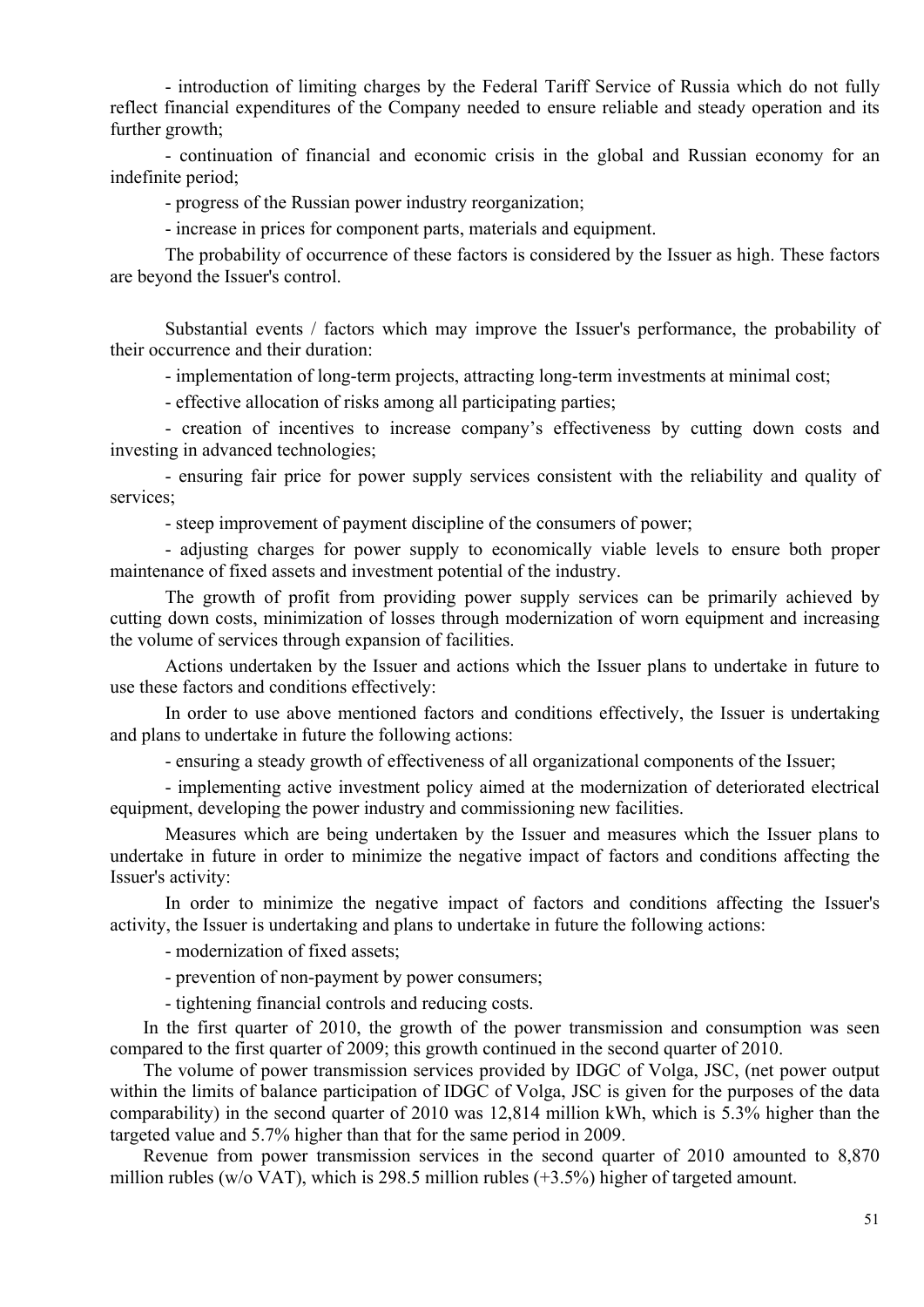Power losses amounted to 696 million kWh, which is 10.6% lower than targeted value, provided that the relative losses are 5.15% compared to the targeted loss rate 6.01%. Expenses to cover the losses amounted to 1,663 million rubles (w/o VAT); the surplus as to the estimated value was 18.6 million rubles (+1.1%), which is caused by higher uncontrolled price.

Based on the Company's performance in the first half of 2010, the Company's gross profit was 2,275,472 thousand rubles.

The following three components in the structure of the gross profit may be identified:

- profit from electric power transmission services;

- profit from technological connection services;

- profit received from other products (services) from the core activities and non-core activities.

Profit from power transmission services in the first half of 2010 amounted to 2,038,137 thousand rubles.

The effect of the main figures on the financial result is given in table below.

### **Analysis of the effect of production and economic factors changes on the Company's financial results in the first half of 2010**

|                |                                                                                             | Compared to the first half of 2009                                                               |                                                               |
|----------------|---------------------------------------------------------------------------------------------|--------------------------------------------------------------------------------------------------|---------------------------------------------------------------|
| No.            | Indicators                                                                                  | value of the<br>Total<br>figures' change:<br>$(+)$<br>increase,<br>$\left( -\right)$<br>decrease | Effect on the financial<br>result<br>$(+)$ profit, $(-)$ loss |
| $\mathbf{1}$   | $\overline{2}$                                                                              | 3                                                                                                | $\overline{4}$                                                |
| 1.             | Change in volume of the released<br>products, total                                         | 5,582,492                                                                                        | 5,582,492                                                     |
| 1.1.           | Electric power transmission services<br>including due to:                                   | 5,499,947                                                                                        | 5,499,947                                                     |
| 1.1.1.         | changes in the productive supply                                                            | 727,061                                                                                          | 727,061                                                       |
| 1.1.2.         | changes of the average selling charge for<br>power supply                                   | 4,772,887                                                                                        | 4,772,887                                                     |
| 1.2.           | Technological connection services                                                           | 116,294                                                                                          | 116,294                                                       |
| 1.3.           | Other services                                                                              | $-33,749$                                                                                        | $-33,749$                                                     |
| 2.             | Cost of sales change, total<br>including:                                                   | 4,223,409                                                                                        | $-4,223,409$                                                  |
| 2.1.           | electric power transmission services                                                        | 4,227,677                                                                                        | $-4,227,677$                                                  |
| 2.2.           | transformer substation services                                                             | 11,433                                                                                           | $-11,433$                                                     |
| 2.3.           | other products                                                                              | $-15,700$                                                                                        | 15,700                                                        |
| 3 <sub>1</sub> | Changes expenditures connected with<br>the payment for services of "FGC UES",<br><b>JSC</b> | 1,088,218                                                                                        | $-1,088,218$                                                  |
| 4.             | Services provided by distribution grid<br>companies                                         | 1,369,479                                                                                        | $-1,369,479$                                                  |
| 5.             | Changes in expenses for purchased<br>power for losses compensation, total                   | 2,111,299                                                                                        | $-2,111,299$                                                  |
| 5.1.           | including:<br>changes in expenses for purchased power<br>for losses compensation, total     | 2,083,053                                                                                        | $-2,083,053$                                                  |
| 5.1.1.         | changes in the volume of the purchased<br>power<br>for losses compensation, total           | $-30,959$                                                                                        | 30,959                                                        |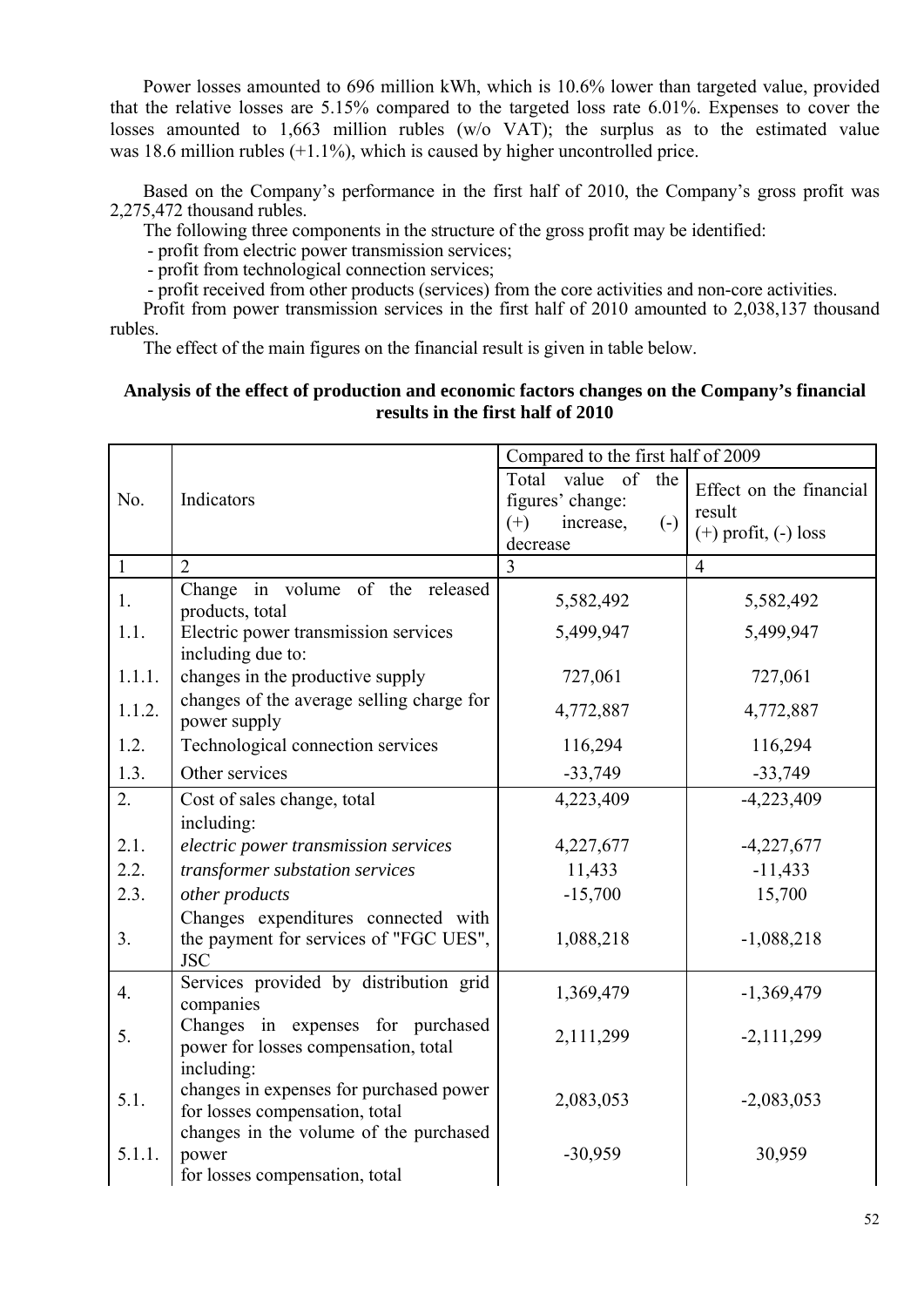| 5.1.2. | changes in the average charge to cover<br>the losses | 2,114,012    | $-2,114,012$ |
|--------|------------------------------------------------------|--------------|--------------|
| 6.     | Changes in the semi-fixed costs, total               | $-345,587$   | 345,587      |
|        | including due to:                                    |              |              |
| 6.1.   | changes in the expenses associated with<br>repair    | $-8,972$     | 8,972        |
| 7.     | TOTAL change in the gross profit                     | $\mathbf{X}$ | 1,359,083    |
| 7.1.   | electric power transmission services                 | $\mathbf{x}$ | 1,272,270    |
| 7.2.   | transformer substation services                      | $\mathbf{x}$ | 104,861      |
| 7.3.   | other products                                       | X            | $-18,048$    |
| 8.     | Changes in the administrative expenses               | 443,967      | $-443,967$   |
| 9.     | Changes in other revenue                             | 1,586,518    | 1,586,518    |
| 10.    | Changes in other expenses                            | 2,144,436    | $-2,144,436$ |
| 11.    | Income before tax                                    | 357,198      | 357,198      |
| 12.    | Change in the income tax amount                      | 103,870      | $-103,870$   |
| 13.    | <b>TOTAL Net profit (loss)</b>                       | $\mathbf{x}$ | 253,328      |

A 1,349.2 million kWh increase in the amount of transmitted power in the first half of 2010 compared to the corresponding period of 2009 caused the gross profit growth for 727,061 rubles. In such case, the growth of the average selling charge for power by 175.3 RUR/MWh caused profit growth for 4,772,887 thousand rubles. In general, in the first half of 2010, the revenue from power supply services was higher than in 2009 by 5,499,947 thousand rubles.

The increase in the cost of services in the first half of 2010 compared to the corresponding period in 2009 was 4,223,409 thousand rubles, including the payment for services of "FGC UES", JSC in the amount of 1,088,218 thousand rubles, payment for services provided by distribution grid companies in the amount of 1,369,479 thousand rubles and expenses to cover the power loss in the amount of 2,083,053 thousand rubles. The growth of expenses for purchased power for losses compensation by 932 RUR/ kWh were generally caused by the growth of an average charge for power losses compared to the figures of the corresponding period, this growth caused the expenses growth by 2,114,012 thousand rubles and the decrease in net income by the relevant amount. In its turn, the decrease in the purchased power for compensation of losses caused the profit increase by 30,959 thousand rubles.

The decrease in semi-fixed costs in the reporting period by 345,587 thousand rubles, compared to the first half year of 2009, increased the gross profit by the relevant amount.

The change in balance of Company's other revenue and expenses influence on the Company's actual profit before tax in the first half of 2010. The increase in the actual credit balance of other revenue and expenses seen compared to the first half of 2009 decrease the profit by 557,918 thousand rubles.

The growth of the profit income (including other concurrent payments) by 103,870 thousand rubles compared to the figure of the corresponding period of 2009 decreased the Company's net profit by the same amount which based on the Company's performance in the first half of 2010 was 277,232 thousand rubles.

#### **4.5.2. The Issuer's Competitors**

Core business activity of the Issuer is providing services of power supply and technological connection to power networks. The Issuer does not have competitors in a very real sense of this term since power supply services are defined as a monopoly activity, according to paragraph 1 of Article 4 of the Federal Law on "Natural Monopolies" of August 17, 1995, No. 147-FZ.

Power grid sector of the power industry is characterized by the following.

There are currently three levels of power grid companies which have been formed on the technological and territory basis:

- Level 1 - Federal power grid company, operating 220 kV grids and above. This company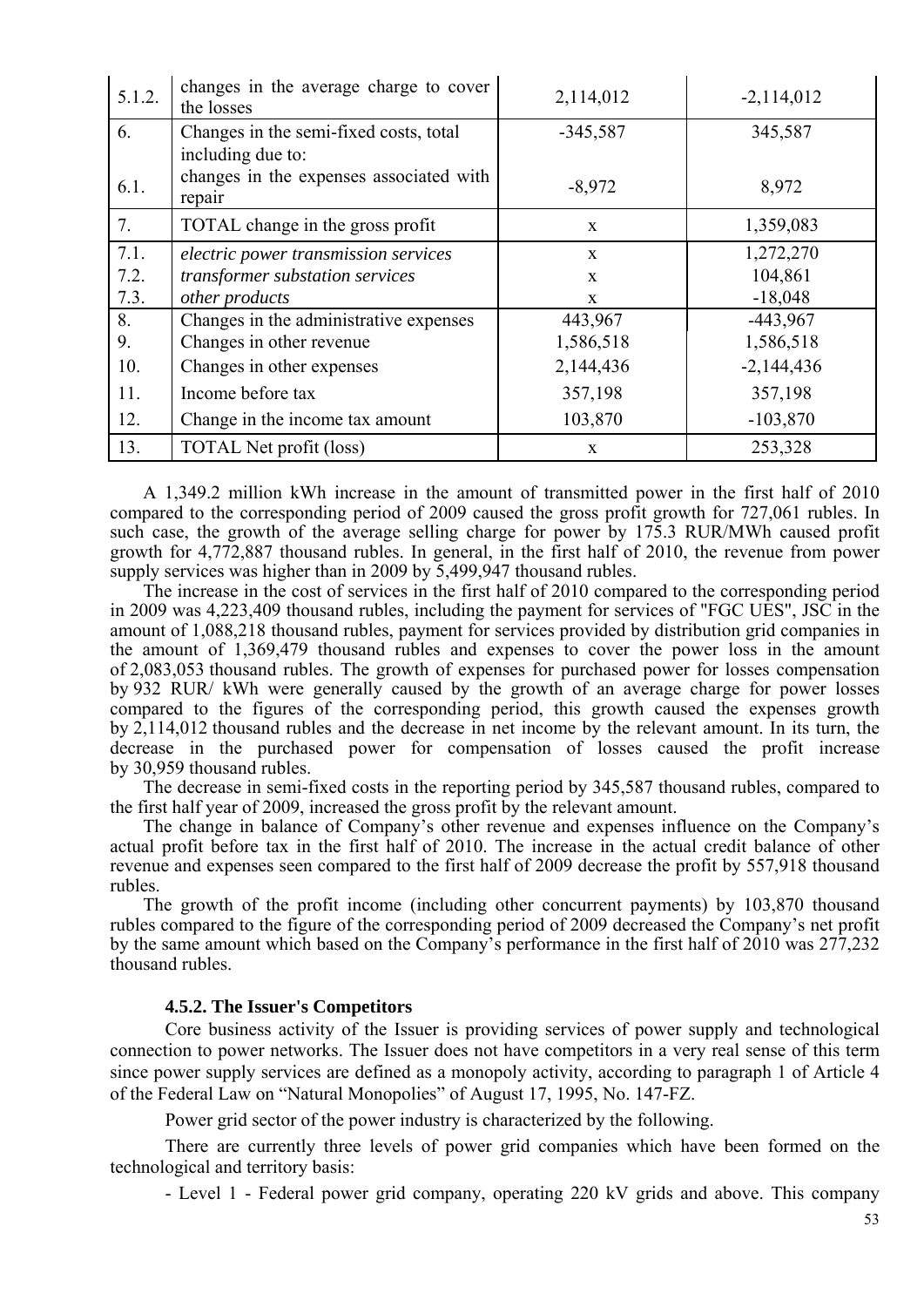operates across the Russian Federation and has branches in all regions of RF;

- Level 2 - Regional grid companies, emerged as a result of AO-energoes reorganization. These companies operate 110-0.4 kV grids and provide power transmission services within the territory of the constituent entity of the Russian Federation where they are based.

- Level 3 - local power grid companies, operating 0.4-10 kV grids. These companies basically emerged from wholesale power companies set up as municipal enterprises to service customers within a single municipality.

IDGC of Volga, JSC, falls into the Level 2 - Regional Power Grid Company.

In the current environment, there is almost no competition among power grid companies operating within the area of responsibility of IDGC of Volga, JSC. Competition among distribution grid companies can be possible only if several companies operate the grids of the same voltage level within their service area. Regional and local power grid companies are currently operating 0.4-10 kV grids, but the competition in this sector of power transmission market is almost absent as this level of voltage basically serves households and government-financed organizations who, as power consumers, do not generate enough revenue for the power grid companies to cover their power transmission expenses.

# **V. Detailed information on members of the Issuer's Management Bodies, the Issuer's Financial and Business Supervisory Bodies and brief information on the Issuer's personnel (employees)**

### **5.1. Information on the structure and responsibilities of the Issuer's Management Bodies**

Detailed description of the structure of the Issuer's Management Bodies as stipulated in the Charter (Constituent Documents) of the Issuer.

Management Bodies of the Company include:

- General Shareholders' Meeting;
- Board of Directors;
- Management Board;
- General Director.

According to the paragraph 10.2. of the Article 10 of the Charter of IDGC of Volga, JSC, General Shareholders' Meeting is responsible for the following matters:

1) amending and revising the Charter or adoption of Restated Charter;

2) reorganization of the Company;

3) liquidation of the Company, appointing the Liquidation Committee and approval of the intermediate and final liquidation balance sheet:

4) determination of the amount, face value, category (type) of authorized shares and rights which these shares confer;

5) increasing the Authorized Capital of the Company by increasing the face value of shares or by placing additional shares;

6) decreasing the Authorized Capital of the Company by decreasing the face value of shares, by repurchasing a part of shares to reduce their total number as well as by redemption of purchased shares or shares bought out by the Company;

7) stock split or reverse stock split;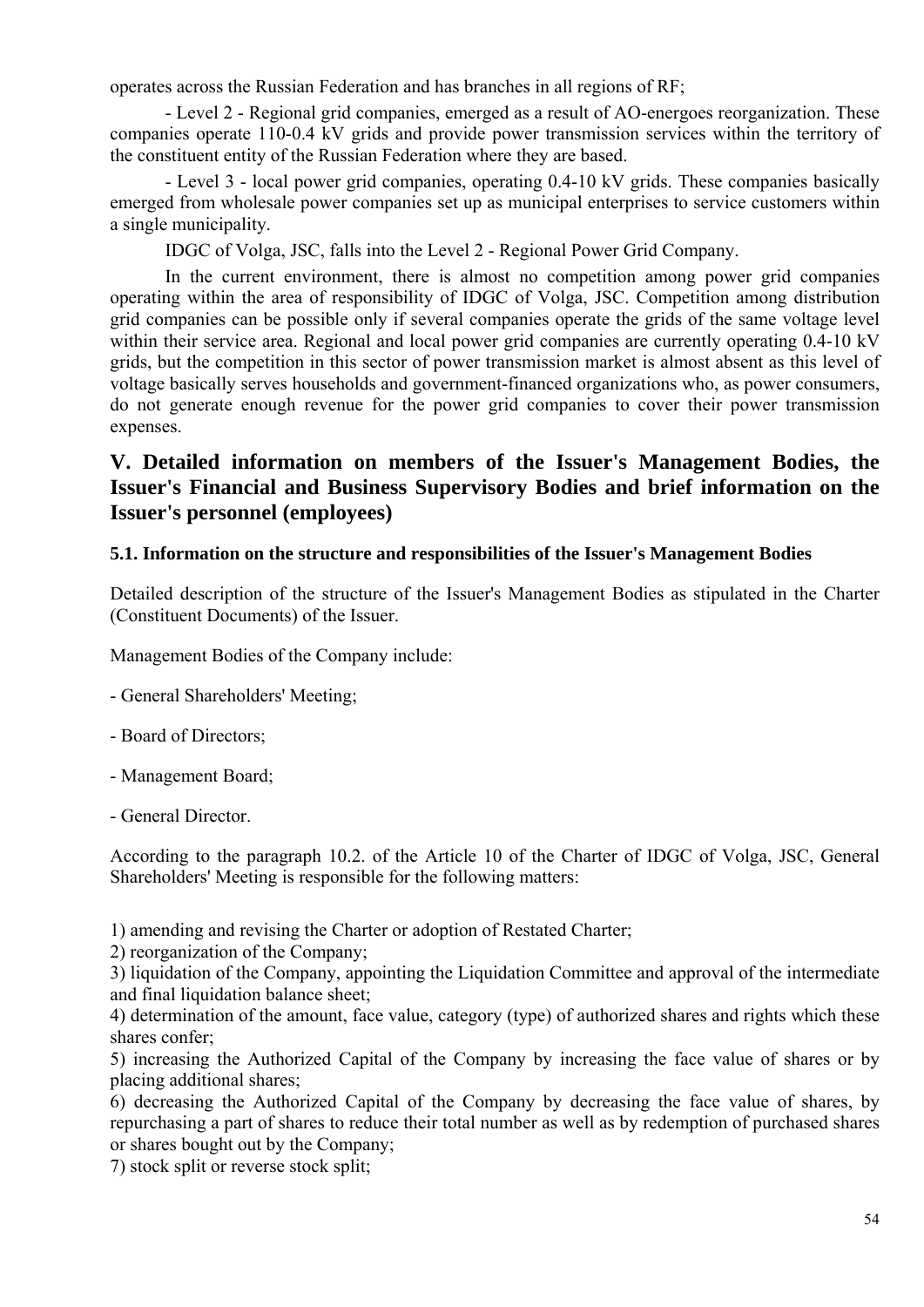8) making decisions on the placement of bonds, convertible shares or other issue securities convertible to shares;

9) determination of the number of members of the Board of Directors of the Company, election of members of the Board of Directors and early termination of their powers;

10) election of the members of the Auditing Commission of the Company and early termination of their powers;

11) appointing of the Auditor of the Company;

12) making decision on the delegation of the authority of Sole Executive Body of the Company to Trustee in Bankruptcy (Trustee) and early termination of its powers;

13) approval of annual reports, annual accounting reports including profit and loss statement (profit and loss account) of the Company as well as allocation of profit (including dividend payout (announcement), excluding profit allocated as dividends based on results of the first quarter of, the first half of, first nine months of fiscal year) and losses of the Company based on the results of fiscal year.

14) payout (announcement) of dividends based on the results of the first quarter of, the first half of, first nine months of fiscal year;

15) determination of the procedure for holding the General Meeting of Shareholders of the Company;

16) making decisions on approval of transactions in cases stipulated in the Article 83 of the Federal Law "On Joint-Stock Companies";

17) making decisions on approval of large transactions in cases stipulated in the Article 79 of the Federal Law "On Joint-Stock Companies";

18) making decisions on participation in holdings, financial and industrial groups, associations and other unions of commercial organizations;

19) approval of Regulations and Policies governing the activity of the Company's bodies;

20) making decision on paying remunerations and/or compensations to the members of the Auditing Commission of the Company;

21) making decision on paying remunerations and/or compensations to the members of the Board of Directors of the Company;

22) deciding on other matters stipulated in the Federal Law "On Joint-Stock Companies".

According to the paragraph 15.1 of the Article 15 of the Charter of IDGC of Volga, JSC, the Board of Directors of the Company is responsible for the following matters:

1) setting priorities for the Company's business activity and its development strategy;

2) convening of the annual and extraordinary General Meetings of Shareholders of the Company, excluding the cases provided for in paragraph 14.8 of Article 14 of the Charter, as well as announcement of a new date for General Meeting of Shareholders in place of a meeting failed due to the lack of quorum;

3) approval of the agenda of the General Meeting of Shareholders of the Company;

4) election of the Secretary of the General Meeting of Shareholders of the Company;

5) setting the date for providing the list of persons entitled to participate in the General Meeting of Shareholders, approval of expenses estimate for the holding of the General Meeting of Shareholders and attending to other matters related to the arrangement and holding of the General Meeting of Shareholders;

6) presenting matters stipulated in items 2, 5, 7, 8, 12-20 of paragraph 10.2. of Article 10 of the Charter for consideration by the General Meeting of Shareholders as well as decreasing the Authorized Capital by decreasing the face value of shares;

7) placement of bonds and other issue securities by the Company, excluding the cases stipulated by law of the Russian Federation and this Charter;

8) approval of decision on the issue of securities and securities prospectus, approval of securities placement report, share repurchase reports, redemption of shares reports and buyout requirement reports;

9) determination of price (monetary value) of assets, price of placement and buyout of issue securities in cases stipulated in the Federal Law "On Joint-Stock Companies" as well as when deciding on the matters stated in the items 11, 22, 38 of Clause of 15.1 of Article 15 of the this Charter;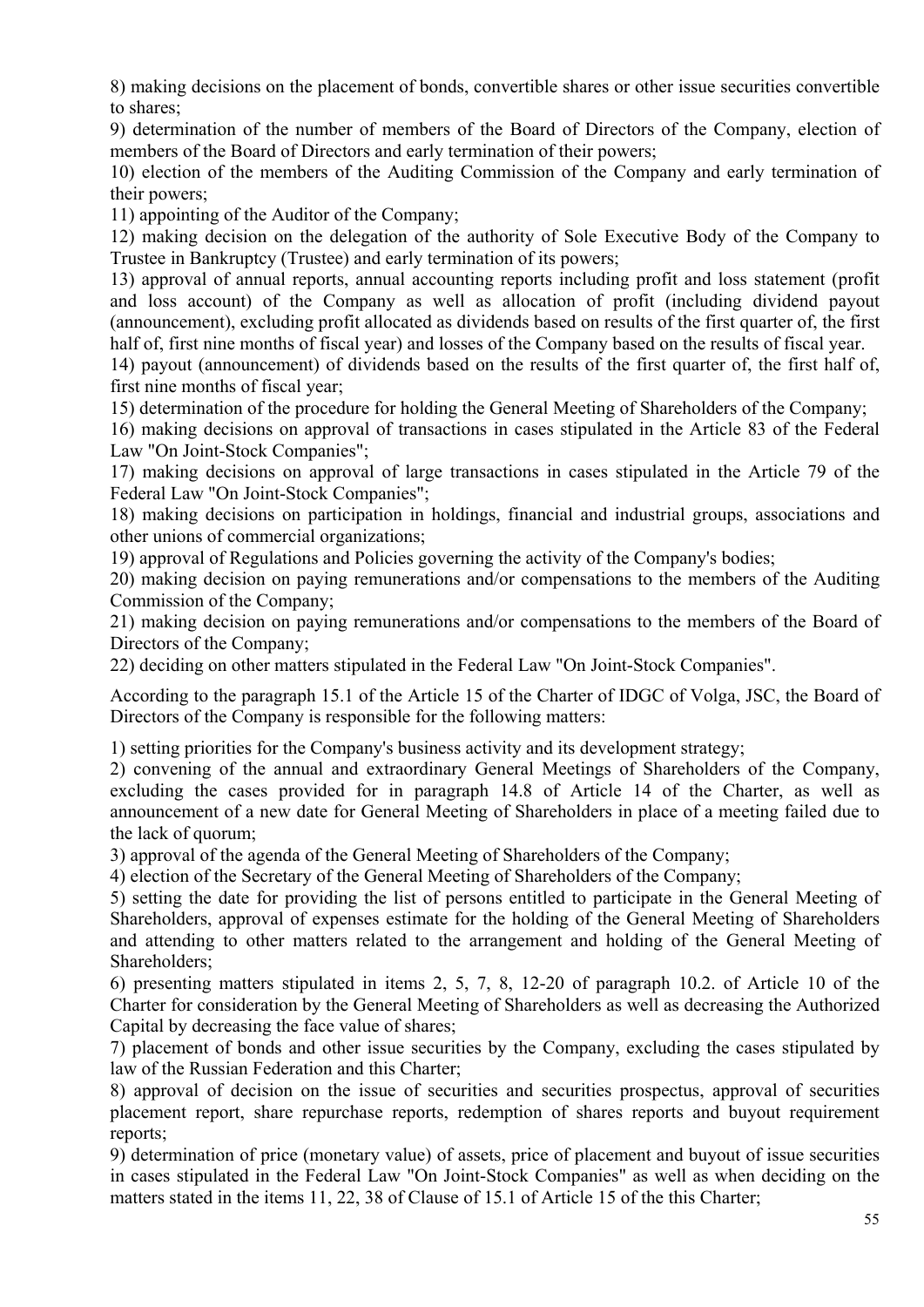10) repurchasing of outstanding shares, bonds and other securities in cases stipulated by the Federal Law "On Joint-Stock Companies";

11) disposal (selling) of shares of the Company which become property of the Company through repurchasing or buyout from shareholders of the Company as well as in other cases stipulated by the Federal Law "On Joint-Stock Companies";

12) election of the General Director of the Company and early termination of its powers, including deciding on early termination of the employment agreement with the General Director;

13) deciding on the number of members of the Management Board of the Company, electing the members of the Management Board and determination of their remunerations and compensations, early termination of their powers;

14) recommending the amount of remunerations and compensations paid to the members of the Auditing Commission of the Company for consideration by General Meeting of Shareholders and determining the amount of fee payable to the Auditor;

15) recommendations on the amount of dividends on shares and dividend payout procedure;

16) approval of Regulations and Policies governing the procedure for accumulation and use of funds of the Company;

17) making decision on the use of funds of the Company; approval of financial plans for use of special purpose funds and evaluating the results of financial plans for use of special purpose funds;

18) approval of Regulations and Policies of the Company, excluding Regulations and Policies approval of which is assigned to the responsibility of the General Meeting of Shareholders as well as of other Regulations and Policies approval of which is assigned to the responsibility of the executive bodies of the Company;

19) approval of business plan (adjusted business plan), including investment plan, and business plan performance report as well as approval (adjustment) of key figures of the cash flow of the Company;

20) consideration of the investment program, including amendment thereto;

21) setting up branches and opening representative offices of the Company, their liquidation as well as making changes to the Charter of the Company in relation to setting up branches, opening representative offices of the Company (including changes in names and locations of branches and representative offices of the Company) and their liquidation;

22) making decisions on the participation of the Company in other organizations (on joining an existing organization or setting up a new organization including approval of constituent documents) as well as on purchasing, disposal and impairment of shares or a stake in authorized capital of organizations in which the Company participate, changing the portion of participation interest in the authorized capital of respective organization and termination of the participation of the Company in other organizations;

23) determination of the credit policy of the Company with regard to lending loans, concluding credit agreements and borrowing agreements, granting guarantees, assuming liabilities under bills of exchange (issuing promissory notes or bills of exchange), pledging property and making decisions on effecting mentioned transactions by the Company in cases when the procedure for making decisions on such transactions is not determined by credit policy of the Company as well as making decisions in the procedure defined by the credit policy of the Company on adjusting liabilities of the Company to the limits set by the credit policy of the Company;

24) approval of major transactions in cases stipulated in Section X of the Federal Law "On Joint-Stock Companies";

25) approval of transactions stipulated in Section XI of the Federal Law "On Joint-Stock Companies";

26) approval of the Company's Registrar, terms and conditions of the employment agreement with Registrar as well as termination of the agreement;

27) election of the Chairman of the Board of Directors of the Company and early termination of its powers;

28) election of the Vice-Chairman of the Board of Directors of the Company and early termination of its powers;

29) election of the Corporate Secretary of the Company and early termination of its powers;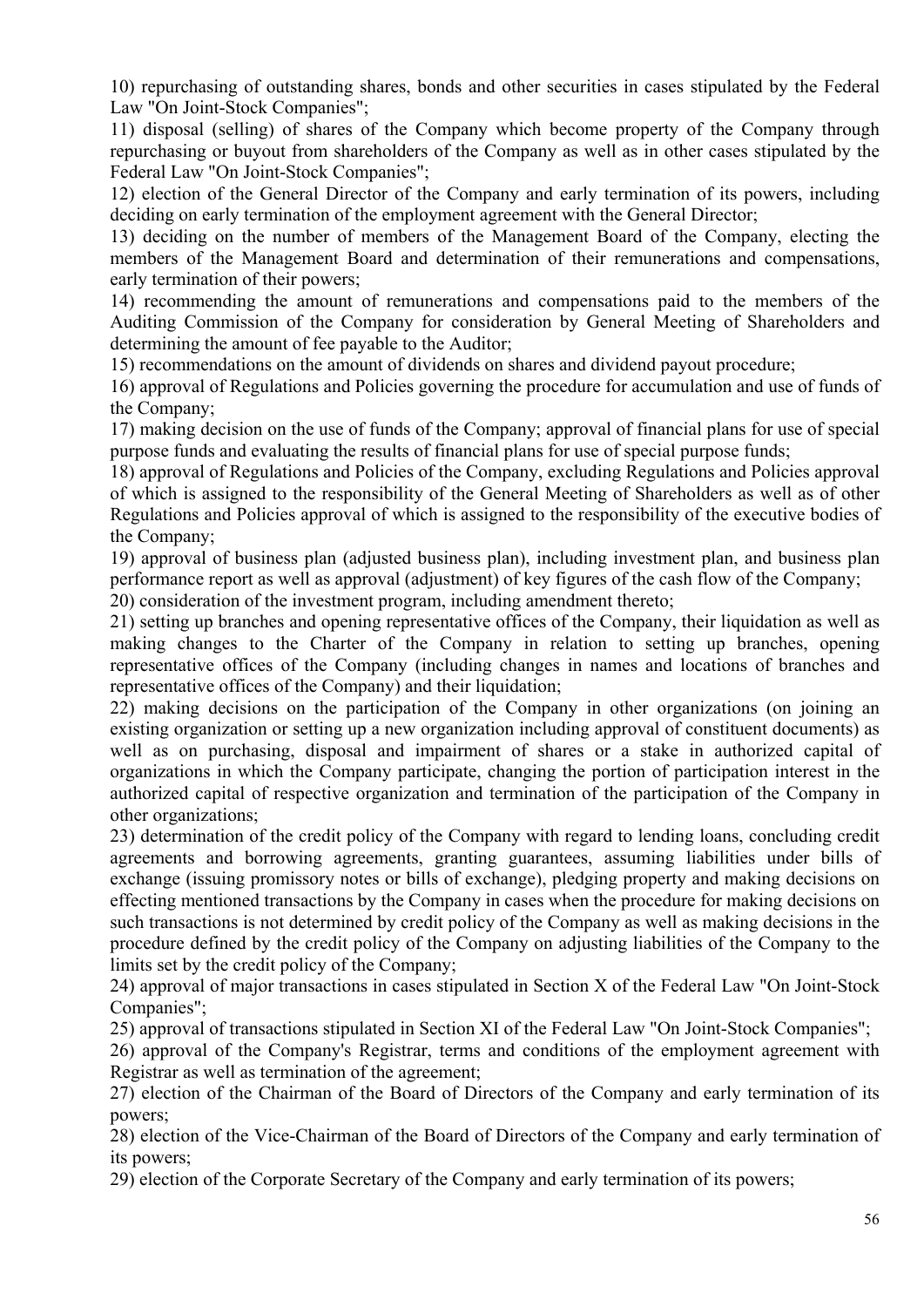30) preliminary approval of decisions on effecting transactions related to the transfer of the Company's property without compensation or transfer of property rights (claims) to the Company itself or a third party; transactions related to the release from property responsibilities before the Company itself or a third party; transactions related to providing services (works) without compensation to third parties in cases (amount) determined by decisions of the Board of Directors of the Company as well as making decisions on effecting such transactions by the Company when above mentioned cases (amounts) are not determined;

31) making decision on suspending the powers of the managing organization (managing executive);

32) making decision on the appointment of the Acting General Director of the Company in cases provided for by separate decisions of the Company's Board of Directors as well as bringing the Acting General Director to disciplinary responsibility;

33) bringing the General Director of the Company and the members of the Management Board to disciplinary responsibility and paying rewards to them as required by labor laws of the Russian Federation;

34) approval of the company performance report submitted by the General Director (including the report on execution of duties by General Director), the report on execution of the decisions of the General Meeting of Shareholders an the Board of Directors of the Company;

35) approval of the procedure for the cooperation between the Company and organizations in which the Company participates;

36) Determination of the position of the Company (representatives of the Company), including ordering to take or not to take part in voting on matters of the agenda or vote as "in favor", "against", or "abstained", on the following matters of the agendas of the General Meetings of Shareholders of subsidiary and dependent companies (hereinafter referred to as SDCs) (excluding cases when the functions of General Meeting of Shareholders of SDCs are delegated to the Board of Directors of the Company) and the agendas of the Board of Directors of SDCs (excluding the matter on the approval of the agenda of the General Meeting of Shareholders when the functions of General Meeting of Shareholders of SDCs are delegated to the Board of Directors of the Company):

a) defining the agenda of the General Meeting of Shareholders (participants) of SDCs;

b) reorganization or liquidation of SDCs;

c) determination of the number of members of the management bodies and supervisory bodies of the SDCs, nomination and election of the members and early termination of their powers, nomination and election of the Sole Executive Body of SDCs and early termination of his / her powers;

d) determination of the amount, face value, category (type) of authorized shares of SDCs and the rights which these shares confer;

e) increasing the Authorized Capital of the SDCs by increasing the face value of shares or by placing additional shares;

f) placement of securities of SDCs which are convertible into ordinary shares;

g) split or reverse split of shares of SDCs;

h) approval of major transactions effected by SDCs;

i) participation of SDCs in other organizations (entering existing organization or establishing new organization) as well as purchasing, disposal and impairment of shares and participation interest in authorized capital of organizations in which SDCs participate, changing a portion of the participation interest in the authorized capital of respective organization;

j) transactions of SDCs (including several associated transactions) related to disposal of or possible disposal of property which represents fixed assets, intangible assets, objects under construction which are intended for generating, transmission, dispatch, distribution of power and heat energy in cases (amounts) determined by the procedure for cooperation between the Company and the organizations in which the Company participates approved by the Board of Directors of the Company;

k) amending and revising constituent documents of SDCs;

l) approval of the procedure for awarding compensations to the members of the Board of Directors and the Auditing Commission of SDCs;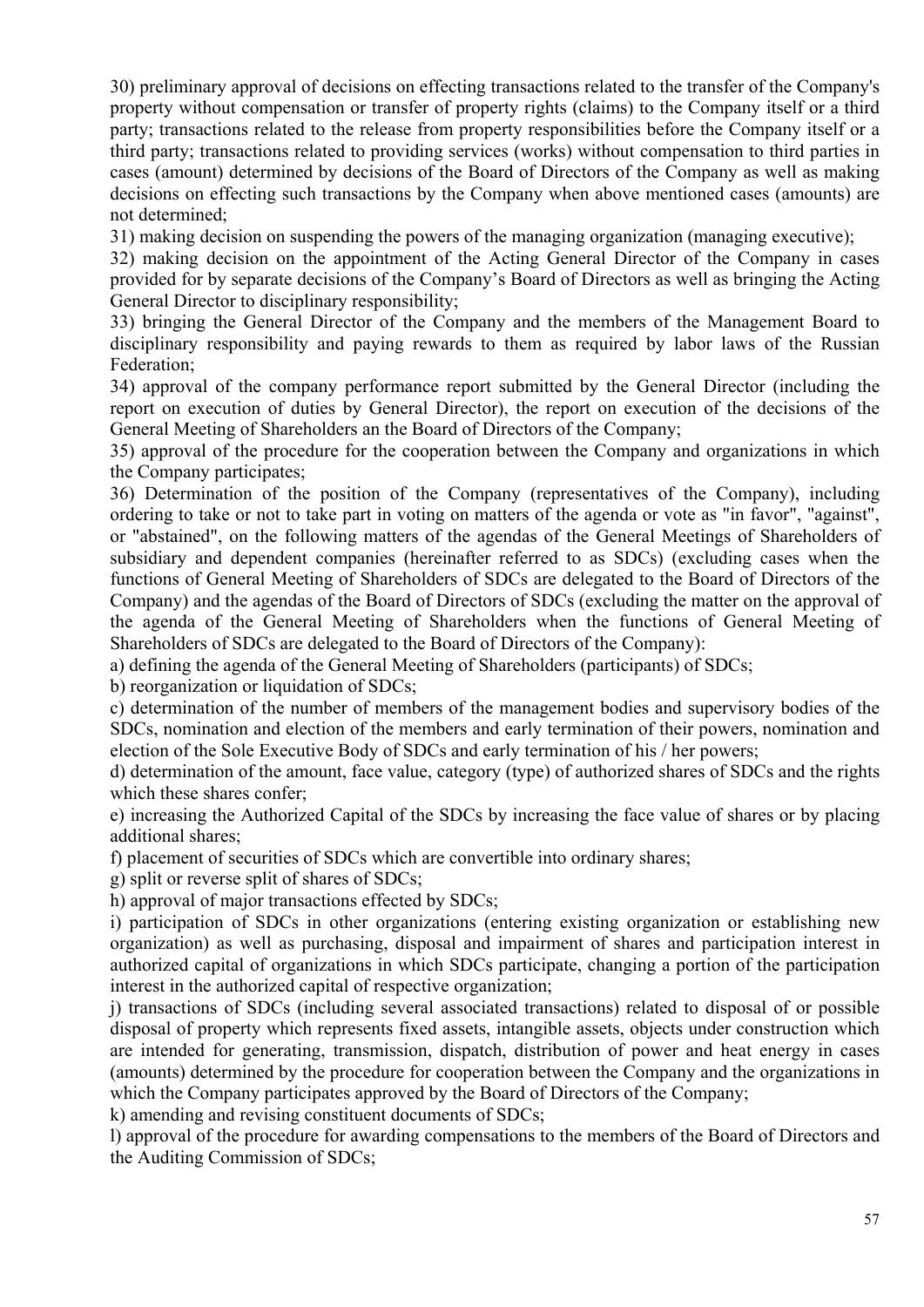m) approval of targeted levels of key performance indicators (adjusted targeted key performance indicators);

n) approval of the report on meeting targeted annual and quarterly key performance indicators;

o) approval of business plan (adjusted business plan), including investment plan, and business plan performance report;

p) approval (discussion) of the business plan performance report;

q) approval of the allocation of profit and losses based on fiscal year results;

r) recommendations on the amount of dividends on shares and dividend payout procedure;

s) payout (announcement) of dividends based on results of the first quarter of, the first half of, first nine months of fiscal year as well as based on entire fiscal year results;

t) consideration of the investment program, including amendment thereto;

u) approval (discussion) of the investment program performance report.

37) Determination of the position of the Company (representatives of the Company) on the following matters of the agendas of the Meetings of the Board of Directors of SDCs (including ordering to take or not to take part in voting on matters of the agenda or vote as "in favor", "against", or "abstained"):

a) determination of the position of the representatives of SDCs on the matters of the agendas of the General Meetings of Shareholders (participants) and the Meetings of the Boards of Directors of subsidiary and dependent companies to SDCs concerning making (approval) transactions (including several associated transactions) related to disposal of or possible disposal of assets which represent fixed assets, intangible assets, objects under construction which are intended for generating, transmission, dispatch, distribution of power and heat energy in cases (amounts) determined by the procedure for cooperation between the Company and the organizations in which the Company participates approved by the Board of Directors of the Company;

b) determination of the position of the representatives of SDCs on the matters of the agendas of the General Meetings of Shareholders (participants) and the Meetings of the Boards of Directors of subsidiary and dependent companies to SDCs which generate, transmit, dispatch, distribute and sell power or heat energy on their reorganization, liquidation, increasing the authorized capital of such companies by increasing the face value of shares or by placing additional shares, and placement of securities convertible into ordinary shares;

38) preliminary approval of the following transactions of the Company:

a) transactions with fixed assets of the Company which represent more than 10 percent of the book value of the Company's fixed assets as estimated at the date of making decision on concluding the transaction;

b) transactions (including several associated transactions) related to disposal of or possible disposal of property which represents fixed assets, intangible assets, objects under construction which are intended for generating, transmission, dispatch, distribution of power and heat energy in cases (amounts) determined by decisions of the Board of Directors of the Company;

c) transactions (including several associated transactions) related to disposal of or possible disposal of property which represents fixed assets, intangible assets, objects under construction which are not intended for generating, transmission, dispatch, distribution of power and heat energy in cases (amounts) determined by decisions of the Board of Directors of the Company;

39) nomination of candidates for the position of the Sole Executive Body and for other Management Bodies, Supervisory Bodies as well as nomination of auditors of organizations in which the Company participates and which generate, transmit, dispatch, distribute and sell power or heat energy or perform maintenance and service activities;

40) determination the areas of insurance coverage for the Company, including the approval of the Insurer of the Company;

41) approval of the administrative structure of the Company's executive bodies and making changes to thereto;

42) approval of the rules of material incentives for the General Director, rules of material incentives for the Company's top managers; approval of the top managers list;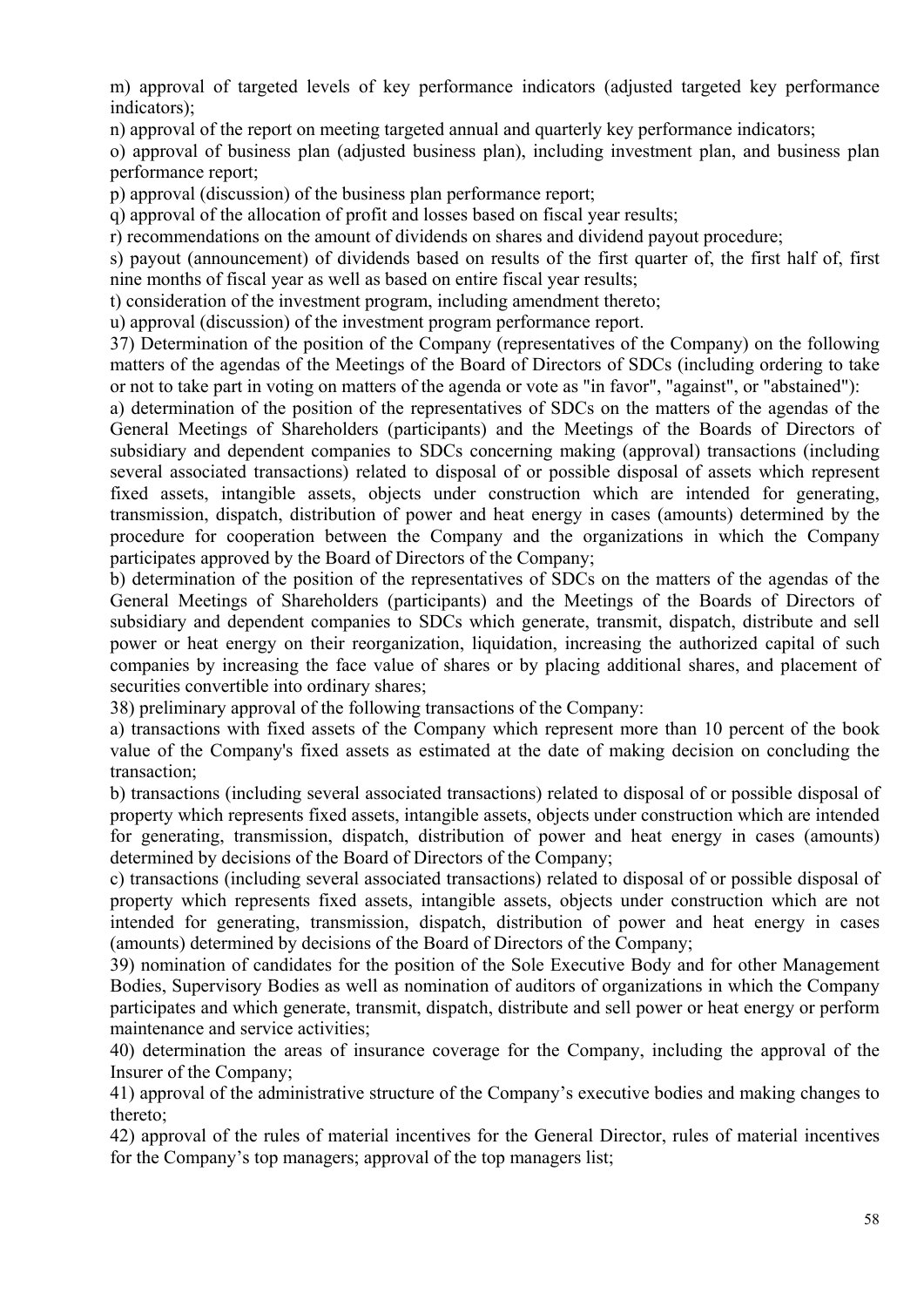43) approval of candidates for positions in the Executive Bodies of the Company determined by the Board of Directors of the Company;

44) making decision on nominating the General Director of the Company for State Awards;

45) preliminary approval of Union Contract and agreements concluded by the Company as part of regulation of social and employment relationships;

46) establishing the Committees of the Board of Directors of the Company, election of the members of the Committees of the Board of Directors of the Company and early termination of their powers, election of and early termination of powers of chairmen of the Committees of the Board of Directors of the Company;

47) approval of independent appraiser (appraisers) for the evaluation of the value of shares, property and other assets of the Company in cases stipulated in the Federal Law "On Joint-Stock Companies", this Charter or determined by decisions of the Board of Directors of the Company;

48) approval of financial advisor hired in compliance with the Federal Law "On Securities Market" as well as bookrunners and consultants on transactions which are directly related to raising funds through public offering;

49) preliminary approval of transactions which may result in liabilities denominated in foreign currency (or liabilities the amount of which is based on foreign currency) in cases and in the amounts determined by decisions of the Board of Directors of the Company, or, if mentioned cases (amounts) are not determined by the Board of Directors of the Company;

50) determination of the procurement policy of the Company including the approval of the Regulation on Procedure for Carrying Out Standardized Procurement of Goods, Works and Services, the appointment of the Head of the Central Procurement Body and its members as well as the approval of the Annual Integrated Procurement Plan and making other decisions in compliance with the Company's Regulations and Policies governing the procurement activities of the Company;

51) making decision on nominating the General Director of the Company for State Awards;

52) approval of targeted levels (adjusted levels) of key performance indicators (KPI) of the Company and KPI performance reports;

53) defining the Company's policy aimed at the improvement of the reliability of distribution grid complex and other components of power grid industry including approval of strategic plans of the Company for improving the reliability of distribution grid complex, distribution grid complex development and safety.

54) defining the housing policy of the Company with regard to providing corporate support to employees for the improvement of housing conditions in form of entitlements, compensation of expenses, non-interest bearing loans and the approval of decisions on providing such support by the Company in cases when the procedure for providing such support is not defined in the Company's housing policy.

55) other matters assigned to the responsibility of the Board of Directors by the Federal Law "On Joint-Stock Companies" and this Charter.

Responsibilities of the General Director are stipulated in the Article 23 of the Charter of the Issuer:

23.2. Responsibilities of the General Director of the Company include all matters concerning management of current operations of the Company, excluding matters assigned to the responsibility of the General Shareholders' Meeting, the Board of Directors and the Management Board of the Company.

23.3. General Director of the Company acts on behalf on the Company without the letter of attorney in compliance with restrictions imposed by the laws, the Charter and decisions of the Board of Directors of the Company and is responsible for:

- ensuring the completion of the Company's plans aimed at reaching the goals of the Company;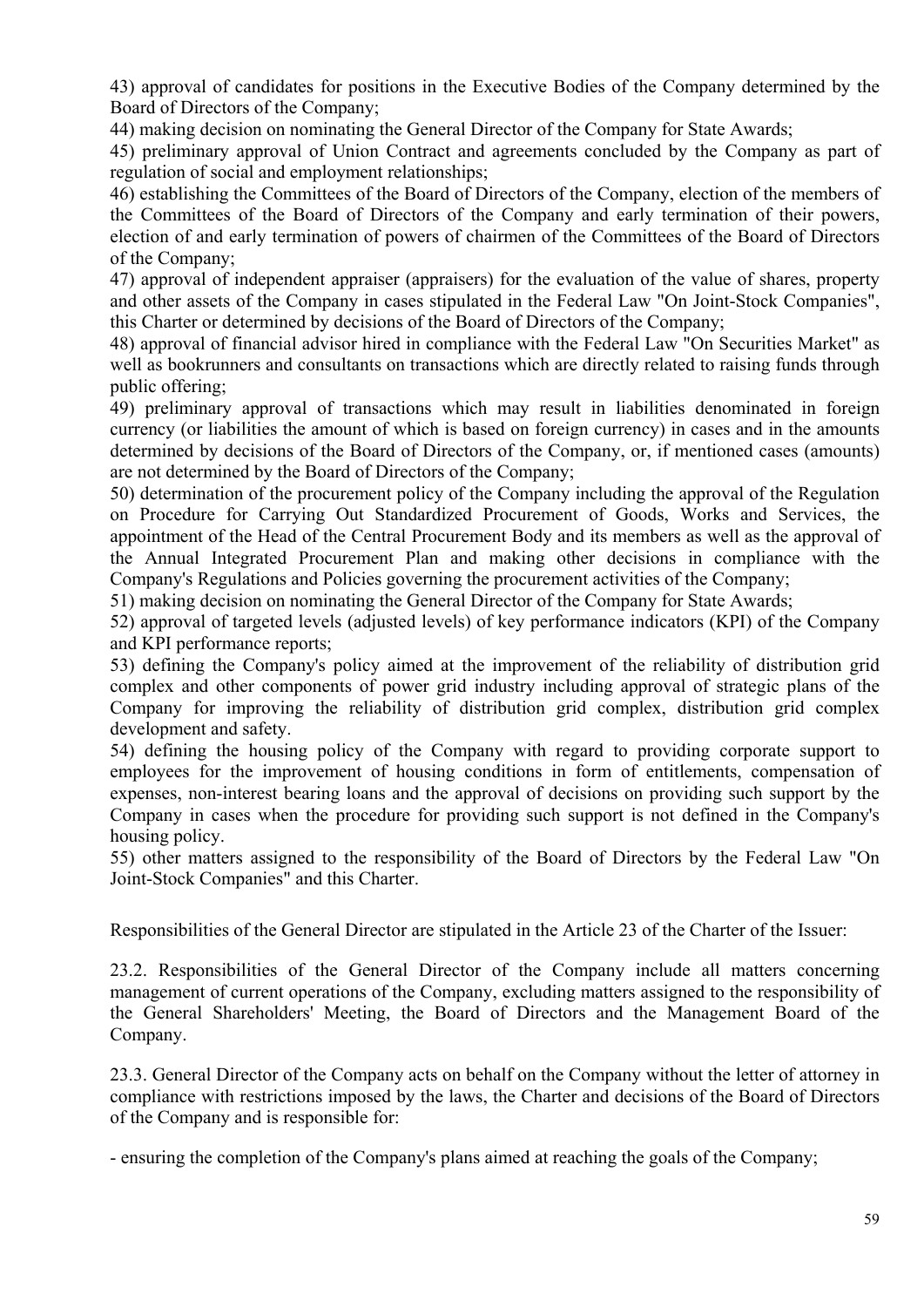- organizing the maintenance of accounting records and preparation of financial reports of the Company;

- disposing of the Company's assets, making transactions on behalf of the Company, issuing letters of attorney, opening transaction and other accounts of the Company in banks and other credit institutions (as well as in organizations of securities market professionals in cases stipulated in laws);

- issue of orders, approval of procedures, regulations and policies related to matters assigned to responsibilities of the General Director, and giving instructions binding on all employees of the Company;

- approving the Regulation on branches and representative offices of the Company;

- approving staffing chart and official salaries of employees of the Company based on the administrative structure of the Company;

- exercising rights and responsibilities for employees of the Company in accordance to employment laws;

- performing functions of the Chairman of the Management Board of the Company;

- assigning responsibilities among deputies of the General Director;

- submitting financial and business reports of branches and affiliates companies which shares (stocks) are owned by the Company to the Board of Directors as well as information on other organizations in which the Company participates, excluding the cases provided in the item 6 of the paragraph 22.2 of the Article 22 of the Charter;

- submitting Annual Report, Balance Sheet, Profit and Loss Account of the Company, Report on Distribution of Profit and Losses of the Company to the Board of Directors of the Company not later than 45 (forty five) days prior to the date of annual General Shareholders' Meeting of the Company;

- managing other matters concerning current activities of the Company, excluding matters assigned to the responsibility of the General Shareholders' Meeting, the Board of Directors and the Management Board of the Company.

### *The Issuer approved (endorsed) Code of Corporate Conduct or other similar document.*

The Board of Directors of IDGC of Volga, JSC, approved the Code on Corporate Governance on August 29, 2007 (Minutes No. 2).

Full version of the Code is available for free at: www.mrsk-volgi.ru/ru/aktsioneram\_i\_investoram/ *korporativnie\_dokumenti/vnutrennie\_dokumenti\_obcshestva/.*

Full versions of the Charter and Policies and Regulations governing the activity of the Issuer are available for free at: www.mrsk-volgi.ru/ru/aktsioneram\_i\_investoram/korporativnie\_dokumenti */ustav\_obcshestva/.* 

## **5.2. Information on members of the Issuer's Management Bodies**

**5.2.1. The Issuer's Board of Directors (Supervising Board)**  Full name: *Binko, Gennady Feliksovich (Chairman)* Year of birth: *1958* Education: *higher,*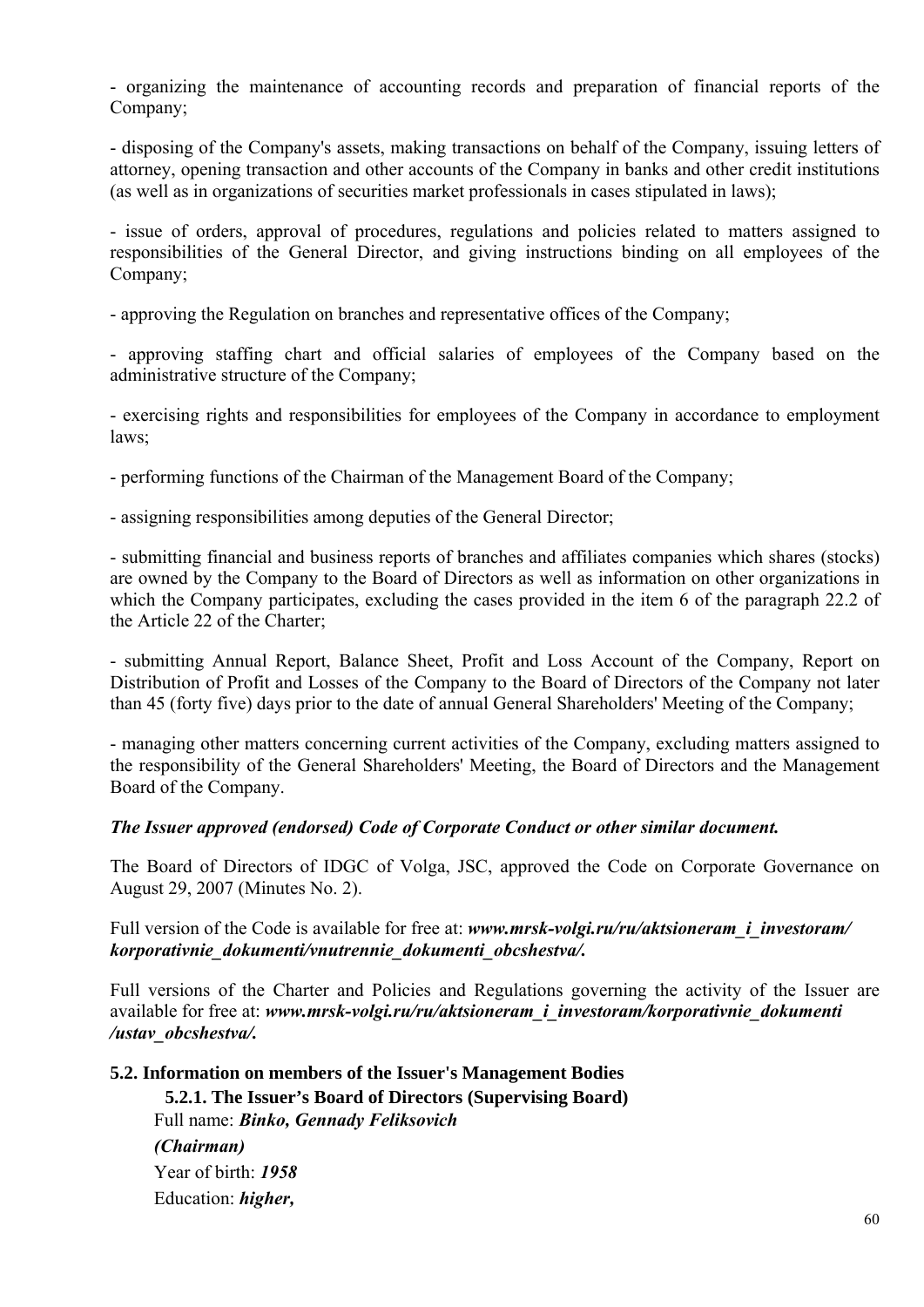# *Moscow Engineering Physics Institute (MEPhI) (1982), All-Russia Extra-Mural Institute of Finance and Economics (2004)*

Positions held within the Issuer or in other organizations for the past 5 years and at present, including part-time positions:

| Period  |         | Name of organization               | Position                                                          |
|---------|---------|------------------------------------|-------------------------------------------------------------------|
| from    | to      |                                    |                                                                   |
| 2005    | 2009    | OGK-6, JSC                         | member of the Management Board,<br><b>Deputy General Director</b> |
| 2009    | present | <b>IDGC</b> Holding, JSC           | member of the Management Board,<br><b>Deputy General Director</b> |
| 12.2008 | present | RAO ES of the East                 | member of the Board of Directors                                  |
| 08.2009 | present | OESK, JSC                          | Chairman of the Board of Directors                                |
| 12.2009 | present | <b>RZhS</b> Foundation             | member of the Board of Trustees                                   |
| 06.2010 | present | IDGC of the South, JSC             | Deputy Chairman of the Board of<br><b>Directors</b>               |
| 06.2010 | present | <b>IDGC</b> of North Caucasus, JSC | member of the Board of Directors                                  |
| 06.2010 | present | Tyumenenergo, JSC                  | member of the Board of Directors                                  |
| 06.2010 | present | NIIEE, JSC                         | Chairman of the Board of Directors                                |

## *The member does not have any share in the Issuer's authorized capital or hold ordinary shares.*

The number of shares of each class (category) issued by the Issuer that can be purchased by the person by exercising the options issued by the Issuer: *the Issuer has not issued options.*

The person's share in the authorized (stock) capital (mutual fund) of the Issuer's subsidiary and dependent companies: *the person does not have mentioned ownership interests.*

Details on the nature of any family relationships with other persons who are members of the Issuer's Management Bodies and/or the Issuer's Financial and Business Supervisory Bodies: *there are no mentioned family relationships.*

Information on the imposition of administrative sanctions for offences in the area of finance, taxes and levies, securities market or the prosecution (possession of criminal record) for economic crimes or crimes against the State: *the person is free of any criminal records.*

Information on holding positions in management bodies of commercial companies in the period when bankruptcy procedures were initiated against mentioned organizations and/or when one of the bankruptcy procedures provided by bankruptcy (insolvency) laws of the Russian Federation was introduced: *the person has not held mentioned positions.*

Full name: *Ametov, Iskander Dzhangirovich*

Year of birth: *1950*

Education:

*higher* 

## *Tashkent Polytechnic Institute (1972)*

Positions held within the Issuer or in other organizations for the past 5 years and at present, including part-time positions:

| $\gamma$ 10 $\alpha$<br>. +<br>.<br>- OI ganization -<br>iname of |  |
|-------------------------------------------------------------------|--|
|-------------------------------------------------------------------|--|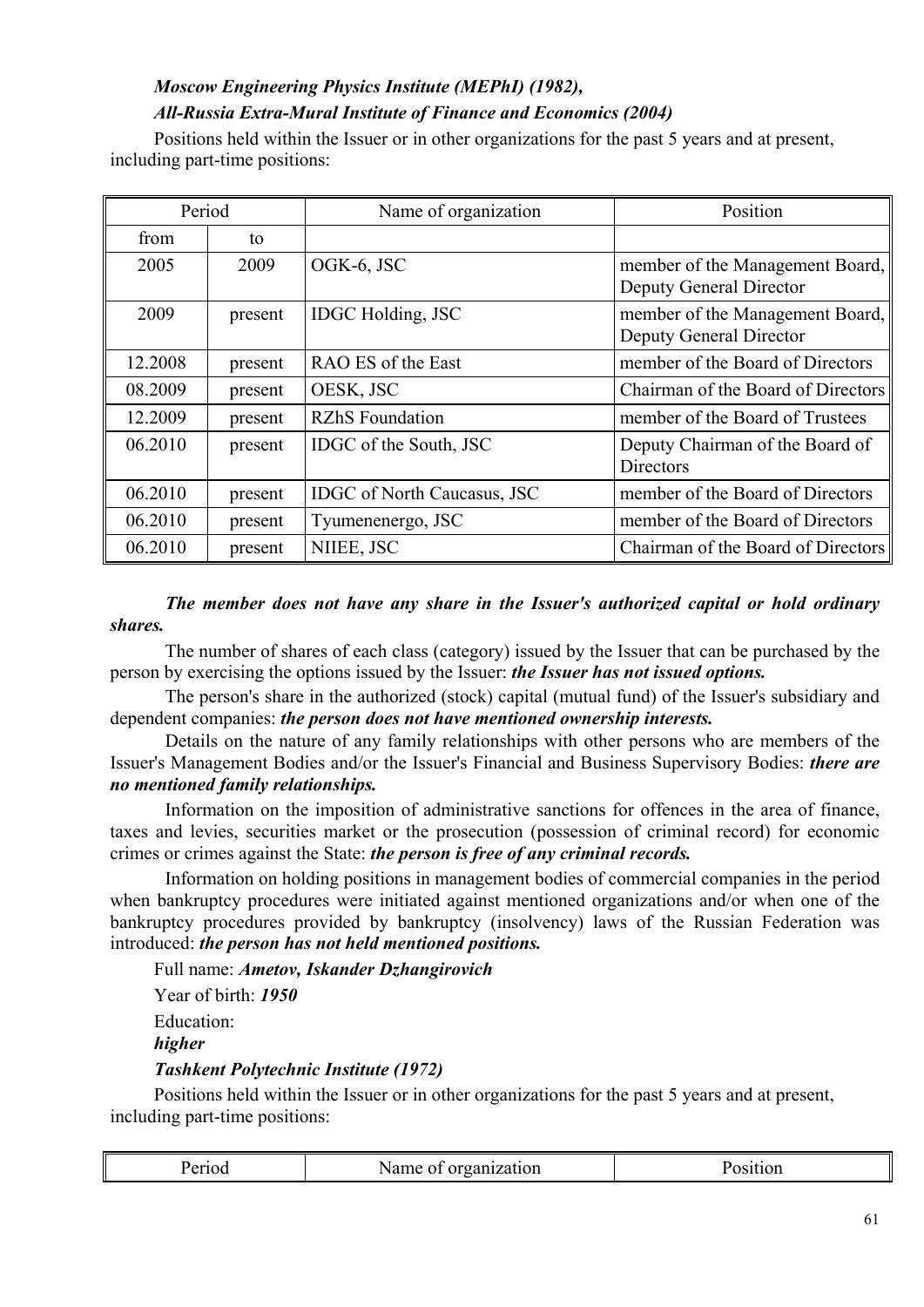| from       | to      |                                                                                         |                                                                                                                             |
|------------|---------|-----------------------------------------------------------------------------------------|-----------------------------------------------------------------------------------------------------------------------------|
| 10.03.2003 |         | 08.06.2010   Interregional Dispatching Office of<br>Middle Volga, branch of SO UES, JSC | Deputy Head Dispatcher, First<br>Deputy General Director - Head<br>Dispatcher, Deputy General<br>Director, General Director |
| 09.06.2010 | present | SO UES, JSC                                                                             | Adviser of the Chairman of the<br>Management Board                                                                          |

*The member does not have any share in the Issuer's authorized capital or hold ordinary shares*

The number of shares of each class (category) issued by the Issuer that can be purchased by the person by exercising the options issued by the Issuer: *the Issuer has not issued options.*

The person's share in the authorized (stock) capital (mutual fund) of the Issuer's subsidiary and dependent companies: *the person does not have mentioned ownership interests.*

Details on the nature of any family relationships with other persons who are members of the Issuer's Management Bodies and/or the Issuer's Financial and Business Supervisory Bodies: *there are no mentioned family relationships.*

Information on the imposition of administrative sanctions for offences in the area of finance, taxes and levies, securities market or the prosecution (possession of criminal record) for economic crimes or crimes against the State *the person is free of any criminal records.*

Information on holding positions in management bodies of commercial companies in the period when bankruptcy procedures were initiated against mentioned organizations and/or when one of the bankruptcy procedures provided by bankruptcy (insolvency) laws of the Russian Federation was introduced: *the person has not held mentioned positions.*

Full name: *Vasilyev, Sergey Vyacheslavovich* Year of birth: *1975* Education: *higher M.V. Lomonosov Moscow State University*

Positions held within the Issuer or in other organizations for the past 5 years and at present, including part-time positions:

| Period |         | Name of organization     | Position                                                                      |
|--------|---------|--------------------------|-------------------------------------------------------------------------------|
| from   | to      |                          |                                                                               |
| 2003   | 2008    | <b>RAO UES of Russia</b> | Chief of the Legal Department                                                 |
| 2008   | present | <b>IDGC</b> Holding, JSC | Director for Legal Issues, Chief of<br>the Department of Legal<br>Maintenance |
| 2007   | present | IDGC of the South, JSC   | member of the Board of Directors                                              |
| 2009   | present | Tyumenenergo, JSC        | member of the Board of Directors                                              |
| 2009   | present | <b>IDGC</b> Holding, JSC | member of the Management Board                                                |

## *The member does not have any share in the Issuer's authorized capital or hold ordinary shares.*

The number of shares of each class (category) issued by the Issuer that can be purchased by the person by exercising the options issued by the Issuer: *the Issuer has not issued options.*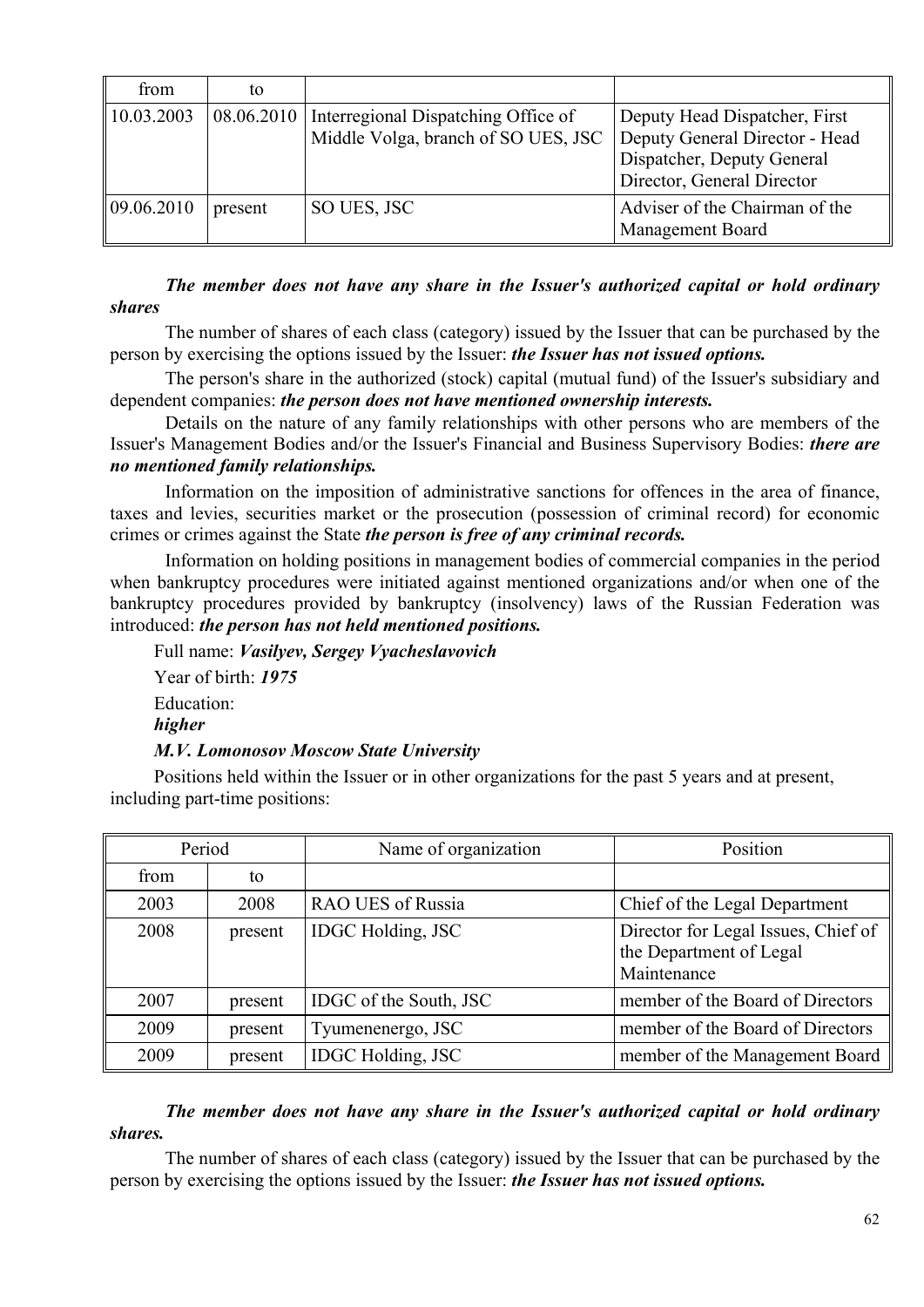The person's share in the authorized (stock) capital (mutual fund) of the Issuer's subsidiary and dependent companies: *the person does not have mentioned ownership interests.*

Details on the nature of any family relationships with other persons who are members of the Issuer's Management Bodies and/or the Issuer's Financial and Business Supervisory Bodies: *there are no mentioned family relationships.*

Information on the imposition of administrative sanctions for offences in the area of finance, taxes and levies, securities market or the prosecution (possession of criminal record) for economic crimes or crimes against the State *the person is free of any criminal records.*

Information on holding positions in management bodies of commercial companies in the period when bankruptcy procedures were initiated against mentioned organizations and/or when one of the bankruptcy procedures provided by bankruptcy (insolvency) laws of the Russian Federation was introduced: *the person has not held mentioned positions.*

Full name: *Kulikov, Denis Viktorovich* Year of birth: *1975* Education: *higher Moscow State Legal Academy (2005)*

Positions held within the Issuer or in other organizations for the past 5 years and at present, including part-time positions:

| Period  |         | Name of organization                    | Position                         |
|---------|---------|-----------------------------------------|----------------------------------|
| from    | to      |                                         |                                  |
| 2001    | 2006    | <b>Investors Protection Association</b> | Expert                           |
| 2006    | 2008    | <b>Investors Protection Association</b> | Deputy Executive Director        |
| 2008    | present | <b>Investors Protection Association</b> | <b>Executive Director</b>        |
| 2004    | present | YuTK, JSC                               | member of the Board of Directors |
| 2007    | present | OGK-2, JSC                              | member of the Board of Directors |
| 2007    | present | MOESK, JSC                              | member of the Board of Directors |
| 2008    | present | Severo-Zapadny Telecom, JSC             | member of the Board of Directors |
| 2009    | present | Baikalvestkom, JSC                      | member of the Board of Directors |
| 2009    | present | OEK, JSC                                | member of the Board of Directors |
| 06.2010 | present | VolgaTelecom, JSC                       | member of the Board of Directors |
| 06.2010 | present | Dalsvyaz, JSC                           | member of the Board of Directors |
| 06.2010 | present | Uralsvyazinform, JSC                    | member of the Board of Directors |
| 06.2010 | present | CenterTelecom, JSC                      | member of the Board of Directors |
| 06.2010 | present | <b>IDGC</b> of Northwest, JSC           | member of the Board of Directors |

Share of affiliated company in the authorized capital of the Issuer, %: *0.00168*

The affiliated company's portion of ordinary shares of the Issuer, %: *0.00168*

The number of shares of each class (category) issued by the Issuer that can be purchased by the person by exercising the options issued by the Issuer: *the Issuer has not issued options.*

The person's share in the authorized (stock) capital (mutual fund) of the Issuer's subsidiary and dependent companies: *the person does not have mentioned ownership interests.*

Details on the nature of any family relationships with other persons who are members of the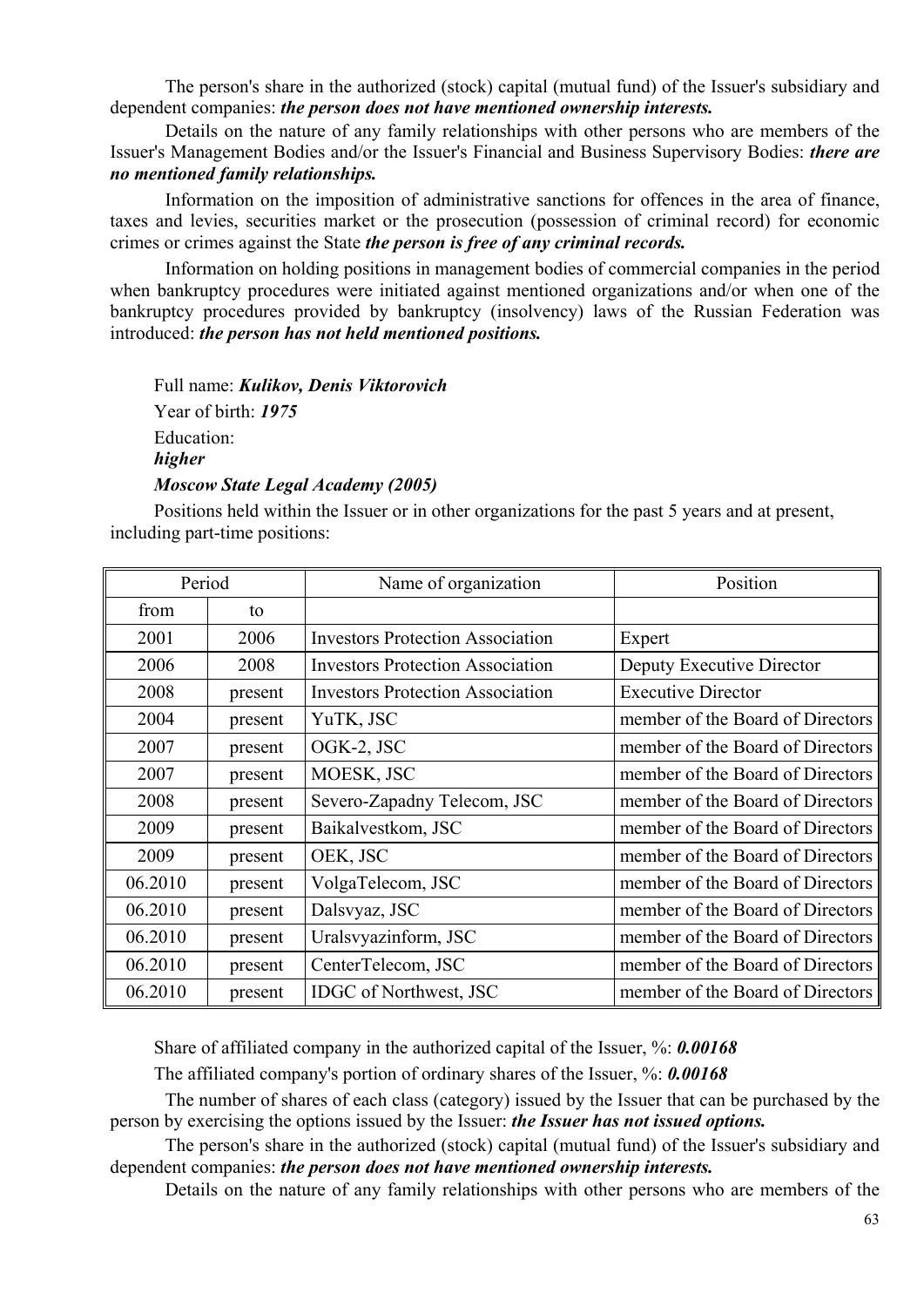Issuer's Management Bodies and/or the Issuer's Financial and Business Supervisory Bodies: *there are no mentioned family relationships.*

Information on the imposition of administrative sanctions for offences in the area of finance, taxes and levies, securities market or the prosecution (possession of criminal record) for economic crimes or crimes against the State *the person is free of any criminal records.*

Information on holding positions in management bodies of commercial companies in the period when bankruptcy procedures were initiated against mentioned organizations and/or when one of the bankruptcy procedures provided by bankruptcy (insolvency) laws of the Russian Federation was introduced: *the person has not held mentioned positions.*

Full name: *Kurochkin, Aleksey Valeryevich* Year of birth: *1973* Education: *higher Ural State Legal Academy (1995)*

Positions held within the Issuer or in other organizations for the past 5 years and at present, including part-time positions:

| Period     |         | Name of organization                                    | Position                                                                                            |
|------------|---------|---------------------------------------------------------|-----------------------------------------------------------------------------------------------------|
| from       | to      |                                                         |                                                                                                     |
| 06.2005    | 07.2008 | FGC UES, JSC                                            | Deputy Chief of the Center for<br>Management of Interregional<br><b>Distribution Grid Companies</b> |
| 07.2008    | 06.2009 | <b>IDGC</b> Holding, JSC                                | Corporate Policy Director                                                                           |
| 06.2009    | present | <b>IDGC</b> Holding, JSC                                | Head of the Department for<br>Corporate Governance and<br>Cooperation with Shareholders             |
| 06.2010    | present | Tyumenenergo, JSC                                       | member of the Board of Directors                                                                    |
| 06.2010    | present | <b>Ekaterinburg Electrical Networks</b><br>Company, JSC | member of the Board of Directors                                                                    |
| 21.06.2010 | present | Lenenergo, JSC                                          | member of the Board of Directors                                                                    |

### *The member does not have any share in the Issuer's authorized capital or hold ordinary shares.*

The number of shares of each class (category) issued by the Issuer that can be purchased by the person by exercising the options issued by the Issuer: *the Issuer has not issued options.*

The person's share in the authorized (stock) capital (mutual fund) of the Issuer's subsidiary and dependent companies: *the person does not have mentioned ownership interests.*

Details on the nature of any family relationships with other persons who are members of the Issuer's Management Bodies and/or the Issuer's Financial and Business Supervisory Bodies: *there are no mentioned family relationships.*

Information on the imposition of administrative sanctions for offences in the area of finance, taxes and levies, securities market or the prosecution (possession of criminal record) for economic crimes or crimes against the State *the person is free of any criminal records.*

Information on holding positions in management bodies of commercial companies in the period when bankruptcy procedures were initiated against mentioned organizations and/or when one of the bankruptcy procedures provided by bankruptcy (insolvency) laws of the Russian Federation was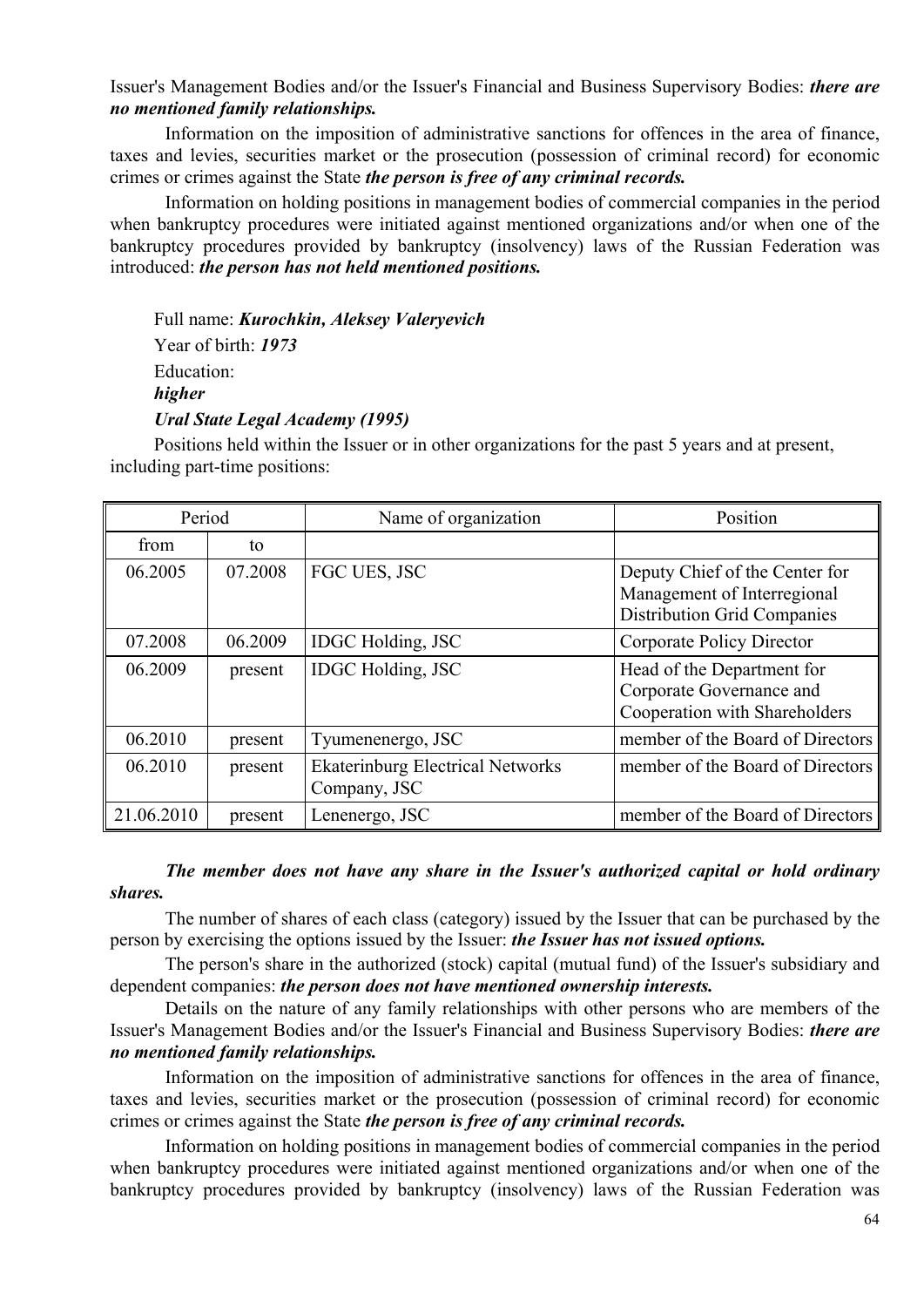introduced: *the person has not held mentioned positions.*

Full name: *Martsinkovsky, Gennady Olegovich*  Year of birth: *1968* Education: *higher Tselonograd Agricultural Institute, Ph.D. in Economics*

Positions held within the Issuer or in other organizations for the past 5 years and at present, including part-time positions:

| Period |         | Name of organization     | Position                                                                                                                               |
|--------|---------|--------------------------|----------------------------------------------------------------------------------------------------------------------------------------|
| from   | to      |                          |                                                                                                                                        |
| 2003   | 2006    | FGC UES, JSC             | Chief of the Division for<br>Construction of High Voltage<br>Lines and Substations under the<br><b>Capital Construction Department</b> |
| 2006   | 2008    | <b>TsIUS-UES, JSC</b>    | Head of the Department for<br>Construction                                                                                             |
| 2008   | present | <b>IDGC</b> Holding, JSC | Head of the Capital Construction<br>Department                                                                                         |

*The member does not have any share in the Issuer's authorized capital or hold ordinary shares.*

The number of shares of each class (category) issued by the Issuer that can be purchased by the person by exercising the options issued by the Issuer: *the Issuer has not issued options.*

The person's share in the authorized (stock) capital (mutual fund) of the Issuer's subsidiary and dependent companies: *the person does not have mentioned ownership interests.*

Details on the nature of any family relationships with other persons who are members of the Issuer's Management Bodies and/or the Issuer's Financial and Business Supervisory Bodies: *there are no mentioned family relationships.*

Information on the imposition of administrative sanctions for offences in the area of finance, taxes and levies, securities market or the prosecution (possession of criminal record) for economic crimes or crimes against the State *the person is free of any criminal records.*

Information on holding positions in management bodies of commercial companies in the period when bankruptcy procedures were initiated against mentioned organizations and/or when one of the bankruptcy procedures provided by bankruptcy (insolvency) laws of the Russian Federation was introduced: *the person has not held mentioned positions.*

Full name: *Okley, Pavel Ivanovich*

Year of birth: *1970*

Education: *higher* 

*Omsk Institute of Railroad Transport Engineers (OmIIT) (1992) Academy of National Economy under the Government of the Russian Federation, professional retraining program " Regulation of Company Development" (2005); Moscow Power Engineering Institute, postgraduate education (2008 - present)*

Positions held within the Issuer or in other organizations for the past 5 years and at present, including part-time positions: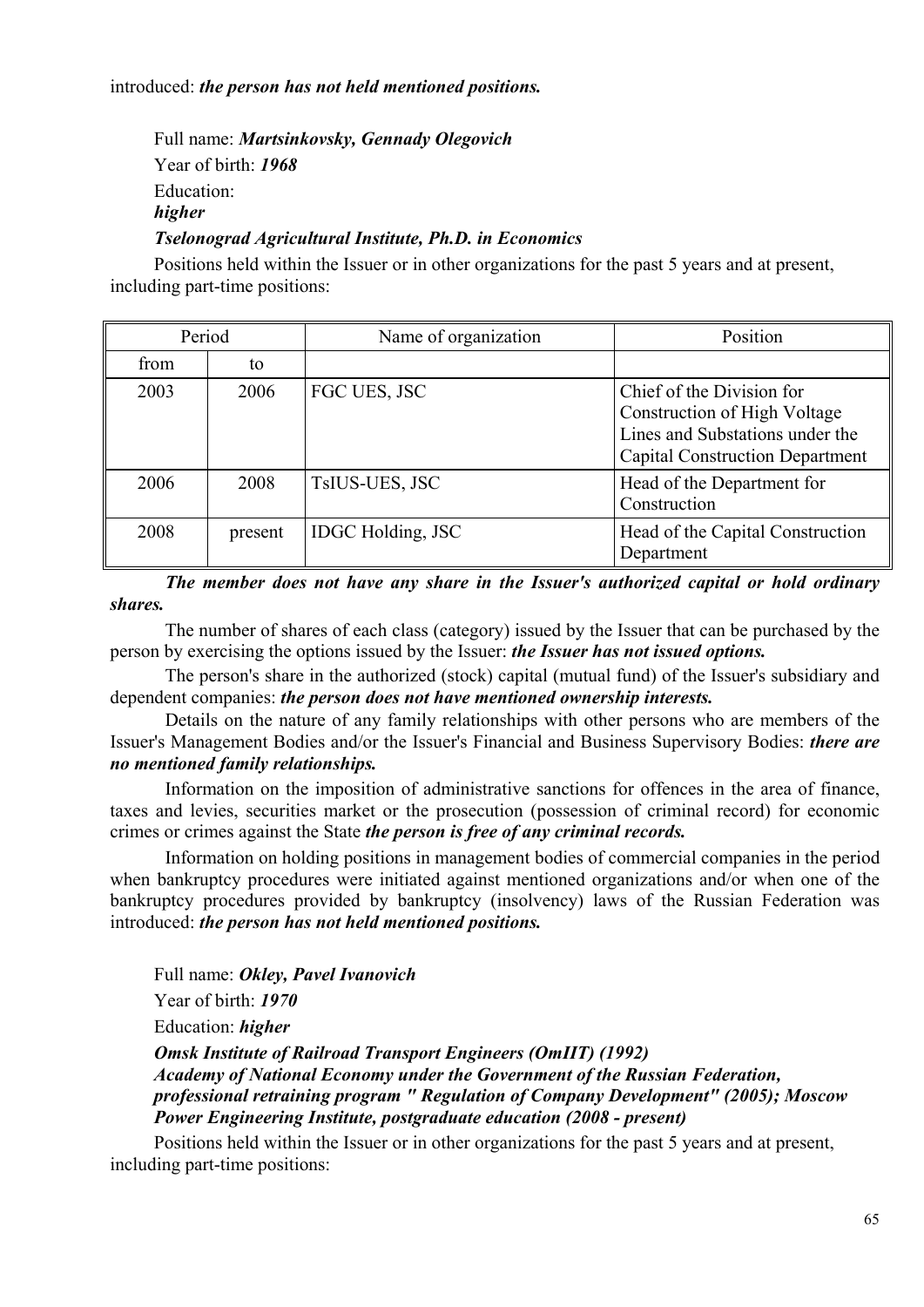| Period  |         | Name of organization                                   | Position                                                                                    |
|---------|---------|--------------------------------------------------------|---------------------------------------------------------------------------------------------|
| from    | to      |                                                        |                                                                                             |
| 02.2004 | 08.2005 | Power Grid Enterprise, branch of AK<br>Omskenergo, JSC | Deputy Chief Engineer                                                                       |
| 09.2005 | 12.2005 | AK Omskenergo, JSC                                     | Head of Power Dispatching<br>Department                                                     |
| 12.2005 | 07.2008 | FGC UES, JSC                                           | Deputy Head, Head of Corporate<br>Center for IDGC                                           |
| 05.2008 | 06.2008 | FGC UES, JSC                                           | Deputy Managing Directors of<br>the Business-unit IDGC Holding,<br>JSC (part-time position) |
| 07.2008 | present | <b>IDGC</b> Holding, JSC                               | Deputy General Director -<br><b>Technical Director</b>                                      |
| 2009    | present | Tyumenenergo, JSC                                      | member of the Board of Directors                                                            |
| 2009    | present | <b>NP INVEL</b>                                        | member of the Supervisory Board                                                             |
| 2009    | present | <b>IDGC</b> Holding, JSC                               | member of the Management<br>Board                                                           |
| 2010    | present | IDGC of Center and Privolzhye, JSC                     | Chairman of the Board of<br>Directors                                                       |
| 2010    | present | IDGC of the South, JSC                                 | member of the Board of Directors                                                            |
| 2010    | present | NIIEE, JSC                                             | member of the Board of Directors                                                            |
| 2010    | present | NP "NTS FGC"                                           | member of the Supervisory Board                                                             |

*The member does not have any share in the Issuer's authorized capital or hold ordinary shares.*

The number of shares of each class (category) issued by the Issuer that can be purchased by the person by exercising the options issued by the Issuer: *the Issuer has not issued options.*

The person's share in the authorized (stock) capital (mutual fund) of the Issuer's subsidiary and dependent companies: *the person does not have mentioned ownership interests.*

Details on the nature of any family relationships with other persons who are members of the Issuer's Management Bodies and/or the Issuer's Financial and Business Supervisory Bodies: *there are no mentioned family relationships.*

Information on the imposition of administrative sanctions for offences in the area of finance, taxes and levies, securities market or the prosecution (possession of criminal record) for economic crimes or crimes against the State *the person is free of any criminal records.*

Information on holding positions in management bodies of commercial companies in the period when bankruptcy procedures were initiated against mentioned organizations and/or when one of the bankruptcy procedures provided by bankruptcy (insolvency) laws of the Russian Federation was introduced: *the person has not held mentioned positions.*

Full name: *Pankstyanov, Yury Nikolayevich* Year of birth: *1980* Education: *higher State University of Management (2002)*

Positions held within the Issuer or in other organizations for the past 5 years and at present,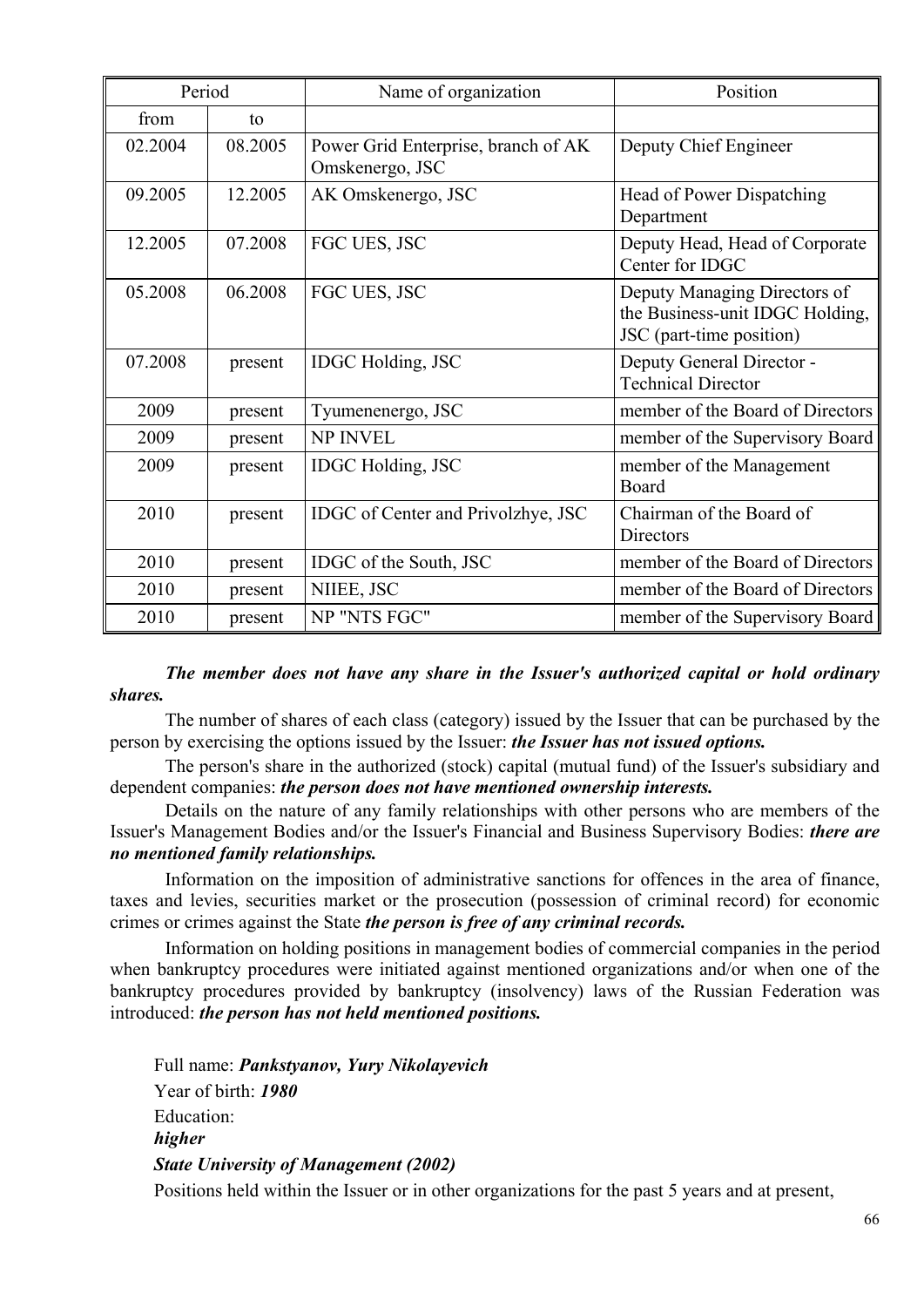including part-time positions:

| Period  |         | Name of organization     | Position                                     |
|---------|---------|--------------------------|----------------------------------------------|
| from    | to      |                          |                                              |
| 12.2004 | 07.2008 | FGC UES, JSC             | Chief of Administration                      |
| 07.2008 | present | <b>IDGC Holding, JSC</b> | Chief of the Tariffs Formation<br>Department |

## *The member does not have any share in the Issuer's authorized capital or hold ordinary shares.*

The number of shares of each class (category) issued by the Issuer that can be purchased by the person by exercising the options issued by the Issuer: *the Issuer has not issued options.*

The person's share in the authorized (stock) capital (mutual fund) of the Issuer's subsidiary and dependent companies: *the person does not have mentioned ownership interests.*

Details on the nature of any family relationships with other persons who are members of the Issuer's Management Bodies and/or the Issuer's Financial and Business Supervisory Bodies: *there are no mentioned family relationships.*

Information on the imposition of administrative sanctions for offences in the area of finance, taxes and levies, securities market or the prosecution (possession of criminal record) for economic crimes or crimes against the State *the person is free of any criminal records.*

Information on holding positions in management bodies of commercial companies in the period when bankruptcy procedures were initiated against mentioned organizations and/or when one of the bankruptcy procedures provided by bankruptcy (insolvency) laws of the Russian Federation was introduced: *the person has not held mentioned positions.*

Full name: *Ryabikin, Vladimir Anatolyevich* 

Year of birth: *1965*

Education: *College education* 

## *Russian State Open Technical University for Railway Transportation (1996), electrical engineer*

Positions held within the Issuer or in other organizations for the past 5 years and at present, including part-time positions:

| Period     |            | Name of organization                                           | Position                                                           |
|------------|------------|----------------------------------------------------------------|--------------------------------------------------------------------|
| from       | to         |                                                                |                                                                    |
| 2003       | 2005       | Privolzhsky electrical grids, branch of<br>Saratovenergo, JSC  | Director                                                           |
| 2006       | 2006       | Privolzhsky electrical grids, branch of<br>Volzhskaya IDC, JSC | Director                                                           |
| 2006       | 2007       | Volzhskaya IDC, JSC;                                           | <b>First Deputy General Director</b>                               |
| 2007       | 11.12.2008 | IDGC of Volga, JSC                                             | Deputy General Director for<br><b>Engineering - Chief Engineer</b> |
| 12.12.2008 | present    | IDGC of Volga, JSC                                             | <b>General Director</b>                                            |
| 12.12.2008 | present    | IDGC of Volga, JSC                                             | Chairman of the Management<br>Board                                |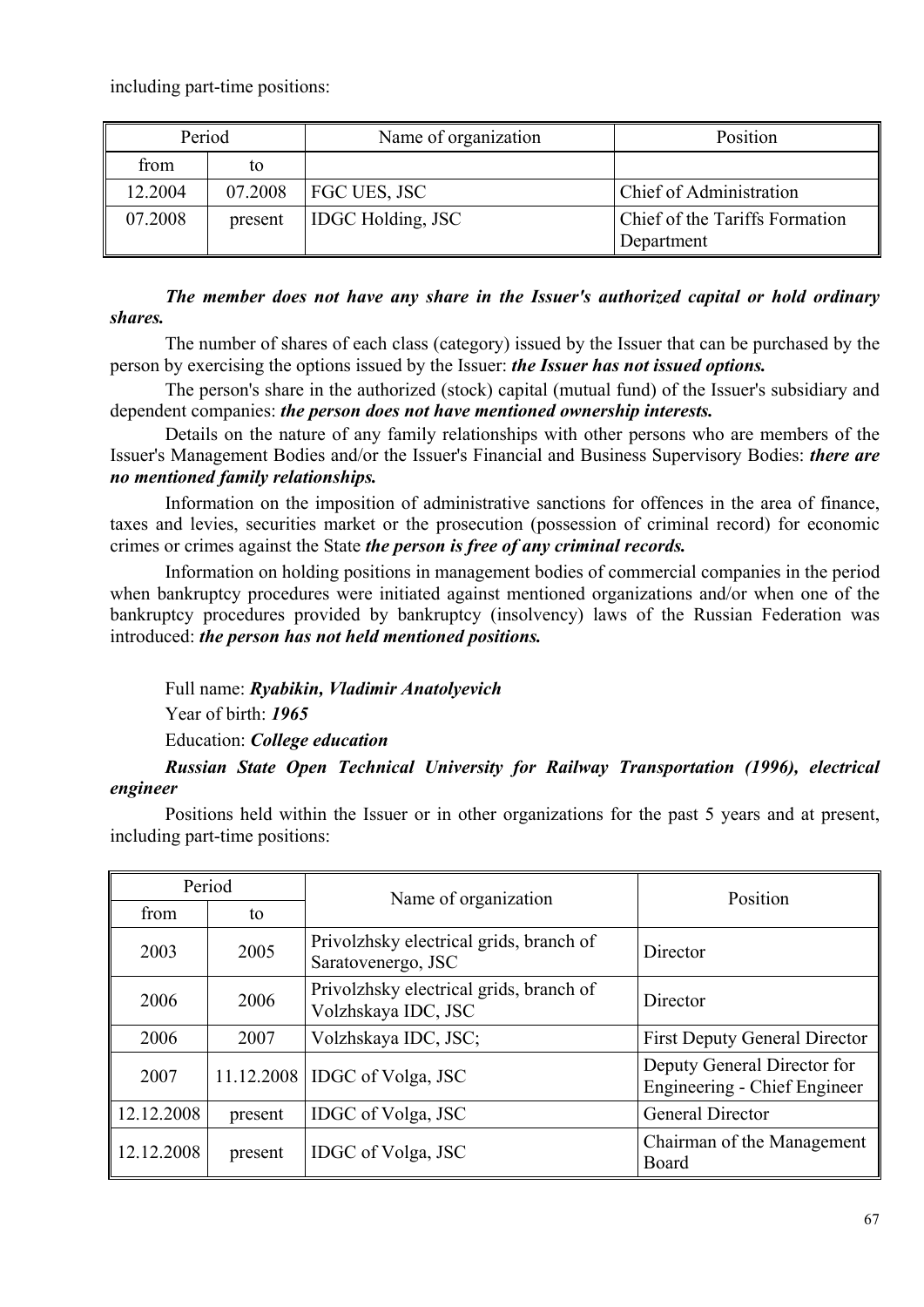## *The member does not have any share in the Issuer's authorized capital or hold ordinary shares.*

The number of shares of each class (category) issued by the Issuer that can be purchased by the person by exercising the options issued by the Issuer: *the Issuer has not issued options.*

The person's share in the authorized (stock) capital (mutual fund) of the Issuer's subsidiary and dependent companies: *the person does not have mentioned ownership interests.*

Details on the nature of any family relationships with other persons who are members of the Issuer's Management Bodies and/or the Issuer's Financial and Business Supervisory Bodies: *there are no mentioned family relationships.*

Information on the imposition of administrative sanctions for offences in the area of finance, taxes and levies, securities market or the prosecution (possession of criminal record) for economic crimes or crimes against the State *the person is free of any criminal records.*

Information on holding positions in management bodies of commercial companies in the period when bankruptcy procedures were initiated against mentioned organizations and/or when one of the bankruptcy procedures provided by bankruptcy (insolvency) laws of the Russian Federation was introduced: *the person has not held mentioned positions.*

Full name: *Tikhonova, Marya Gennadyevna* Year of birth: *1980* Education: *higher Volgo-Vyatskaya Academy of Public Service (2002); Academy of National Economy under the Government of the Russian Federation,* 

# *professional retraining program "Government Regulation of Economic Development" (2005); Higher School of Economics, MBA program (2008).*

Positions held within the Issuer or in other organizations for the past 5 years and at present, including part-time positions:

| Period     |            | Name of organization                            | Position                                                                                                         |
|------------|------------|-------------------------------------------------|------------------------------------------------------------------------------------------------------------------|
| from       | to         |                                                 |                                                                                                                  |
| 12.04.2005 | 08.2008    | Federal Agency for Energy                       | Deputy Head of the Department for<br>Legal Protection and Property<br>Relationships in Energy Industry           |
| 08.2008    | 04.2009    | Ministry of Energy of the Russian<br>Federation | Head of the Department for<br><b>Economic Regulation and Property</b><br>Relationships in Energy Industry        |
| 05.2009    | 01.2010    | Ministry of Energy of the Russian<br>Federation | Deputy Head of the Department for<br>Economic Regulation and Property<br>Relationships in Energy Industry        |
| 12.01.2010 | 11.03.2010 | Ministry of Energy of the Russian<br>Federation | Acting Director of the Department<br>for Economic Regulation and<br>Property Relationships in Energy<br>Industry |
| 12.03.2008 | present    | Ministry of Energy of the Russian<br>Federation | Head of the Department for<br><b>Economic Regulation and Property</b><br>Relationships in Energy Industry        |
| 2009       | present    | Kamchatskenergo, JSC                            | member of the Board of Directors                                                                                 |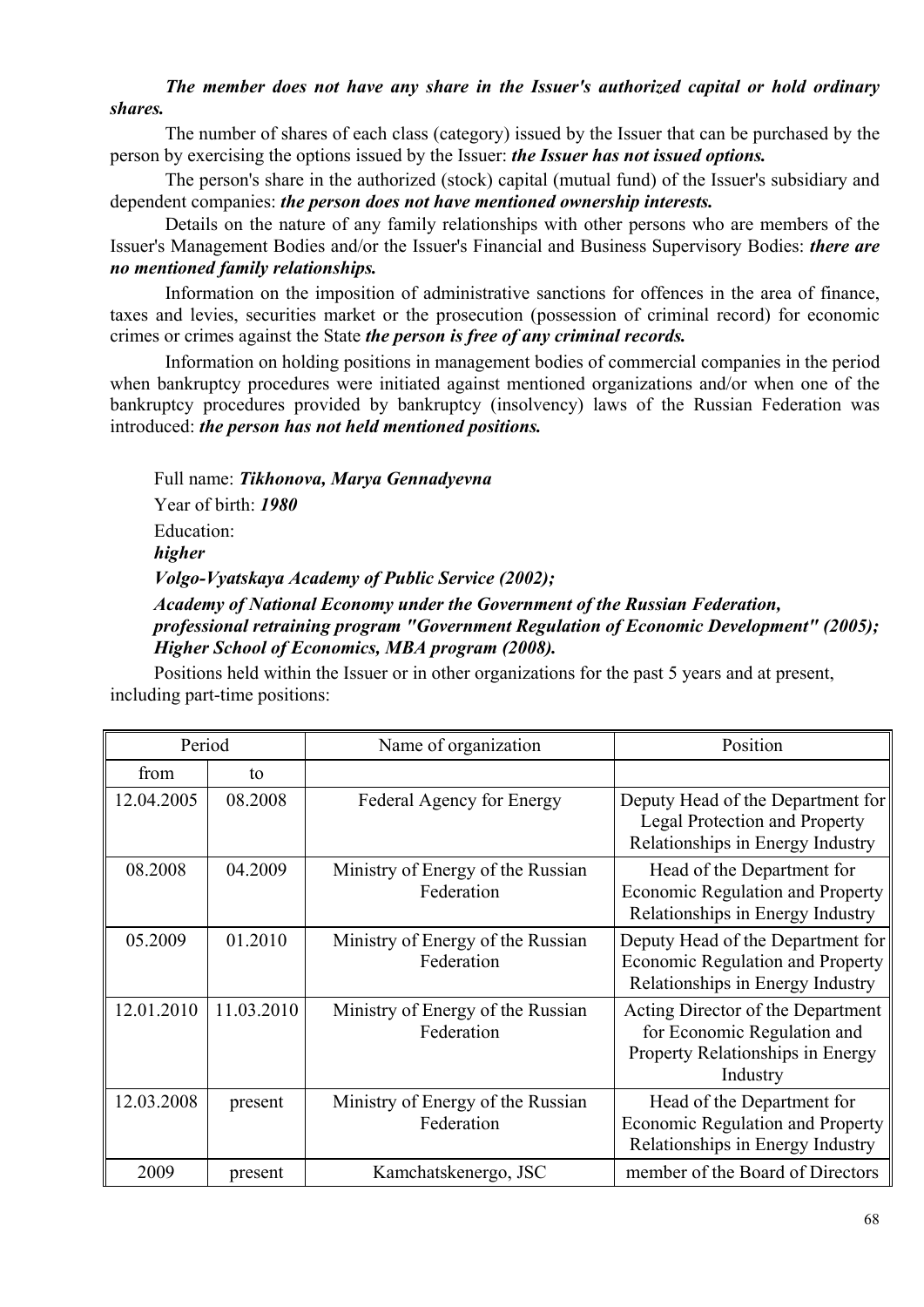| 2009 | present | DEK, JSC                                                        | member of the Board of Directors |
|------|---------|-----------------------------------------------------------------|----------------------------------|
| 2009 | present | Bashkirenergo, JSC                                              | member of the Board of Directors |
| 2009 | present | Mobile Gas Turbine Power Plants, JSC                            | member of the Board of Directors |
| 2009 | present | OGK-5, JSC                                                      | member of the Board of Directors |
| 2009 | present | TGK-5, JSC                                                      | member of the Board of Directors |
| 2009 | present | TGK-11, JSC                                                     | member of the Board of Directors |
| 2009 | present | TGK-7, JSC                                                      | member of the Board of Directors |
| 2009 | present | TGK-12, JSC                                                     | member of the Board of Directors |
| 2009 | present | TGK-6, JSC                                                      | member of the Board of Directors |
| 2009 | present | Krasny Yakor, JSC                                               | member of the Board of Directors |
| 2009 | present | Research and Development Institute for                          | member of the Board of Directors |
|      |         | Heat Energy Tool Engineering, JSC                               |                                  |
| 2009 | present | Mosenergoremont, JSC                                            | member of the Board of Directors |
| 2009 | present | Trest Hydromontazh, JSC                                         | member of the Board of Directors |
| 2010 | present | Peterburgskaya Sbytovaya Company,                               | member of the Board of Directors |
|      |         | <b>JSC</b>                                                      |                                  |
| 2010 | present | Energy Index UES FGC, LLC                                       | member of the Board of Directors |
| 2010 | present | Tyumenenergo, JSC                                               | member of the Board of Directors |
| 2010 | present | Zagorodskaya Hydroelectric Pumped<br>Storage Power Plant-2, JSC | member of the Board of Directors |
|      |         |                                                                 |                                  |
| 2010 | present | Gidroinvest, JSC                                                | member of the Board of Directors |
| 2010 | present | Energy Index - HydroOGK, LLC                                    | member of the Board of Directors |
| 2010 | present | Spetsstroymaterialy, JSC                                        | member of the Board of Directors |

### *The member does not have any share in the Issuer's authorized capital or hold ordinary shares.*

The number of shares of each class (category) issued by the Issuer that can be purchased by the person by exercising the options issued by the Issuer: *the Issuer has not issued options.*

The person's share in the authorized (stock) capital (mutual fund) of the Issuer's subsidiary and dependent companies: *the person does not have mentioned ownership interests.*

Details on the nature of any family relationships with other persons who are members of the Issuer's Management Bodies and/or the Issuer's Financial and Business Supervisory Bodies: *there are no mentioned family relationships.*

Information on the imposition of administrative sanctions for offences in the area of finance, taxes and levies, securities market or the prosecution (possession of criminal record) for economic crimes or crimes against the State *the person is free of any criminal records.*

Information on holding positions in management bodies of commercial companies in the period when bankruptcy procedures were initiated against mentioned organizations and/or when one of the bankruptcy procedures provided by bankruptcy (insolvency) laws of the Russian Federation was introduced: *the person has not held mentioned positions.*

Full name: *Chigrin, Andrey Valeryevich* Year of birth: *1968* Education: *higher*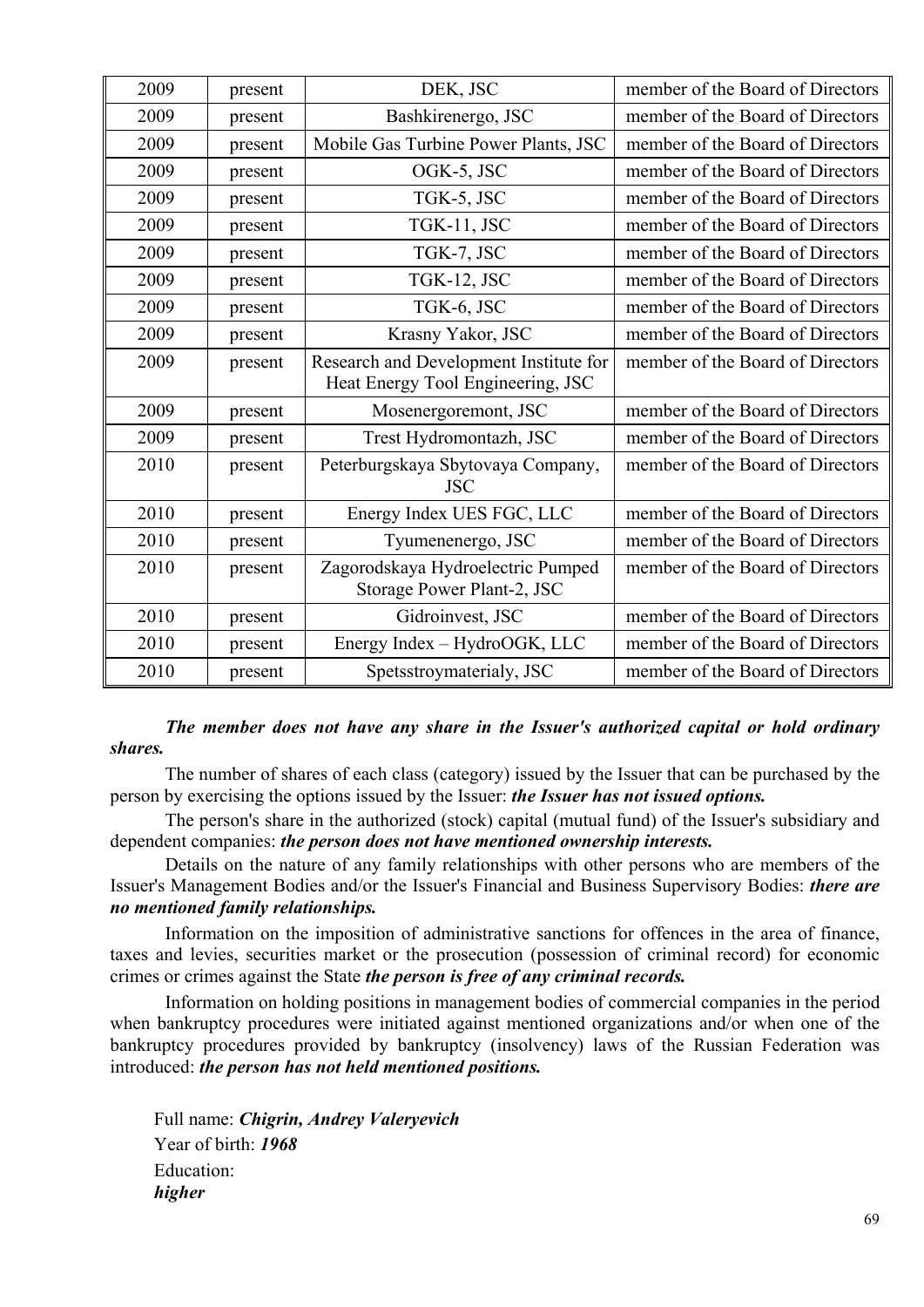# *A.F. Mozhaisky Military Engineering Institute (1990); International Institute of Economics and Law (1998)*

Positions held within the Issuer or in other organizations for the past 5 years and at present, including part-time positions:

| Period  |         | Name of organization                                  | Position                                                                                                   |
|---------|---------|-------------------------------------------------------|------------------------------------------------------------------------------------------------------------|
| from    | to      |                                                       |                                                                                                            |
| 07.2005 | 04.2009 | Federal State Unitary Enterprise<br>"Rosoboronexport" | Deputy Head of the Department -<br>Head of the Personnel Department,<br>Head of the Secretariat Department |
| 04.2009 | present | <b>IDGC</b> Holding, JSC                              | Head of the Department of the<br><b>Personnel Department</b>                                               |

## *The member does not have any share in the Issuer's authorized capital or hold ordinary shares.*

The number of shares of each class (category) issued by the Issuer that can be purchased by the person by exercising the options issued by the Issuer: *the Issuer has not issued options.*

The person's share in the authorized (stock) capital (mutual fund) of the Issuer's subsidiary and dependent companies: *the person does not have mentioned ownership interests.*

Details on the nature of any family relationships with other persons who are members of the Issuer's Management Bodies and/or the Issuer's Financial and Business Supervisory Bodies: *there are no mentioned family relationships.*

Information on the imposition of administrative sanctions for offences in the area of finance, taxes and levies, securities market or the prosecution (possession of criminal record) for economic crimes or crimes against the State *the person is free of any criminal records.*

Information on holding positions in management bodies of commercial companies in the period when bankruptcy procedures were initiated against mentioned organizations and/or when one of the bankruptcy procedures provided by bankruptcy (insolvency) laws of the Russian Federation was introduced: *the person has not held mentioned positions.*

## *Information on Committees of the Board of Directors of IDGC of Volga, JSC*

The following committees report to the Board of Directors of IDGC of Volga, JSC:

- Audit Committee;
- Personnel and Award Committee;
- Committee for Reliability;
- Committee for Strategy and Development;
- Committee for Technological Connection to Electric Power.

Information on the members and powers of the Committees of the Board of Directors of IDGC of Volga is available at the following pages of the Company's website:

- Audit Committee - http://www.mrsk-

volgi.ru/ru/aktsioneram\_i\_investoram/korporativnoe\_upravlenie/sovet\_direktorov/komiteti\_pri\_sovete direktorov/komitet po\_auditu/

- Personnel and Award Committee - http://www.mrsk-

volgi.ru/ru/aktsioneram\_i\_investoram/korporativnoe\_upravlenie/sovet\_direktorov/komiteti\_pri\_sovete direktorov/komitet po kadram i voznagrazhdeniyam/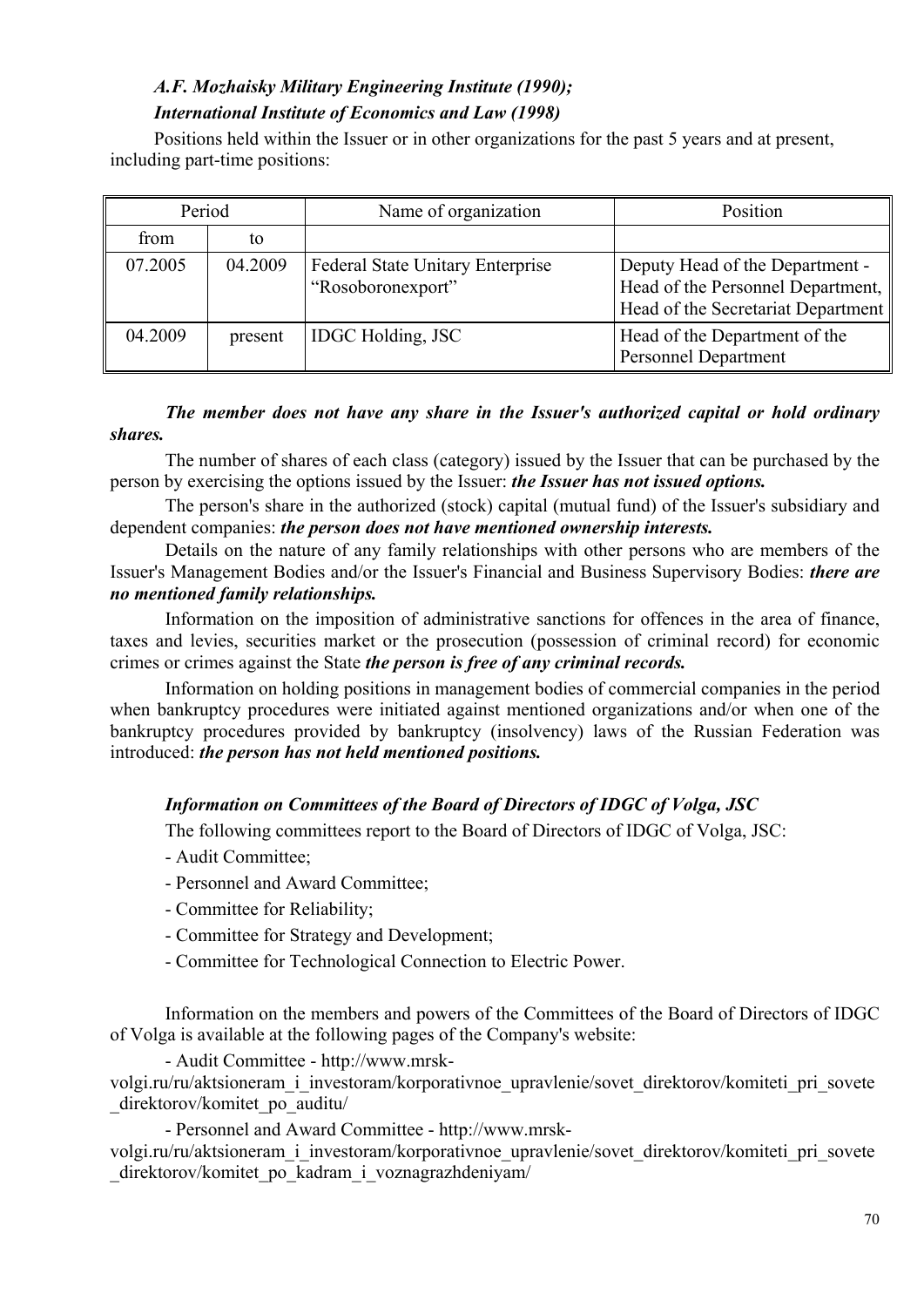- Committee for Reliability - http://www.mrsk-

volgi.ru/ru/aktsioneram\_i\_investoram/korporativnoe\_upravlenie/sovet\_direktorov/komiteti\_pri\_sovete direktorov/komitet po\_nadezhnosti/

- Committee for Strategy and Development - http://www.mrskvolgi.ru/ru/aktsioneram\_i\_investoram/korporativnoe\_upravlenie/sovet\_direktorov/komiteti\_pri\_sovete \_direktorov/komitet\_po\_strategii\_i\_razvitiu/

- Committee for Technological Connection to Electric Power - http://www.mrskvolgi.ru/ru/aktsioneram\_i\_investoram/korporativnoe\_upravlenie/sovet\_direktorov/komiteti\_pri\_sovete direktorov/komitet po\_tehnologicheskomu\_prisoedineniu\_k\_elektricheskim\_setyam/

## **5.2.2. Information on the Sole Executive Body of the Issuer**

Full name: *Ryabikin, Vladimir Anatolievich* 

Year of birth: *1965*

Education: *College education:* 

## *Russian State Open Technical University for Railway Transportation (1996), electrical engineer*

Positions held within the Issuer or in other organizations for the past 5 years and at present, including part-time positions:

| Period     |         | Name of organization                                     | Position                                                    |
|------------|---------|----------------------------------------------------------|-------------------------------------------------------------|
| from       | to      |                                                          |                                                             |
| 2003       | 2005    | Privolzhye Power Grids, branch of<br>Saratovenergo, JSC  | Director                                                    |
| 2006       | 2006    | Privolzhye Power Grids, branch of<br>Volzhskaya IDC, JSC | Director                                                    |
| 2006       | 2007    | Volzhskaya IDC, JSC;                                     | <b>First Deputy General Director</b>                        |
| 2007       |         | 11.12.2008 IDGC of Volga, JSC                            | Deputy General Director for<br>Engineering – Chief Engineer |
| 12.12.2008 | present | IDGC of Volga, JSC                                       | <b>General Director</b>                                     |
| 12.12.2008 | present | IDGC of Volga, JSC                                       | Chairman of the Management<br>Board                         |
| 05.06.2009 | present | IDGC of Volga, JSC                                       | Member of the Board of<br>Directors                         |

## *The member does not have any share in the Issuer's authorized capital or hold ordinary shares*

The number of shares of each class (category) issued by the Issuer that can be purchased by the person by exercising the options issued by the Issuer: *the Issuer has not issued options.*

The person's share in the authorized (stock) capital (mutual fund) of the Issuer's branches and affiliates: *the person does not have mentioned ownership interests.*

Details on the nature of any family relationships with other persons who are members of the Issuer's Management Bodies and/or the Issuer's Financial and Business Supervisory Bodies: *there are no mentioned family relationships.*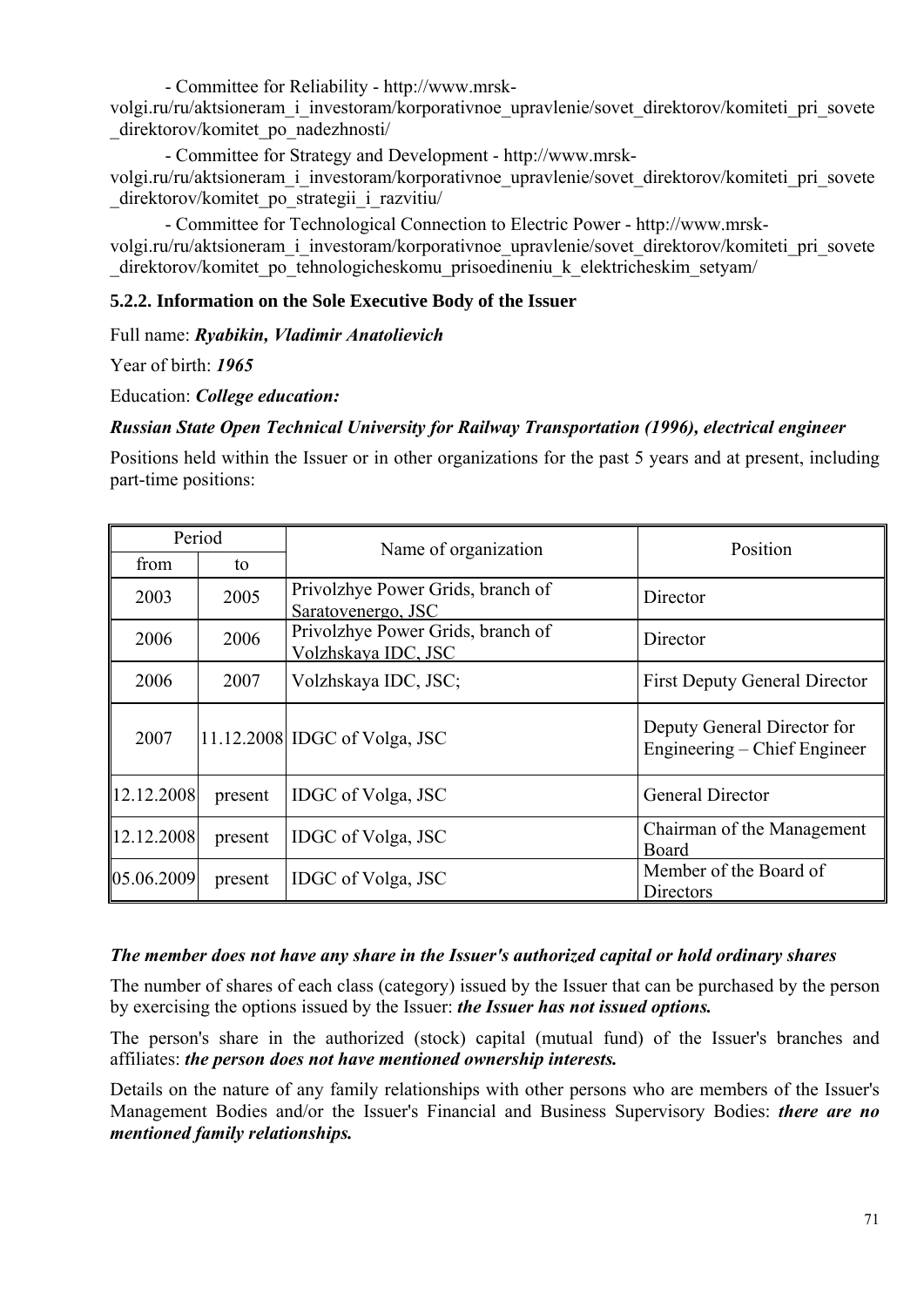Information on the imposition of administrative sanctions for offences in the area of finance, taxes and levies, securities market or the prosecution (possession of criminal record) for economic crimes or crimes against the State: *the person is free of any criminal records.* 

Information on holding positions in management bodies of commercial companies in the period when bankruptcy procedures were initiated against mentioned organizations and/or when one of the bankruptcy procedures provided by insolvency (bankruptcy) laws of the Russian Federation was introduced: *the person has not held mentioned positions.* 

### **5.2.3. Members of Collegial Executive Body of the Issuer**

Full name: *Ryabikin, Vladimir Anatolyevich (Chairman)*

Year of birth: *1965*

Education: *College education* 

*Russian State Open Technical University for Railway Transportation (1996), electrical engineer*

Positions held within the Issuer or in other organizations for the past 5 years and at present, including part-time positions:

| Period     |         | Name of organization                                           | Position                                                           |
|------------|---------|----------------------------------------------------------------|--------------------------------------------------------------------|
| from       | to      |                                                                |                                                                    |
| 2003       | 2005    | Privolzhsky electrical grids, branch of<br>Saratovenergo, JSC  | Director                                                           |
| 2006       | 2006    | Privolzhsky electrical grids, branch of<br>Volzhskaya IDC, JSC | Director                                                           |
| 2006       | 2007    | Volzhskaya IDC, JSC;                                           | <b>First Deputy General Director</b>                               |
| 2007       |         | 11.12.2008 IDGC of Volga, JSC                                  | Deputy General Director for<br><b>Engineering - Chief Engineer</b> |
| 12.12.2008 | present | IDGC of Volga, JSC                                             | General Director                                                   |
| 05.06.2009 | present | IDGC of Volga, JSC                                             | member of the Board of Directors                                   |

## *The member does not have any share in the Issuer's authorized capital or hold ordinary shares.*

The number of shares of each class (category) issued by the Issuer that can be purchased by the person by exercising the options issued by the Issuer: *the Issuer has not issued options.*

The person's share in the authorized (stock) capital (mutual fund) of the Issuer's subsidiary and dependent companies: *the person does not have mentioned ownership interests.*

Details on the nature of any family relationships with other persons who are members of the Issuer's Management Bodies and/or the Issuer's Financial and Business Supervisory Bodies: *there are no mentioned family relationships.*

Information on the imposition of administrative sanctions for offences in the area of finance, taxes and levies, securities market or the prosecution (possession of criminal record) for economic crimes or crimes against the State *the person is free of any criminal records.*

Information on holding positions in management bodies of commercial companies in the period when bankruptcy procedures were initiated against mentioned organizations and/or when one of the bankruptcy procedures provided by bankruptcy (insolvency) laws of the Russian Federation was introduced: *the person has not held mentioned positions.*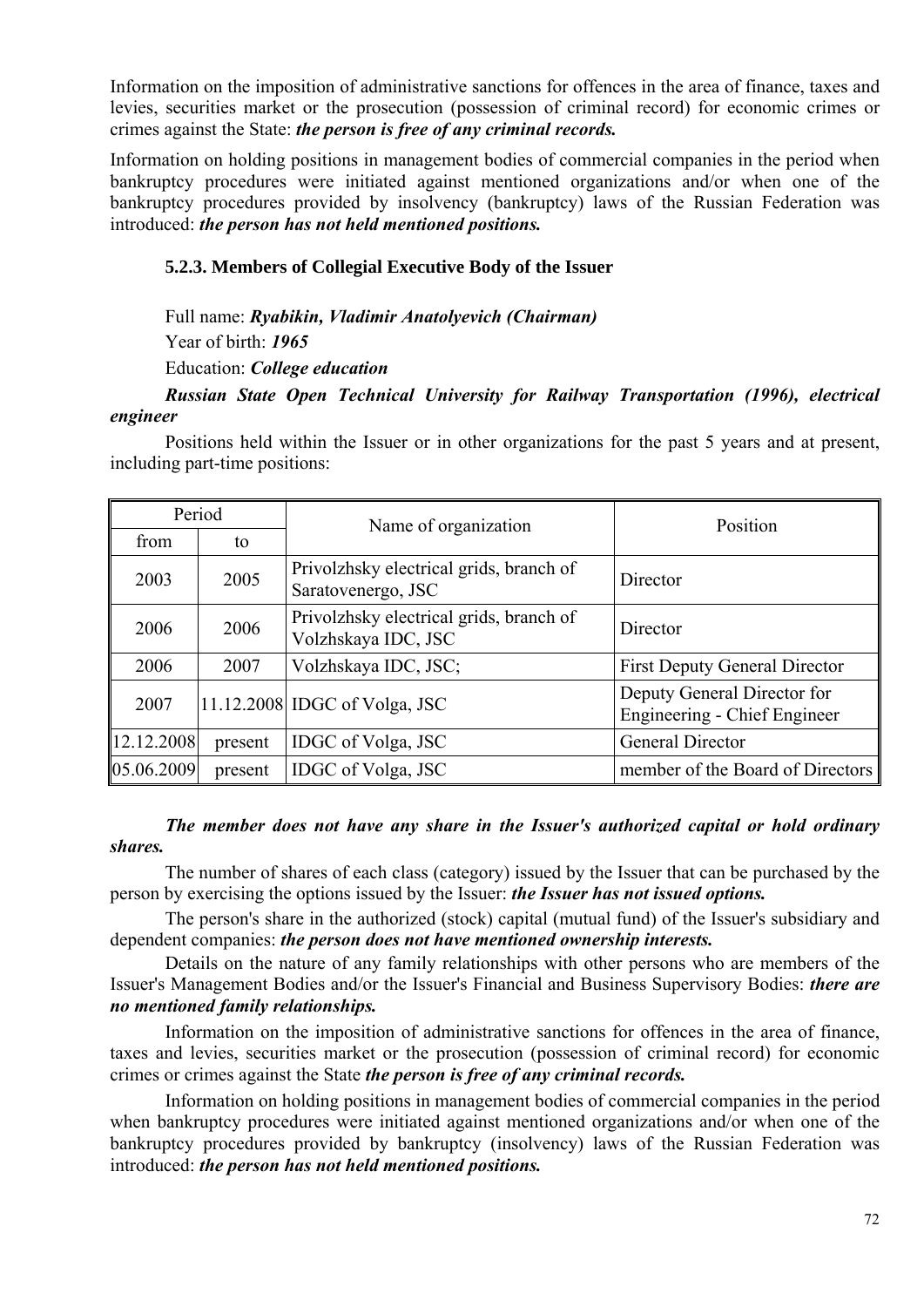# Full name: *Berezovsky, Aleksey Alekseyevich*  Year of birth: *1960* Education: *College education*

### *N.G. Chernyshevsky Saratov State University (1982), physics teacher*

Positions held within the Issuer or in other organizations for the past 5 years and at present, including part-time positions:

| Period     |         | Name of organization                     | Position                                                       |  |
|------------|---------|------------------------------------------|----------------------------------------------------------------|--|
| from       | to      |                                          |                                                                |  |
| 2003       | 2006    | Sartekhstroyinvest, CJSC                 | Advisor of General Director for Economics,<br>General Director |  |
| 2006       | present | Arkada Group of companies,<br><b>LLC</b> | President                                                      |  |
| 21.09.2009 | present | IDGC of Volga, JSC                       | Deputy General Director for Economy and<br>Finance             |  |

# *The member does not have any share in the Issuer's authorized capital or hold ordinary shares.*

The number of shares of each class (category) issued by the Issuer that can be purchased by the person by exercising the options issued by the Issuer: *the Issuer has not issued options.*

The person's share in the authorized (stock) capital (mutual fund) of the Issuer's subsidiary and dependent companies: *the person does not have mentioned ownership interests.*

Details on the nature of any family relationships with other persons who are members of the Issuer's Management Bodies and/or the Issuer's Financial and Business Supervisory Bodies: *there are no mentioned family relationships.*

Information on the imposition of administrative sanctions for offences in the area of finance, taxes and levies, securities market or the prosecution (possession of criminal record) for economic crimes or crimes against the State *the person is free of any criminal records.*

Information on holding positions in management bodies of commercial companies in the period when bankruptcy procedures were initiated against mentioned organizations and/or when one of the bankruptcy procedures provided by bankruptcy (insolvency) laws of the Russian Federation was introduced: *the person has not held mentioned positions.*

Full name: *Kucherenko, Vladimir Ivanovich*

Year of birth: *1957*

Education: *College education* 

*Saratov Polytechnical Institute (1980), electrical engineer*

| Period     |      | Name of organization | Position                                                                                 |  |
|------------|------|----------------------|------------------------------------------------------------------------------------------|--|
| from       | to   |                      |                                                                                          |  |
| 1993       | 2005 | Saratovenergo, JSC   | Head of the Central Service for Voltage<br>Protection and High-voltage Equipment Testing |  |
| 01.01.2006 | 2007 | Volzhskaya TGK, JSC  | Deputy Head of the Department for Operation<br>and Maintenance of Electrical Equipment   |  |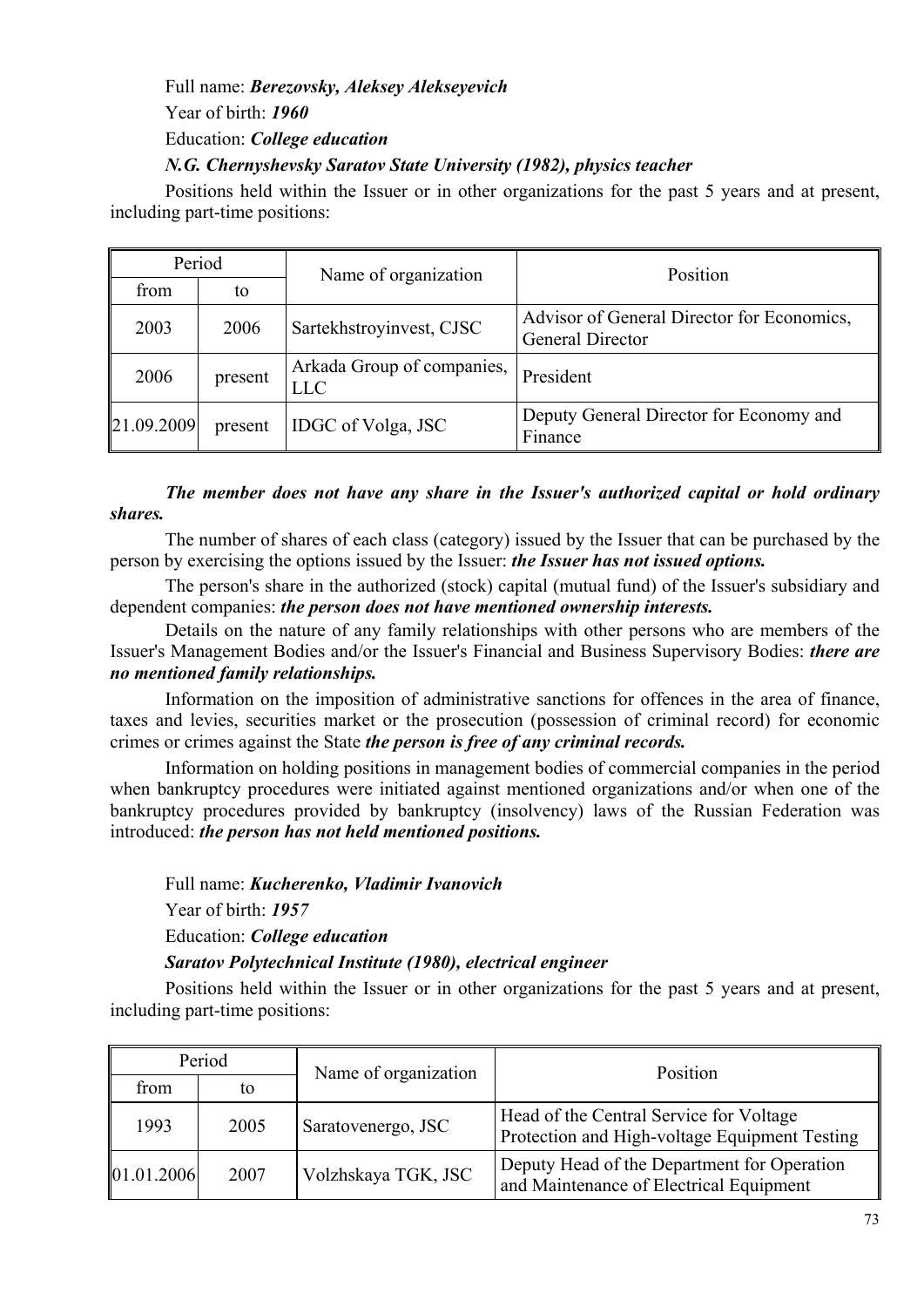| 20.08.2007 | 2008    | IDGC of Volga, JSC                                   | Director for Technical Development and<br>Operation                                                        |
|------------|---------|------------------------------------------------------|------------------------------------------------------------------------------------------------------------|
|            |         | $\parallel$ 15.12.2008 23.02.2009 IDGC of Volga, JSC | Acting Deputy General Director for Engineering -<br>Chief Engineer                                         |
| 24.02.2009 | present | IDGC of Volga, JSC                                   | Deputy General Director for Engineering - Chief<br>Engineer                                                |
| 01.03.2010 | present | IDGC of Volga, JSC                                   | Acting Deputy-General Director of IDGC of<br>Volga, JSC – director of Saratov Distribution<br>grids branch |

### *The member does not have any share in the Issuer's authorized capital or hold ordinary shares.*

The number of shares of each class (category) issued by the Issuer that can be purchased by the person by exercising the options issued by the Issuer: *the Issuer has not issued options.*

The person's share in the authorized (stock) capital (mutual fund) of the Issuer's subsidiary and dependent companies: *the person does not have mentioned ownership interests.*

Details on the nature of any family relationships with other persons who are members of the Issuer's Management Bodies and/or the Issuer's Financial and Business Supervisory Bodies: *there are no mentioned family relationships.*

Information on the imposition of administrative sanctions for offences in the area of finance, taxes and levies, securities market or the prosecution (possession of criminal record) for economic crimes or crimes against the State *the person is free of any criminal records.*

Information on holding positions in management bodies of commercial companies in the period when bankruptcy procedures were initiated against mentioned organizations and/or when one of the bankruptcy procedures provided by bankruptcy (insolvency) laws of the Russian Federation was introduced: *the person has not held mentioned positions.*

Full name: *Ponomarev, Vladimir Borisovich* 

Year of birth: *1950*

Education: *College education* 

### *N.G. Chernyshevsky Saratov State University (1973), engineer-geologist*

Positions held within the Issuer or in other organizations for the past 5 years and at present, including part-time positions:

| Period     |         | Name of organization                           | Position                                                         |  |
|------------|---------|------------------------------------------------|------------------------------------------------------------------|--|
| from       | to      |                                                |                                                                  |  |
| 2001       | 2005    | Saratovenergo, JSC                             | Head of the Department for Safety and Operation<br>Conditions    |  |
| 01.01.2006 | 2007    | Volzhskaya IDC, JSC                            | Head of the Department for Safety                                |  |
| 14.05.2007 | 2007    | Volzhskaya IDC, JSC                            | Director for Economic Security and Operation<br>Conditions       |  |
|            |         | $[03.10.2007]$ 23.04.2009   IDGC of Volga, JSC | Deputy General Director for Economic Security<br>and Controlling |  |
| 24.04.2009 | present | IDGC of Volga, JSC                             | Deputy General Director for Security                             |  |

*The member does not have any share in the Issuer's authorized capital or hold ordinary*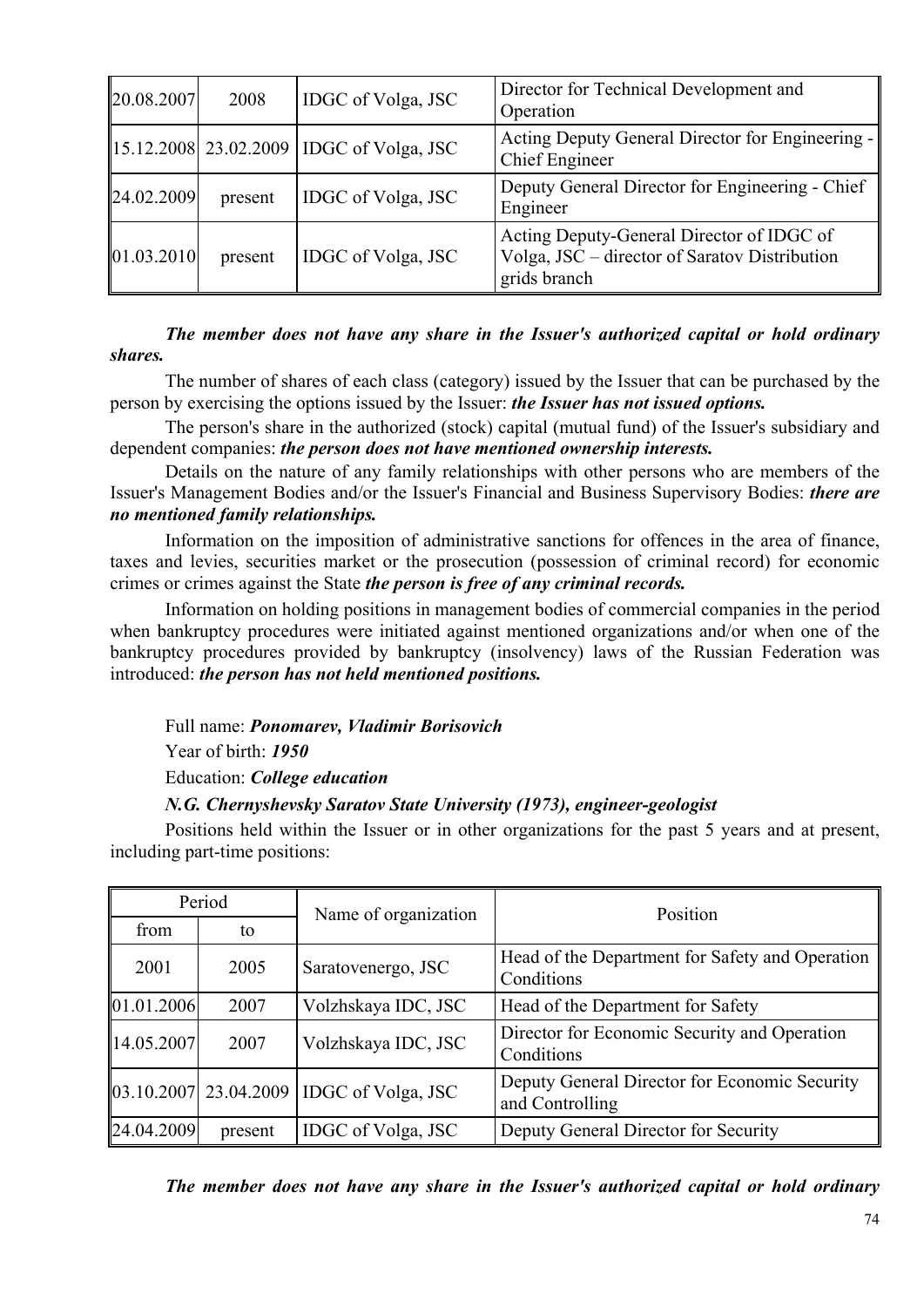#### *shares.*

The number of shares of each class (category) issued by the Issuer that can be purchased by the person by exercising the options issued by the Issuer: *the Issuer has not issued options.*

The person's share in the authorized (stock) capital (mutual fund) of the Issuer's subsidiary and dependent companies: *the person does not have mentioned ownership interests.*

Details on the nature of any family relationships with other persons who are members of the Issuer's Management Bodies and/or the Issuer's Financial and Business Supervisory Bodies: *there are no mentioned family relationships.*

Information on the imposition of administrative sanctions for offences in the area of finance, taxes and levies, securities market or the prosecution (possession of criminal record) for economic crimes or crimes against the State *the person is free of any criminal records.*

Information on holding positions in management bodies of commercial companies in the period when bankruptcy procedures were initiated against mentioned organizations and/or when one of the bankruptcy procedures provided by bankruptcy (insolvency) laws of the Russian Federation was introduced: *the person has not held mentioned positions.*

Full name: *Pyatigor, Viktor Ivanovich* 

Year of birth: *1951*

Education: *College education* 

### *Tselinograd Agricultural Institute (1974), electrical engineer*

Positions held within the Issuer or in other organizations for the past 5 years and at present, including part-time positions:

| Period |         | Name of organization       | Position                                                                  |  |
|--------|---------|----------------------------|---------------------------------------------------------------------------|--|
| from   | to      |                            |                                                                           |  |
| 2004   | 2005    | FGC UES, JSC               | Deputy Head of the Department for Regional Power<br><b>Grid Complexes</b> |  |
| 2005   | 2007    | Voronezhenergo, JSC        | <b>General Director</b>                                                   |  |
| 2007   | 2009    | <b>IDGC</b> of Center, JSC | Deputy General Director - Managing Director of<br>Voronezhenergo, JSC     |  |
| 2009   | present | IDGC of Volga, JSC         | Deputy General Director for Development and Sales                         |  |

### *The member does not have any share in the Issuer's authorized capital or hold ordinary shares.*

The number of shares of each class (category) issued by the Issuer that can be purchased by the person by exercising the options issued by the Issuer: *the Issuer has not issued options.*

The person's share in the authorized (stock) capital (mutual fund) of the Issuer's subsidiary and dependent companies: *the person does not have mentioned ownership interests.*

Details on the nature of any family relationships with other persons who are members of the Issuer's Management Bodies and/or the Issuer's Financial and Business Supervisory Bodies: *there are no mentioned family relationships.*

Information on the imposition of administrative sanctions for offences in the area of finance, taxes and levies, securities market or the prosecution (possession of criminal record) for economic crimes or crimes against the State *the person is free of any criminal records.*

Information on holding positions in management bodies of commercial companies in the period when bankruptcy procedures were initiated against mentioned organizations and/or when one of the bankruptcy procedures provided by bankruptcy (insolvency) laws of the Russian Federation was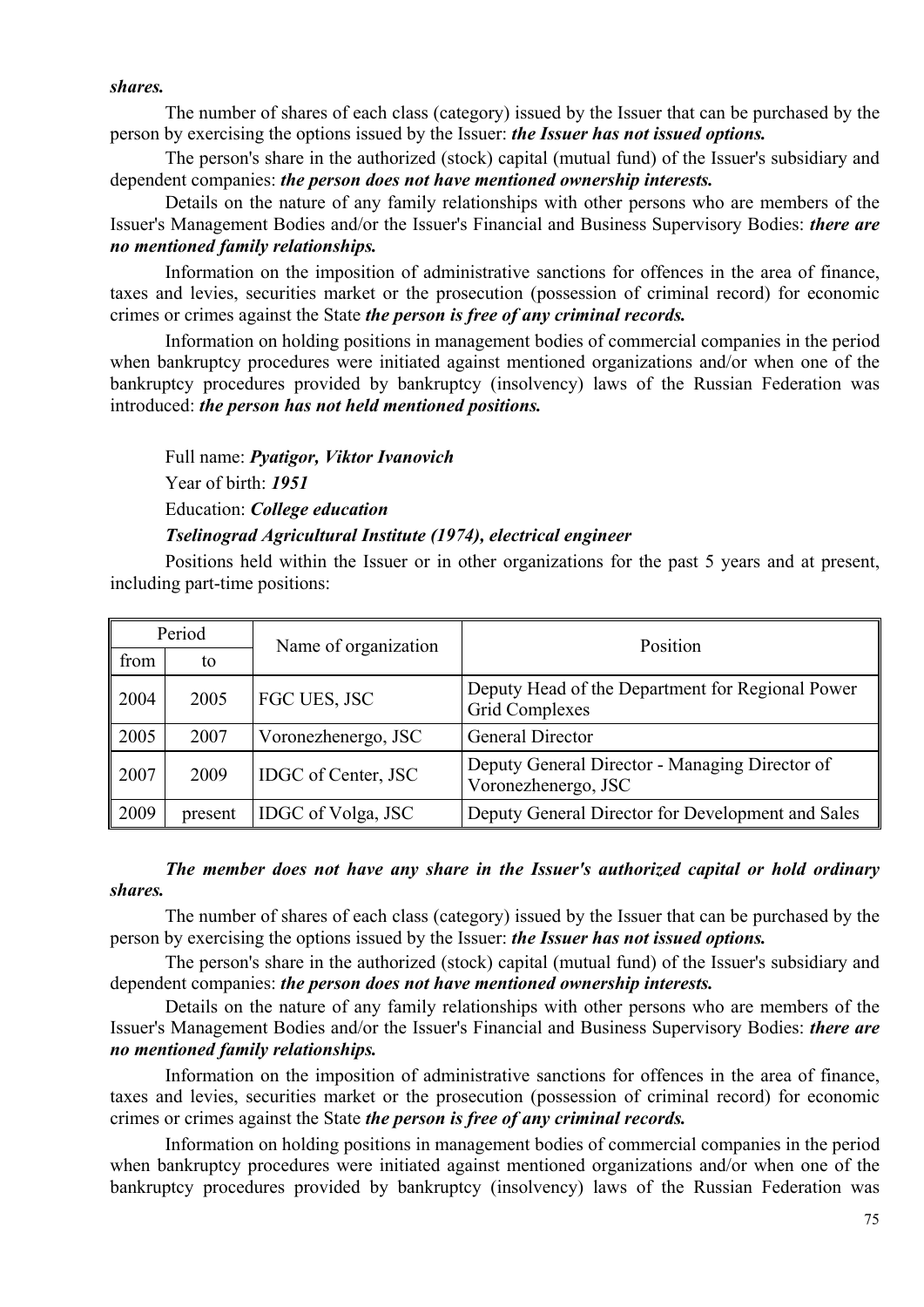Full name: *Rebrova, Nataliya Leonidovna*  Year of birth: *1960* Education: *College education Saratov Polytechnic Institute (1983), engineer-economist*

Positions held within the Issuer or in other organizations for the past 5 years and at present, including part-time positions:

| Period     |                         | Name of organization | Position                                                                                        |  |
|------------|-------------------------|----------------------|-------------------------------------------------------------------------------------------------|--|
| from       | to                      |                      |                                                                                                 |  |
| 2006       | 2007                    | Volzhskaya IDC, JSC  | Head of the Corporate Department, Head of the<br>Department for Corporate Affairs               |  |
| 2007       | 2008                    | IDGC of Volga, JSC   | Head of the Department of Corporate Events and<br>Reports by Department of Corporate Governance |  |
| 2008       | 2009                    | IDGC of Volga, JSC   | Head of the Department of Corporate Governance                                                  |  |
|            | [02.03.2009]16.09.2009] | IDGC of Volga, JSC   | Acting Deputy General Director for Corporate<br>Governance                                      |  |
| 17.09.2009 | present                 | IDGC of Volga, JSC   | Deputy General Director for Corporate<br>Governance                                             |  |

Share of affiliated company in the authorized capital of the Issuer, %: *0.000035.*

The affiliated company's portion of ordinary shares of the Issuer, %: *0.000035.*

The number of shares of each class (category) issued by the Issuer that can be purchased by the person by exercising the options issued by the Issuer: *the Issuer has not issued options.*

The person's share in the authorized (stock) capital (mutual fund) of the Issuer's subsidiary and dependent companies: *the person does not have mentioned ownership interests.*

Details on the nature of any family relationships with other persons who are members of the Issuer's Management Bodies and/or the Issuer's Financial and Business Supervisory Bodies: *there are no mentioned family relationships.*

Information on the imposition of administrative sanctions for offences in the area of finance, taxes and levies, securities market or the prosecution (possession of criminal record) for economic crimes or crimes against the State *the person is free of any criminal records.*

Information on holding positions in management bodies of commercial companies in the period when bankruptcy procedures were initiated against mentioned organizations and/or when one of the bankruptcy procedures provided by bankruptcy (insolvency) laws of the Russian Federation was introduced: *the person has not held mentioned positions.*

Full name: *Solostovsky, Viktor Nikolayevich*  Year of birth: *1951* Education: *College education Saratov Polytechnic Institute (1973), heat power engineer*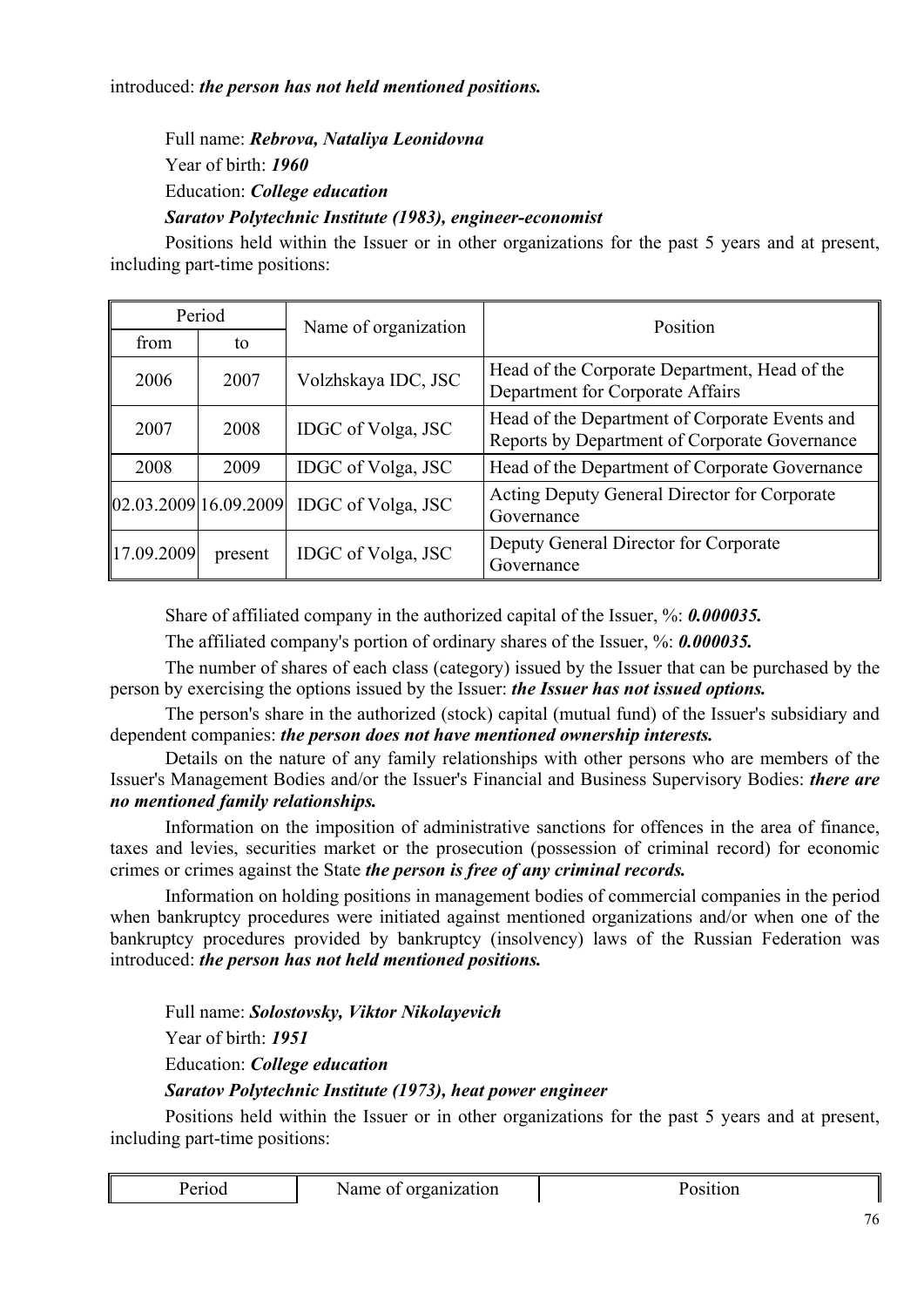| from       | to      |                           |                                                  |  |
|------------|---------|---------------------------|--------------------------------------------------|--|
| 1997       | 2005    | Saratov CHPP-5, branch of | Director                                         |  |
|            |         | Saratovenergo, JSC        |                                                  |  |
| 01.01.2006 | 2006    | Saratov CHPP-5, branch of | Director                                         |  |
|            |         | Volzhskaya TGK, JSC       |                                                  |  |
|            |         |                           | Deputy Technical Director at the                 |  |
| 24.05.2006 | 2008    | Volzhskaya TGK, JSC       | Administrative Directorate for Saratov<br>Region |  |
|            |         | Engels CHPP-3, branch of  |                                                  |  |
| 27.05.2008 | 2009    | Volzhskaya TGK, JSC       | Director - Chief Engineer                        |  |
| 02.02.2009 | 2009    | IDGC of Volga, JSC        | <b>Advisor of General Director</b>               |  |
| 25.02.2009 | present | <b>IDGC</b> of Volga, JSC | Deputy General Director for Capital<br>Projects  |  |

Share of affiliated company in the authorized capital of the Issuer, %: *0.00004.*

The affiliated company's portion of ordinary shares of the Issuer, %: *0.00004.*

The number of shares of each class (category) issued by the Issuer that can be purchased by the person by exercising the options issued by the Issuer: *the Issuer has not issued options.*

The person's share in the authorized (stock) capital (mutual fund) of the Issuer's subsidiary and dependent companies: *the person does not have mentioned ownership interests.*

Details on the nature of any family relationships with other persons who are members of the Issuer's Management Bodies and/or the Issuer's Financial and Business Supervisory Bodies: *there are no mentioned family relationships.*

Information on the imposition of administrative sanctions for offences in the area of finance, taxes and levies, securities market or the prosecution (possession of criminal record) for economic crimes or crimes against the State *the person is free of any criminal records.*

Information on holding positions in management bodies of commercial companies in the period when bankruptcy procedures were initiated against mentioned organizations and/or when one of the bankruptcy procedures provided by bankruptcy (insolvency) laws of the Russian Federation was introduced: *the person has not held mentioned positions.*

Full name: *Tamlenova, Irina Alekseyevna* 

Year of birth: *1965*

Education: *College education* 

*Saratov Polytechnic Institute (1988), engineer-economist*

| Period     |      | Name of organization                                           | Position                |
|------------|------|----------------------------------------------------------------|-------------------------|
| from       | to   |                                                                |                         |
| 01.09.2003 | 2005 | Privolzhsky electrical grids, branch of<br>Saratovenergo, JSC  | <b>Chief Accountant</b> |
| 01.01.2006 | 2008 | Privolzhsky electrical grids, branch of<br>Volzhskaya IDC, JSC | <b>Chief Accountant</b> |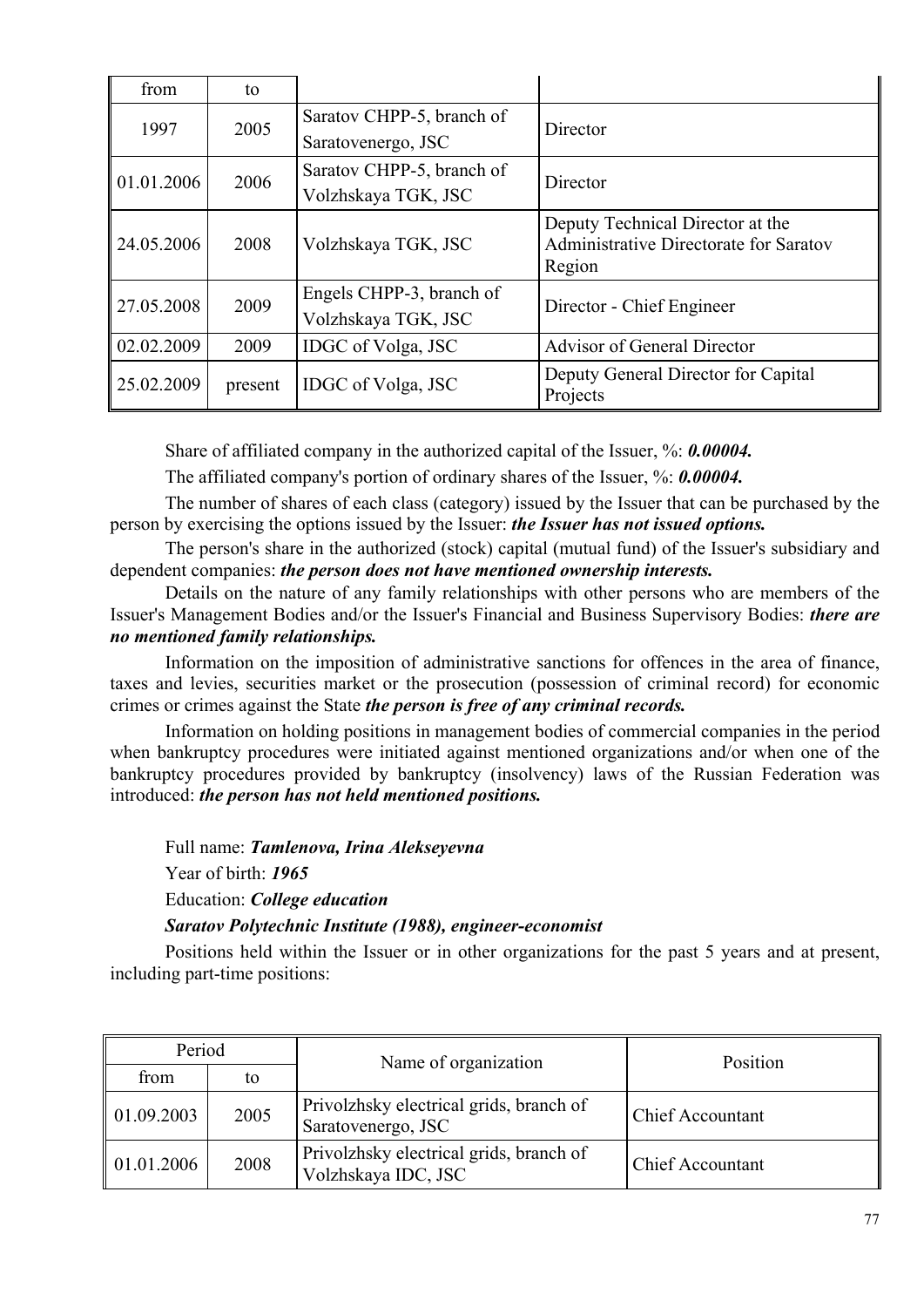| 01.04.2008 | 2009    | Privolzhsky production division of the<br>branch of IDGC of Volga, JSC - Saratov<br>Distribution grids | <b>Chief Accountant</b>                                                      |
|------------|---------|--------------------------------------------------------------------------------------------------------|------------------------------------------------------------------------------|
| 31.03.2009 | present | <b>IDGC</b> of Volga, JSC                                                                              | Chief Accountant - Head of the<br>Department for Accounting and<br>Reporting |

*The member does not have any share in the Issuer's authorized capital or hold ordinary shares.*

The number of shares of each class (category) issued by the Issuer that can be purchased by the person by exercising the options issued by the Issuer: *the Issuer has not issued options.*

The person's share in the authorized (stock) capital (mutual fund) of the Issuer's subsidiary and dependent companies: *the person does not have mentioned ownership interests.*

Details on the nature of any family relationships with other persons who are members of the Issuer's Management Bodies and/or the Issuer's Financial and Business Supervisory Bodies: *there are no mentioned family relationships.*

Information on the imposition of administrative sanctions for offences in the area of finance, taxes and levies, securities market or the prosecution (possession of criminal record) for economic crimes or crimes against the State *the person is free of any criminal records.*

Information on holding positions in management bodies of commercial companies in the period when bankruptcy procedures were initiated against mentioned organizations and/or when one of the bankruptcy procedures provided by bankruptcy (insolvency) laws of the Russian Federation was introduced: *the person has not held mentioned positions.*

Full name: *Frolov, Sergey Petrovich*  Year of birth: *1960* Education: *College education Ulyanovsk Polytechnic Institute (1983), electrical engineer*

Positions held within the Issuer or in other organizations for the past 5 years and at present, including part-time positions:

| Period     |         | Name of organization                                                                                                                                              | Position                                        |  |
|------------|---------|-------------------------------------------------------------------------------------------------------------------------------------------------------------------|-------------------------------------------------|--|
| from       | to      |                                                                                                                                                                   |                                                 |  |
|            |         | $\left  04.11.1983 \right  31.12.2005 \left  \frac{\text{Ulyanovsk Power Grids, business division}}{\text{CFT}} \right $<br>of Ulyanovskenergo, JSC               | Director                                        |  |
|            |         | $\left  01.01.2006 \right  31.03.2008 \left  \frac{\text{Ulyanovsk Distribution Grids, branch of}}{\text{Vlyanovsk Distribution}} \right $<br>Volzhskaya IDC, JSC | Director                                        |  |
| 01.04.2008 | present | Ulyanovsk Distribution Grids, branch of<br>IDGC of Volga, JSC                                                                                                     | Deputy General Director -<br>Director of branch |  |

### *The member does not have any share in the Issuer's authorized capital or hold ordinary shares.*

The number of shares of each class (category) issued by the Issuer that can be purchased by the person by exercising the options issued by the Issuer: *the Issuer has not issued options.*

The person's share in the authorized (stock) capital (mutual fund) of the Issuer's subsidiary and dependent companies: *the person does not have mentioned ownership interests.*

Details on the nature of any family relationships with other persons who are members of the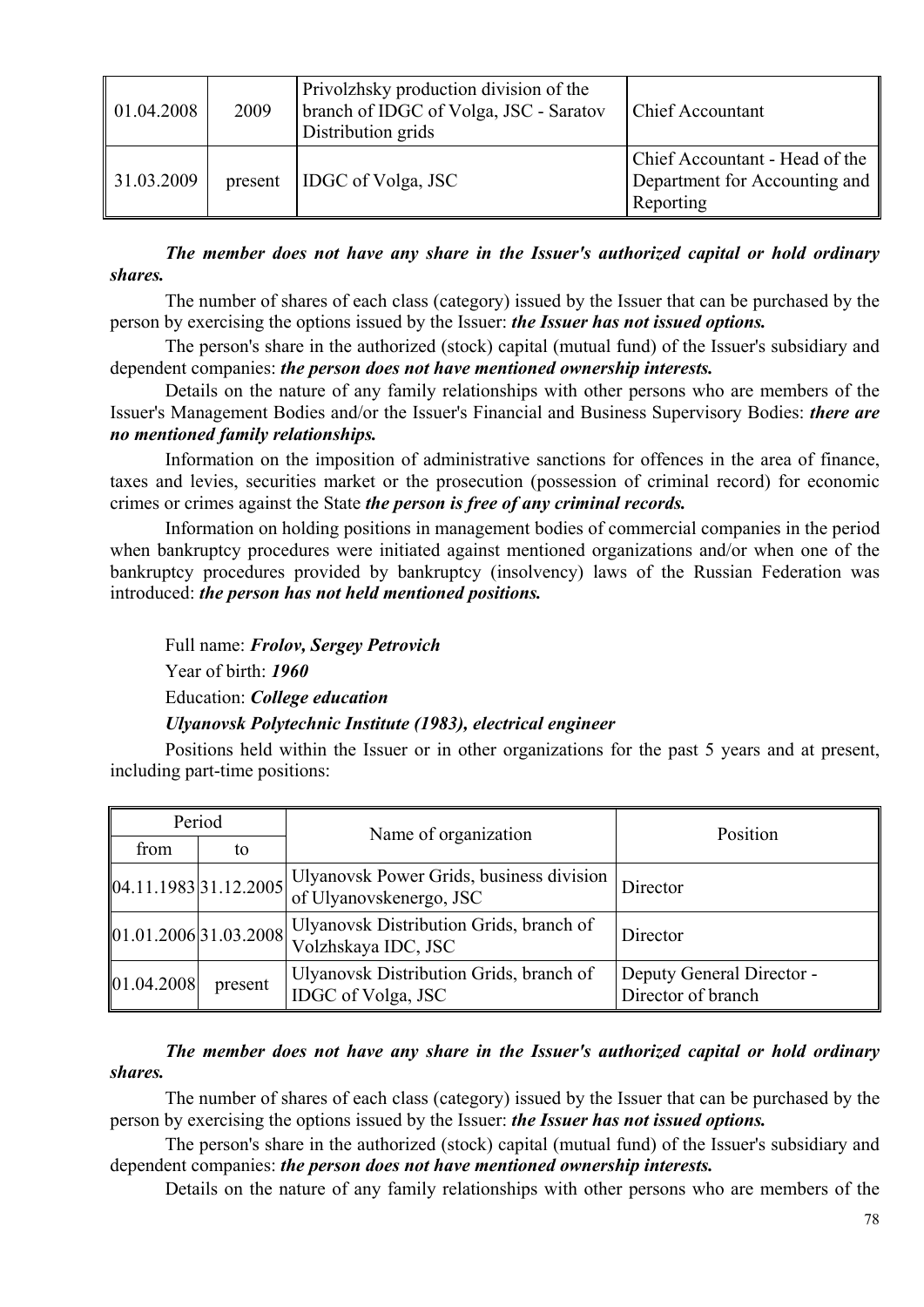Issuer's Management Bodies and/or the Issuer's Financial and Business Supervisory Bodies: *there are no mentioned family relationships.*

Information on the imposition of administrative sanctions for offences in the area of finance, taxes and levies, securities market or the prosecution (possession of criminal record) for economic crimes or crimes against the State *the person is free of any criminal records.*

Information on holding positions in management bodies of commercial companies in the period when bankruptcy procedures were initiated against mentioned organizations and/or when one of the bankruptcy procedures provided by bankruptcy (insolvency) laws of the Russian Federation was introduced: *the person has not held mentioned positions.*

### **5.3. Information on the amount of rewards, benefits and/or compensations due to each Management Body of the Issuer**

Information on the amount of reward due to each Management Body (excluding a natural person holding the position of Sole Executive Body of the Issuer). Information on the type of rewards, including salaries, bonuses, fees, benefits and/or compensations of expenses as well as other pecuniary rewards which were paid by the Issuer for the last closed fiscal year:

Board of Directors:

| Reward, RUR                   | 5,880,534      |
|-------------------------------|----------------|
| Salaries, RUR                 | 5,282,490      |
| Bonuses, RUR                  |                |
| Fees, RUR                     | $\mathbf{0}$   |
| Benefits, RUR                 | $\overline{0}$ |
| Compensation of expenses, RUR | 0 <sup>1</sup> |
| Other pecuniary rewards, RUR  | 0 <sup>1</sup> |
| Other, RUR                    | $\overline{0}$ |
| Total, RUR                    | 11,163,024     |

Information on effective agreements on paying such rewards in the current financial year.

Agreements on rewards have not been concluded in the current financial year.

Awarding rewards to the members of the Board of Directors of the Issuer is made in compliance with the Regulation on awarding rewards and compensations to the members of the Board of Directors of IDGC of Volga, JSC approved by the decision of the Annual General Shareholders' Meeting of the IDGC of Volga, JSC (Minutes No. 1/2008 of June 7, 2008).

The amount of reward due to this body for the last closed financial year as set (approved) by the authorized management body of the Issuer but remaining outstanding at the end date of the reporting period: *there are no unpaid rewards*

Collegial Executive Body:

| Reward, RUR           | 1,107,360  |
|-----------------------|------------|
| Salaries, RUR         |            |
| <b>Bonuses, RUR</b>   | 35,152,361 |
| $\parallel$ Fees, RUR |            |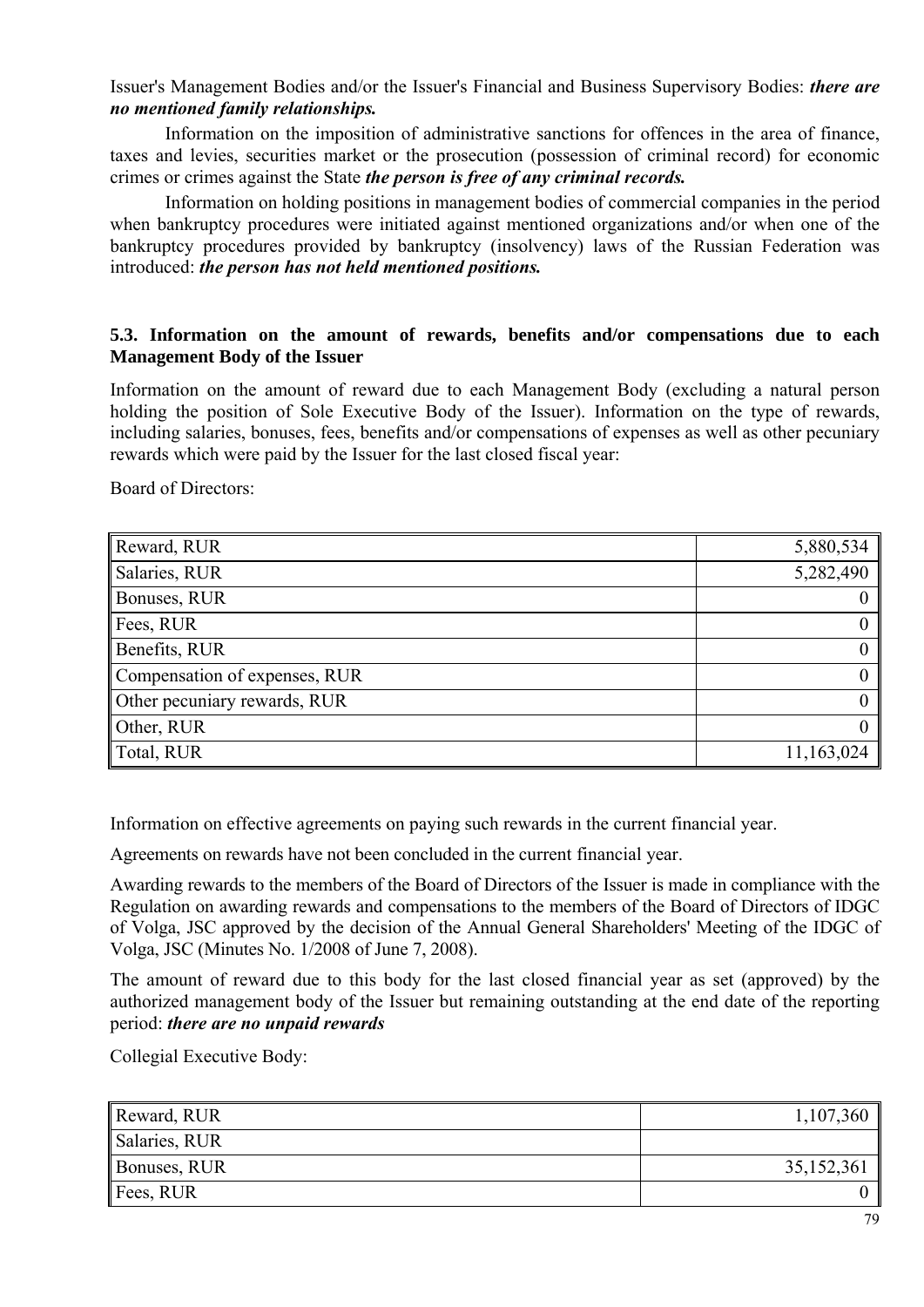| Benefits, RUR                 |            |
|-------------------------------|------------|
| Compensation of expenses, RUR |            |
| Other pecuniary rewards, RUR  |            |
| Other, RUR                    |            |
| Total, RUR                    | 36,259,721 |

Information on effective agreements on paying such rewards in the current financial year.

As of November 30, 2009, pursuant to the Charter and the Regulation on the Management Board, the Issuer concluded additional agreements to the Employment Agreement on Exercising Powers of Collegial Executive Body which entitle the members of the Management Board of the Company to receive a monthly bonus of 15,830 rubles for the period of their powers.

The amount of reward due to this body for the last closed financial year as set (approved) by the authorized management body of the Issuer but remaining outstanding at the end date of the reporting period: *there are no unpaid rewards* 

### **5.4. Information on the structure and responsibilities of the Issuer's Financial and Business Supervisory Bodies**

Detailed description of the structure of the Issuer's Financial and Business Supervisory Bodies as stipulated in the Charter (Constituent Documents) of the Issuer:

Business and Financial Supervisory Body of the Issuer is represented by the Audit Commission. According to the paragraph 24.1 of the Article 24 of the Charter of the Issuer, the Audit Commission contains 5 (Five) members. According to the paragraph 24.3 of the Article 24, responsibilities of the Audit Commission of the Company include:

- verification of the integrity of data in the annual report, annual accounting reports, profit and loss account the Company;

- analysis of the financial condition of the Company, identification of opportunities for improvement in the financial condition of the Company and working out recommendations for the Company's Management Bodies;

- organization and carrying out of the verification (audit) of financial and business activity of the Company, including:

- verification (audit) of financial, accounting, payment and other documents of the Company related to the Company's financial and business activities for the compliance with laws of the Russian Federations, Charter, Policies and Regulations of the Company and other corporate documents;

- supervision over preservation and use of fixed assets;

- supervision over the compliance with the procedure for the writing off bad debts as losses of the Company;

- supervision over the use of funds of the Company in accordance to approved business plan and the budget of the Company;

- supervision over the accumulation and use of reserve and other special purpose funds of the Company;

- verification of the accuracy and promptness of accruing and paying out the dividends on the Company's shares, interests on bonds, and earnings on other securities;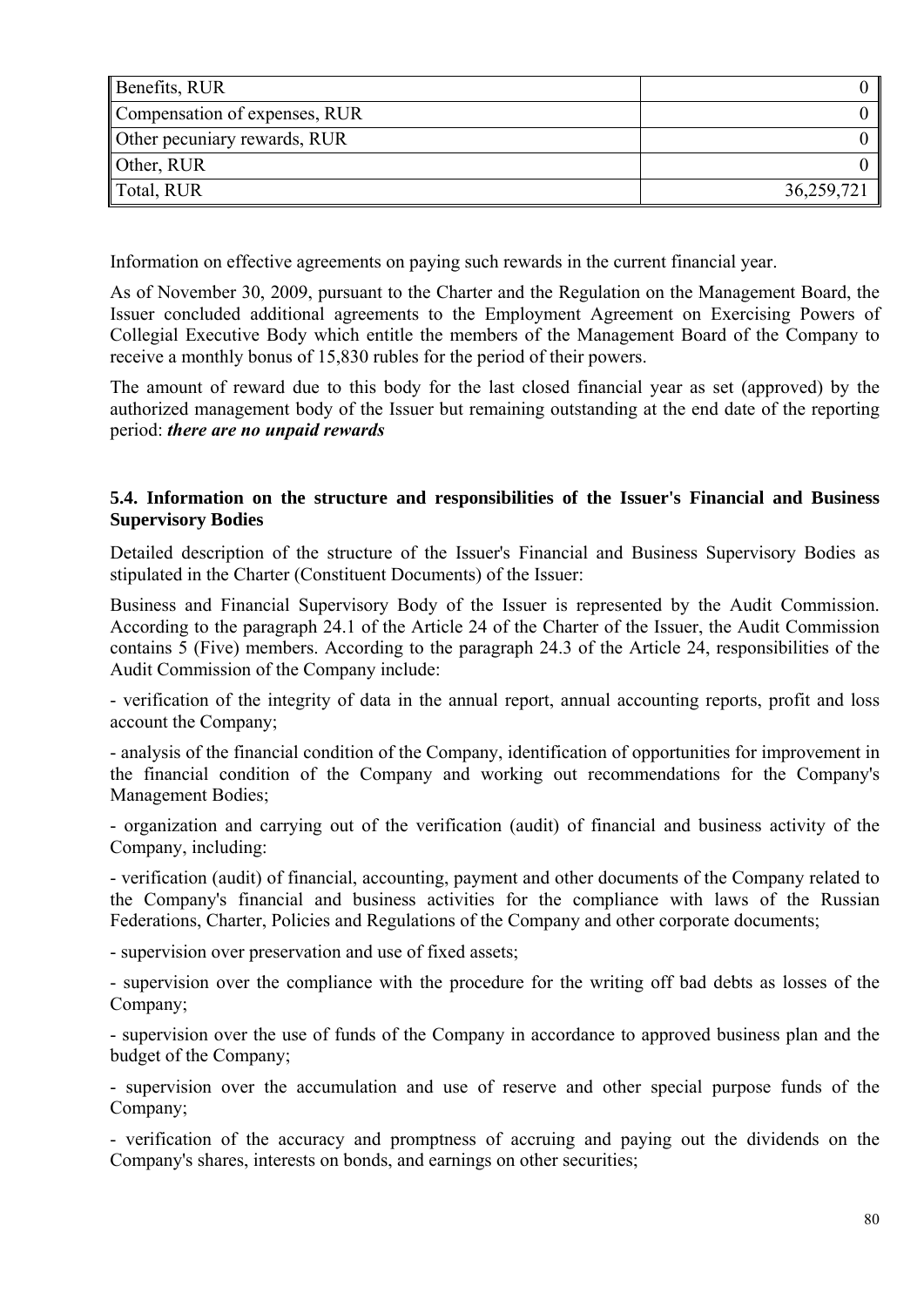- follow-up control of the execution of previously issued instructions for elimination of irregularities and shortcomings identified by previous verifications (audits);

- performing other actions (measures) associated with the audit of financial and business activities of the Company.

### *The Issuer has set up the Department for Internal Audit.*

Duration of the Department for Internal Audit/Control and its key members.

According to the Organizational Structure of the Issuer approved by the Board of Directors of the Company (Minutes No. 1 of July 17, 2007), the Department for Internal Control and Audit was established. As of April 22, 2009, according to a new organizational structure of administration approved by the Board of Directors of IDGC of Volga, JSC (Minutes No. 16 of April 7, 2009), the Department for Internal Control and Audit was renamed to the Department for Internal Audit.

Key member of the Department for Internal Audit of IDGC of Volga, JSC is the Head of the Department for Internal Audit of IDGC of Volga, JSC, Klimova Elena Viktorovna.

Major functions of the Department for Internal Audit; accountability of the Department for Internal Audit and its relationships with Executive Bodies of the Issuer and the Board of Directors (Supervisory Council) of the Issuer:

According to the Article 4 of the Regulation on the Department for Internal Audit (hereinafter referred to as Regulation), the Department performs the following major functions:

3.1. Audit of the Company's technical, financial and management reports, analysis of their integrity, and evaluation of the promptness of their preparation and submitting.

3.2. Supervision over the compliance with laws and bylaws as well as with the requirements of the Accounting Policy of the Company, instructions, decisions, orders of executives and (or) shareholders of the Company.

3.3. Working out audit programs and plans.

3.4. Auditing the business units of the Company in accordance to approved plan.

3.5. Collection of audit-related data and its analysis for reaching the goals of internal audit.

3.6. Control and audit of the proper use of funds of the Company and its business units.

3.7. Audit of the preservation and effectiveness of use of the Company's assets.

3.8. Monitoring the plan for the use of funds for various projects and programs and the analysis of their fulfillment and economic efficiency.

3.9. Carrying out extraordinary targeted audit, express analyses and inventory auditing in order to identify and eliminate debts and deficiencies; analysis of payables and receivables, working out recommendations and timely instructions for reducing debts.

3.10. Targeted audit of the quantity of works on repair and capital projects.

3.11. Audit of procurement activities of the Company and its business units.

3.12. Supervision over the execution of Decisions approved by the Company's management on elimination and prevention of irregularities identified by internal control and audit.

3.13. Monitoring of data contained in internal control and audit reports, processing monitoring analytic data.

3.14. Preparation of audit reports, analytical reports, memos and opinions.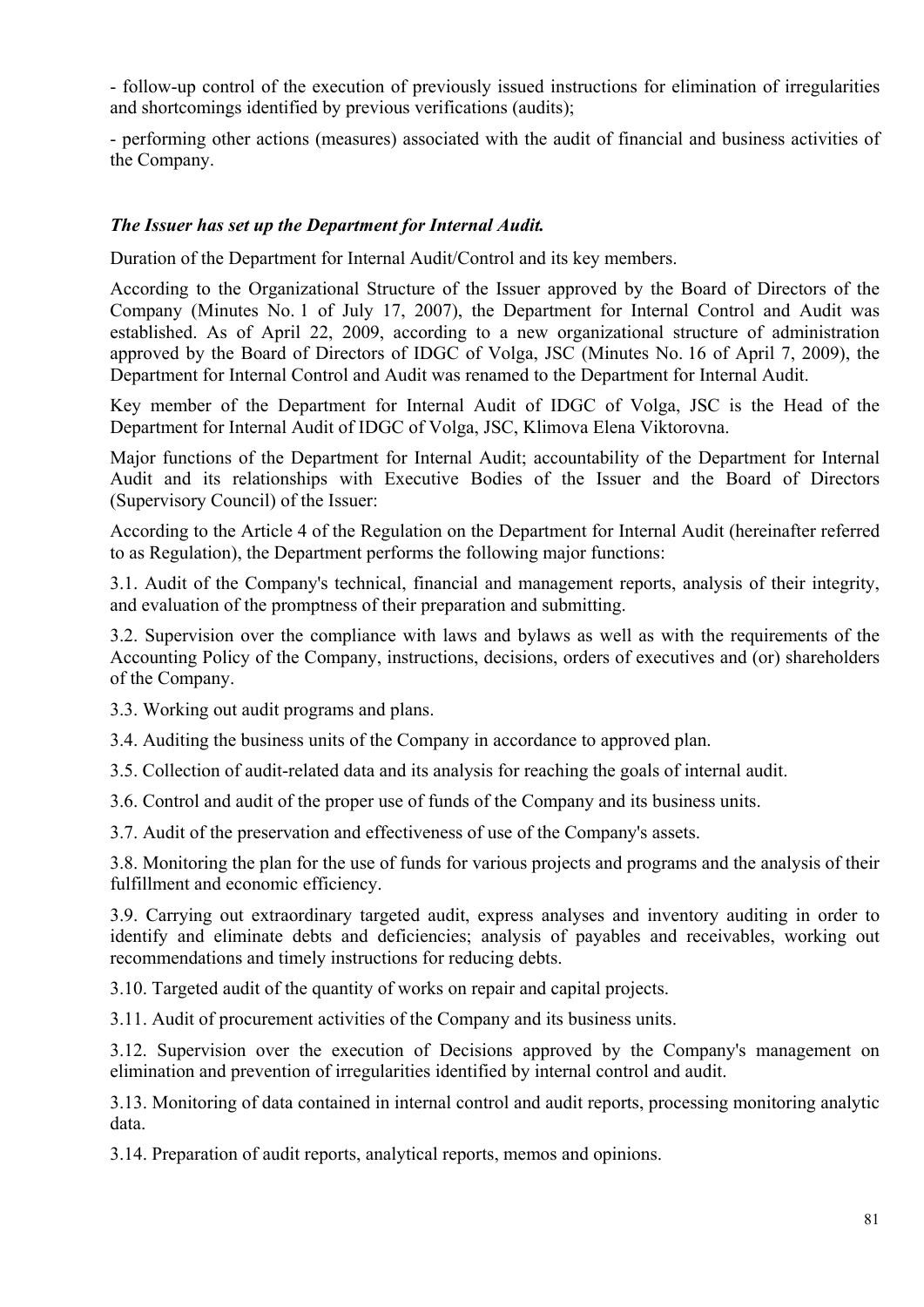3.15. Providing information on substantial risks, control and corporate governance problems and other information needed by the Company's top-management as well as recommendations on the improvement of existing systems.

3.16. Execution of individual instructions of the General Director of the Company, Deputy General Director for Security, Deputy General Director for Economy and Finance.

3.17. Taking part in the planning of the Company's activities on matters assigned to the responsibilities of the Department for Internal Audit.

Interaction the Department for Internal Audit and External Auditor of the Issuer.

According to Regulation, the Department for Internal Audit is functionally subordinated to the General Director of the Issuer and directly to the Deputy General Director for Security while as far as financial and economic issues are concerned, it is functionally subordinated to the Deputy General Director for Economy and Finance.

### *The Issuer has endorsed (approved) a regulation that provides the rules for prevention of use of confidential (insider) information.*

IDGC of Volga, JSC applies the Regulation on Insider Information of August 29, 2007 approved by the Board of Directors of IDGC of Volga, JSC (Minutes No. 2).

Full version of the Regulation is available for free at: *www.mrsk-volgi.ru/ ru/aktsioneram\_i\_investoram/korporativnie\_dokumenti/vnutrennie\_dokumenti\_obcshestva/.*

### **5.5. Information on the members of the Issuer's Business and Financial Supervisory Bodies**

Name of the Issuer's Financial and Business Supervisory Body: *Audit Commission*

Full name: *Rokhlina, Olga Vladimirovna (Chairman)* Year of birth: *1974* Education: *higher S.P. Korolev Samara State Aerospace University (1997)*

Positions held within the Issuer or in other organizations for the past 5 years and at present, including part-time positions:

| Period  |         | Name of organization                        | Position                                                                                                                                    |
|---------|---------|---------------------------------------------|---------------------------------------------------------------------------------------------------------------------------------------------|
| from    | to      |                                             |                                                                                                                                             |
|         |         | 01.06.2004   01.07.2008   RAO UES of Russia | Lead Expert of the Unit for Audit<br>Methodology of the Department for<br>Internal Audit at the Corporate Center                            |
| 07.2008 | present | <b>IDGC</b> Holding, JSC                    | Chief Expert of the Department of<br>Internal Control, Audit and Expertise<br>of the Department for Internal Control<br>and Risk Management |

*The member does not have any share in the Issuer's authorized capital or hold ordinary shares*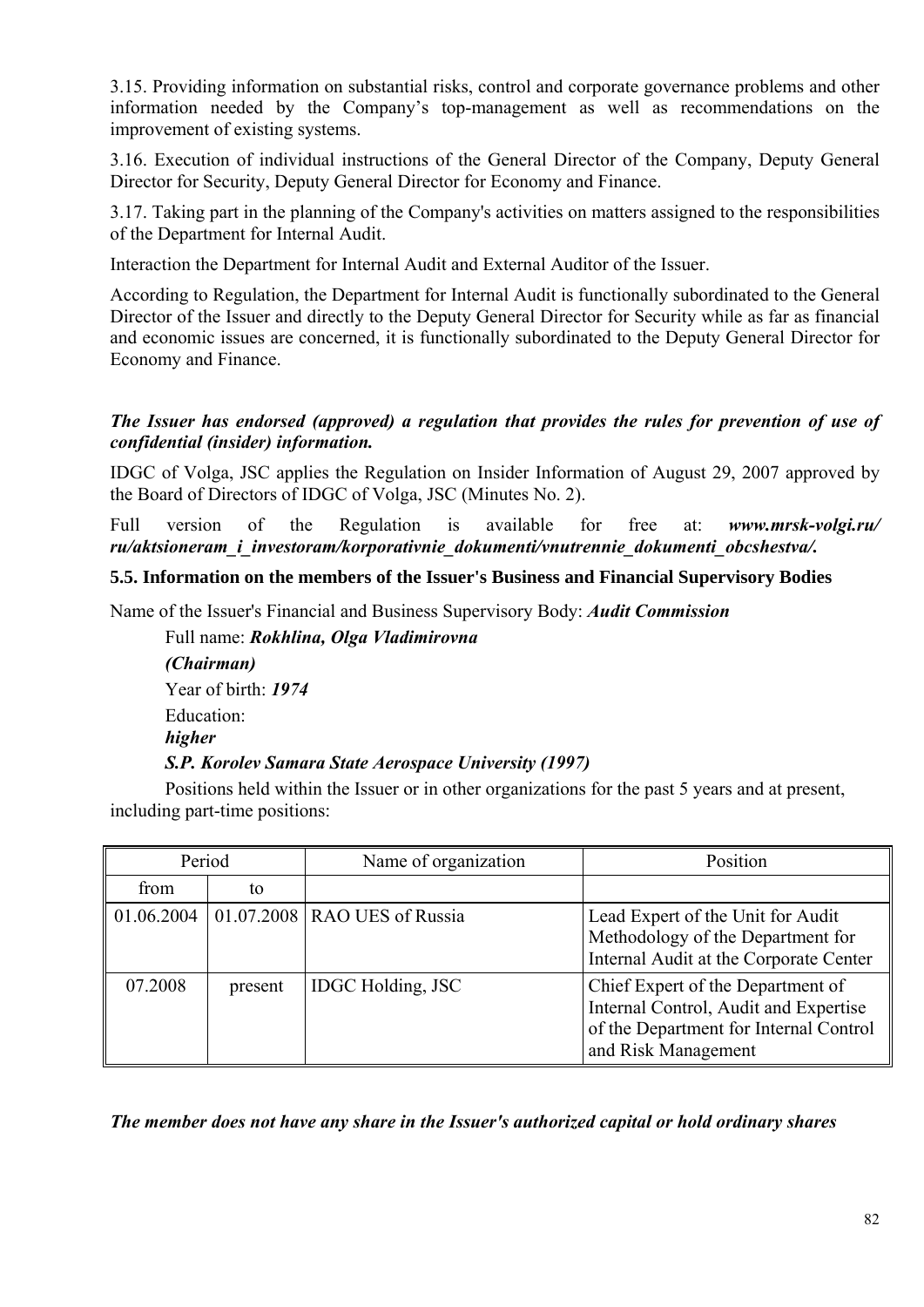The number of shares of each class (category) issued by the Issuer that can be purchased by the person by exercising the options issued by the Issuer: *the Issuer has not issued options.*

The person's share in the authorized (stock) capital (mutual fund) of the Issuer's branches and affiliates: *the person does not have mentioned ownership interests.*

Details on the nature of any family relationships with other persons who are members of the Issuer's Management Bodies and/or the Issuer's Financial and Business Supervisory Bodies: *there are no mentioned family relationships.*

Information on the imposition of administrative sanctions for offences in the area of finance, taxes and levies, securities market or the prosecution (possession of criminal record) for economic crimes or crimes against the State: *the person is free of any criminal records.* 

Information on holding positions in management bodies of commercial companies in the period when bankruptcy procedures were initiated against mentioned organizations and/or when one of the bankruptcy procedures provided by insolvency (bankruptcy) laws of the Russian Federation was introduced: *the person has not held mentioned positions.* 

Full name: *Alimuradova, Izumrud Aligadzhievna*  Year of birth: *1971* Education: *higher* 

# *Dagestan State University named after V.I. Lenin, Ph.D. in Economics*

Positions held within the Issuer or in other organizations for the past 5 years and at present, including part-time positions:

| Period |         | Name of organization     | Position                                               |
|--------|---------|--------------------------|--------------------------------------------------------|
| from   | to      |                          |                                                        |
| 2003   | 2009    | Energoconsalting, LLC    | Director for Development                               |
| 2009   | present | <b>IDGC Holding, JSC</b> | Department for Internal Control<br>and Risk Management |

### *The member does not have any share in the Issuer's authorized capital or hold ordinary shares*

The number of shares of each class (category) issued by the Issuer that can be purchased by the person by exercising the options issued by the Issuer: *the Issuer has not issued options.*

The person's share in the authorized (stock) capital (mutual fund) of the Issuer's branches and affiliates: *the person does not have mentioned ownership interests.*

Details on the nature of any family relationships with other persons who are members of the Issuer's Management Bodies and/or the Issuer's Financial and Business Supervisory Bodies: *there are no mentioned family relationships.*

Information on the imposition of administrative sanctions for offences in the area of finance, taxes and levies, securities market or the prosecution (possession of criminal record) for economic crimes or crimes against the State: *the person is free of any criminal records.* 

Information on holding positions in management bodies of commercial companies in the period when bankruptcy procedures were initiated against mentioned organizations and/or when one of the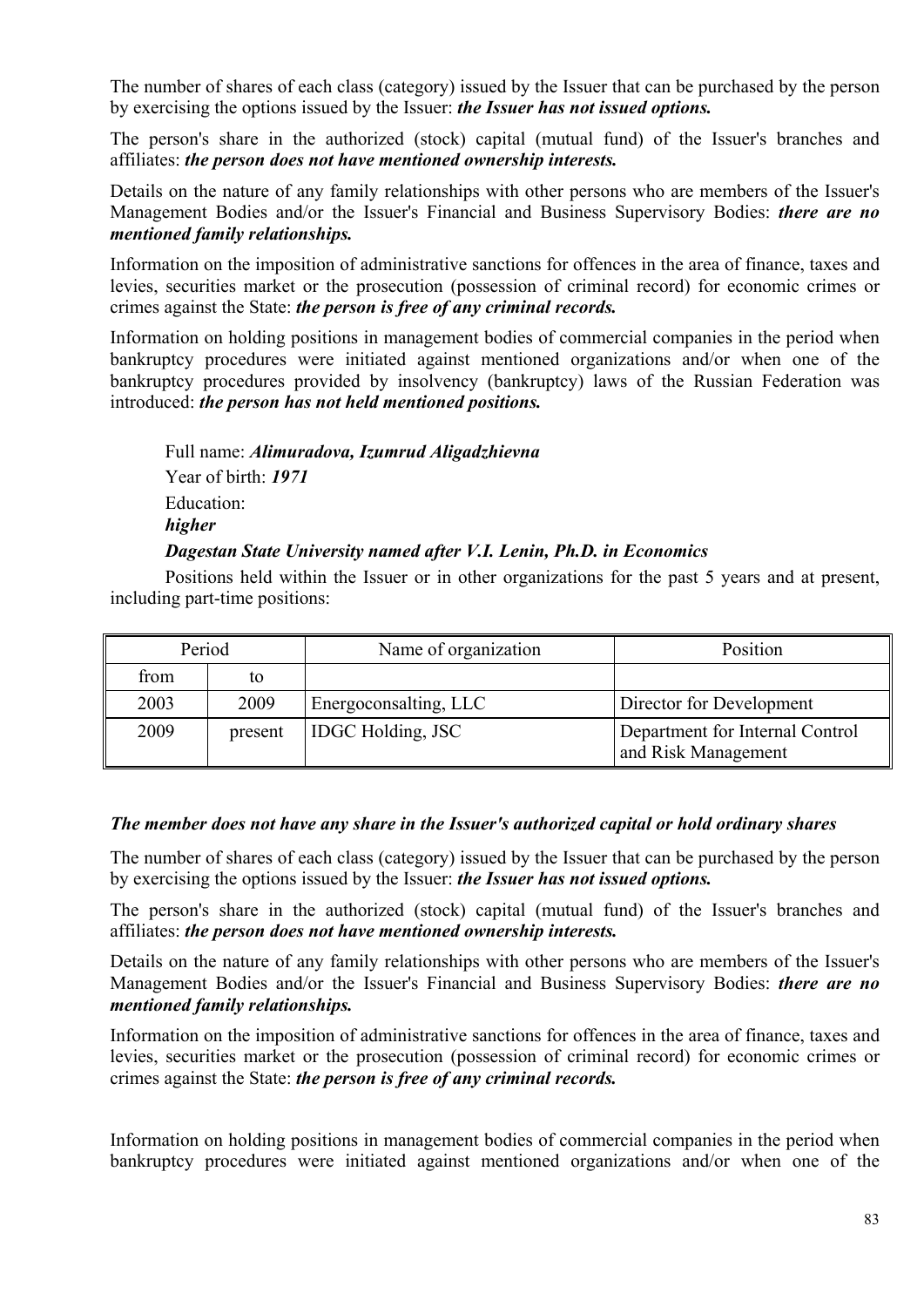bankruptcy procedures provided by insolvency (bankruptcy) laws of the Russian Federation was introduced: *the person has not held mentioned positions.* 

Full name: *Arkhipov, Vladimir Nikolayevich*  Year of birth: *1956* Education: *higher* 

# *Novosibirsk Electronic Technical Institute of Communications (1972)*

Positions held within the Issuer or in other organizations for the past 5 years and at present, including part-time positions:

| Period |         | Name of organization                                         | Position                                        |
|--------|---------|--------------------------------------------------------------|-------------------------------------------------|
| from   | to      |                                                              |                                                 |
| 2000   | 2006    | <b>Federal State Unitary Enterprise</b><br>"Rosoboronexport" | Advisor                                         |
| 2006   | 2009    | Rustel, JSC                                                  | <b>General Director</b>                         |
| 2009   | present | <b>IDGC</b> Holding, JSC                                     | First Deputy Head of the Security<br>Department |

## *The member does not have any share in the Issuer's authorized capital or hold ordinary shares*

The number of shares of each class (category) issued by the Issuer that can be purchased by the person by exercising the options issued by the Issuer: *the Issuer has not issued options.*

The person's share in the authorized (stock) capital (mutual fund) of the Issuer's branches and affiliates: *the person does not have mentioned ownership interests.*

Details on the nature of any family relationships with other persons who are members of the Issuer's Management Bodies and/or the Issuer's Financial and Business Supervisory Bodies: *there are no mentioned family relationships.*

Information on the imposition of administrative sanctions for offences in the area of finance, taxes and levies, securities market or the prosecution (possession of criminal record) for economic crimes or crimes against the State: *the person is free of any criminal records.* 

Information on holding positions in management bodies of commercial companies in the period when bankruptcy procedures were initiated against mentioned organizations and/or when one of the bankruptcy procedures provided by insolvency (bankruptcy) laws of the Russian Federation was introduced: *the person has not held mentioned positions.* 

Full name: *Bikmurzin, Adel Fyaritovich*  Year of birth: *1979* Education: *higher N. P. Ogarev's Mordovian State University*

| امصمم<br>:1100 | Name<br>organization<br>OI | sition<br>____ |
|----------------|----------------------------|----------------|
|----------------|----------------------------|----------------|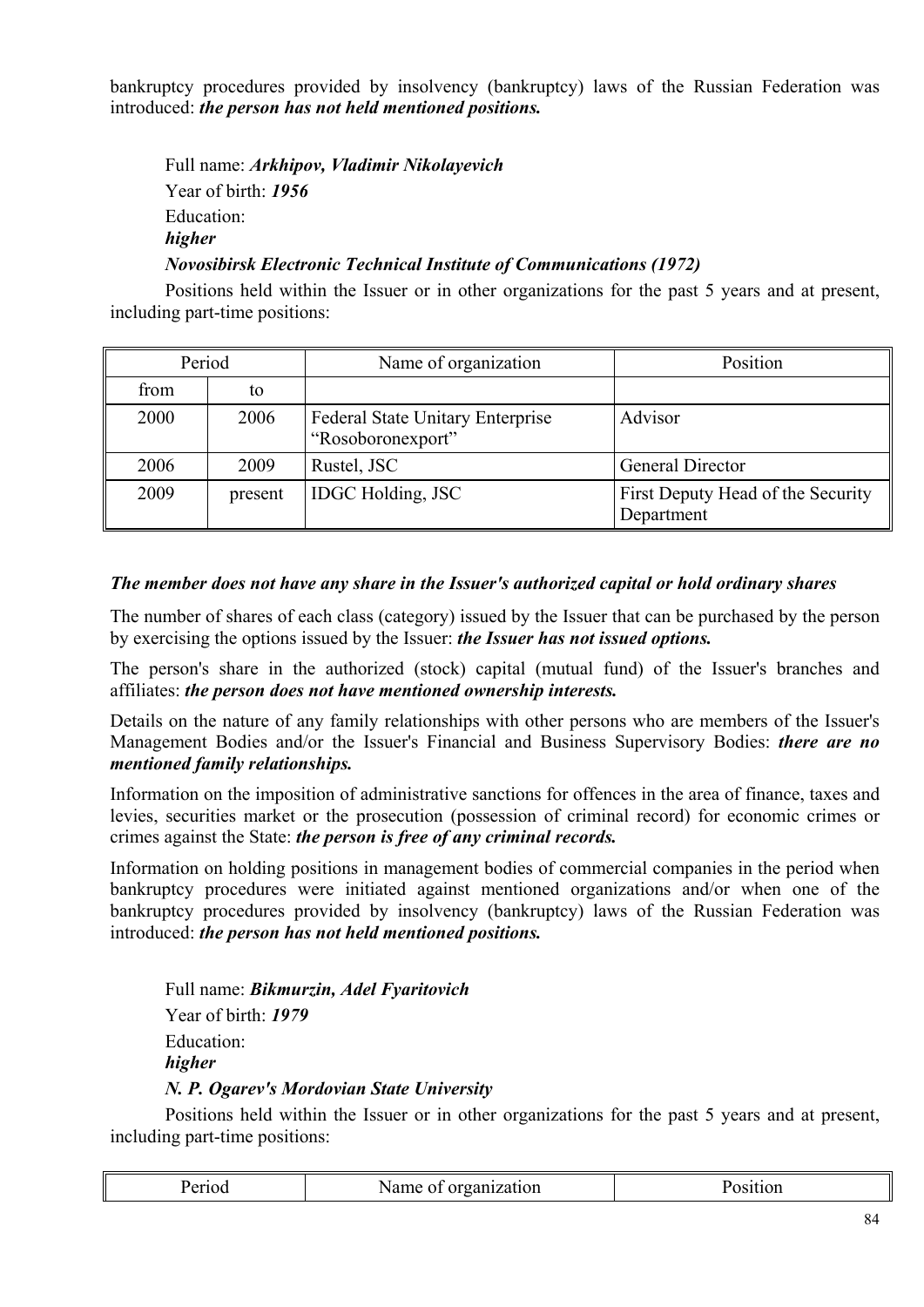| from       | to      |                                |                                                                                                                                                                                                                                 |
|------------|---------|--------------------------------|---------------------------------------------------------------------------------------------------------------------------------------------------------------------------------------------------------------------------------|
| 01.09.2003 |         | 30.06.2008   RAO UES of Russia | Senior Expert at the Department<br>for Ensuring Board of Directors<br>Activity, Corporate Secretary of<br>the Audit Committee in the Board<br>of Directors                                                                      |
| 10.09.2008 | present | <b>IDGC</b> Holding, JSC       | Senior Expert at the Department<br>for Standards and Methodology of<br>the Department for Corporate<br>Governance and Cooperation with<br>Shareholders, Secretary of the<br>Audit Committee of the Board of<br><b>Directors</b> |

## *The member does not have any share in the Issuer's authorized capital or hold ordinary shares*

The number of shares of each class (category) issued by the Issuer that can be purchased by the person by exercising the options issued by the Issuer: *the Issuer has not issued options.*

The person's share in the authorized (stock) capital (mutual fund) of the Issuer's branches and affiliates: *the person does not have mentioned ownership interests.*

Details on the nature of any family relationships with other persons who are members of the Issuer's Management Bodies and/or the Issuer's Financial and Business Supervisory Bodies: *there are no mentioned family relationships.*

Information on the imposition of administrative sanctions for offences in the area of finance, taxes and levies, securities market or the prosecution (possession of criminal record) for economic crimes or crimes against the State: *the person is free of any criminal records.* 

Information on holding positions in management bodies of commercial companies in the period when bankruptcy procedures were initiated against mentioned organizations and/or when one of the bankruptcy procedures provided by insolvency (bankruptcy) laws of the Russian Federation was introduced: *the person has not held mentioned positions.* 

Full name: *Filippova, Irina Aleksandrovna*  Year of birth: *1958* Education: *Higher* 

### *Ryazan State Agricultural Academy named after Professor P.A. Kostychev (1979)*

| Period  |         | Name of organization     | Position                                                                                                                                |
|---------|---------|--------------------------|-----------------------------------------------------------------------------------------------------------------------------------------|
| from    | to      |                          |                                                                                                                                         |
| 03.2006 | 11.2009 | Energoconsalting, LLC    | Lead Expert                                                                                                                             |
| 12.2009 | present | <b>IDGC</b> Holding, JSC | Senior Expert of the Department for<br>Internal Control, Audit and<br>Expertise of the Department for<br><b>Internal Audit and Risk</b> |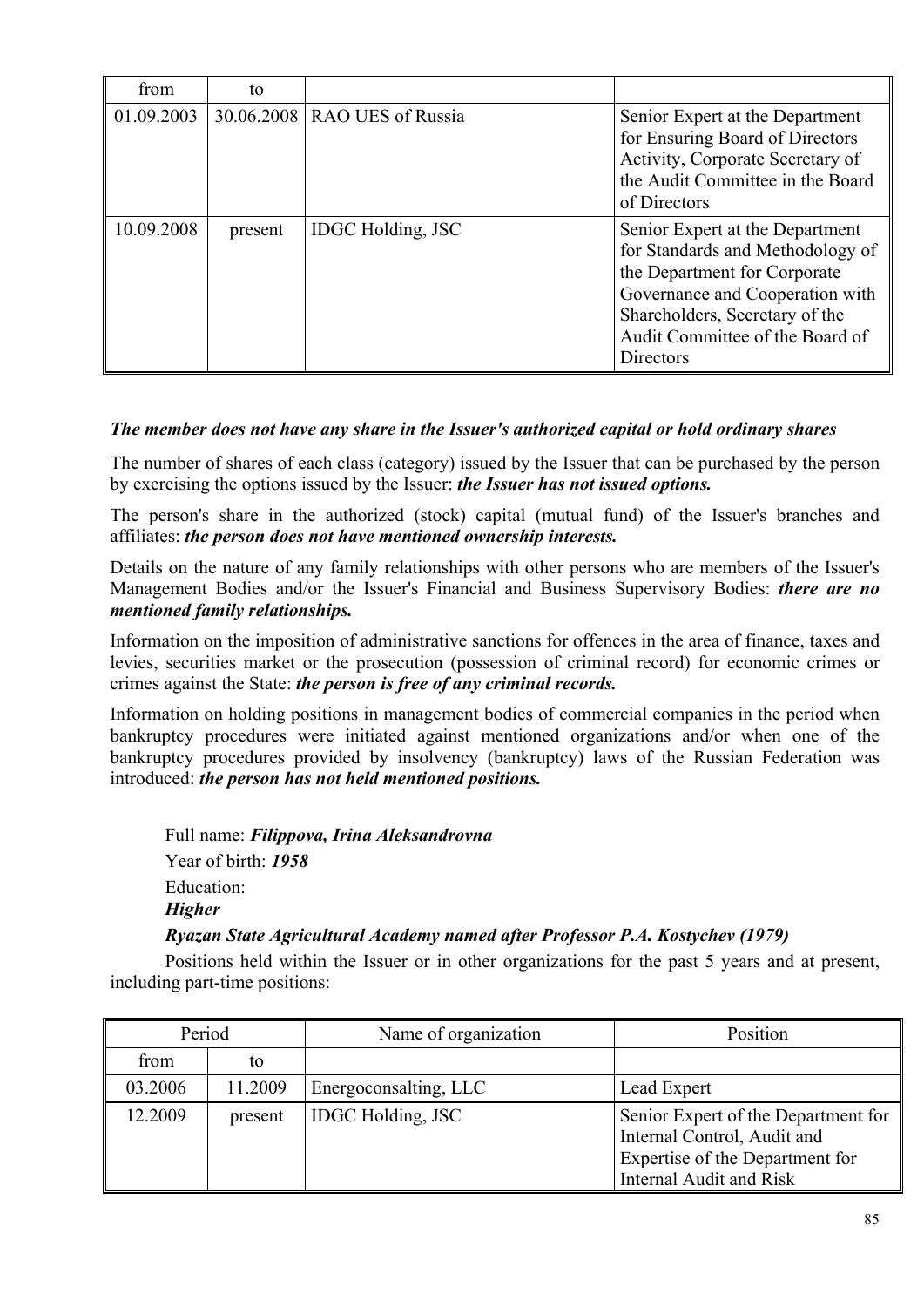#### *The member does not have any share in the Issuer's authorized capital or hold ordinary shares*

The number of shares of each class (category) issued by the Issuer that can be purchased by the person by exercising the options issued by the Issuer: *the Issuer has not issued options.*

The person's share in the authorized (stock) capital (mutual fund) of the Issuer's branches and affiliates: *the person does not have mentioned ownership interests.*

Details on the nature of any family relationships with other persons who are members of the Issuer's Management Bodies and/or the Issuer's Financial and Business Supervisory Bodies: *there are no mentioned family relationships.*

Information on the imposition of administrative sanctions for offences in the area of finance, taxes and levies, securities market or the prosecution (possession of criminal record) for economic crimes or crimes against the State: *the person is free of any criminal records.* 

Information on holding positions in management bodies of commercial companies in the period when bankruptcy procedures were initiated against mentioned organizations and/or when one of the bankruptcy procedures provided by insolvency (bankruptcy) laws of the Russian Federation was introduced: *the person has not held mentioned positions.* 

Name of the Issuer's Financial and Business Supervisory Body: *Audit Committee for the Board of Directors.*

Full name: *Binko, Gennady Feliksovich (Chairman)* Year of birth: *1958* Education: *higher, Moscow Engineering Physics Institute (MEPhI) (1982), All-Russia Extra-Mural Institute of Finance and Economics (2004)* 

| Period  |         | Name of organization               | Position                                                   |
|---------|---------|------------------------------------|------------------------------------------------------------|
| from    | to      |                                    |                                                            |
| 2005    | 2009    | OGK-6, JSC                         | member of the Management Board,<br>Deputy General Director |
| 2009    | present | <b>IDGC</b> Holding, JSC           | member of the Management Board,<br>Deputy General Director |
| 12.2008 | present | RAO ES of the East                 | member of the Board of Directors                           |
| 08.2009 | present | OESK, JSC                          | Chairman of the Board of Directors                         |
| 12.2009 | present | <b>RZhs Foundation</b>             | member of the Board of Trustees                            |
| 06.2010 | present | IDGC of the South, JSC             | Deputy Chairman of the Board of<br><b>Directors</b>        |
| 06.2010 | present | <b>IDGC</b> of North Caucasus, JSC | member of the Board of Directors                           |
| 06.2010 | present | Tyumenenergo, JSC                  | member of the Board of Directors                           |
| 06.2010 | present | NIIEE, JSC                         | Chairman of the Board of Directors                         |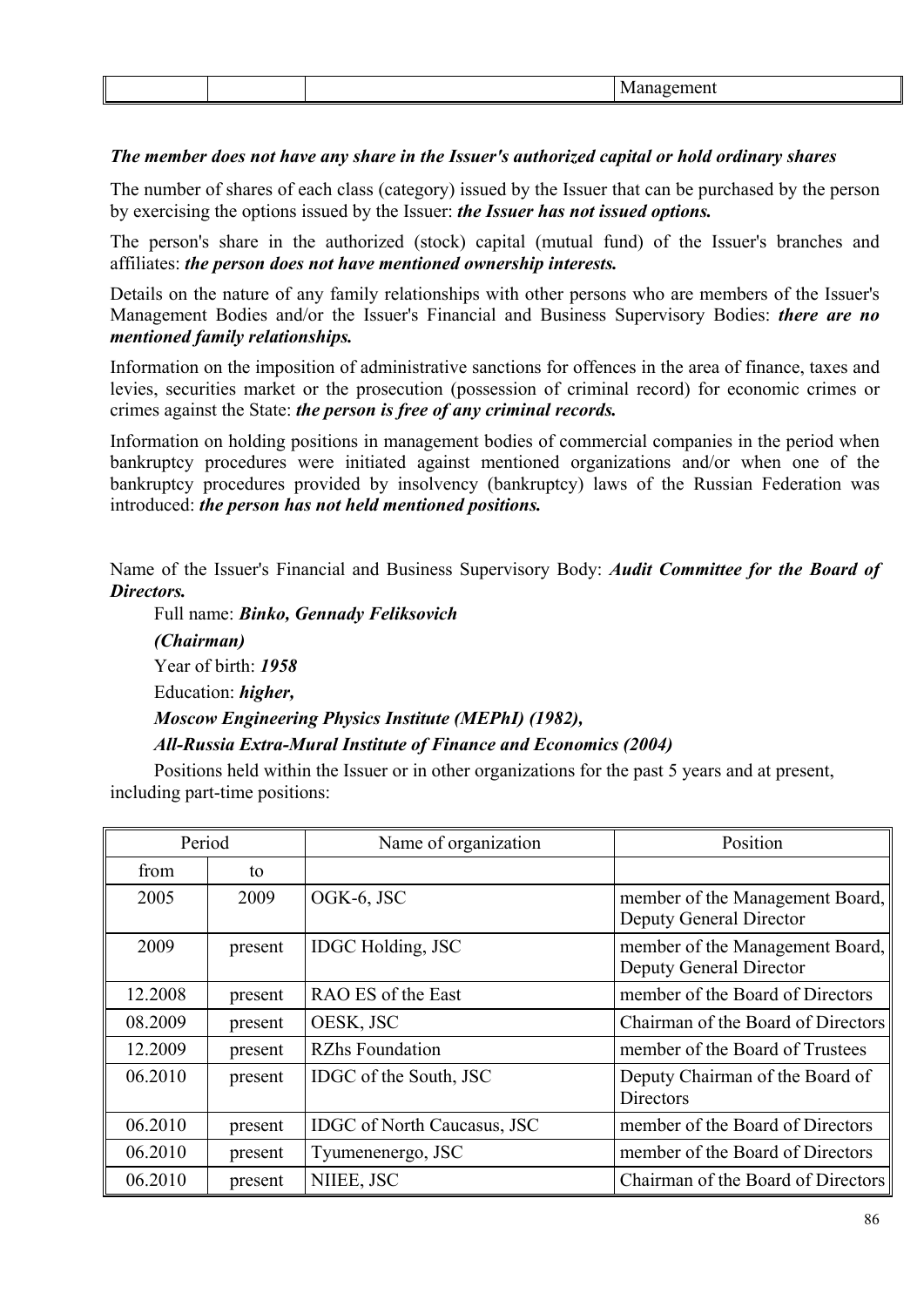### *The member does not have any share in the Issuer's authorized capital or hold ordinary shares*

The number of shares of each class (category) issued by the Issuer that can be purchased by the person by exercising the options issued by the Issuer: *the Issuer has not issued options.*

The person's share in the authorized (stock) capital (mutual fund) of the Issuer's branches and affiliates: *the person does not have mentioned ownership interests.*

Details on the nature of any family relationships with other persons who are members of the Issuer's Management Bodies and/or the Issuer's Financial and Business Supervisory Bodies: *there are no mentioned family relationships.*

Information on the imposition of administrative sanctions for offences in the area of finance, taxes and levies, securities market or the prosecution (possession of criminal record) for economic crimes or crimes against the State: *the person is free of any criminal records.* 

Information on holding positions in management bodies of commercial companies in the period when bankruptcy procedures were initiated against mentioned organizations and/or when one of the bankruptcy procedures provided by insolvency (bankruptcy) laws of the Russian Federation was introduced: *the person has not held mentioned positions.* 

Full name: *Kulikov, Denis Viktorovich* Year of birth: *1975* Education: *higher Moscow State Legal Academy (2005)*

Positions held within the Issuer or in other organizations for the past 5 years and at present, including part-time positions:

| Period  |         | Name of organization                    | Position                         |
|---------|---------|-----------------------------------------|----------------------------------|
| from    | to      |                                         |                                  |
| 2001    | 2006    | <b>Investors Protection Association</b> | Expert                           |
| 2006    | 2008    | <b>Investors Protection Association</b> | Deputy Executive Director        |
| 2008    | present | <b>Investors Protection Association</b> | <b>Executive Director</b>        |
| 2004    | present | YuTK, JSC                               | member of the Board of Directors |
| 2007    | present | OGK-2, JSC                              | member of the Board of Directors |
| 2007    | present | MOESK, JSC                              | member of the Board of Directors |
| 2008    | present | Severo-Zapadny Telecom, JSC             | member of the Board of Directors |
| 2009    | present | Baikalvestkom, JSC                      | member of the Board of Directors |
| 2009    | present | OEK, JSC                                | member of the Board of Directors |
| 06.2010 | present | VolgaTelecom, JSC                       | member of the Board of Directors |
| 06.2010 | present | Dalsvyaz, JSC                           | member of the Board of Directors |
| 06.2010 | present | Uralsvyazinform, JSC                    | member of the Board of Directors |
| 06.2010 | present | CenterTelecom, JSC                      | member of the Board of Directors |
| 06.2010 | present | <b>IDGC</b> of Northwest, JSC           | member of the Board of Directors |

Share of affiliated company in the authorized capital of the Issuer, %: *0.00168*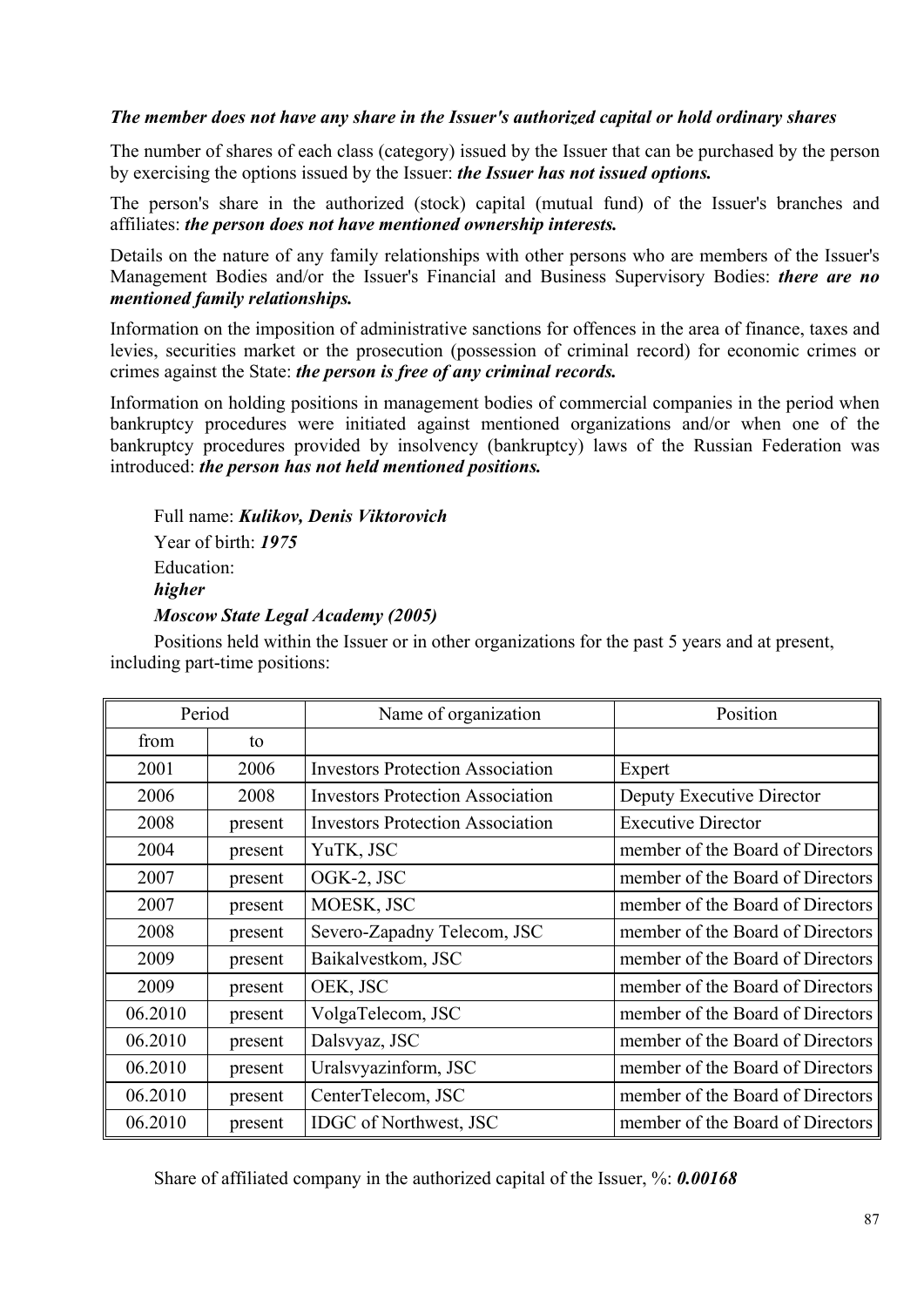The affiliated company's portion of ordinary shares of the Issuer, %: *0.00168*

The number of shares of each class (category) issued by the Issuer that can be purchased by the person by exercising the options issued by the Issuer: *the Issuer has not issued options.*

The person's share in the authorized (stock) capital (mutual fund) of the Issuer's branches and affiliates: *the person does not have mentioned ownership interests.*

Details on the nature of any family relationships with other persons who are members of the Issuer's Management Bodies and/or the Issuer's Financial and Business Supervisory Bodies: *there are no mentioned family relationships.*

Information on the imposition of administrative sanctions for offences in the area of finance, taxes and levies, securities market or the prosecution (possession of criminal record) for economic crimes or crimes against the State: *the person is free of any criminal records.* 

Information on holding positions in management bodies of commercial companies in the period when bankruptcy procedures were initiated against mentioned organizations and/or when one of the bankruptcy procedures provided by insolvency (bankruptcy) laws of the Russian Federation was introduced: *the person has not held mentioned positions.* 

Full name: *Kurochkin, Aleksey Valeryevich* Year of birth: *1973* Education: *higher Ural State Legal Academy (1995)*

Positions held within the Issuer or in other organizations for the past 5 years and at present, including part-time positions:

| Period     |         | Name of organization                                    | Position                                                                                            |
|------------|---------|---------------------------------------------------------|-----------------------------------------------------------------------------------------------------|
| from       | to      |                                                         |                                                                                                     |
| 06.2005    | 07.2008 | FGC UES, JSC                                            | Deputy Chief of the Center for<br>Management of Interregional<br><b>Distribution Grid Companies</b> |
| 07.2008    | 06.2009 | <b>IDGC</b> Holding, JSC                                | Corporate Policy Director                                                                           |
| 06.2009    | present | <b>IDGC</b> Holding, JSC                                | Head of the Department for<br>Corporate Governance and<br>Cooperation with Shareholders             |
| 06.2010    | present | Tyumenenergo, JSC                                       | member of the Board of Directors                                                                    |
| 06.2010    | present | <b>Ekaterinburg Electrical Networks</b><br>Company, JSC | member of the Board of Directors                                                                    |
| 21.06.2010 | present | Lenenergo, JSC                                          | member of the Board of Directors                                                                    |

#### *The member does not have any share in the Issuer's authorized capital or hold ordinary shares*

The number of shares of each class (category) issued by the Issuer that can be purchased by the person by exercising the options issued by the Issuer: *the Issuer has not issued options.*

The person's share in the authorized (stock) capital (mutual fund) of the Issuer's branches and affiliates: *the person does not have mentioned ownership interests.*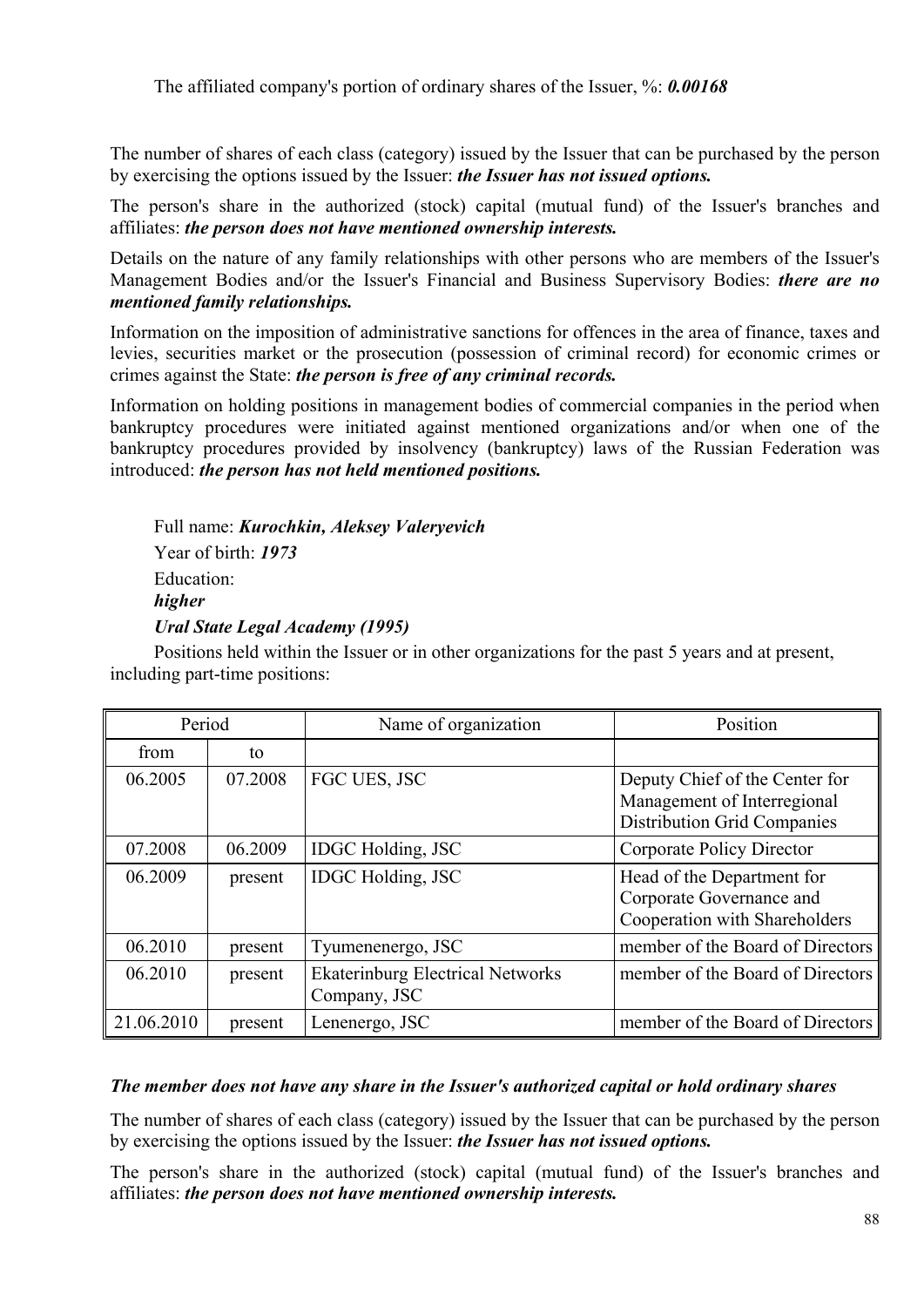Details on the nature of any family relationships with other persons who are members of the Issuer's Management Bodies and/or the Issuer's Financial and Business Supervisory Bodies: *there are no mentioned family relationships.*

Information on the imposition of administrative sanctions for offences in the area of finance, taxes and levies, securities market or the prosecution (possession of criminal record) for economic crimes or crimes against the State: *the person is free of any criminal records.* 

Information on holding positions in management bodies of commercial companies in the period when bankruptcy procedures were initiated against mentioned organizations and/or when one of the bankruptcy procedures provided by insolvency (bankruptcy) laws of the Russian Federation was introduced: *the person has not held mentioned positions.* 

Full name: *Pankstyanov, Yury Nikolayevich* Year of birth: *1980* Education: *higher State University of Management (2002)*

Positions held within the Issuer or in other organizations for the past 5 years and at present, including part-time positions:

| Period  |         | Name of organization     | Position                                     |
|---------|---------|--------------------------|----------------------------------------------|
| from    | to      |                          |                                              |
| 12.2004 | 07.2008 | <b>FGC UES, JSC</b>      | Chief of Administration                      |
| 07.2008 | present | <b>IDGC Holding, JSC</b> | Chief of the Tariffs Formation<br>Department |

*The member does not have any share in the Issuer's authorized capital or hold ordinary shares*

The number of shares of each class (category) issued by the Issuer that can be purchased by the person by exercising the options issued by the Issuer: *the Issuer has not issued options.*

The person's share in the authorized (stock) capital (mutual fund) of the Issuer's branches and affiliates: *the person does not have mentioned ownership interests.*

Details on the nature of any family relationships with other persons who are members of the Issuer's Management Bodies and/or the Issuer's Financial and Business Supervisory Bodies: *there are no mentioned family relationships.*

Information on the imposition of administrative sanctions for offences in the area of finance, taxes and levies, securities market or the prosecution (possession of criminal record) for economic crimes or crimes against the State: *the person is free of any criminal records.* 

Information on holding positions in management bodies of commercial companies in the period when bankruptcy procedures were initiated against mentioned organizations and/or when one of the bankruptcy procedures provided by insolvency (bankruptcy) laws of the Russian Federation was introduced: *the person has not held mentioned positions.* 

### **5.6. Information on the Amount of Remunerations, Benefits and/or Compensation of Expenses for the Members of the Issuer's Financial and Business Supervisory Bodies**

Information on the amount of remunerations, benefits and/or compensations due to each Financial and Business Supervisory Body. Information on the type of remunerations, including salaries, bonuses, fees, benefits and/or compensations of expenses as well as other pecuniary rewards which were paid by the Issuer for the last closed fiscal year: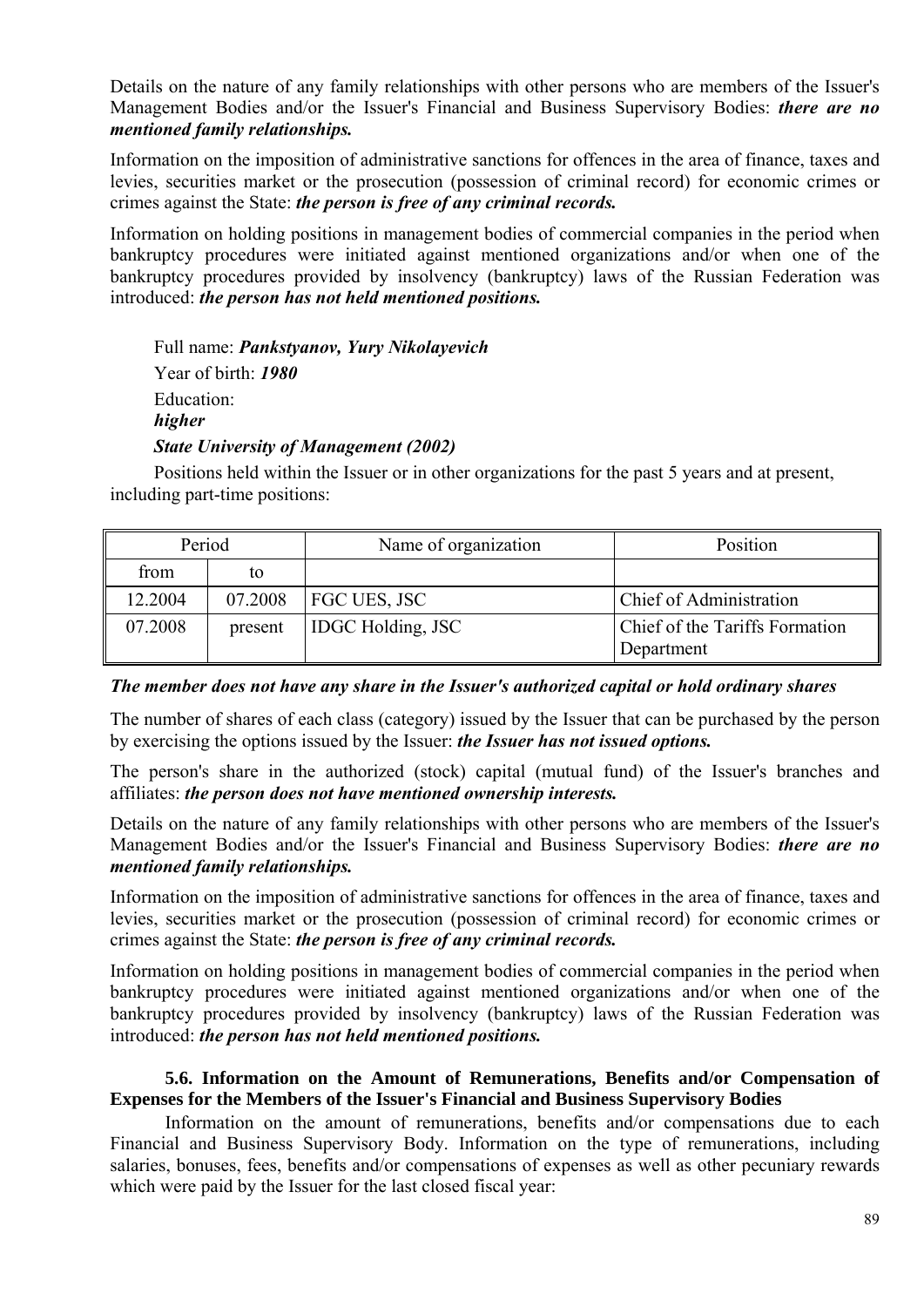Measurement unit: *RUR*

Name of the Issuer's Business and Financial Supervisory Body: *Auditing Commission*

| Remuneration             | 1,123,800 |
|--------------------------|-----------|
| Salaries                 | 2,394,633 |
| <b>Bonuses</b>           | 75,000    |
| Fees                     | $\left($  |
| <b>Benefits</b>          | $\left($  |
| Compensation of expenses |           |
| Other pecuniary rewards  |           |
| Other                    | $\theta$  |
| <b>TOTAL</b>             | 3,593,433 |

Information on effective agreements on paying such rewards in the current financial year: agreements on Rewards have not been concluded in the current financial year.

Awarding remunerations to the members of the Auditing Commission of the Issuer is made in compliance with the Regulation on awarding remunerations to the members of the Auditing Commission of IDGC of Volga, JSC approved by the decision of the General Meeting of Shareholders of the Issuer (Minutes of October 5, 2007 No. 1751pr/3) and revised Regulation on awarding remunerations and compensations to the members of the Auditing Commission of IDGC of Volga, JSC approved by the decision of the General Meeting of Shareholders of the Issuer on June 7, 2008 (Minutes No. 1/2008).

The amount of remuneration due to this body for the last closed financial year as set (approved) by the authorized management body of the Issuer but remaining outstanding at the end date of the reporting period: *there are no unpaid remunerations*

Name of the Issuer's Business and Financial Supervisory Body: *Audit Committee of the Board of Directors*

| Remuneration             | 44,199 |
|--------------------------|--------|
| Salaries                 |        |
| <b>Bonuses</b>           |        |
| Fees                     |        |
| <b>Benefits</b>          |        |
| Compensation of expenses |        |
| Other pecuniary rewards  |        |
| Other                    |        |
| <b>TOTAL</b>             | 44,199 |

Information on effective agreements on paying such rewards in the current financial year.

Awarding remunerations to the members of the Audit Committee of the Board of Directors is made in compliance with the Regulation on awarding remunerations to the members of the Audit Committee of the Board of Directors approved by the decision of the Board of Directors of IDGC of Volga, JSC on November 13, 2008 (Minutes No. 6).

The amount of remuneration due to this body for the last closed financial year as set (approved) by the authorized management body of the Issuer but remaining outstanding at the end date of the reporting period: *there are no unpaid remunerations*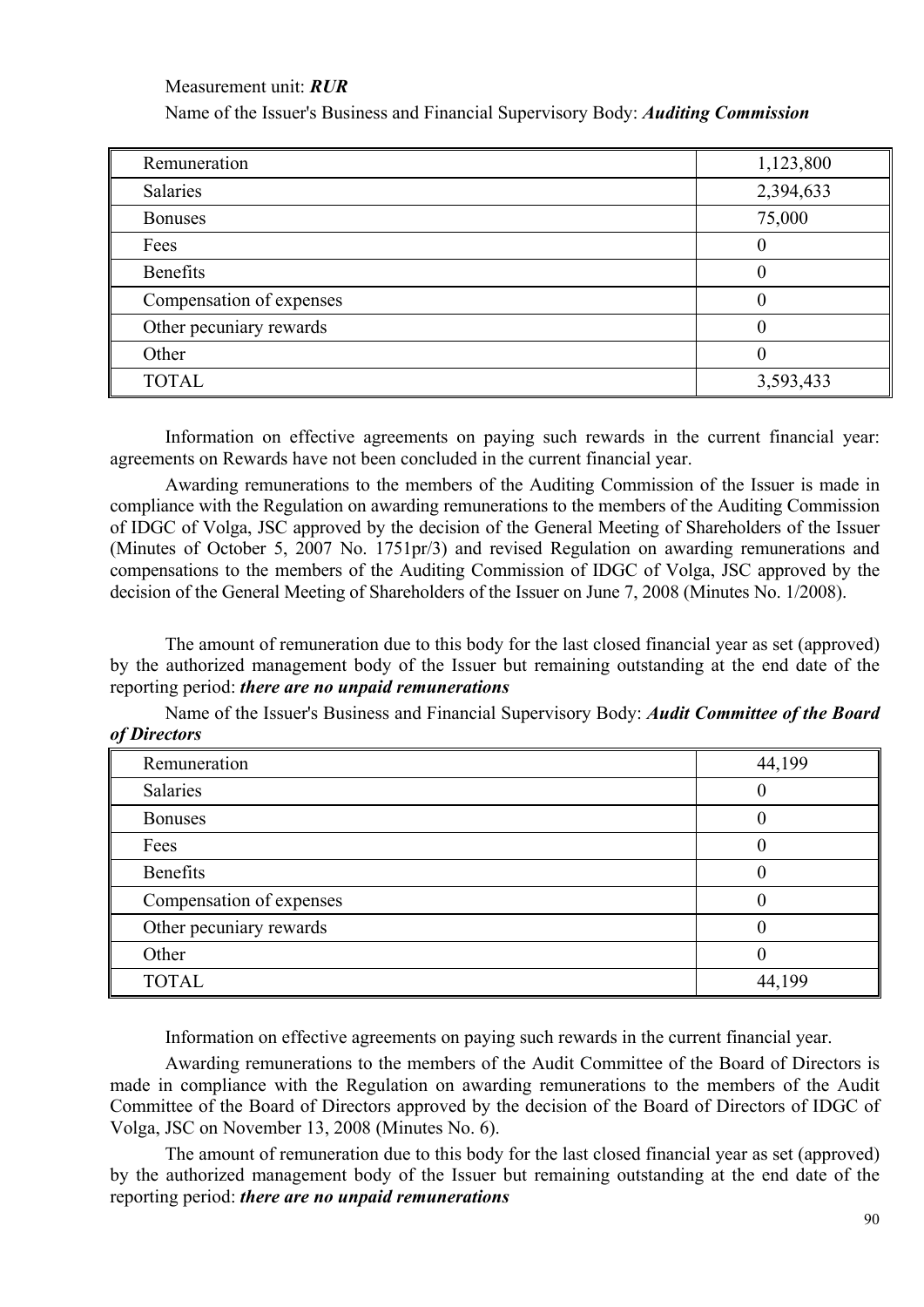### **5.7. Information on the Number of Personnel (Employees) and Summary Data on their Education as well as Changes in the Number of Personnel (Employees) of the Issuer**  Measurement unit: *RUR*

| Item name                                                              | 2Q 2010       |
|------------------------------------------------------------------------|---------------|
| Average staffing number of employees, persons                          | 21,114        |
| Portion of employees of the Issuer with higher vocational education, % | 34.67         |
| Amount of funds used for salaries and wages                            | 1,245,876,100 |
| Amount of funds used for social security                               | 9,315,600     |
| Total amount of funds used                                             | 1,255,191,700 |

Information on the Issuer's personnel (employees) contributed to the Company's finance and economic activities (key personnel) are listed in Clause 5.2 of this Quarterly Report.

**5.8. Information on any obligations of the Issuer for personnel (employees) related to possibility of their participation in authorized (stock) capital (mutual funds) of the Issuer** 

*The Issuer does not have any obligations for personnel (employees) relating to the possibility of their participation in the authorized (stock) capital of the Issuer.*

# **VI. Information on stockholders (shareholders) of the Issuer and the Issuer's interested party transactions**

### **6.1. Information on the overall number of shareholders (stockholders) of the Issuer**

The overall number of persons recorded in the Issuer's Shareholder Register at the end date of the last reporting quarter: *18,973.*

Overall number of nominee shareholders of the Issuer: *21.*

**6.2. Information on Stockholders (Shareholders) of the Issuer who Own no less than 5 Percent of the Issuer's Authorized (Stock) Capital (Mutual Fund) or no less than 5 Percent of the Issuer's Ordinary Shares as well as Information on Stockholders (Shareholders) of such Organizations which Own no less than 20 Percent of the Authorized (Stock) Capital (Mutual Fund) or no Less than 20 Percent of Ordinary Shares of such Organizations** 

Stockholders (shareholders) of the Issuer who own no less than 5 percent of the Issuer's authorized (stock) capital (mutual fund) or no less than 5 percent of the Issuer's ordinary shares.

1. Full business name: *Holding of Interregional Distribution Grid Companies, Joint-Stock Company*

Abbreviated business name: *IDGC Holding, JSC*

Address: *5A Akademika Chelomeya Str., Moscow, 117630, Russia*

TIN: *7728662669*

PSRN: *1087760000019*

Share of affiliated company in the authorized capital of the Issuer, %: *67.626*

The affiliated company's portion of ordinary shares of the Issuer, %: *67.626*

 Stockholders (shareholders) of the company who own no less than 20 percent of the Issuer's authorized (stock) capital (mutual fund) or no less than 20 percent of the Issuer's ordinary shares.

 Full business name: *The Russian Federation represented by the Federal Agency for State Property Management*

Abbreviated business name: *Rosimushchestvo*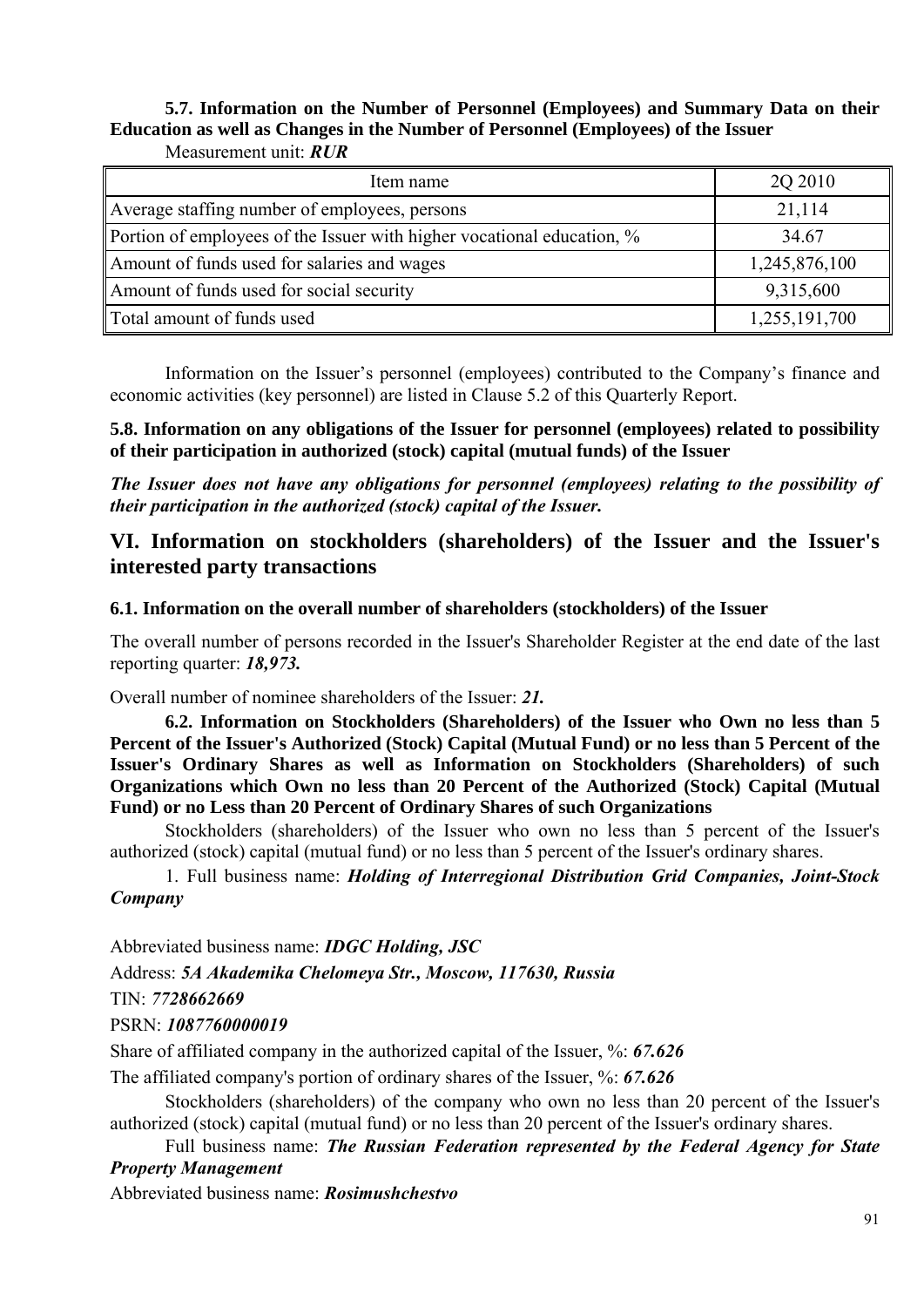# Address: *9 Nikolsky Alley, Moscow, 103685, Russia* TIN: *7710723134* PSRN: *1047796345794*

The company's share in the authorized capital of the Issuer's shareholder (stockholder), %: *52.683* The portion of ordinary shares of the Issuer's shareholder (stockholder) held by the agency, %: *54.992* Share of affiliated company in the authorized capital of the Issuer, %: *0.529* The affiliated company's portion of ordinary shares of the Issuer, %: *0.529*

2. Full business name: *AGANA Management Company, Limited Liability Company* Abbreviated business name: *AGANA MC, LLC*

Address: *1/9 Staromonetniy Alley, Moscow, 119017, Russia* TIN: *7706219982*

# PSRN: *1027700076513*

Share of affiliated company in the authorized capital of the Issuer, %: *6.401*

The affiliated company's portion of ordinary shares of the Issuer, %: *6.401*

 Stockholders (shareholders) of the company who own no less than 20 percent of the Issuer's authorized (stock) capital (mutual fund) or no less than 20 percent of the Issuer's ordinary shares.

Full business name: *"Second Legal Firm", Limited Liability Company*

Abbreviated business name: *Second Legal Firm, LLC*

Address: *1/9, Staromonetniy Alley, Moscow, 119017, Russia*

TIN: *7706208229*

# PSRN: *1027700076018*

The company's share in the authorized capital of the Issuer's shareholder (stockholder), %: *80.1* Share of affiliated company in the authorized capital of the Issuer, %: *0* The affiliated company's portion of ordinary shares of the Issuer, %: *0*

# *Nominee Shareholder*

Information about nominee shareholder:

1. Full business name: *"Depositary and Corporate Technologies", Limited Liability Company* Abbreviated business name: *Depositary and Corporate Technologies, LLC* Address: *17/1, Ramenki Str., Moscow, 119607, Russia* TIN: *7729520219* PSRN: *1057746181272* Telephone: *(495) 641-3031* Fax: *(495) 641-3031* E-mail: dkt@depotech.ru Information on the license for securities market professional Number: *177-11151-000100* Date of issue: *03.04.2008* Expiry date *open ended* License Issuing Body: *Federal Securities Commission* The number of ordinary shares of the Issuer registered on the Issuer's Shareholder Register as held by a nominee shareholder: *120,765,085,671*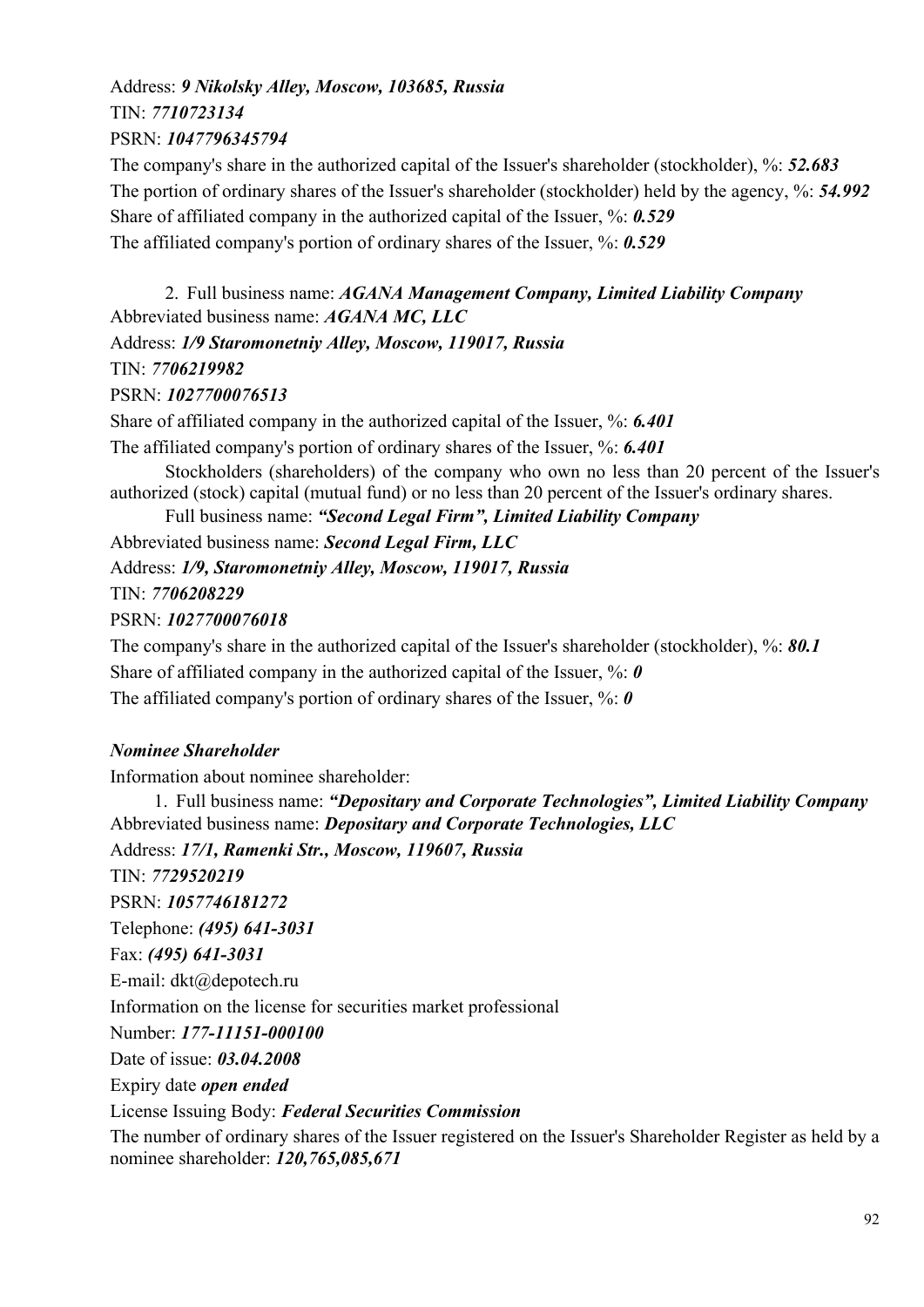2. Full business name: *"National Depositary Center", Closed Joint-Stock Company* Abbreviated business name: *NDC, CJSC* Address: *building 4, 1/13 Sredny Kislovsky Alley, Moscow, 125009, Russia* TIN: *7703394070* PSRN: *1097799013256* Telephone: *(495) 234-4280* Fax: *(495) 956-0938* E-mail: info@ndc.ru Information on the license for securities market professional Number: *177-03431-000100* Date of issue: *04.12.2000* Expiry date *open ended* License Issuing Body: *Federal Securities Commission* The number of ordinary shares of the Issuer registered on the Issuer's Shareholder Register as held by a nominee shareholder: *17,137,611,645*

3. Full business name: *"Depositary Clearing Company", Closed Joint-Stock Company* Abbreviated business name: *DCC, CJSC* Address: *13, 1ya Tverskaya-Yamskaya Str., Moscow, 125047, Russia* TIN: *7710021150* PSRN: *1027739143497* Telephone: *(495) 956-0999* Fax: *(495) 232-6804* E-mail: dcc@dcc.ru Information on the license for securities market professional Number: *177-06236-000100* Date of issue: *09.10.2002* Expiry date *open ended* License Issuing Body: *Federal Securities Commission* The number of ordinary shares of the Issuer registered on the Issuer's Shareholder Register as held by a nominee shareholder: *20,452,707,597*

**6.3. Information on the share of the State or Municipality in the authorized (stock) capital (mutual fund) of the Issuer and veto right (golden share)** 

Portion of authorized (stock) capital (mutual fund) of the Issuer held by the Federal Government, % – *0.529*

Managing entity.

Full business name: *The Russian Federation represented by the Federal Agency for State Property Management*

Portion of authorized (stock) capital (mutual fund) of the Issuer held by the constituent entities of the Russian Federation, %: *no portion*

Portion of authorized (stock) capital (mutual fund) of the Issuer held by Municipalities, %: *no portion*

Veto right (golden share) of the Russian Federation, Constituent Entities of the Russian Federation or Municipalities to govern the Issuer–Public Company and the validity period of the veto right (golden share): *veto right is not available.*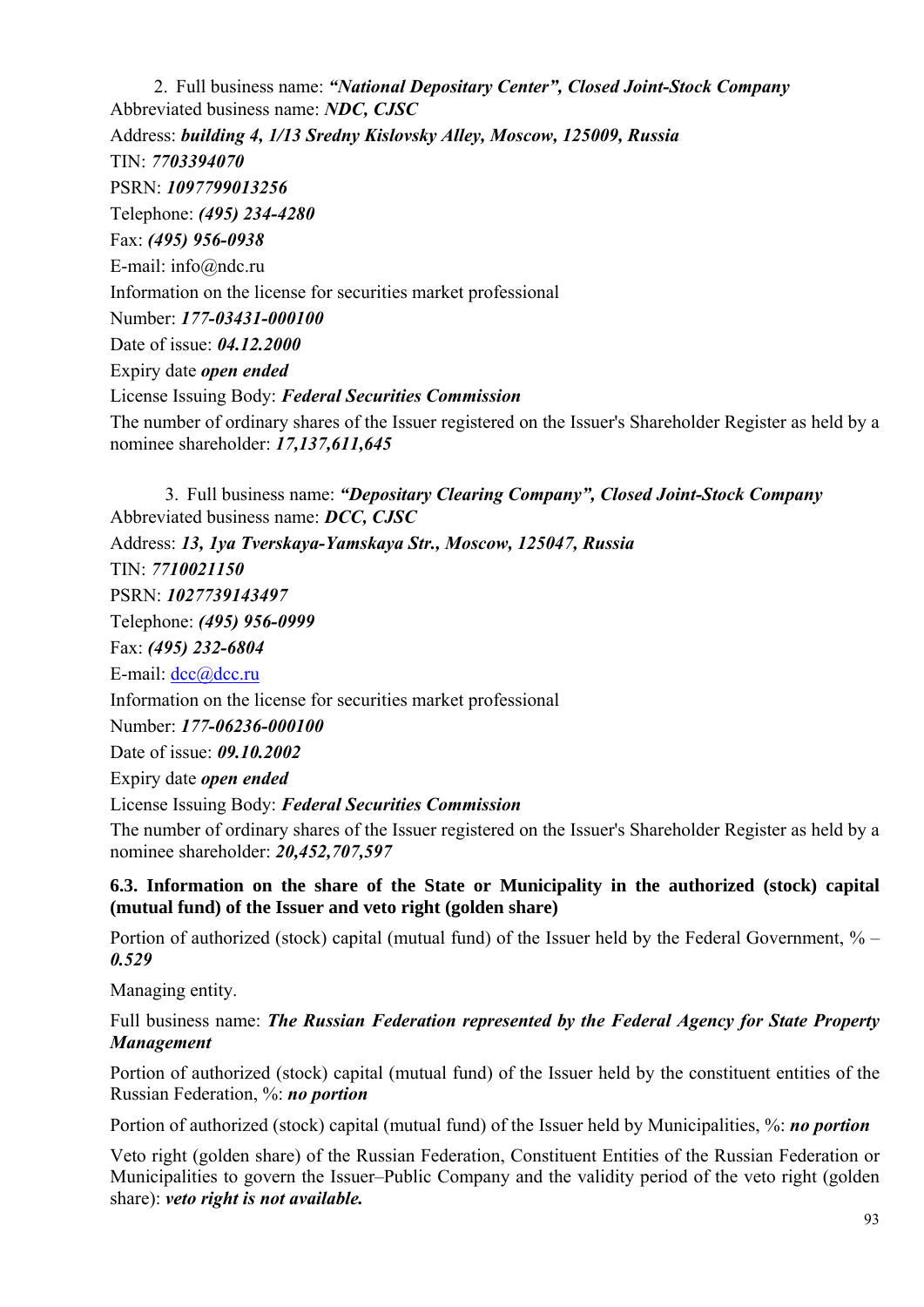### **6.4. Information on the restrictions on the participation in the authorized (stock) capital (mutual find) of the Issuer**

*There are no restrictions on the participation in the authorized (stock) capital of the Issuer.*

# **6.5. Information on changes in the body and the amount of participation of shareholders (stockholders) of the Issuer who own no less than 5 percent of the Issuer's authorized (stock) capital (mutual fund) or no less than 5 percent of the Issuer's ordinary shares**

The body of shareholders (stockholders) of the Issuer who held no less than 5 percent of the authorized (stock) capital of the Issuer, and no less than 5 percent of the Issuer's ordinary shares if the Issuer is a public company, determined as of date of the list of persons entitled to participate in each General Shareholders' (Stockholders) Meeting of the Issuer held for five most recent closed financial years preceding the end date of the reporting quarter or for each closed financial year preceding the end date of the reporting quarter if the Issuer operates for less than five years as well as for the last quarter based on the list of persons entitled to participate in each of such Meetings.

1. Date of the list of persons entitled to participate in the General Shareholders' (Stockholders) Meeting of the Issuer: *April 18, 2008* 

List of Shareholders (Stockholders)

Full business name: *Russian Joint-Stock Company of Energetics and Electrification "UES of Russia"* 

Abbreviated business name: *RAO UES of Russia*

The company's share in the authorized capital of the Issuer, %: *67.626*

The company's portion of ordinary shares of the Issuer, %: *67.626*

2. Date of the list of persons entitled to participate in the General Shareholders' (Stockholders) Meeting of the Issuer: *April 24, 2009*

List of Shareholders (Stockholders)

Full business name: *"IDGC Holding", Joint-Stock Company*

Abbreviated business name: *IDGC Holding, JSC*

The company's share in the authorized capital of the Issuer, %: *67.626*

The company's portion of ordinary shares of the Issuer, %: **67.626** 

3. Date of the list of persons entitled to participate in the General Meeting of Shareholders (Stockholders) of the Issuer: *12.05.2010*

List of Shareholders (Stockholders)

a) Full business name: *"Holding of Interregional Distribution Grid Companies", Joint-Stock Company*

Abbreviated business name: *IDGC Holding, JSC*

Share of affiliated company in the authorized capital of the Issuer, %: *67.626*

The company's portion of ordinary shares of the Issuer, %: **67.626** 

b) Full business name: *AGANA Management Company, Limited Liability Company*  Abbreviated business name: *AGANA MC, LLC*

Share of affiliated company in the authorized capital of the Issuer, %: *5.928*

The company's portion of ordinary shares of the Issuer, %: *5.928*

Not required to be specified in this reporting quarter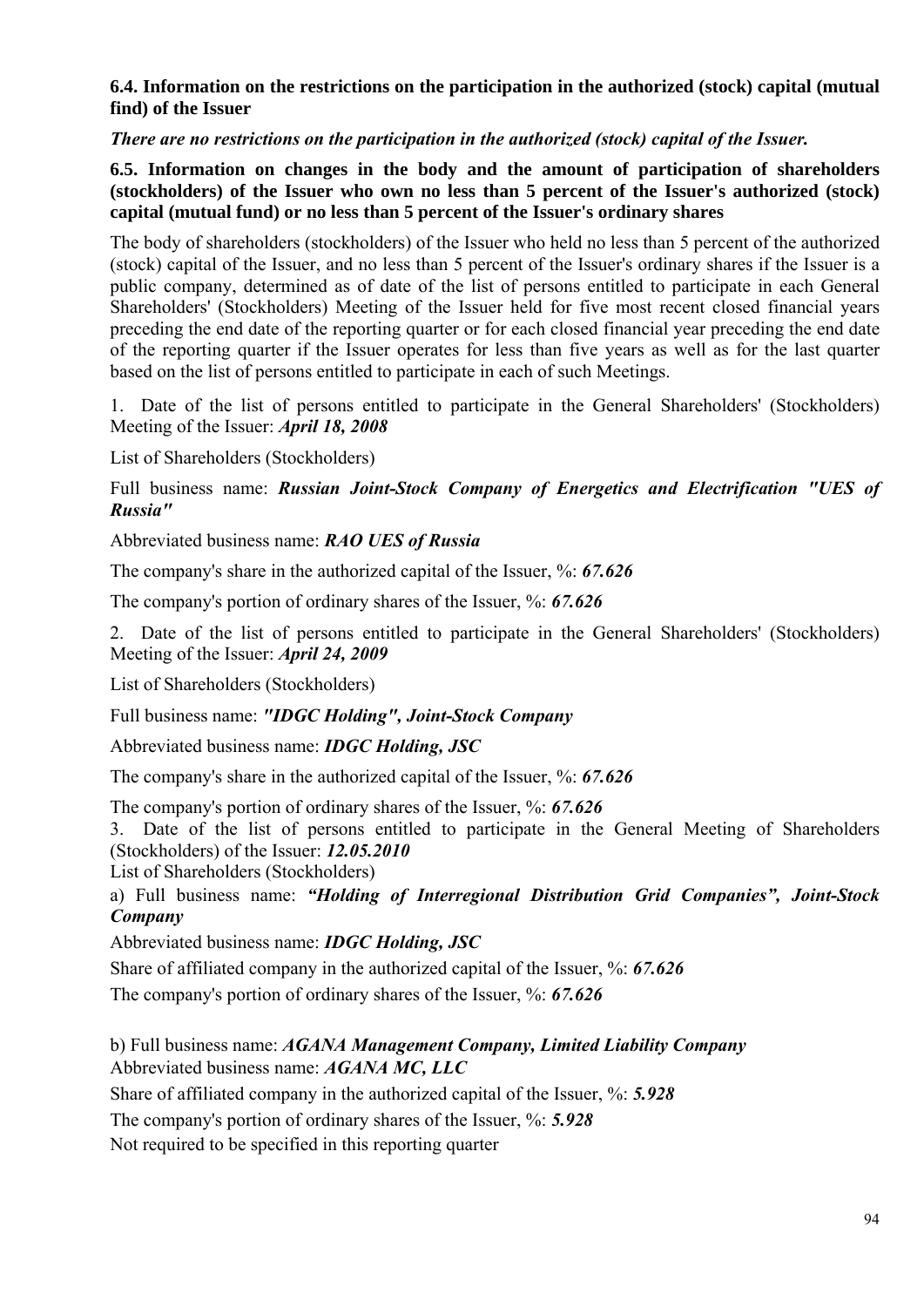### **6.6. Information on the Issuer's interested party transactions**

Information on the number and monetary amount of interested party transactions as defined by the laws of the Russian Federation and subject to approval by an authorized Management Body of the Issuer for the last reporting quarter.

Measurement unit: *RUR*

| Item name                                                                                                                                 | Overall number | Total monetary<br>amount |
|-------------------------------------------------------------------------------------------------------------------------------------------|----------------|--------------------------|
| The Issuer's interested party transactions subject to approval<br>by an authorized Management Body of the Issuer                          | 18             | 16,631,175               |
| The Issuer's interested party transactions subject to approval<br>by the General Stockholders' (Shareholders) Meeting of the<br>Issuer    |                |                          |
| The Issuer's interested party transactions subject to approval<br>by the Board of Directors (Supervisory Council of the Issuer)           | 18             | 16,631,175               |
| The Issuer's interested party transactions subject to approval<br>but were not approved by an authorized Management Body<br>of the Issuer |                |                          |

Transactions (group of associated transactions), the value of which make up 5 and more percent of the book value of the Issuer's assets as estimated based on the data from the Issuer's accounting reports as of the last reporting date before making the transaction made by the Issuer for the last reporting period: *mentioned transactions were not effected.*

Total monetary amount of interested party transactions made by the Issuer for the last reporting quarter, rub.: **16,631,175***.*

Interested party transactions (group of associated transactions) subject to approval under the laws of the Russian Federation but which were not approved by the Board of Directors (Supervisory Council) or by the General Shareholders' (Stockholders) Meeting: *mentioned transactions were not effected.*

### **6.7. Information on the Amount of Receivables**

As of the end date of reporting quarter Measurement unit: *RUR*

|                                                                                     | Due date         |                     |  |
|-------------------------------------------------------------------------------------|------------------|---------------------|--|
| Type of receivables                                                                 | Less than 1 year | More than<br>1 year |  |
| Receivables from customers and purchasers                                           | 2,344,324,894    | 71,427,622          |  |
| including arrears                                                                   | 680,811,897      | X                   |  |
| Receivables from bills receivable                                                   | $\theta$         | 9,132,496           |  |
| including arrears                                                                   | 0                | $\mathbf{x}$        |  |
| Receivables from stockholders (founders) for contributions to<br>authorized capital | $\Omega$         | $\theta$            |  |
| including arrears                                                                   | $\theta$         | $\mathbf{x}$        |  |
| Receivables from advances made                                                      | 755,509,629      | 5,899,560           |  |
| including arrears                                                                   | 177, 397, 143    | X                   |  |
| Other receivables                                                                   | 417,126,744      | 188,332,096         |  |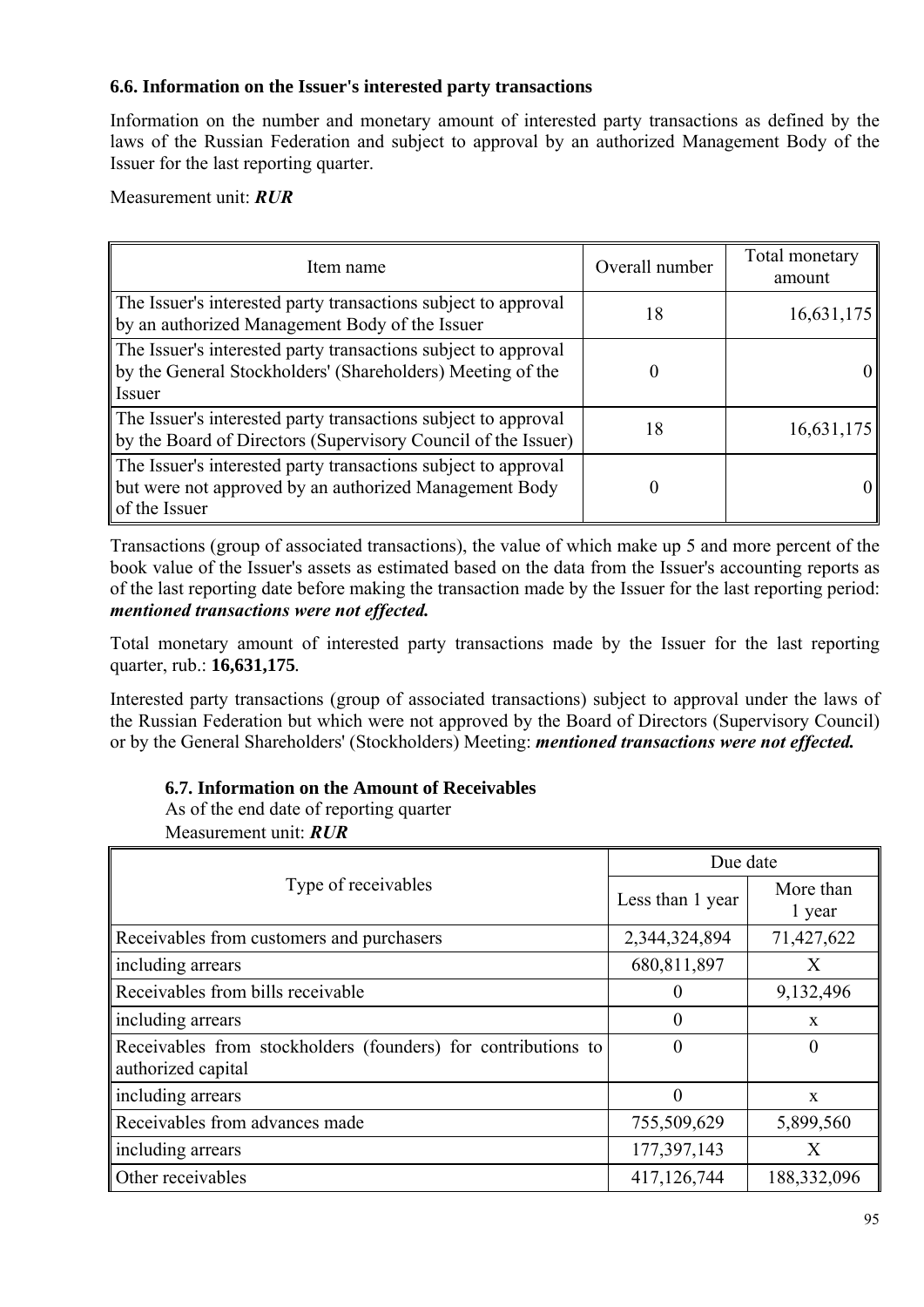| including arrears | 130,405,186   |             |
|-------------------|---------------|-------------|
| $\ $ Total        | 3,516,961,267 | 274,791,774 |
| including arrears | 988,614,226   | л           |

Accounts receivable that make no less than 10 present of the total amount of receivables for the specified accounting period: *the said accounts receivable are not available.*

# **VII. Accounting reports of the Issuer and other financial information**

# **7.1. Annual accounting reports of the Issuer**

Not required to be specified in this reporting quarter.

## **7.2. Quarterly accounting reports of the Issuer for the last closed reporting quarter**

http://www.mrsk-

volgi.ru/ru/aktsioneram\_i\_investoram/raskritie\_informatsii\_obcshestvom\_i\_otchetnaya\_informatsiya/f inansovaya\_(buhgalterskaya)\_otchetnost\_po\_rsbu/

### **7.3. Consolidated accounting reports of the Issuer for the last closed financial year**

*The Issuer's consolidated accounting reports made in accordance with the requirements, stipulated by the law of the Russian Federation, are not provided since the consolidated accounting reports made in accordance with the International Financial Reporting Standards are provided.*

*The Issuer made up consolidated accounting reports for the last ended fiscal year in accordance with the International Financial Reporting Standards.* 

2009

http://www.mrsk-

volgi.ru/eng/to\_shareholders\_and\_investors/information\_disclosure\_by\_the\_company\_and\_the\_reporti ng information/financial (accounting) reporting according to ifrs /

# **7.4. Information on the Accounting Policy of the Issuer**

http://www.mrsk-

volgi.ru/ru/aktsioneram\_i\_investoram/raskritie\_informatsii\_obcshestvom\_i\_otchetnaya\_informatsiya/f inansovaya\_(buhgalterskaya)\_otchetnost\_po\_rsbu/uchetnaya\_politika\_obcshestva/

### **7.5. Information on the Total Amount of Exports and the Portion of Exports in the Total Amount of Sales**

*The Issuer is not engaged in exporting goods, works and services.*

**7.6. Information on the value of fixed property of the Issuer and substantial changes to the structure of the fixed property of the Issuer after the end date for the last closed fiscal year** 

Total value of fixed property as of end date of reporting quarter, rub.: *26,076,394,812.*

Amount of depreciation as of the end date of reporting quarter, rub.: *4,076,383,199.*

Information on substantial changes to the structure of the fixed property of the Issuer occurred during 12 months from the end date of reporting quarter.

## *There were no substantial changes to the structure of the fixed property occurred during 12 months from the end date of reporting quarter.*

Information on purchases or disposal for any reason of any other assets of the Issuer if the book value of such assets exceeds 5 percent of the total book value of the Issuer's assets as well as information on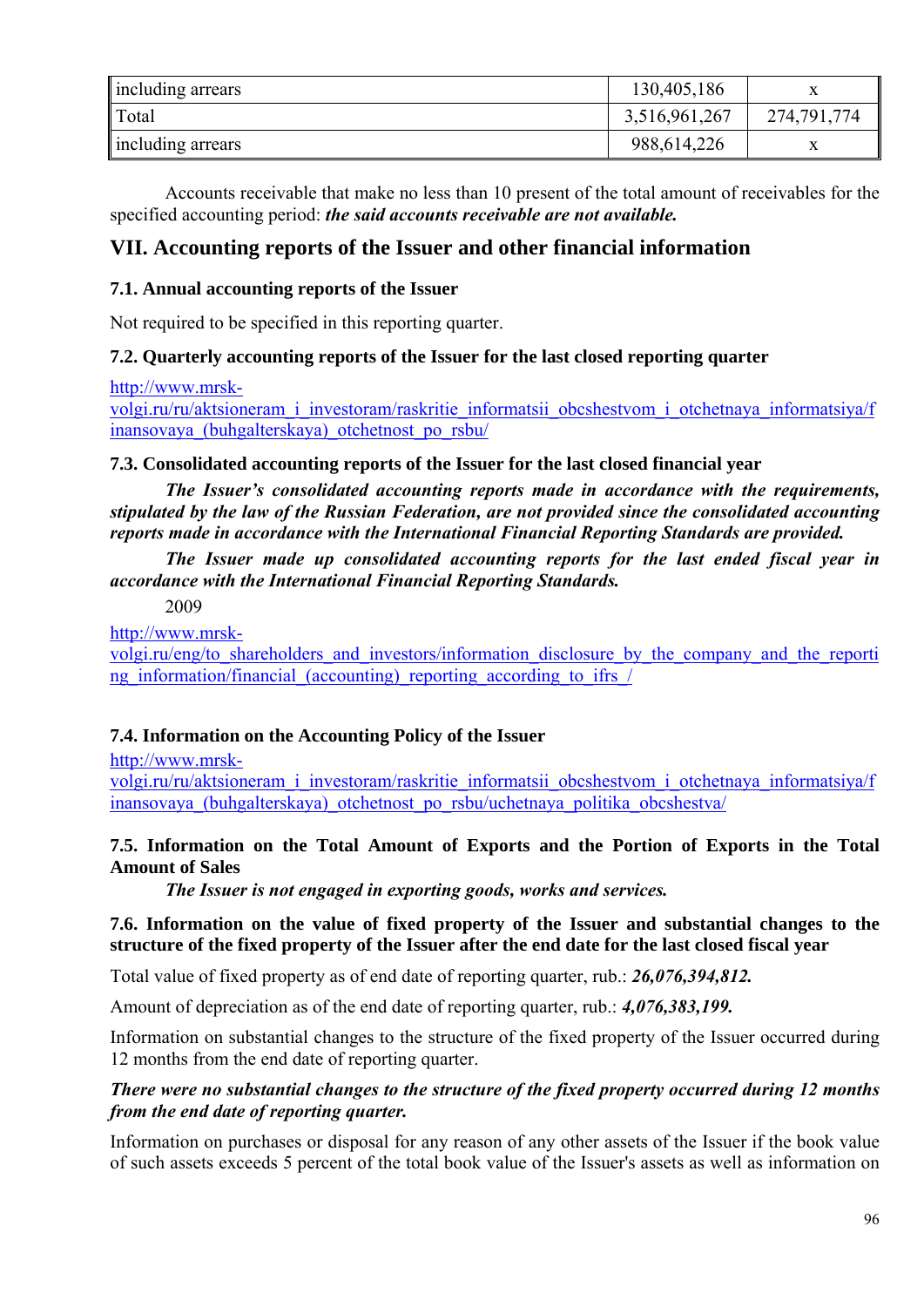any other substantial changes to the structure of other assets of the Issuer occurred from the end date of the last closed financial year to the end date of reporting quarter: *mentioned changes did not occur.* 

### **7.7. Information on the Issuer's involvement in lawsuits which could substantially affect financial and business activities of the Issuer**

*The Issuer was not involved/is being involved in lawsuits which affected/could affect financial and business activities for the past three years prior to the end date of reporting quarter.*

# **VIII. Additional information on the Issuer and issue securities placed by the Issuer**

# **8.1. Additional Information on the Issuer**

# **8.1.1. Information on the amount and structure of authorized (stock) capital (mutual fund) of the Issuer**

The amount of authorized (stock) capital (mutual fund) of the Issuer as of the end date of reporting quarter, rub.: *17,857,780,114.60* 

Ordinary shares

Total par value: *17,857,780,114.60*

Portion in authorized capital, %: *100*

Preferred shares

Total par value: *0*

Portion in authorized capital, %: *0*

## **8.1.2. Information on changes in the amount of authorized (stock) capital (mutual fund) of the Issuer**

Information on changes in the amount of authorized (stock) capital (mutual fund) of the Issuer for the most recent five closed financial years preceding the end date of reporting quarter as well as in the reporting quarter.

Date of change in the amount of authorized capital: *08.05.2008*

Amount of authorized capital before the change (rub.): *10,000,000*

Structure of authorized capital before the change

Ordinary shares

Total par value: *10,000,000*

Portion in authorized capital, %: *100*

Preferred shares

Total par value: *0*

Portion in authorized capital, %: *0* 

Amount of authorized capital after the change (rub.): *17,857,780,114.60*

The Issuer's Management Body which decided on making changes to the amount of authorized (stock) capital (mutual fund) of the Issuer: *Management Board of RAO UES of Russia (Extraordinary General Shareholders' Meeting of IDGC of Volga, JSC)*

Minutes date of the meeting of the Issuer's Management Body at which the decision on changing the amount of authorized (stock) capital (mutual fund) of the Issuer was made: *25.12.2007*

Minutes number: *1795pr/8.*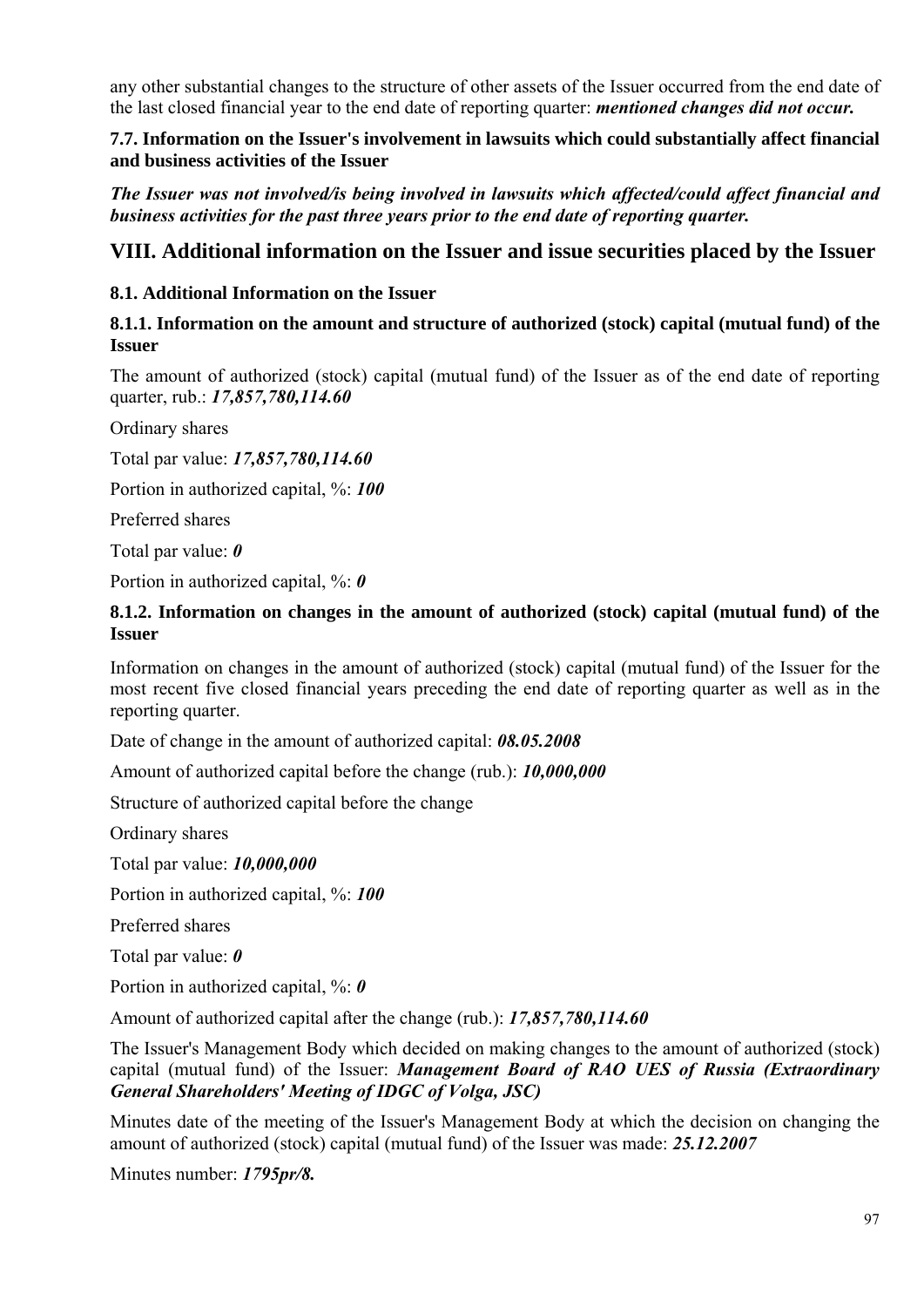### **8.1.3. Information on Accumulation and Use of Reserve Fund and Other Funds of the Issuer**

For 2007

*The said funds are not available.*

For 2008

Information on accumulation and use of reserve fund as well as other funds of the Issuer generated from net income.

Name: *Reserve Fund*

Amount of fund provided by constituent documents: *amount of the Reserve Fund - 5 (five) percent of the authorized capital of the Issuer.*

Monetary amount of the fund as of the end date of reporting quarter, RUR:

# *226,001,037*

Percentage of the fund in the authorized (stock) capital (mutual fund): *1,3* 

Amount of contributions to the fund during the reporting period: *7,080,330.33*

Amount of fund used during the reporting period: *0*

Intended use of funds: *reserve funds were not used in the reporting period.*

**8.1.4. Information on the procedure for convening and holding the meeting (session) of the top Management Body of the Issuer** 

### Top Management Body of the Issuer: *According to the paragraph 10.1 of the Article 10 of the Charter of the IDGC of Volga, JSC, Top Management Body of the Issuer is represented by General Shareholders' Meeting.*

Procedure for notification of shareholders (stockholders) on holding the meeting (session) of the top Management Body of the Issuer:

According to the paragraph 11.5 of the Article 11 and the paragraph 12.4 of the Article 12 of the Charter of the Issuer, the notification on holding the General Shareholders' Meeting shall be published by the Company in the Rossiiskaya Gazeta as well on the Company's website not later than 30 (thirty) days prior to the meeting held in the form of attendance by the shareholders, or not later than 30 (thirty) days prior to the end date for casting ballots if the General Shareholders' Meeting is held by absentee voting.

Persons (bodies) who have the right to convene (demand convening) an extraordinary meeting (session) of the top Management Body of the Issuer and the procedure for forwarding (issuing) such demands:

Pursuant to the paragraph 14.2 of the Article 14 of the Charter of the Issuer, the Board of Directors of the Company at its own initiative, the Audit Commission of the Company, the Auditor of the Company and shareholder (shareholders) who holds no less than 10 (ten) percent of voting shares of the Company at the date of issuing the demand are entitled to convene (demand convening) an Extraordinary General Shareholders' Meeting. According to the paragraph 14.4 of the Article 14 of the Charter of the Issuer, the demand for convening the Extraordinary General Shareholders' Meeting of the Company shall contain articulated matters to be included on the agenda of the meeting. Person (persons) demanding for convening the Extraordinary General Shareholders' Meeting of the Company is entitled to submit a proposal for decision by the General Shareholders' Meeting and a suggestion on the form of holding of the General Shareholders' Meeting. The demand for convening the Extraordinary General Shareholders' Meeting containing the suggestion on nominating candidates shall provide name and the data from the identity document (series and (or) the number of document, date and place of issue and the name of issuing body) of each nominated candidate and the name of a body for which the candidate is nominated. According to the paragraph 14.5 of the Article 14 of the Charter of the Issuer, if the demand for convening the Extraordinary General Shareholders' Meeting of the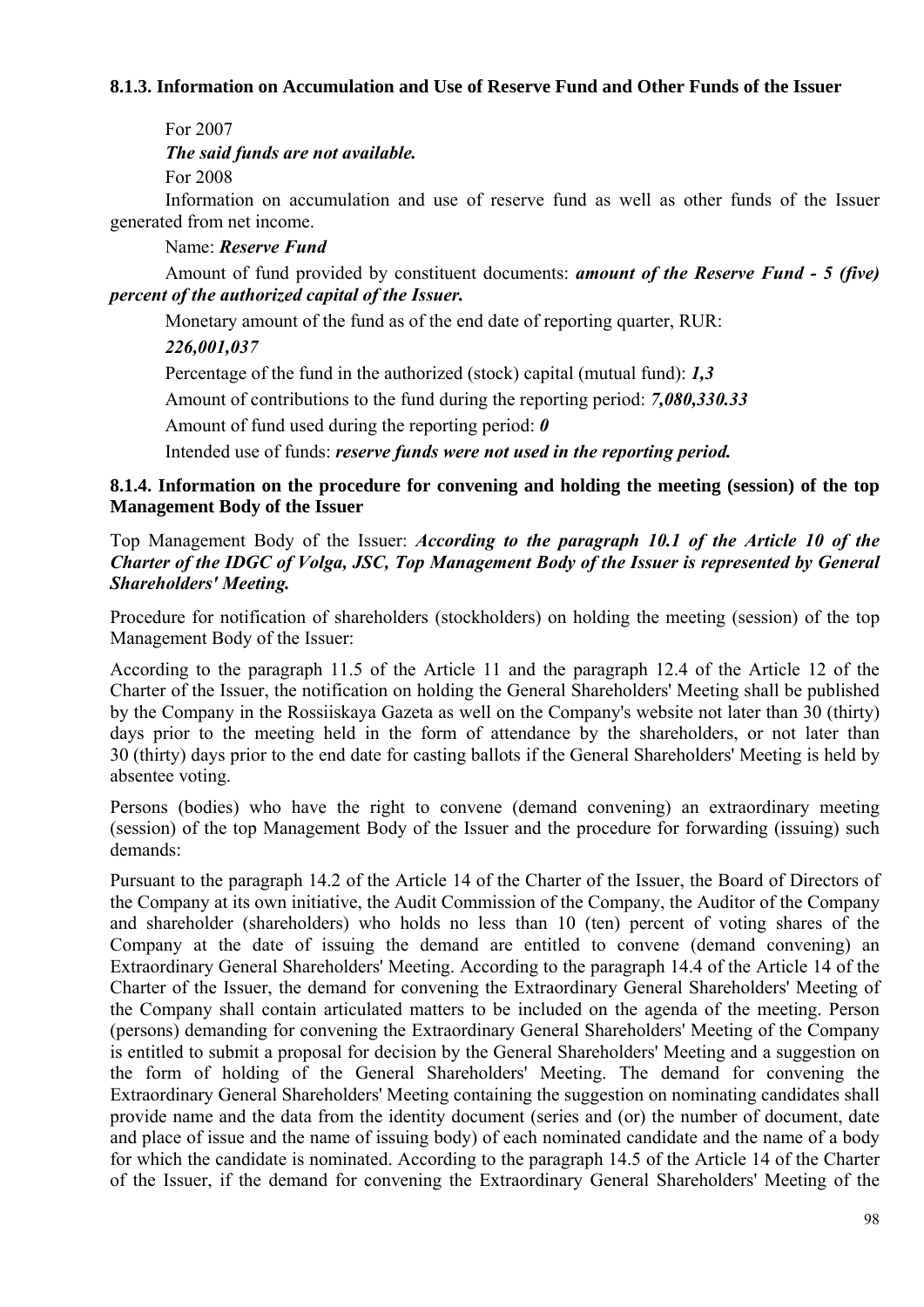Company is initiated by shareholder (shareholders), such demand shall contain the name (institutional name) of shareholder (shareholders) demanding for the convention of the meeting stating the number, class (category) of the Company's shares held by these shareholders. The demand for convening the Extraordinary General Shareholders' Meeting of the Company shall be signed by the person (persons) demanding for the convention of the Extraordinary General Shareholders' Meeting of the Company.

Procedure for setting the date of meeting (session) of the top Management Body of the Issuer:

According to the paragraph 11.1 of the Article 11 of the Charter of the Issuer, the Annual General Shareholders' Meeting of the Company shall be held within the period of not earlier than two months prior to and not later than six months after the end of financial year. According to the paragraph 14.3 of the Article 14 of the Charter of the Issuer, the convention of the Extraordinary General Shareholders' Meeting upon the demand of the Audit Commission of the Company, the Auditor of the Company and shareholder (shareholders) who holds no less than 10 (ten) percent of voting shares of the Company shall be made by the Board of Directors of the Company. Such General Shareholders' Meeting shall be held within 40 (forty) days from the date of demand for convening the Extraordinary General Shareholders' Meeting, excluding the case when the agenda of the Extraordinary General Shareholders' Meeting contains a matter on election of the members of the Board of Directors of the Company. If the agenda of the Extraordinary General Shareholders' Meeting contains a matter on election of the members of the Board of Directors of the Company, the General Shareholders' Meeting shall be held within 90 (ninety) days from the date of issuing the demand for convening the Extraordinary General Shareholders' Meeting of the Company.

Persons who have the right to put forward suggestions for the agenda of the meeting (session) of the top Management Body of the Issuer and the procedure for putting forward such suggestions:

According to the paragraph 13.1 of the Article 13 of the Charter of the Issuer, shareholder (shareholders) of the Company who holds a total of at least 2 (two) percent of voting shares of the Company is entitled to put forward suggestions for the agenda of the Annual General Shareholders' Meeting and to nominate candidates for the Board of Directors and the Audit Commission of the Company in the number not exceeding the number of members of the bodies in question within the period of not later than 60 (sixty) days from the end date of financial year. According to the paragraph 13.2 of the Article 13 of the Charter of the Issuer, the suggestion on putting forward matters for the agenda of General Shareholders' Meeting and suggestions on nomination of candidates shall be presented in writing stating the name (institutional name) of shareholders (shareholder) initiating such suggestions, the amount and class (category) of shares owned by them and shall be signed by shareholders (shareholder). According to the paragraph 13.3 of the Article 13 of the Charter of the Issuer, the suggestion on putting forward matters for the agenda of General Shareholders' Meeting shall contain the written statement of each suggested matter and the suggestion on nominating candidates shall provide a name and the data from the identity document (series and (or) the number of document, date and place of issue and the name of issuing body) of each nominated candidate and the name of a body for which the candidate is nominated.

Persons who are entitled to access the information (materials) provided for the arrangement and holding the meeting (session) of the top Management Body of the Issuer and the procedure for accessing such information (materials):

According to the paragraph 11.7 of the Article 11 of the Charter of the Issuer, the information (materials) on matters of the agenda of the General Shareholders' Meeting shall be made available to the persons entitled to participate in the General Shareholders' Meeting at the office of Executive Body of the Company or other places at addresses stated in the notice on holding the General Shareholders' Meeting within the period of 20 (twenty) days, or, in case of holding the General Shareholders' Meeting to discuss the matter on reorganization of the Company, within 30 (thirty) days prior to the holding the General Shareholders' Meeting. Mentioned information (materials) shall be available to persons participating in the General Shareholders' Meeting during the holding of the Meeting. The procedure for providing information (materials) on the matters of agenda of the General Shareholders'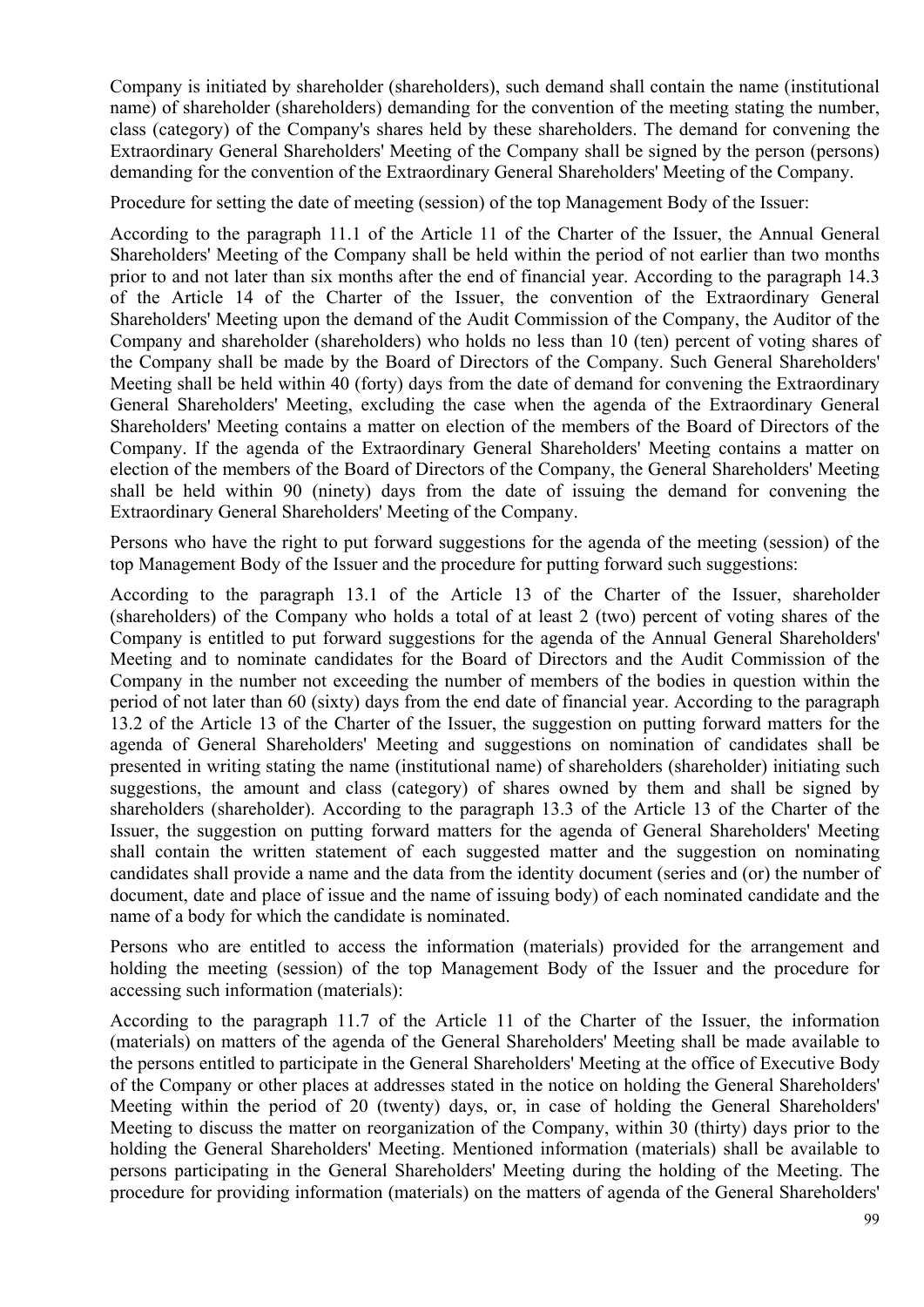Meeting to the persons entitled to participate in the General Shareholders' Meeting and the scope of such information (materials) are determined by the decision of the Board of Directors of the Company.

Procedure for announcement (communication to shareholders (stockholders) of the Issuer) of decisions made by the top Management Body of the Issuer and voting results.

According to the paragraph 11.13 of the Article 11 of the Charter of the Issuer, voting results and decisions made by the General Shareholders' Meeting of the Company can be announced at the General Shareholders' Meeting of the Company.

If voting results and decisions made by the General Shareholders' Meeting of the Company has not been announced at the General Shareholders' Meeting of the Company, the decisions made by the General Shareholders' Meeting of the Company and voting results in the form of voting results report (decisions made by the General Shareholders' Meeting held by absentee voting as well as voting results in the form of voting results report) shall be communicated to the persons entitled to participate in the General Shareholders' Meeting via publication in the Rossiiskaya Gazeta and on the Company's website not later than 10 (ten) days from the minutes on voting results.

### **8.1.5. Information on commercial organizations in which the Issuer owns not less than 5 percent of the authorized (stock) capital (mutual fund) or not less than 5 percent of ordinary shares**

List of commercial organizations in which the Issuer owns not less than 5 percent of the authorized (stock) capital (mutual fund) or not less than 5 percent of ordinary shares as of the end date of the last reporting quarter.

Full business name: *"Social Sphere-M", Joint-Stock Company*

Abbreviated business name: *Social Sphere-M, JSC*

Location: *50 Lenina Street, Saransk, Republic of Mordovia, 430003, Russia* 

TIN: *1326185581*

### OGRN: *1021300973033*

Share of the Issuer in the authorized capital, %: *100*

Amount of ordinary shares held by the Issuer, %: *100*

The company's share in the authorized capital of the Issuer, %: *0*

The company's portion of ordinary shares of the Issuer, %: *0*

Full business name: *"Chuvash Motor Transport Company", Joint-Stock Company*

Abbreviated business name: *ChAK, JSC*

Location

*21 Promyshlennaya Street, Novocheboksarsk, Chuvash Republic, 429954, Russian*  TIN: *2124021783*

### OGRN: *1042124002117*

Share of the Issuer in the authorized capital, %: *99.99*

Amount of ordinary shares held by the Issuer, %: *99.99*

The company's share in the authorized capital of the Issuer, %: *0*

The company's portion of ordinary shares of the Issuer, %: *0*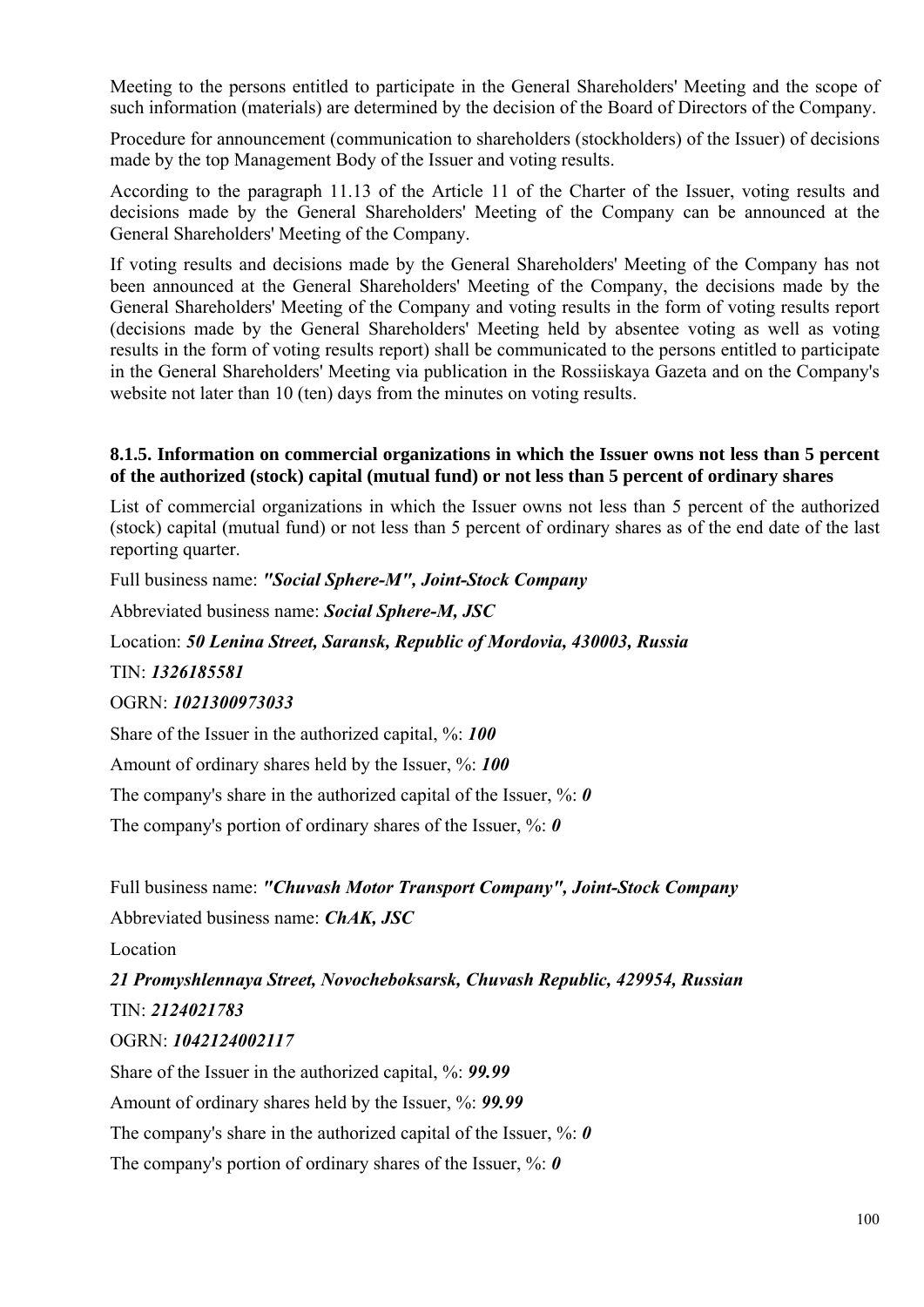Full business name: *"Solnechniy" Sanatorium-Preventorium", Joint-Stock Company*  Abbreviated business name: *"Solnechniy" Sanatorium-Preventorium", JSC* Location

# *58 Turbinnaya Street, Orenburg, 460023, Russia*  TIN: *5611031844*

# OGRN: *1045607457345*

Share of the Issuer in the authorized capital, %: *99.99*

Amount of ordinary shares held by the Issuer, %: *99.99*

The company's share in the authorized capital of the Issuer, %: 0

The company's portion of ordinary shares of the Issuer, %: *0*

# **8.1.6. Information on major transactions made by the Issuer within reporting quarter**

*There were no major transactions within the reporting quarter.*

**8.1.7. Information on credit ratings of the Issuer** 

*The Issuer was not assigned any credit rating.* 

# **8.2. Information on each class (type) of shares of the Issuer**

Class of shares: *ordinary*

Par value of each share (rub.): *0.1*

Number of outstanding shares (number of shares which are not redeemed or cancelled): *178,577,801,146*

Number of additional shares which are in the process of placement (number of shares from additional issue in relation to which the placement report has not received state registration): *0*

Number of authorized shares: *37,398,854*

Number of balance sheet shares: *0*

Number of additional shares which can be placed due to conversion of previously placed securities convertible to shares or due to meeting liabilities for options of the Issuer: *0* 

Issues of this class (category) of shares:

| State registration date | Registration number |
|-------------------------|---------------------|
| 10.10.2007              | $1-01-04247-E$      |
| 20.03.2008              | $1-01-04247-E-001D$ |
| 20.03.2008              | 1-01-04247-E-002D   |
| 20.03.2008              | 1-01-04247-E-003D   |
| 20.03.2008              | 1-01-04247-E-004D   |
| 20.03.2008              | 1-01-04247-E-005D   |
| 20.03.2008              | 1-01-04247-E-006D   |
| 20.03.2008              | 1-01-04247-E-007D   |

Rights conferred by shares to their owners: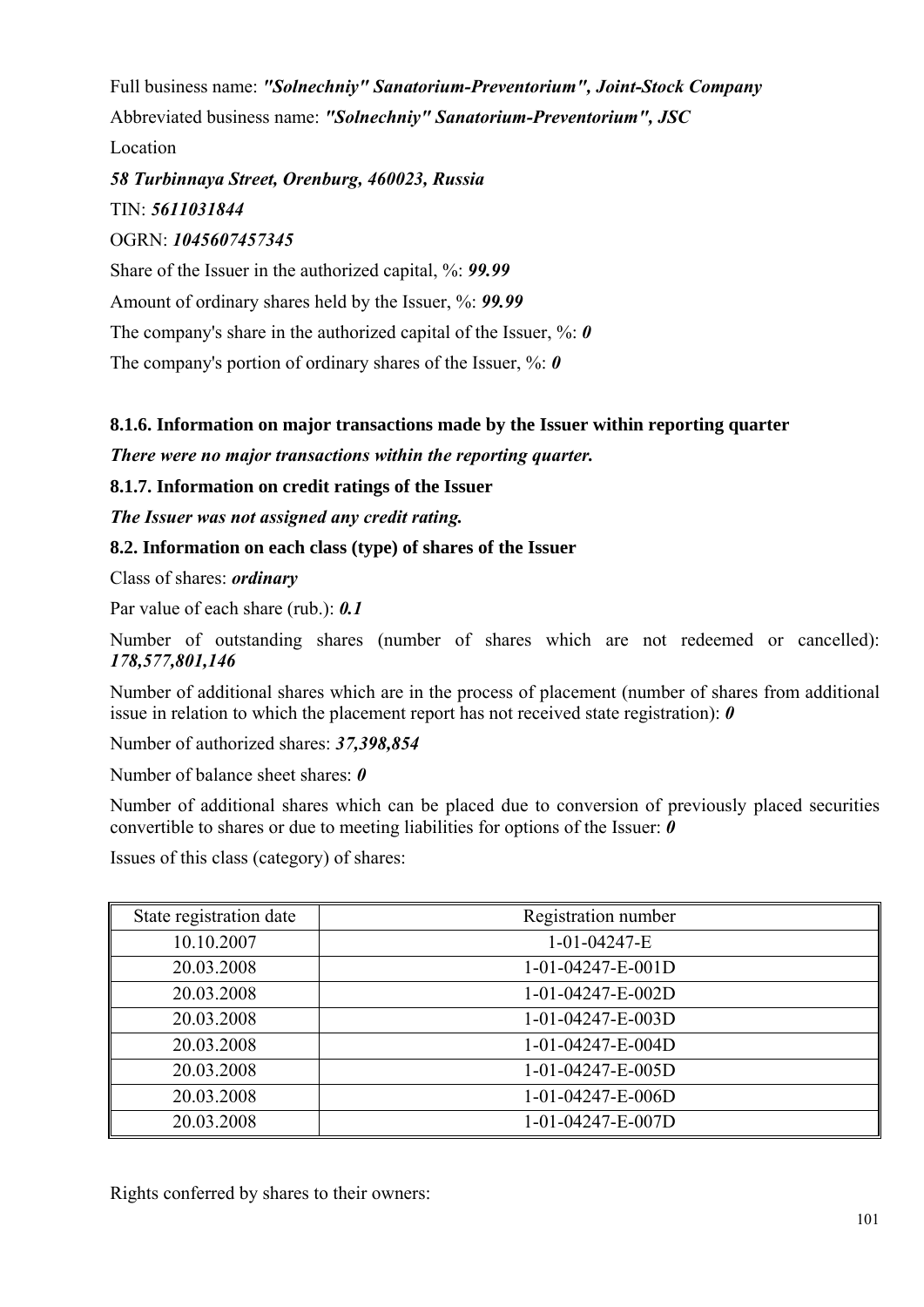Rights conferred by shares to their owners are specified in the paragraph 6.2 of the Article 6 of the Charter of the Issuer, namely:

Each registered ordinary share of the Company grants a shareholder – its owner – the equal scope of rights.

Shareholders-owners of registered ordinary shares of the Company are entitled to:

1) participate in the General Shareholders' Meeting of the Company personally or by proxy and vote on all matters assigned to the responsibility of the Meeting;

2) put forward suggestions for the agenda of the General Shareholders' Meeting in the procedure provided in laws of the Russian Federation and the present Charter;

3) receive information on the Company's activities and access documents of the Company in accordance to the Article 91 of the Federal Law "On Joint-Stock Companies", other bylaws and the present Charter;

4) receive dividends announced by the Company;

5) pre-emptive purchase of shares and issue securities convertible to shares placed through subscription in the amount equal to the number of ordinary shares owned in cases provided in laws of the Russian Federation;

6) receive the portion of the Company's assets in case of the liquidation of the Compamy;

7) exercise other rights provided by the laws of the Russian Federation and the present Charter.

As of July 31, 2008, the Federal Securities Commission made the Decision on Cancelling Identification Numbers (codes):

- 001D state registration number 1-01-04247-Е-001D of March 20, 2008,

- 002D state registration number 1-01-04247-Е-002D of March 20, 2008,

- 003D state registration number 1-01-04247-Е-003D of March 20, 2008,

- 004D state registration number 1-01-04247-Е-004D of March 20, 2008,

- 005D state registration number 1-01-04247-Е-005D of March 20, 2008,

- 006D state registration number 1-01-04247-Е-006D of March 20, 2008,

- 007D state registration number 1-01-04247-Е-007D of March 20, 2008, assigned to additional issues of uncertified registered ordinary shares of "Interregional Distribution Grid Company of Volga", Joint-Stock Company (notification on cancelling No. 8-EK-03/17047 of August 12, 2008). This Decision was made due to the expiry of the three month period from the date of state registration of the reports on the placement of uncertified registered ordinary shares of IDGC of Volga, JSC.

### **8.3. Information on previous issues of securities of the Issuer other than shares of the Issuer**

#### **8.3.1. Information on the issues with fully redeemed securities (cancelled)**

*There are no mentioned issues.*

### **8.3.2. Information on the issues with currently outstanding securities**

*There are no mentioned issues.*

**8.3.3. Information on defaulted issues of securities** 

*There are no mentioned issues.*

**8.4. Information on person (persons) who pledged collateral for issued bonds** 

*The Issuer has not placed asset-backed bonds that have not yet been collaterized.*

**8.5. Conditions of ensuring the fulfillment of obligations for issued bonds**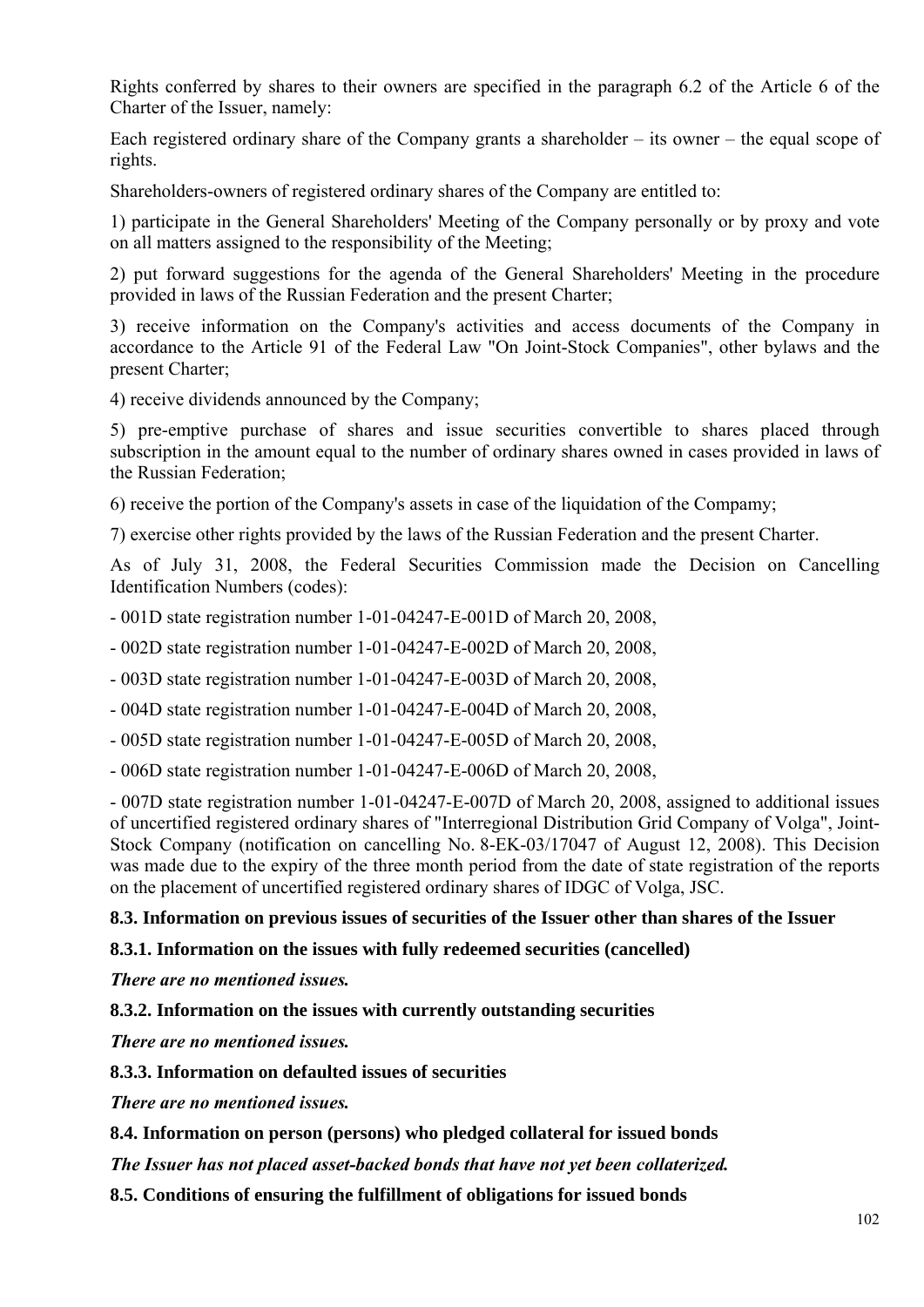*The Issuer has not backed its bonds with outstanding (unredeemed) assets or defaulted assets.* 

**8.5.1. Conditions of ensuring the fulfillment of obligations for mortgage-backed bonds** 

*The Issuer has not placed mortgage backed bonds that have not yet been collateralized.* 

**8.6. Information on organizations that maintain records of rights for issue securities of the Issuer**  Person who is responsible for maintaining the register of registered securities of the Issuer: *Registrar.*

Registrar details

Full business name: *"Central Moscow Depository", Joint-Stock Company*

Abbreviated business name: *Central Moscow Depository, JSC or CMD, JSC*

Location: *3/B, Orlikov Alley, Moscow, 107078* 

TIN: *7708047457*

OGRN: *1027700095730*

Licence for maintaining the register of issue securities:

Number: *10-000-1-00255*

Date of issue: *13.09.2002*

Expiry date: *open ended* 

License Issuing Body: *Federal Securities Commission*

Date from which the registrar maintains the register of owners of the Issuer's securities: *26.09.2007*

### **8.7. Information on statutes regulating imports and exports of capital which may affect payment of dividends, interests and other payments to non-residents**

List of regulations on dividends including those governing payments to non-residents:

1. Civil Code of the Russian Federation (Part I) of November 30, 1994 No. 51-FZ;

2. Tax Code of the Russian Federation, Part I of July 31, 1998 No. 146-FZ (with subsequent amendments and additions);

3. Tax Code of the Russian Federation, Part II of August 5, 2000 No. 117-FZ (with subsequent amendments and additions);

4. Customs Code of the Russian Federation of May 28, 2003 No. 61-FZ (with subsequent amendments and additions);

5. Federal Law "On Securities Market" of April 22, 1996 No. 39-FZ (with subsequent amendments and additions);

6. Federal Law "On the Protection of the Rights and Legitimate Interests of Investors on the Securities Market" of March 5, 1999 No. 46-FZ (with subsequent amendments and additions);

7. Federal Law "On Foreign Investments in the Russian Federation" of June 9, 1999 No. 160-FZ (with subsequent amendments and additions);

8. Federal Law "On Investment Activity in the Russian Federation Realized in the Form of Capital Investments" of February 25, 1999 No. 39-FZ (with subsequent amendments and additions);

9. Federal Law "On Prevention of Legalization (Laundering) of Illegally Received Income and Terrorist Financing" of August 7, 2001 No. 115-FZ (with subsequent amendments and additions);

10. Federal Law "On the Legal Status of Foreign Citizens in the Russian Federation" of July 25, 2002 No. 115-FZ (with subsequent amendments and additions);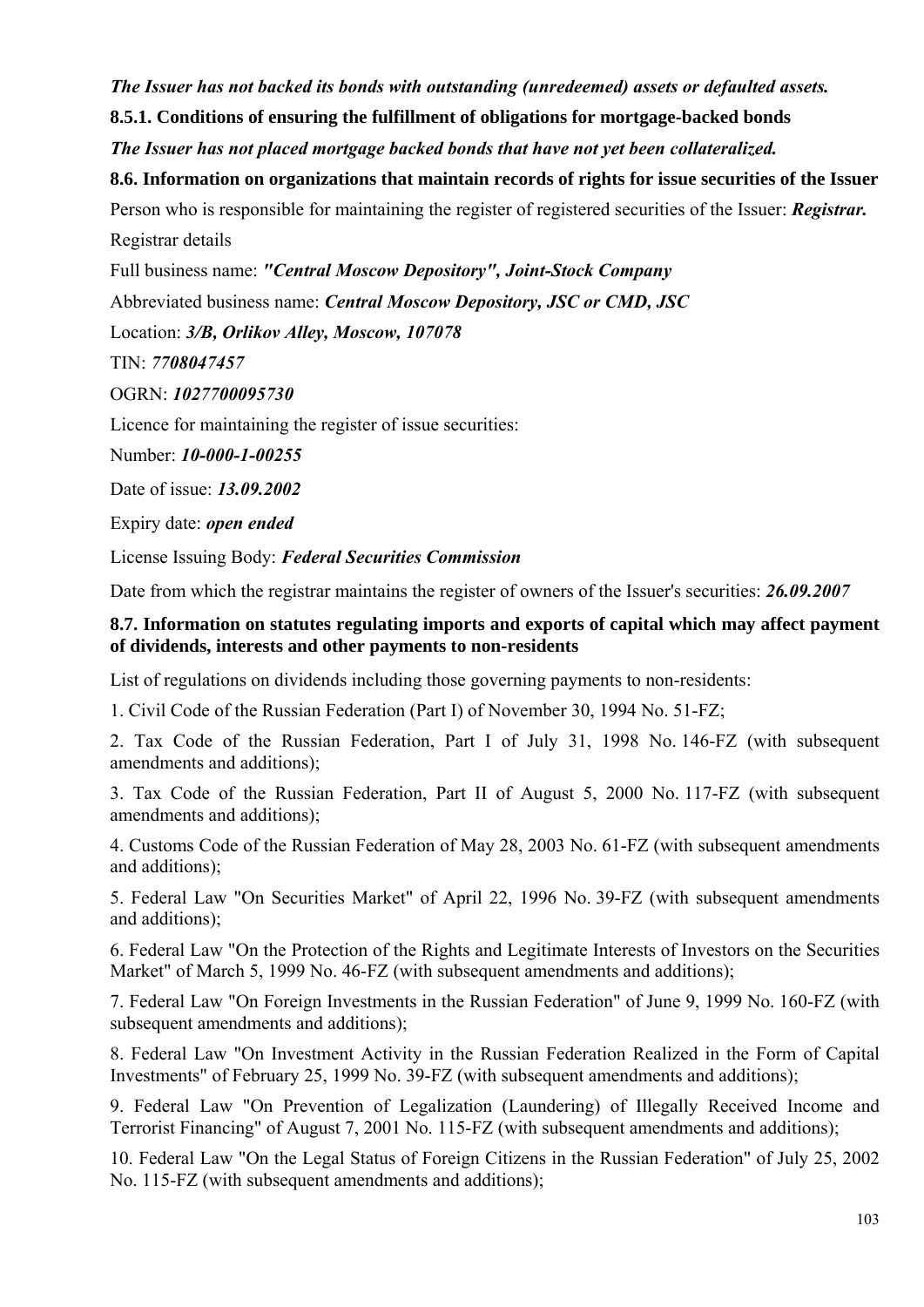11. Federal Law "On Insolvency (Bankruptcy)" of October 26, 2002 No. 127-FZ (with subsequent amendments and additions);

12. Federal Law "On Currency Regulation and Currency Control" of December 10, 2003 No. 173-FZ (with subsequent amendments and additions);

13. Federal Law "On Central Bank of the Russian Federation (Bank of Russia)" of July 10, 2002 No. 86-FZ (with subsequent amendments and additions);

14. International Treaties of the Russian Federation on Avoiding Dual Taxation.

### **8.8. Description of the Procedure for the Taxation of Income from Placed and Placing Issue Securities of the Issuer**

Taxation of income from placed and placing issue securities of the Issuer is regulated by the Tax Code of the Russian Federation (hereinafter referred to as TC) and other regulations of the Russian Federation adopted in compliance with the Tax Code of the Russian Federation.

| Type of Income                       | Legal Persons                                                                |               | <b>Natural Persons</b> |                           |
|--------------------------------------|------------------------------------------------------------------------------|---------------|------------------------|---------------------------|
|                                      | Residents                                                                    | Non-residents |                        | Residents   Non-residents |
| Income from<br>sale of<br>securities | % (out of which: Federal budget: -2%;<br>budget of constituent entity: -18%) | 20%           | 13%                    | 30%                       |
| Income from<br>dividends             | 9%                                                                           | 15%           | 9%                     | 15%                       |

| TAX RATES |  |
|-----------|--|
|           |  |

### PROCEDURE FOR TAXATION FOR NATURAL PERSONS

When calculating the tax base for income from transactions with securities, the tax base includes income received from the following transactions:

1) with securities traded in the organized stock market;

2) with securities not traded in the organized stock market;

Securities shall be deemed realized (purchased) in the event of termination of termination of taxpayer's obligations to transfer (accept) the relevant securities as set-off counter claims of the same kind, including without limitation when exercising clearing in accordance with the law of the Russian Federation.

The claims with respect to assignment of the rights of the equal volume attached to securities of the same issuer, of the same type, same category (class) or securities of the same mutual investment fund (for investment units in the investment mutual funds) shall be deemed claims of the same kind.

In this case the set-off of the counter claims of the same kind shall, in accordance with the law of the Russian Federation, be confirmed by documents on termination of an obligation to transfer (accept) securities, including without limitation clearing organization's reports, report of persons performing brokerage activities, or managers, which provide a taxpayer with the clearing, brokerage services or perform trust management in favor of a taxpayer in accordance with the law of the Russian Federation.

An income from purchase and sale of securities earned in the tax period shall be deemed incomes from transactions with securities.

An income in the form of interest (coupons, a discount) earned from securities in the tax period shall be included in income from the transactions with securities unless otherwise provided in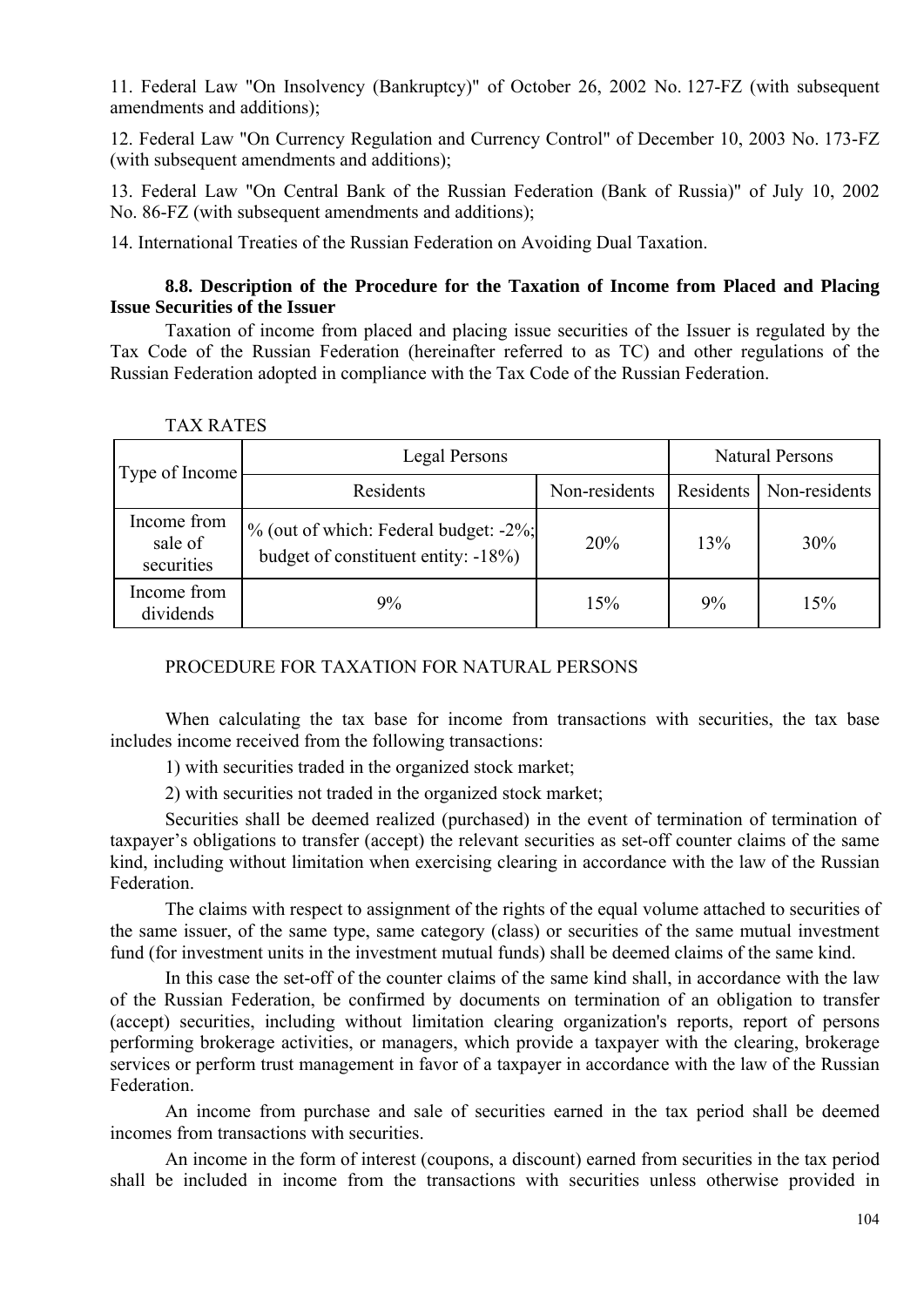Article 214.1 of the RF TC.

An income from transactions with the securities both traded and not traded in the organized stock market shall be included in the beneficiary income from transactions with securities both traded and not traded in the organized stock market.

Costs related to securities purchase, realization, holding or redemption, documented and actually incurred by a taxpayer shall be deemed costs of transactions with the securities.

Mentioned costs include:

1) amounts paid to the securities issuer (managing company of the mutual investment fund in payment for placed securities and amounts paid under the securities contract, including without limitation the coupon amounts;

2) amounts of the paid variable margin and (or) premiums under contracts, as well as other periodic or fixed payments provided for by terms of the term transaction financial instruments;

3) payment for services provided by securities market professionals, exchange intermediaries and clearing centers;

4) premium paid to the managing company of the mutual investment fund in the event of purchase of an investment unit in the investment mutual fund determined in accordance with the RF laws on investments funds.

5) discount paid to the managing company of the mutual investment fund in the event of redemption of an investment unit in the investment mutual fund determined in accordance with the RF laws on investments funds.

6) expenses subject to compensation to securities market professionals, the managing company which administers the property trust constituting the investment mutual fund;

7) exchange charge (commission);

8) payment for services to persons who are responsible for maintaining the register;

9) tax payable by a taxpayer in the course of the securities receipt by way of succession;

10) tax payable by a taxpayer in case of receipt of securities, investment units by way of gift in accordance with Clause 18.1 of Article 217 of the Code;

11) interest amounts received by a taxpayer under loans and borrowings obtained from transactions with securities (including interests under loans and borrowings for making margin transactions), within the amounts calculated based on the refinancing rate of the Central Bank of the Russian Federation effective as of the interest payment date increased in 1.1 times for loans and borrowings in rubles and based on 9 percent for loans and borrowing in foreign currency;

12) other expenses directly related to transactions with securities, as well as expenses related to services rendered by securities market professionals, managing companies, which administer the property trust constituting the investment mutual fund, within the framework of their professional activities.

A financial result in connection with the securities transactions shall be determined as an income from transactions after deduction of the relevant expenses.

In this case the expenses which may not be directly allocated to reduction of the income from transactions with securities both traded and not traded in the organized stock market or reduction of the relevant income type shall be allocated in proportion to a portion of each separate income type.

A financial result shall be determined for each separate transaction and for each population of transactions, i.e. for securities traded in the organized stock market and for securities not traded in the organized stock market.

A financial result is determined upon termination of a tax period. A negative financial result received in a specific tax period from specific transactions with securities reduces the financial result received in the tax period on an aggregate basis of the relevant transactions. In this case the negative financial results for transactions with securities traded in the organized stock market which diminish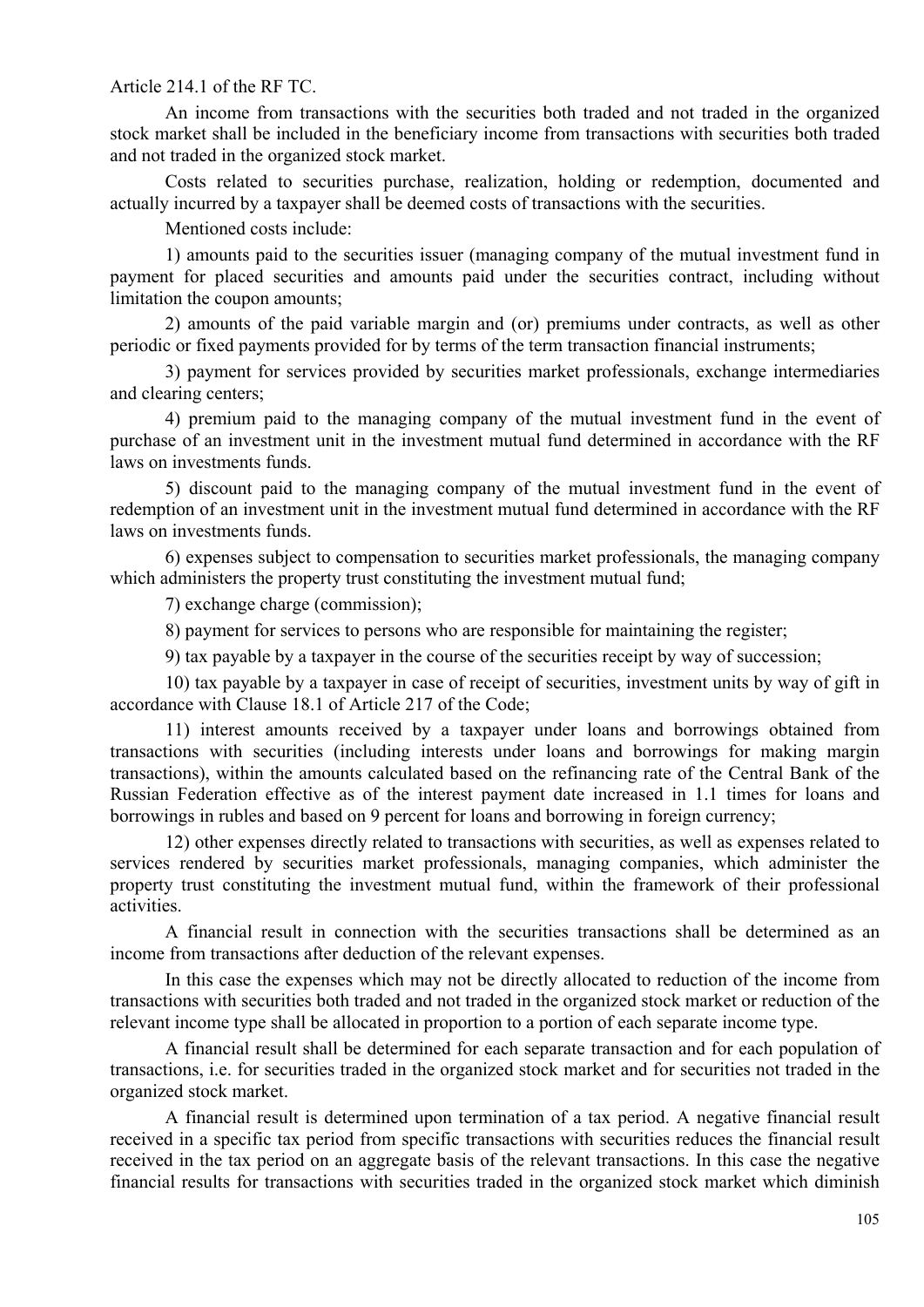the financial result for operations with the securities traded in the organized stock market shall be determined subject to fluctuation limits of the securities market value.

A negative financial result obtained in a tax period for separate transactions with securities not traded in the organized stock market, which at the time of their purchase were securities traded in the organized stock market, may diminish the financial result obtained in a tax period for transactions with the securities traded in the organized stock market.

A negative financial result for each transactions population shall be deemed as loss. Losses from transactions with securities shall be recorded in accordance with the procedure provided for by Article 214.1 and Article 220.1 of the Tax Code.

The tax base for each transactions population shall be determined separately.

Taxpayers who received losses from transactions with the securities traded in the organized stock market in the previous tax period are entitled to reduce their tax base for transactions with the securities traded in the organized stock market accordingly in the relevant tax period for the total amount of the obtained loss or for a part of this sum (carry forward mentioned losses).

In this case the tax base of the on-going tax period shall be determined subject to provisions provided for by this Article and Article 220.1 of the Tax Code.

The losses from transactions with the securities traded in the organized stock market which were carried forward reduce the tax base for such transactions of the relevant tax periods.

Carrying forward losses from transactions with the securities not traded in the organized stock market is not allowed. A taxpayer is entitled to carry forward the losses within 10 years following the year than such losses were incurred.

A taxpayer is entitled to carry forward to the on-going tax period the losses incurred in the previous tax periods. In this case the loss carried forward to the nearest subsequent year may be fully or partially carried forward to the next year from the subsequent nine years subject to provisions of this Clause.

Should losses be incurred by a taxpayer in more than one tax periods such losses shall be carry forward in the order in which such losses were incurred.

A taxpayer shall keep the documents confirming the amount of the incurred losses within the entire period than such taxpayer reduces his / her tax base of the current tax period for the amounts of the previously incurred losses.

Losses shall be recorded in accordance with Article 220.1 of the Code at the time of a declaration submission to a tax authority at the end of a tax period.

Tax base for transactions with securities and transactions with forward contracts and futures is calculated at the end of tax period.

Calculation, deduction and payment of a tax amount are made by a tax agent at the end of tax period or prior to the end of subsequent tax period.

To determine the tax base the tax agent shall calculate the financial result in accordance with Clause 12 of Article 214.1 of the Tax Code for the taxpayer who receives money or the revenue in kind as of the date of the income payment. In this case if the amount payable to the taxpayer does not exceed the calculated amount equal to the financial result from transactions where a trustee (broker, a person entered into transactions under trust deed, commission agent agreement, agency contract to the benefit of a taxpayer, other person recognized as tax agent in accordance with the Code) acts as a tax agent, the tax shall be payable from the amount of the payment.

In the event of the revenue payment in kind the payment amount is determined in the amount of the actually incurred and documented expenses for purchase of the securities transferred to the taxpayer.

Should the amount payable to a taxpayer exceed the calculated amount of the financial result from transactions where a trustee (broker, a person entered into transactions under trust deed, commission agent agreement, agency contract to the benefit of a taxpayer, other person recognized as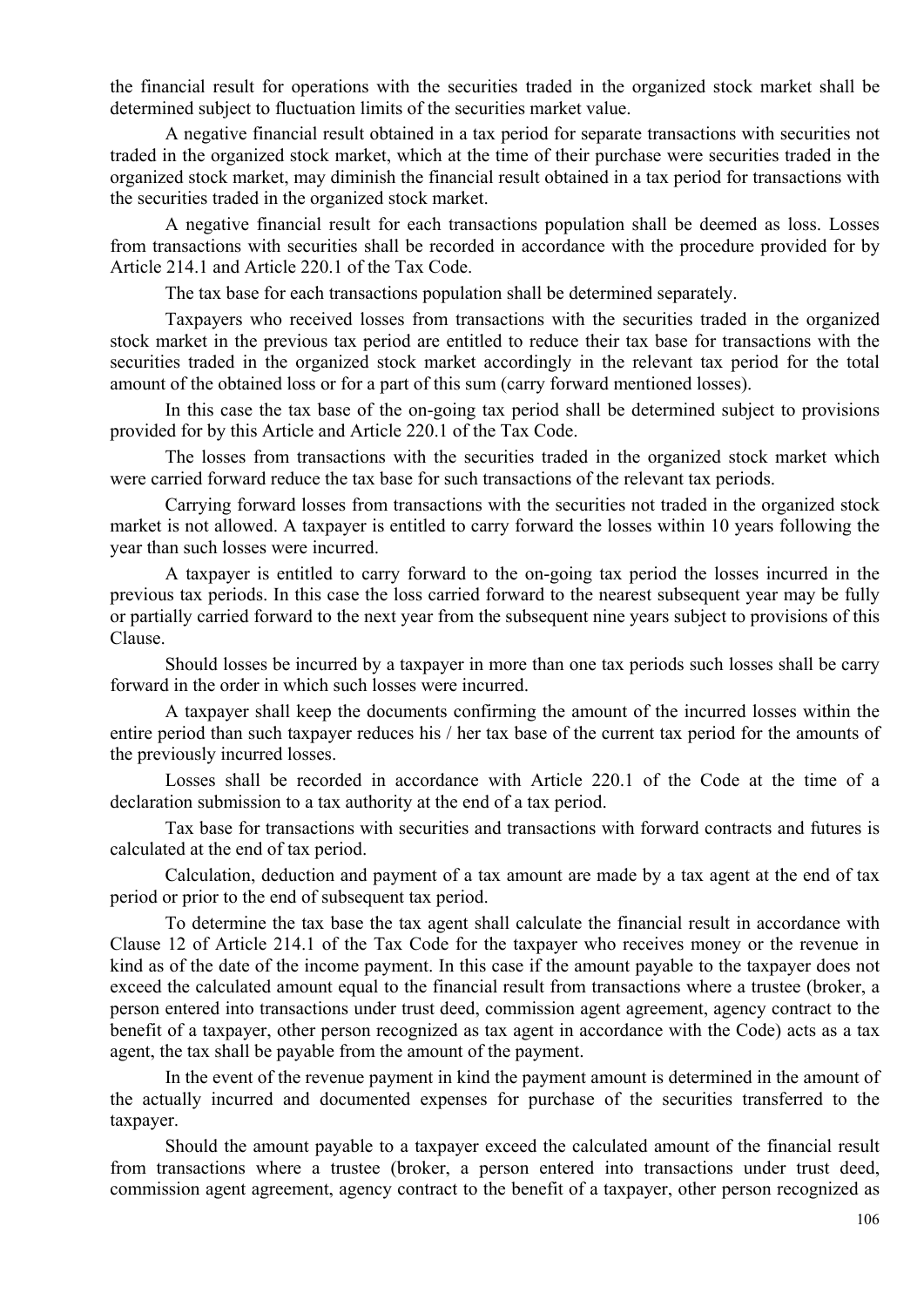tax agent in accordance with the Code) acts as a tax agent, the tax shall be paid from the total amount corresponding to the financial result from transactions calculated for such taxpayer where a trustee (broker, a person entered into transactions under trust deed, commission agent agreement, agency contract to the benefit of a taxpayer, other person recognized as tax agent in accordance with the Code) acts as a tax agent.

When income (revenue in kind) is paid to a taxpayer more than once during the tax period, the calculation of tax amount is made on an accrual basis deducting previously paid tax amounts.

Date of actual receiving of income:

- date of payment of income including transferring the income to the taxpayer's bank account or bank accounts of third parties by his order if income is received in monetary form;

- date of purchase of securities.

Should accrued tax cannot be deducted at source (fully or partially), the tax agent (broker, trustee in bankruptcy or other person acting under the trust agreement, commission agreement, other agreement for the benefit of taxpayer or other person recognized as tax agent in accordance with the Code) shall notify the local tax authority on the impossibility to make the mentioned deduction and the amount of accrued taxes of the taxpayer in writing within one month from the date of occurrence of this circumstance. In this case, the amount of tax shall be paid in accordance to the Article 228 of the Tax Code.

Tax agents calculate, deduct and transfer the tax amount deducted from a taxpayer within one month from the end date of the tax period or from the money payment (securities transfer) date.

A taxpayer is eligible for deduction in the actually incurred and documented expenses in tax calculation and payment from the tax agent (broker, trustee, managing company, which administers the property trust constituting the investment mutual fund or from other person acting under the trust agreement, commission agreement, other agreement for the benefit of a taxpayer) or upon termination of the tax period when a declaration is submitted to a tax authority.

### PROCEDURE FOR TAXATION FOR LEGAL PERSONS

Type of tax: income tax

Income includes:

- revenue from transfer of property rights (revenue from sales);

- non-operating income such as interests on securities and other debt instruments and/or from ownership interest in other organizations.

Tax base

Taxpayer income from transaction on sale or other disposal of securities (including redemption) is calculated based on a selling price or disposal price as well as based on the amount of the accrued interest (coupon) return paid by the buyer to the taxpayer and the amount of the accrued interest (coupon) return paid by the issuer (drawer) to the taxpayer. In this case the amounts of the interest (coupon) return previously recognized at taxation are not included in the taxpayer income from securities sale or other disposal.

Expenses for sale (other disposal) of securities are calculated based on an acquisition price of a security (including acquisition expenses), selling expenses, the amount of discounts off calculated value of mutual funds.

Securities shall be deemed as traded in the organized stock market provided the following requirements are simultaneously met:

1) if they have been admitted to trading by at least one trade organizer who is entitled to do so in accordance with national laws;

2) if the information on their price (quotation) is available in mass-media (including electronic mass media) or can be provided by a trade organizer or by other authorized person to any interested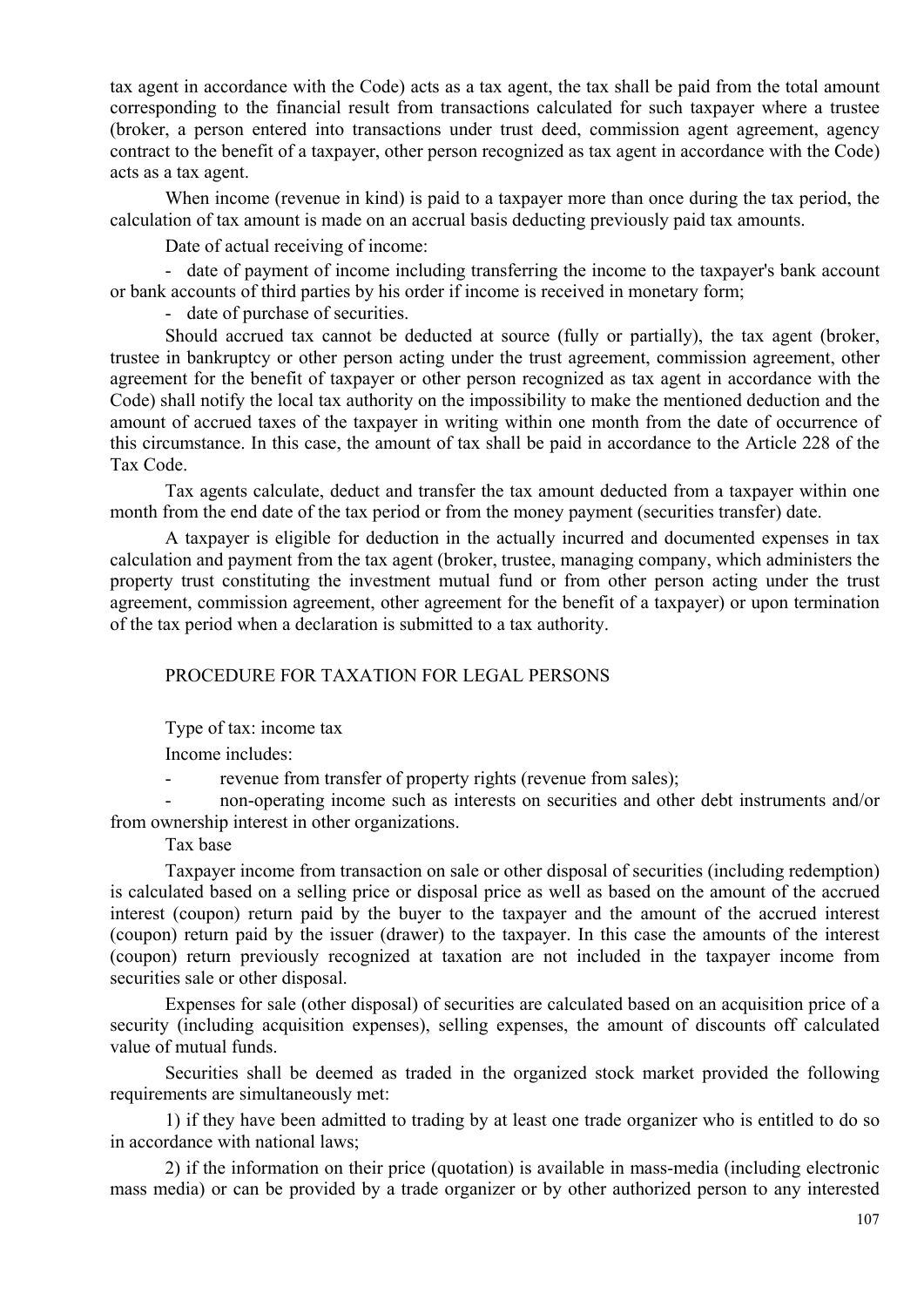party within three years from the date of transaction with securities;

3) if their market quotation is calculated, when it is stipulated in the respective national laws.

Market price of securities traded in the organized stock market for the taxation purposes refers to an actual selling price or disposal price of securities if this price stays within the interval between the minimum and the maximum price of transactions (price interval) with mentioned security registered by a trade organizer at the date of making such transaction. In case of sale of securities traded in the organized stock market at a price lower than the minimum price of transactions in the organized stock market, the minimum price of the transaction in the organized stock market is accepted when calculating the financial result.

As for securities which are not traded in the organized stock market, actual selling price or disposal price shall be accepted for the taxation purposes, provided that at least one of the following requirements is met:

1) if actual price of the respective transaction is in the price interval for similar (identical, same-class) security registered by a trade organizer as at the date of making the transaction or at the date of the last trading session closed prior to the date of making such transaction if trading for these securities took place at a trade organizer at least once during the past 12 months;

2) if the variation in actual price is within 20 percent upward or downward of a weighted average price for similar (identical, same-class) security as calculated by a trade organizer in compliance with rules laid down by him and based on results of the trading session at the date of making such transaction or at the date of the last trading session closed prior to the date of making such transaction if trading for these securities took place at a trade organizer at least once during the past 12 months.

Tax base for transactions with securities shall be determined by a taxpayer individually, excluding the tax base for transactions with securities which shall be determined by securities market professionals. Taxpayers (excluding securities market professionals who perform dealing activities) shall also determine the tax base for transactions with securities which are traded in the organized stock market and the tax base for transactions with securities which are not traded in the organized stock market separately.

In case of sale or other disposal of securities, taxpayer shall choose, individually and in accordance to accepted accounting policies for taxation purposes, one of the following methods of recognizing the cost of sold securities as expenses:

1) based on the value of those first acquired (FIFO);

2) based on the value of those last acquired (LIFO);

3) based on the value of a unit.

According to accounting policies of the Issuer, recognizing the cost of disposed securities is made based on the value of a unit.

Taxpayers who received a loss (losses) from transactions with securities in the previous tax period or in the previous tax periods are entitled to reduce their tax base for transactions with securities in the reporting (tax) period (carry forward mentioned losses) in the procedure and on the terms provided in the Article 283 of TC.

In this case, losses from transactions with securities which are not traded in the organized stock market received in the previous tax period (previous tax periods) can be deducted from the tax base for transactions with such securities as calculated in the reporting (tax) period. Losses from transactions with securities which are traded in the organized stock market received in the previous tax period (previous tax periods) can be deducted from the tax base for transactions on sale of this category of securities.

During tax period, carrying forward losses incurred in the respective reporting period from transactions with the securities traded in the organized stock market and the securities not traded in the organized stock market shall be made separately for mentioned categories of securities and,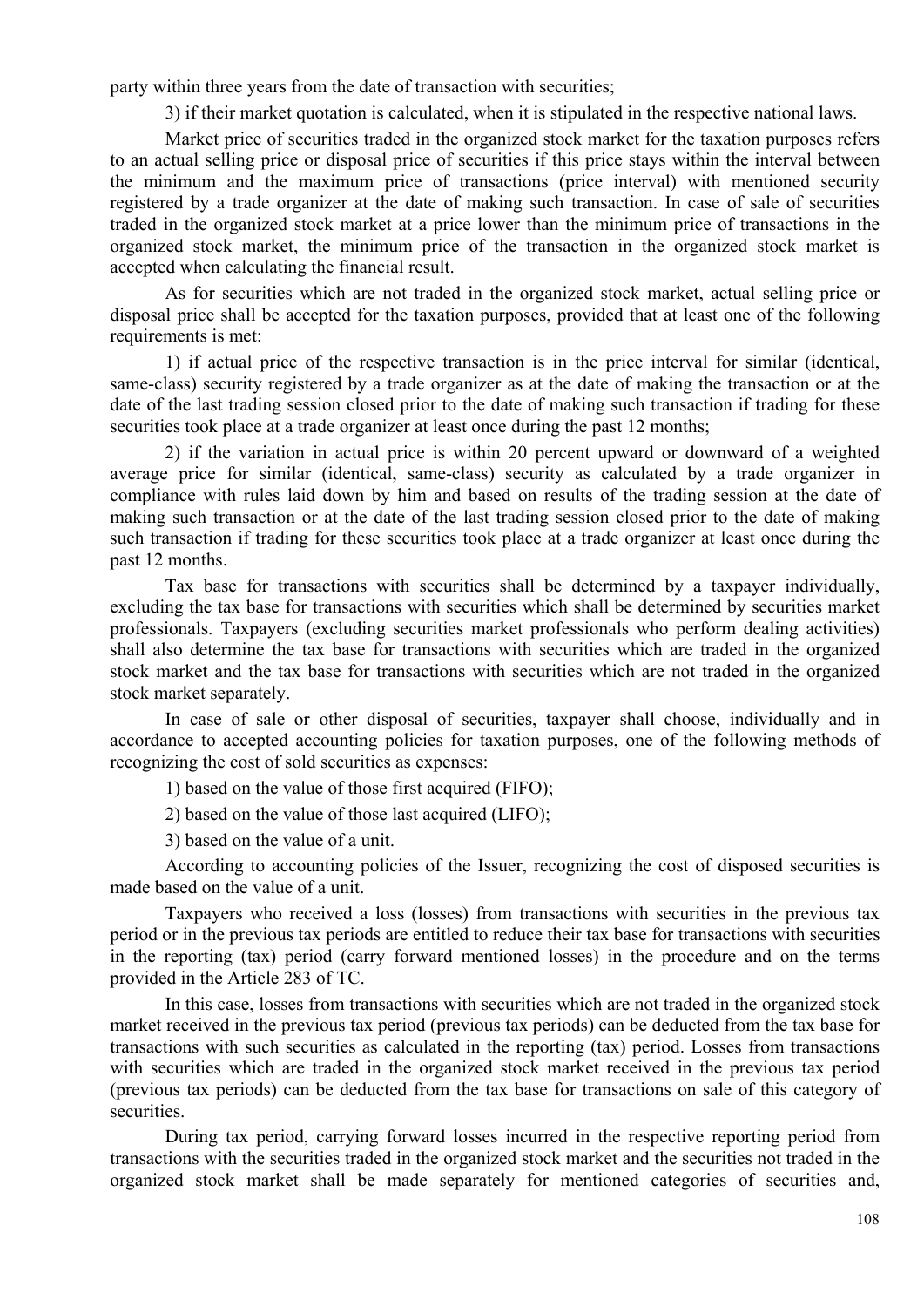accordingly, within the amount of income received from transactions with such securities.

*3.5. Details on the procedure for taxation of foreign legal persons (non-residents) receiving the income from sources located on the territory of the RF:*

When applying the provisions of the international treaties of the Russian Federation, the foreign organization shall provide a tax agent who pays an income a confirmation that this foreign organization is permanently based in the country with which the Russian Federation has an international treaty (agreement) that governs taxation issues and which shall be certified by an authorized body of the respective foreign country. In case such confirmation is drawn up in foreign language, the tax agent shall be provided with a version translated into Russian language.

When foreign organization entitled to receive an income presents the confirmation to the tax agent who pays an income prior to the payment of income in relation to which an international treaty of the Russian Federation provides tax benefits, such income shall be released from tax deduction at source or tax deduction at source at reduced rates.

In case a tax agent pays an income to a foreign organization which, in accordance to international treaties (agreements) is taxable at reduced rates in the Russian Federation, the calculation and deduction of income tax amount shall be made by the tax agent at the respective reduced rates provided that the foreign organization presents a confirmation provided in the item 1 of the Article 312 of the TC of RF to the tax agent.

## **8.9. Information on announced (accrued) and paid dividends on shares of the Issuer and income from bonds of the Issuer**

Information on announced (accrued) and paid dividends on shares of the Issuer for the most recent five closed financial years or for each closed financial year if the Issuer operates for less than five years.

## *The Issuer has not made decisions on payment of dividends within the mentioned period.*

Issues of bonds that paid coupons for five most recent closed financial years preceding the end date of the reporting quarter or for each closed financial year preceding the end date of the reporting quarter if the Issuer operates for less than five years.

## *The Issuer has not issued bonds.*

## **8.10. Other information**

Information on transactions (group of associated transactions) with branches and affiliates, intragroup transactions, transactions between and with branches and affiliates as well as transactions which cannot be classified as substantial but could affect the Company's activities.

Information on above-mentioned transactions is available on the Company's website at:

http://www.mrsk-volgi.ru/ru/osnovnie\_pokazateli\_deyatelnosti/svedeniya\_o\_sdelkah\_obcshestva/.

Information on accumulation and use of reserve fund and other funds of the Issuer.

Information on reserve fund of the Company is provided in the paragraph 8.1.3 of the report.

Additional information on the Issuer's shares subject to disclosure.

In May 2008, shares of IDGC of Volga, JSC entered trading floors as over-the-counter margin stock. As of May 19, the Issuer's shares began trading on RTS Classic Market and RTS Board at the RTS Stock Exchange, Joint-Stock Company (location: 38/1 Dolgorukovskaya Street, Moscow, 127006) at starting price of 0.18 rubles and on May 23, 2008, at the MICEX Stock Exchange Closed Joint-Stock Company (location: 13, Bolshoy Kislovodsky Alley, Moscow, 125009), at the price of 0.195 rubles.

According to the decision of the Directorate of CJSC "MICEX Stock Exchange" of June 23, 2009 (Minutes No. 93), ordinary shares of IDGC of Volga, JSC were listed in the Quotation List B of CJSC "MICEX Stock Exchange" and admitted to trading by listing in the section Quotation List B on the List of Securities Admitted to Trading at CJSC "MICEX Stock Exchange".